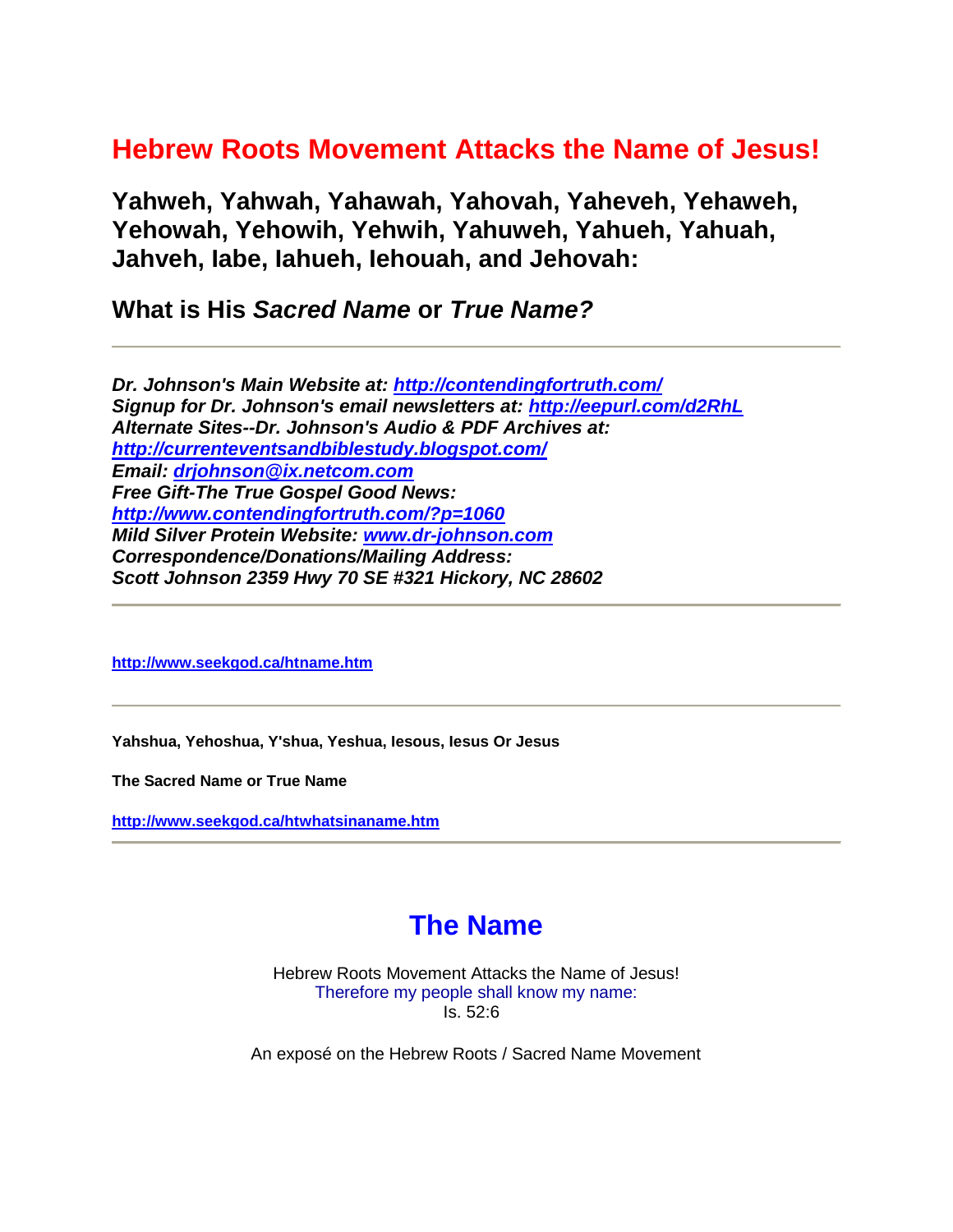Intro:

From: [http://www.jesus-is-savior.com/False%20Religions/Other%20Pagan%20Mumbo-](http://www.jesus-is-savior.com/False%20Religions/Other%20Pagan%20Mumbo-Jumbo/hebrew_roots.htm)[Jumbo/hebrew\\_roots.htm](http://www.jesus-is-savior.com/False%20Religions/Other%20Pagan%20Mumbo-Jumbo/hebrew_roots.htm)

His Name is Wonderful!! ... Or is it??:

Have you found eternal salvation through the lovely name of our Lord Jesus Christ? Have you found true deliverance from your old sinful past, the world and it's pleasures, in this most precious name? What about the reality of the peace of God, and the assurance nothing can separate us from the love of God? Have you seen lives changed, miracles wrought, families restored, and others responding towards God, at the preaching of this Name above every other name?

What if someone came along and said this Name you have been saved and set free by is not the correct name at all but a misnomer? What if someone came along and said the wonderful name of your Saviour was a corrupt Greek name, [derived](javascript:if(confirm() from a false god called Zeus? How would you react? What would you response be?

Beware!!! This is exactly what is happening in some spheres of Christendom today, through sources of the Hebrew Roots / Messianic / Sacred Name Movement, as it "validates" itself into the Body of Christ.

Why and how?:

Titus 1:14. Not giving heed to Jewish fables, and commandments of men, that turn from the truth.

Fact: The Old testament was written in Hebrew for the chosen Jewish Nation. The New Testament was written in Greek where the partition between Jew's and Gentiles was broken down so we could all become one new man in Christ.

Back in the early eighties not long after we left the established church, Don Stanton of Maranatha Revival Crusade was a dear brother in Christ we came to respect and receive much encouragement from, even sharing in our home and supplying much of our literature for witnessing and growth. After being such a blessing to my wife and myself, along with our friends, I became very alarmed when his ministry took a turn towards Judaism when he switched to substituting and teaching Hebraic names for many important biblical names, along with a passion for following Jewish feasts and customs as part of our Christian faith. He even re-wrote the Bible replacing our Saviour's name with Hebraic equivalents and today is entrenched in something our Lord Jesus came to set us free from.

This following three part article is written in response to this tragedy, along with the many people who have e-mailed me in recent months, trying to persuade myself over to the Hebrew Roots Camp. Generally I have found these people to be varied in their opinions in regards to doctrine; some moderate (scripturally still believing in the Trinity) and others into complete heresy omitting the name Jesus Christ entirely from their faith.

The sincere majority of these people have used the gentle diplomatic approach in their argument to win us across, whereas a few others have been aggressive, and down-right rude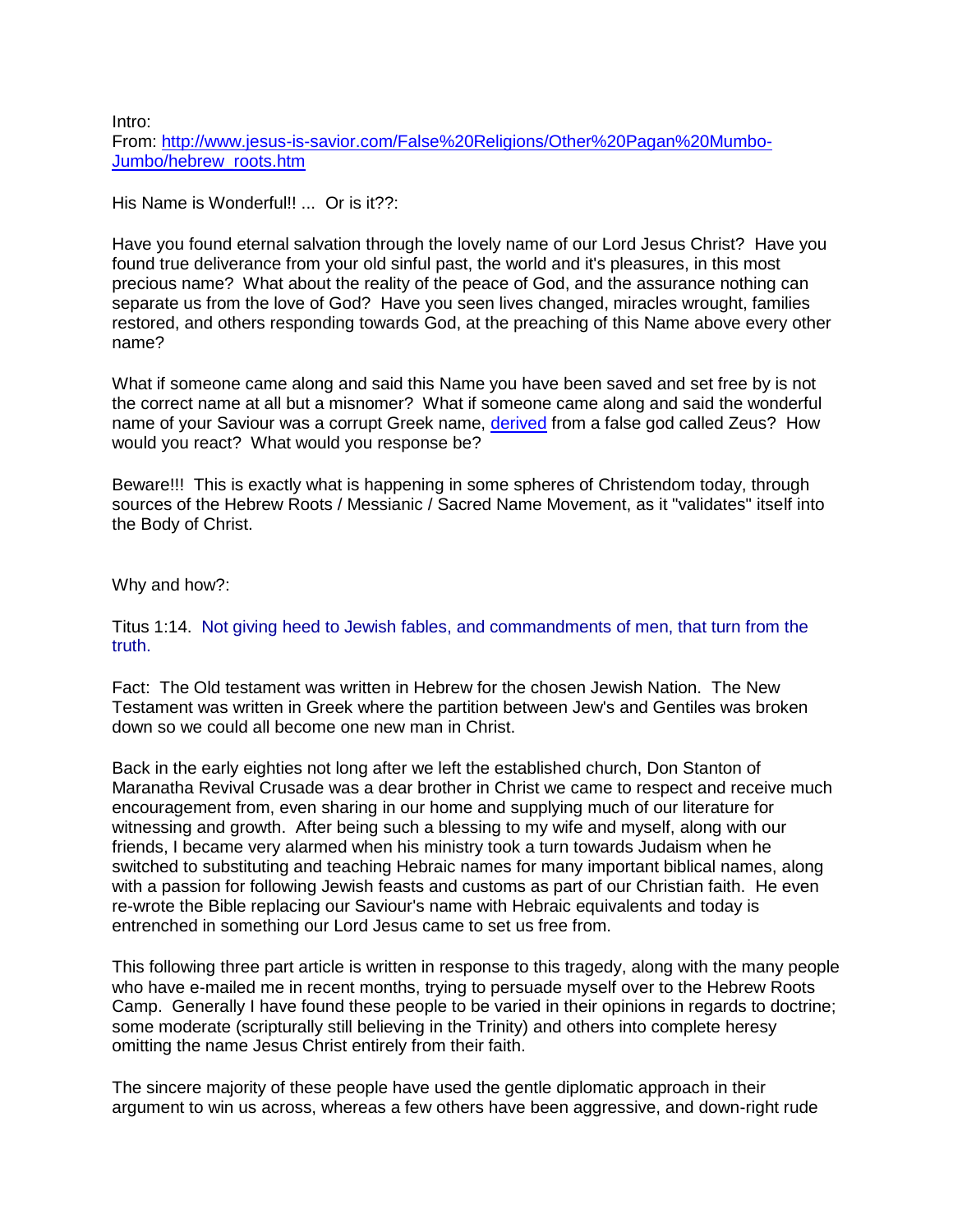and even abusive, when we wouldn't skip to their tune. On all occasions have I found them very persistent, rabbinic centred, and usually attacking the holy name of our Lord Jesus Christ one way or another.

An in-depth study will prove the teachers who are fanatically entrenched into this movement are deliberately discrediting, tainting, and replacing the precious name of our Saviour, and attempting to lead bible believing Christians [out of Christianity.](javascript:if(confirm()

From another name to occultic leanings:

Part One of this address is a simplified way of exposing their [Hebrew Roots Movement](javascript:if(confirm() and how believers have been seduced away from the New Testament written in Greek (the universal language of the day) and providentially translated into English (the universal language for the closing hours), with the sole purpose of restoring these folk back to the faith which was once delivered unto the saints.

This is followed-up by Part Two revealing the authentic root of our faith and dealing with the false roots of the HRM.

Unlike it's Gentile counterpart the Alexandrian School of Thought, which throws doubt on finding the right source of the Greek, giving it's Scholars the final authority in interpretation, the H.R. Movement has been successful in discrediting the Greek New Testament and replacing it with the so-called Hebrew / Aramaic "originals". This places the final authority in regards to interpreting scripture in the hands of it's rabbinic teachers. Once achieved, then the Holy Name of our Lord Jesus Christ comes under scrutiny.

Part Three is more of an in-depth study exposing the sources and occultic connections to this Movement, which is no doubt part of the Great Falling Away delusion in this final hour, even more subtle and dangerous than the false Signs and Wonders Movement, the Word of Faith Movement, and Dominion Theology.

However, we need to make it quite clear from the start this does not mean we lump into one all advocates of the HR Movement as deliberately being into, or promoting the occult. What we are doing is exposing the teaching links to these sources which are deliberately leading believers away from our true root ... Christ Jesus our Lord; replacing His name, and depriving others from the only name whereby man can be saved.

Part One ... The pure Name

Pure language for a pure name:

During the last hours of these last days (when English would be the universal language of the world) the Lord in His manifold wisdom has chosen this language to represent His Word, to be written as the plain, simple, uncloistered and easily comprehended words of His gospel to the world at all levels of class and culture. God foresaw this language would be the 'world language' in the closing hours, presenting His pure, preserved and inerrant autograph with the message ... whosoever shall call upon the name of the Lord shall be saved.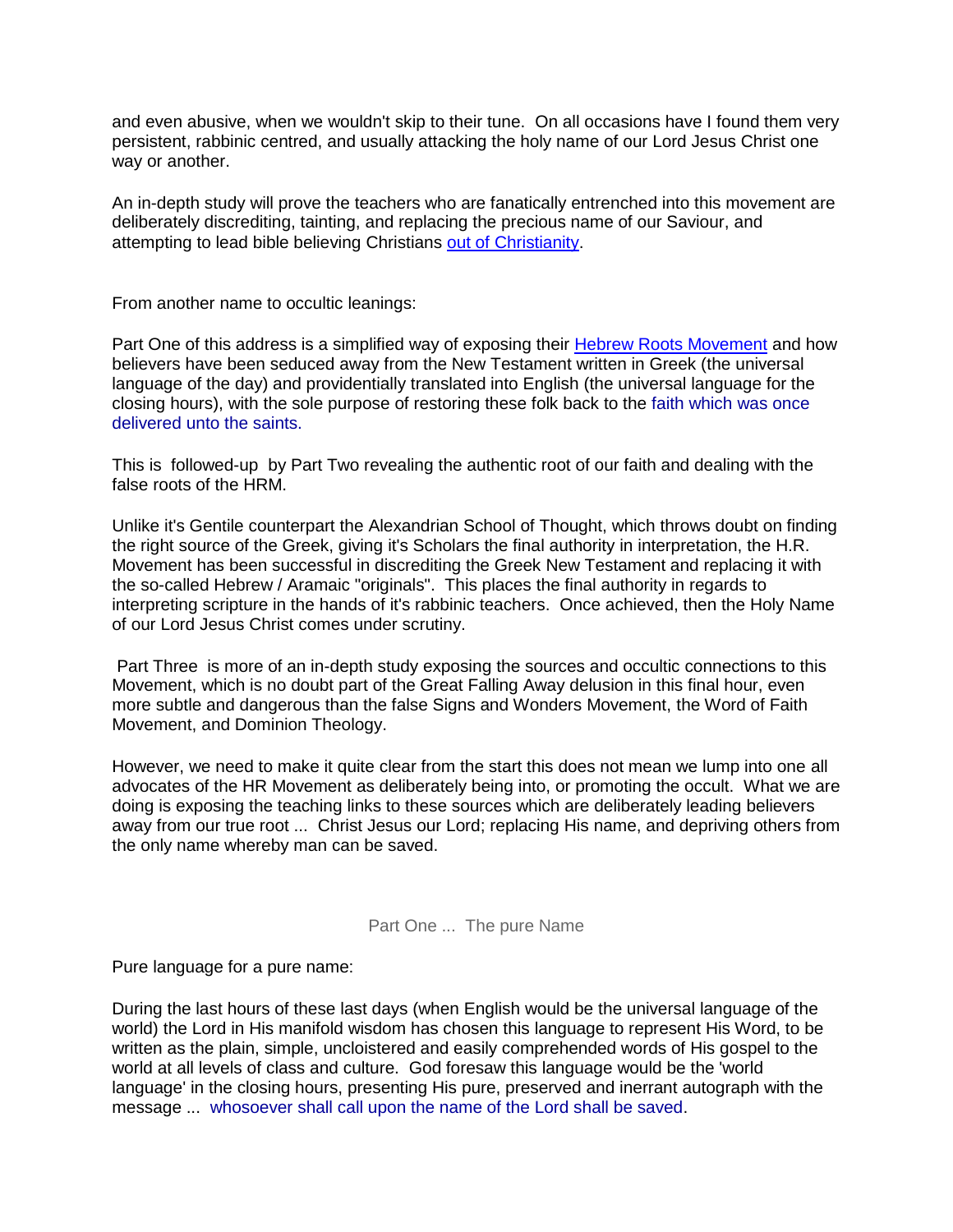Zep. 3:9. For then will I turn to the people a pure language that they may all call upon the name of the LORD, to serve him with one consent.

Why Elizabethan period English:

The above scripture was [prophesying](javascript:if(confirm() a day after the Dark Ages when the Lord would choose One Book, based on a pure language, so the world's masses would have access to God's word proclaiming there is none other name under heaven given among men, whereby we must be saved, where both people (Jew or Gentile) could serve the living God as one.

This revelation was preserved through the transition of the universal language from Greek to English. It occurred when the Authorized Bible was written and made public property, when [English](javascript:if(confirm() as a secular and non-religious language was established in it's purest form, just before the Great British Empire was established, when [English](javascript:if(confirm() would be set to become the universal language of the world, prior to Jesus' second coming:

"Secular and non-religious language" Linguistic expert ... the Kim Hill Show, Radio N.Z, 11:15 am, 2/2/99:

As many languages are dying in the world ("a language is dying somewhere every day") English is disseminating into the international common denominator as the world goes global.

It would be hard for God to use some languages as many are religious, and are not compatible with biblical Christianity. Meaning, "to know a particular language you have to be part of the "household", speaking the culture", interwoven with their pagan belief system. This is why it would be necessary for God to set one universal standard in an hour when confusion and apostasy would be prevalent on a worldwide scale:

[English as the International Language:](javascript:if(confirm()

"In this role of global language, English becomes one of the most important professional qualifications.

English is unquestionably recognized as the most important language to be learned in the prevailing international community. This is an unchallenged fact that seems to be irreversible. English has become

the business and scientific worlds' official language."

[The value of English:](javascript:if(confirm()

"It is a matter of statistical fact that English is the most important world language. It is the language of modernity, of the twenty-first century - the language of the most advanced technologies, of air traffic, computing, telecommunications, the language of world politics, diplomacy and international finance.

English is spoken on every continent. It has the largest number of foreign students, and the second largest number of native speakers (after Chinese). These numbers will probably continue to increase. Globalisation, the creation of one, interdependent world, will increasingly require a common language.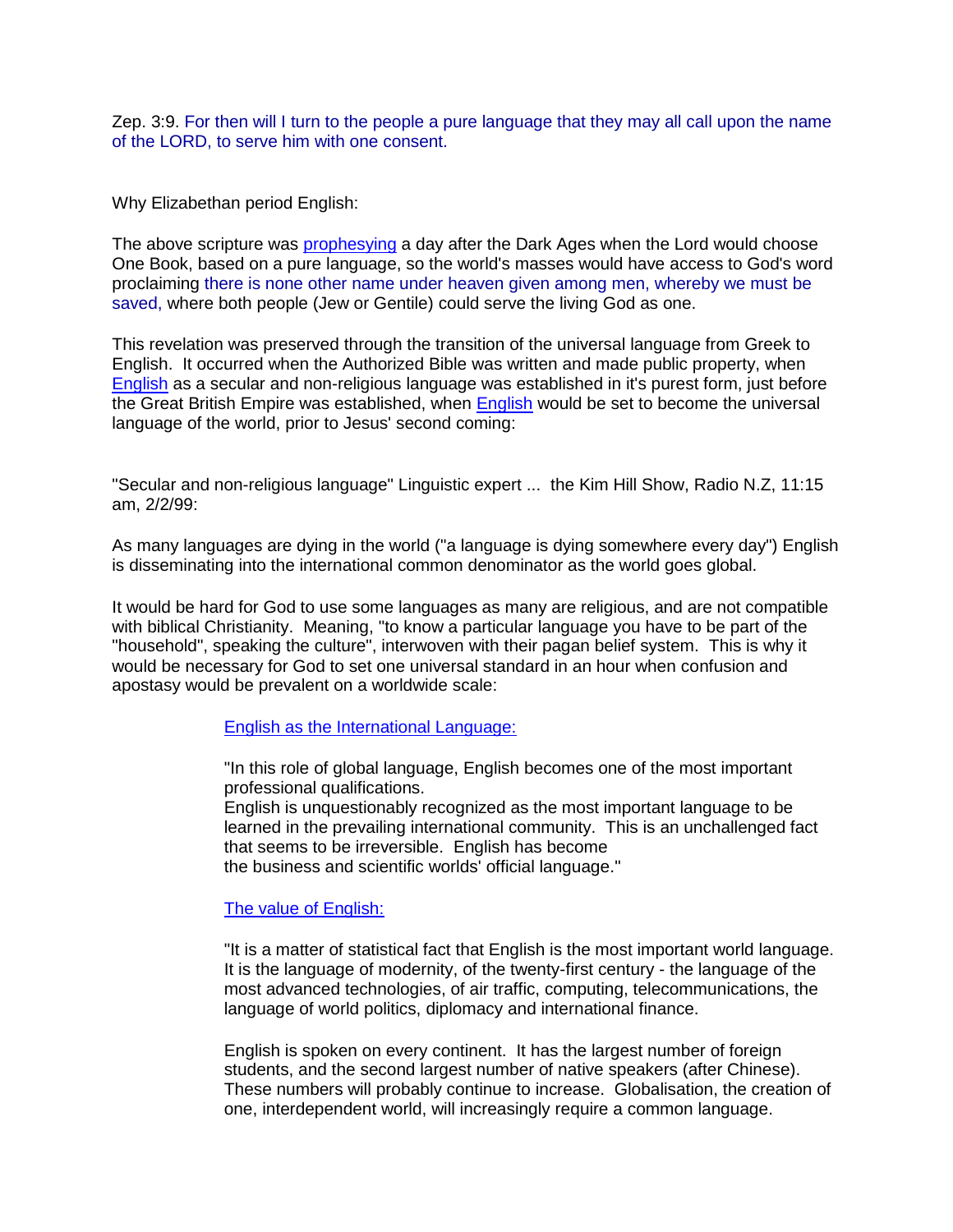A good command of English will enable you to communicate with an increasing proportion of the world's population, and to participate successfully in the new, globalised world."

#### [Global 2000](javascript:if(confirm() Sold out:

"Please note: English is the official language of this conference. For the first time, the major multilateral governmental organizations and multinational business organizations are holding a Summit on the Year 2000 conversion challenge. Several international organizations have taken steps to raise awareness and action on the global implications of the Year 2000 conversion. These organizations believe it is imperative to begin an international forum on the Year 2000 that facilitates the sharing of information, best practices and experiences on a global basis. On October 15 -16, 1998, these leading private and public sector organizations will bring together in London key executives and senior management from national governments, international organizations, industry trade and social service groups, multinational corporations and the media."

#### [EuroEnglish:](javascript:if(confirm()

"The European Commission has just announced an agreement whereby English will be the official language of the EU rather than German, which was the other possibility. As part of the negotiations, Her Majesty's Government conceded that English spelling had some room for improvement and has accepted a 5 year phase-in plan that would be known as "EuroEnglish"."

#### [The Internet, an English-language network:](javascript:if(confirm()

English is the lingua franca of the Internet since the network's very beginning. This factor determined the path of the technicaland language development of the network. Recently the Internet has expanded all over the world and has connected countries with different languages. English plays a very important role in this multinational system: it enables the great number of people of various nationalities and therefore speaking many different national languages to communicate and make themselves understood. This would never be possible to such extent, if the lingua franca of the Internet was any other language. The supremacy of English over other languages, along with the fact that the network originates in a native English-speaking country,makes the position of English on the Internet very firm.

This common denominator language presented us with the Great Book, namely the Holy Bible, and in the Name of Jesus brought freedom to millions, was responsible for the Reformation (although exploited for political gain), and the great missionary thrust of Protestant America and Protestant Great Britain.

#### Matt. 12:21. And in his name shall the Gentiles trust.

God is not a God of confusion as He makes Himself known by one name through His revealed word, namely the Holy Bible. And as He hast magnified thy word above all thy name ... the one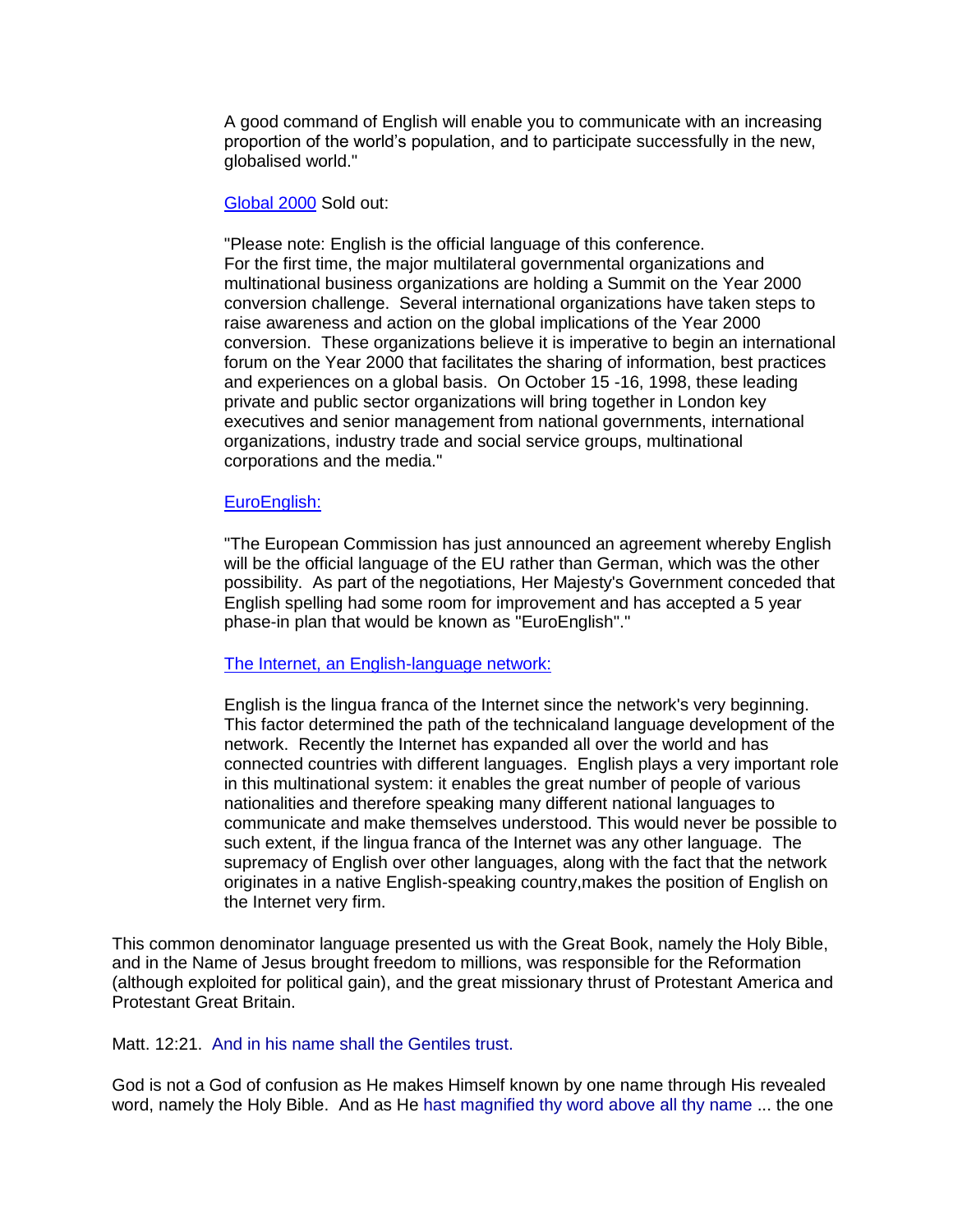who would be audacious enough to replace or change His word would be the one who would be audacious as to replace or change His name. This is presently occurring in Christendom, as the Great Falling Away (from His word) process intensifies, and mankind is conditioned to receive another name ... the name of the False Christ of the New Age:

John 5:43. I (Jesus) am come in my Father's name, and ye receive me not: if another shall come in his own name, him ye will receive.

His Name under siege:

Jer. 8:8 ... the pen of the scribes is in vain.

The most subtle attack of this process is coming through the Hebrew Roots Movement. The New Age [goddess,](javascript:if(confirm() namely Gaia, is too obvious for the fundamental Christian to be deceived. If (for argument sake) the Holy Bible is only a rehash of the originals (as the "hath God said school" declares), and not an inspired translation from the preserved Greek 'Received Text' (where the Authorized Bible derived from), then whoever is instigating the notion of "getting back to the Hebrew roots", and can impart this notion to others, creates a ready- made audience to present the "originals" in his own light, therefore making himself the Higher Critic ...

"the Greek is a perversion of the originals..." "better and more reliable manuscripts say..." "better knowledge has come to light..." "according to extra biblical commentary..." "the Hebrew root word for this passage is..." "more truth is now attainable..." And thus and so ...

... placing the Higher Critic above your God given English version (thy word is truth), and making him an instrument of "divine revelation" instead of the Holy Spirit who leads us into all truth.

Therefore, more digging is required as things get more complicated, and more credentialed professionals are necessary to unravel the language and cultural barriers, along with the secrets hidden in the past.

It starts off very innocently, as the gospel is presented in it's true context to be of relevance to the Jewish people (as it is for all people) and win them to Christ; the following verse fitting a sincere motive:

#### 1 Cor. 9:20. And unto the Jews I became as a Jew, that I might gain the Jews; to them that are under the law, as under the law, that I might gain them that are under the law ...

So the Greek title (translated to English) JESUS, translates back to the most common of the Hebrew interpreted titles 'Yeshua' and is presented to relate to the Hebrew speaking people. Christ becomes the Messiah they are hoping for as 'Ha Mashiach'. For this we can rejoice and praise God for, as many Jewish people have found, or are finding Messiah Jesus as Saviour through this revelation, as many other nationalities are finding Him through the Bible being translated into their language.

However, any truth taken to extreme ends in error ... as Hebrew in many circles has been promoted as the favoured language above the language of the complete 1611 inspired translation, and given supreme importance as justified through the Old Testament (as well as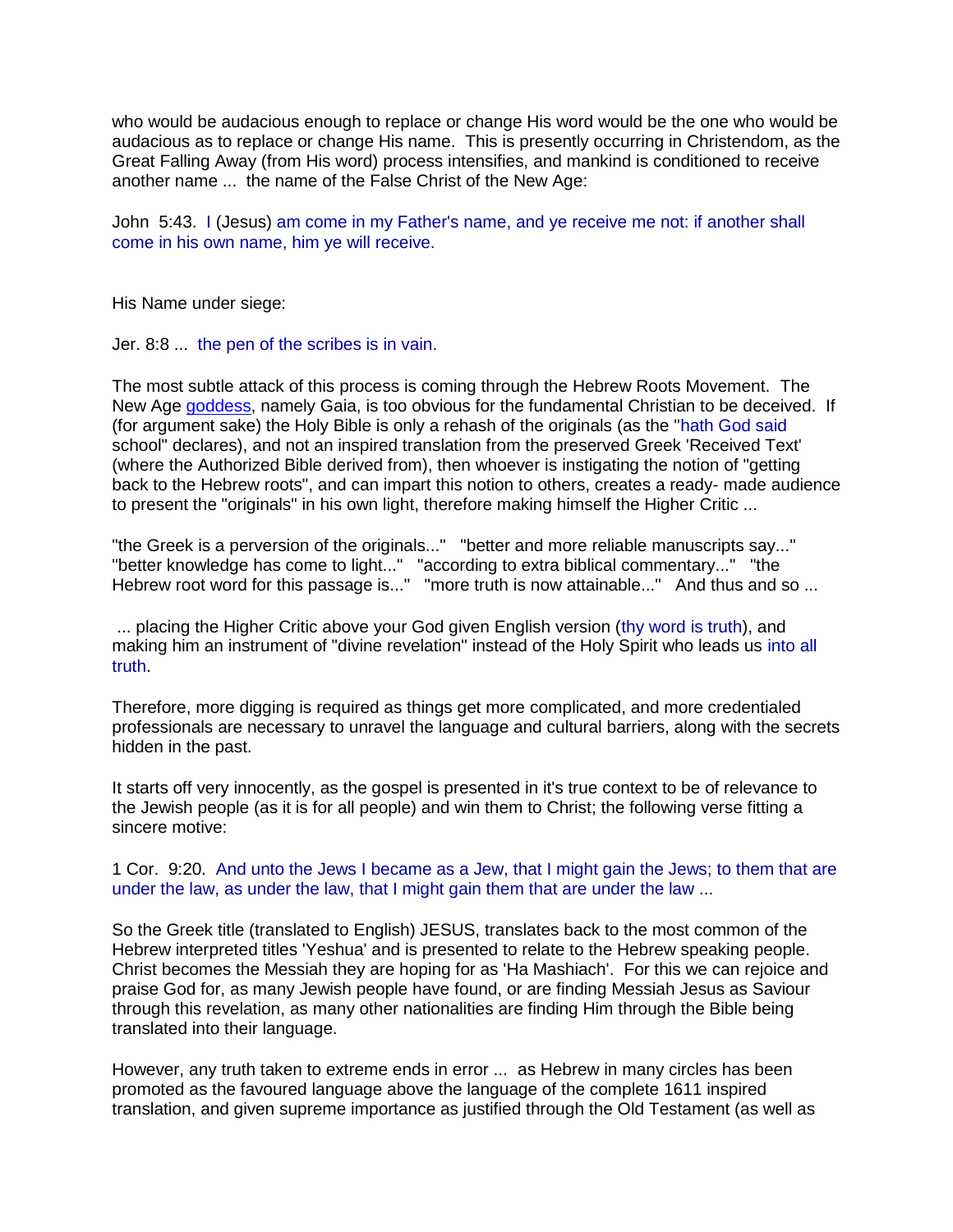the New in their case) being originally written in Hebrew, and the Jewish people being the original chosen people of God. Therefore, everything Jewish is being seen as being of God, and importance is placed on the Torah (the Jewish book of laws), along with the Talmud (the oral law), on a par with the New Testament, as Gentile believers find themselves fallen prey to this type of reasoning as the Galatians were at the beginning of the New Testament era ignoring the warning of their Savour Jesus:

Mark 7:13. Making the word of God of none effect through your tradition (putting the Talmud on an equal basis), which ye have delivered: and many such like things do ye.

Paul (a Jewish believer from the strictive of the Jewish sects) made it clear ... you can't have one and the other, as the new has cancelled out the old:

Heb. 8:13. In that he saith, A new covenant, he hath made the first old. Now that which decayeth and waxeth old is ready to vanish away.

Gal. 1:6-7. I marvel that ye are so soon removed from him that called you into the grace of Christ unto another gospel: Which is not another; but there be some that trouble you, and would pervert the gospel of Christ.

Paul clarified it was the Jewish religion he was saved from, that was responsible for this falling away in his day, and was warning the Gentile Galatian Believers not to be entangled with it:

Gal. 1: 13-14 . For ye have heard of my conversation in time past in the Jews' religion, how that beyond measure I persecuted the church of God, and wasted it: And profited in the Jews' religion above many my equals in mine own nation, being more exceedingly zealous of the traditions of my fathers.

Read Acts 15: 5-24 and you will see the church made a distinction between the old and the new with this final conclusion:

Acts 15:24. Forasmuch as we have heard, that certain which went out from us have troubled you with words, subverting your souls, saying, Ye must be circumcised, and keep the law: to whom we gave no such commandment:

Although advocates today of the HRM are not making circumcision a major requirement as in the first century, other aspects of the Old Covenant along with Jewish traditions are being imposed on bible believers to embrace as being part of God restoring the true faith in these end times. A major shift in embraced theology has been the acceptance of the Jewish name replacement for Jesus Christ.

Which name:

Mal. 1:11. For from the rising of the sun even unto the going down of the same my name shall be great among the Gentiles; and in every place incense (prayer/worship) shall be offered unto my name, and a pure offering (spirit and in truth): for my name shall be great among the heathen, saith the LORD of hosts.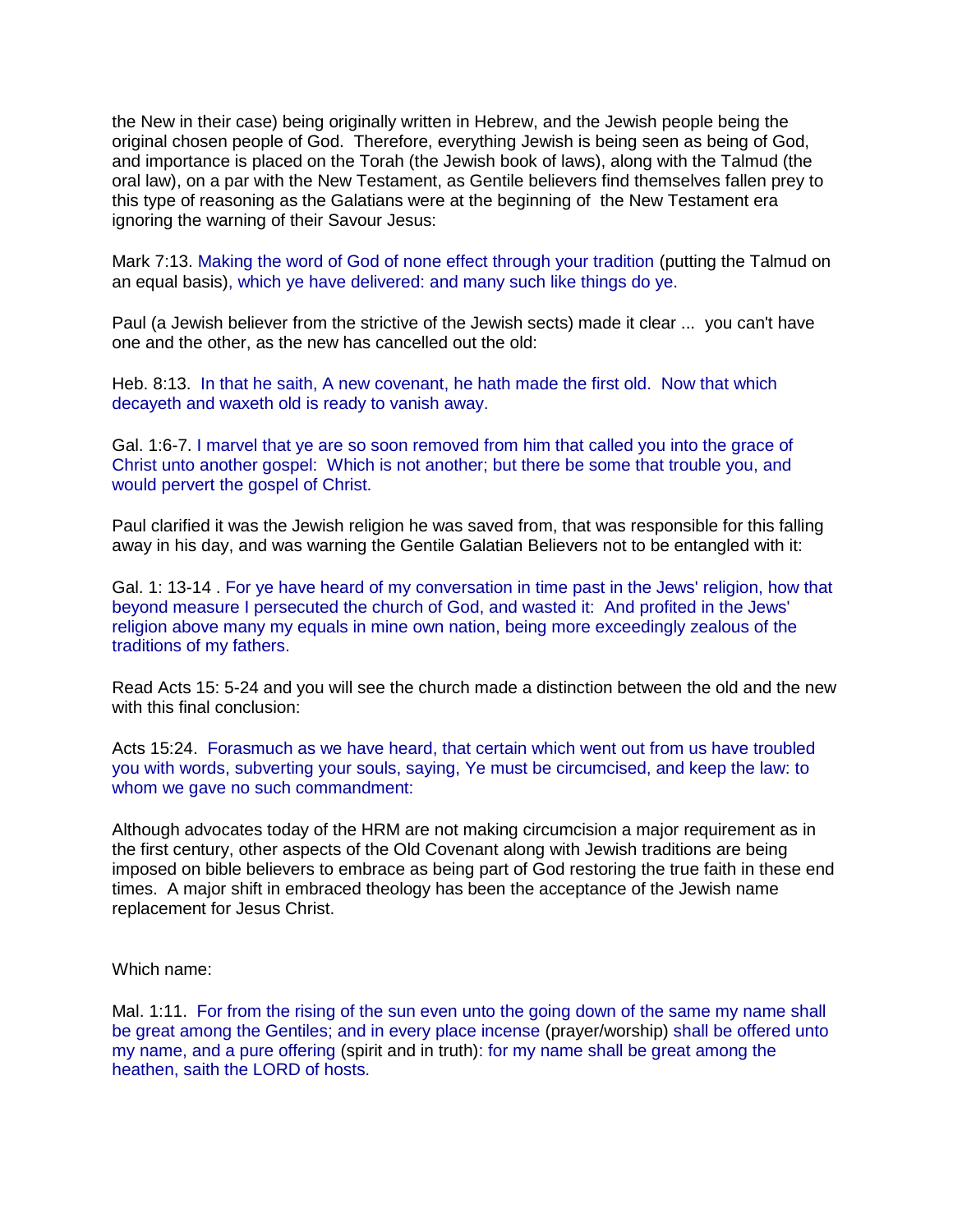Whose name do we call out to when we want to be saved? In whose name are we sent? In whose name do we pray, preach, teach, and exercise divine authority?

Is it ... Jeshua, Yeshua, Yeshuah, Yehshua, Yehshuah, YESHUA, YESHUAH, YEHSHUA, YEHSHUAH, Yeshouah, Y'shua, Y'shuah, Jeshu, Yeshu, Yehoshua, Yehoshuah, YHVHShua, YHVHShuah, Yhvhshua, Yhwhshua, YHWHShua, YHWHShuah, Yhvhshuah, Yhwhshuah, Yahvehshua, Yahwehshua, Yahvehshuah, Yahwehshuah, Jahshua, Jahshuah, Jashua, Jashuah, Jahoshua, Jahoshuah, Jehoshua, Jehoshuah, Yashua, Yashuah, Yahshua, Yahshuah, YAHSHUA, YAHSHUAH, YASHUA, YASHUAH, Yahushua, Yahushuah, Yahoshua, Yahoshuah, Yaohushua, YAOHUSHUA, Yaohushuah, Iahoshua, Iahoshuah, Iahushua, or Iahushuah??

Matt. 28: 18-19. And Jesus came and spake unto them, saying, All power is given unto me in heaven and in earth. Go ye therefore, and teach all nations, baptizing them in the name of the Father, and of the Son, and of the Holy Ghost ...

What name have believers been commanded to teach and baptize in? ... The same Person whom all power in heaven and earth was given to ... a Jewish man named JESUS! In the name of the Father, and of the Son, and of the Holy Ghost, is the name of Jesus which is Christ, God's anointed one who came in the flesh.

Proof? ... Then go to the Book of Acts (where the words of Jesus were being demonstrated by the apostles and early church) and you will see every baptism of the true Way was done in the name of Jesus, as was all the preaching, teaching, deliverances, healings and miracles.

Deut. 28:10. And all people of the earth shall see that thou art called by the name of the LORD; and they shall be afraid of thee.

Still not convinced!? ... Then tell me why the name presented and exalted in the Authorized 1611 English bible is the most attacked name in society? Why is it the most degraded and spat upon name around the world, uttered as a malignant byword by millions, over and over again, every single day? Why don't you hear the name of another god being continually down graded? Why is not the name Yahweh being cursed, consciously or unconsciously, by the worlds masses?

Because Jesus' name is the most precious name in heaven and earth, and should be treasured above all names, as the only name behind the Person who rendered Satan powerless and broke the chains of sin and death. It is the only name where life and death hang in the balances between whether we deny Him or confess Him. It is the only name where freedom or bondage is in the power of praising His Name or cursing it.

Matt. 1:21. And she shall bring forth a son, and thou shalt call his name JESUS: for he shall save his people from their sins.

Therefore, the Name Jesus (derived from Joshua - Jehovah saves) as Christ (the Anointed One), the English name taken from the Greek (as the New Testament was written in Greek, the universal language of its day) is the [hallowed](javascript:if(confirm() name of God coming in the flesh. The same Name exalted as the Name above every other name; as the only name whereby man can be saved; as the true and relevant name today ... that whosoever shall call upon the name, shall find salvation and favour with his Maker.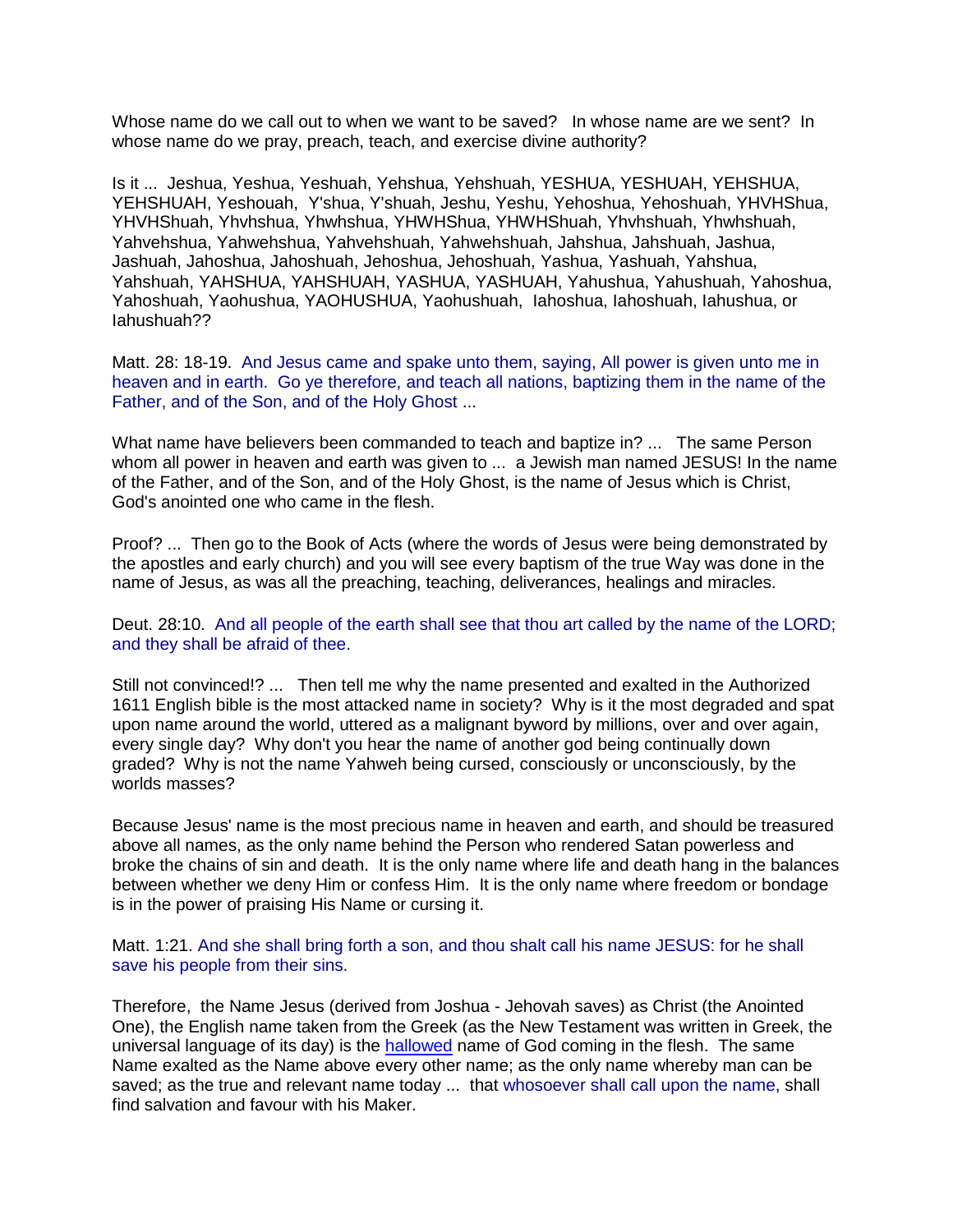His name is JESUS!

The Cult's pagan connection:

Jer. 23:27. Which think to cause my people to forget my name by their dreams which they tell every man to his neighbour, as their fathers have forgotten my name for [Baal.](javascript:if(confirm()

If God's word has been lost (or forgotten) then it can be justified that His Name has been lost (or forgotten) also. And it would take so-called knowledgeable men who could put us right, so the notion goes.

However, because God has given us His Book, with every scripture given by Divine inspiration, we only need to go to His Book to find the Name which is above every other name, the only name by which men can be saved. The cult of Yah have got it wrong because it's roots are not Jewish at all in the scriptural sense, but pagan, and behind the scenes it's Masonic mystics have infiltrated Christendom (as it did with Jewish teachings through the Cabbala) leading people into spiritual captivity.

[Following](javascript:if(confirm() is an excerpt from "Christianity, Masonry not compatible. Definitions of God pose fundamental difference." [03/13/93, The Press-Enterprise Riverside, CA] (emphasis mine):

Regarding the identity of God, in Scottish Rite Masonry, the 13th degree is that of the Royal Arch. In it, the alleged true, previously hidden name of God is revealed as Jabulum. "The Encyclopedia of Freemasonry," page 359, affirms this, under the entry for Jabulum, yet does not give the meaning. But in the same book on page 102, in the definition of Bel, the meaning is given. It says, "Bel is the contracted form of . . . Baal, and was worshipped by the Babylonians as their chief deity . . . It has, with Jah and Oh, been introduced into the Royal Arch system as a representative of the" name of God. Jah represents the name Jehovah, Bel represents Baal, and Oh represents [Osiris\)](javascript:if(confirm().

Jude 1:4. For there are certain men crept in unawares, who were before of old ordained to this condemnation, ungodly men, turning the grace of our God into lasciviousness, and denying the only Lord God, and our Lord Jesus Christ.

Through this Masonic / Cabbala infiltration Jehovah becomes Yahweh. Jesus becomes Yashua. Hence, God is now G-d being referred to as Yah or Jah which broadens the name and isolates God from Jesus Christ who came in the flesh. This suits the mystics, the secret societies, the covens, along with the ecumenicals (who like rallying names) and trendy new agers; making Christianity both contemporary and acceptable.

This Yah/Jah thing has become a trendy word through the 80's and 90's from the "Star Wars" craze, to the Rastifarrians, to off-beat Christian sects. One of these pseudo Christian HRM website (accents mine) states:

We believe that:

 Yahweh is God and the only real one, Yahshua is His son and that Yahshua is our Saviour and salvation, so there is no oneness or trinity.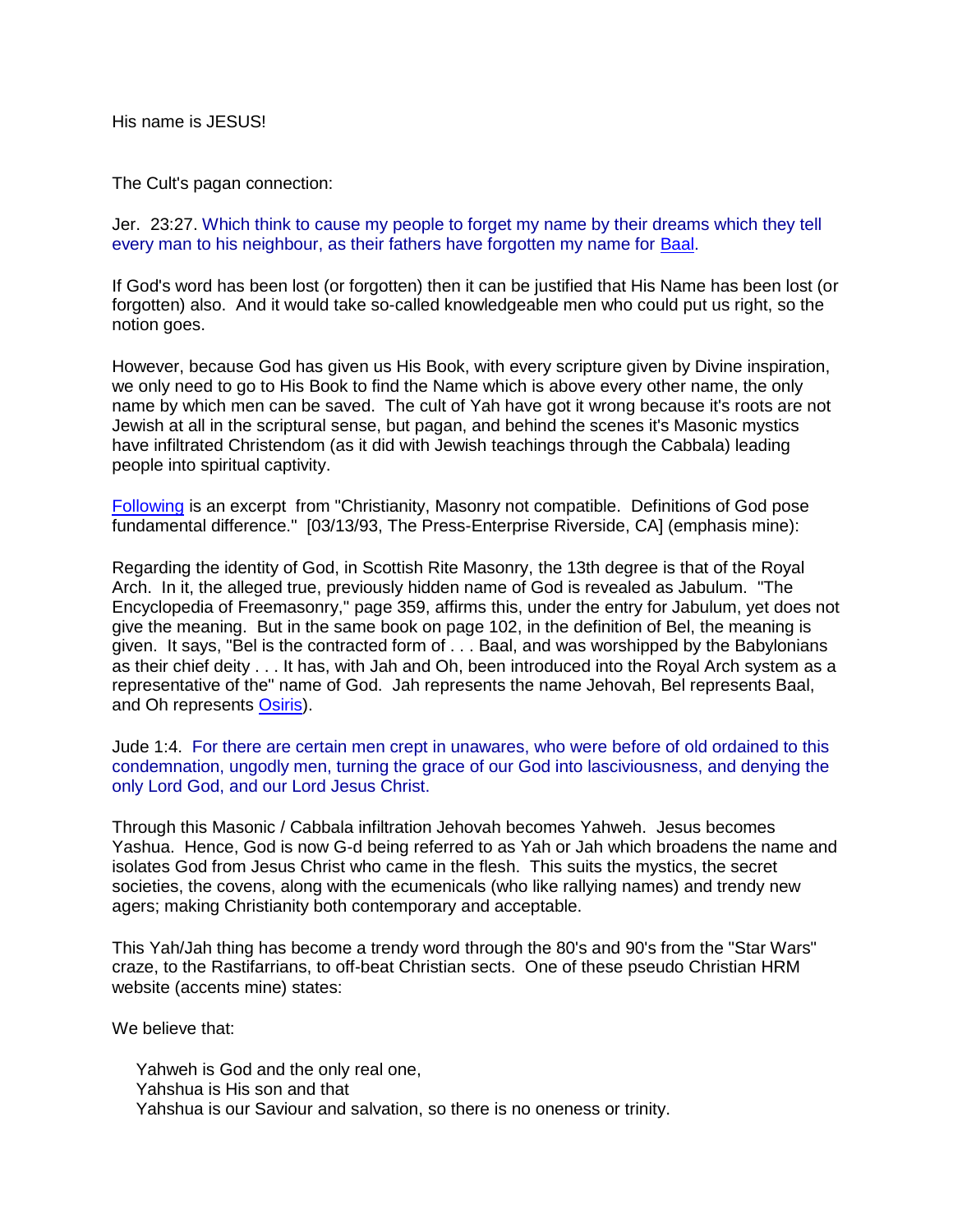The real names are Yahweh and Yahshua.

 There is no so called "Church" or one group, but it is a organism in the hearts of people. We observe the weekly Sabbath from sunset till sunset and also the

Spring and Fall feast, not the "Worldly" feasts.

A new year starts with the first visible new moon, on or after the spring equinox.

By obeying any law we will not be "saved", but we have to obey the laws.

We do not eat unclean food and

believe in the works of the Holy Spirit.

 The mark of the beast is the sunday, not a barcode on the forehead or a subcutaneous microchip!

 But mainly we try to love and help each other and like to do that to people, what we also like to experience.

Please don't forget: wisdom is from Yahweh, misunderstanding from men!

Let's look at some proof in regards to "Yah's" roots:

Baal was the false [sun-god](javascript:if(confirm() the Jews stumbled over. [Baal,](javascript:if(confirm() which means lord and substitutes the/our Lord, and transposes to many other names (depending on the language and the nation it represents) such as Horus, Tammuz, Eros, Jupiter, Zeus, Maitreya, and so on.

Masons commonly refer to their deity as the "Great Architect of the Universe" (G.A.O.T.U.) or the Supreme Being. God is further described as Grand Artificer, Grand Master of the Grand Lodge Above, Jehovah, Allah, Buddha, Brahma, Vishnu, Shiva, or Great Geometer. (The "G" in the Masonic ring can refer to God; it can also refer to geometry.) Masons claim that the actual name for God has been lost. [HJB] (emphasis mine)

Isaiah 43:10. Ye are my witnesses, saith the LORD, and my servant whom I have chosen: that ye may know and believe me, and understand that I am he: before me there was no God formed, neither shall there be after me.

God's inspired word the AV/KJB presents JEHOVAH as the all great I AM, the stand alone God who saith I AM THAT I AM. In His Book there is no room for any other god/deity where the New testament presents JESUS only as the great I AM:

John 18:6. As soon then as he had said unto them, I am he, they went backward, and fell to the ground.

Confirming and declaring Jesus' invested power and authority as God in the flesh:

2 John 1:7. For many deceivers are entered into the world, who confess not that Jesus Christ is come in the flesh. This is a deceiver and an antichrist.

The Apostle John (a Jewish believer) warned those who deny Jesus is the only Christ and that He came once and for all in the flesh have embraced the spirit of antichrist. Every true Bible believer, in the strictest Masonic view, is therefore hated and despised as a divisive sectarianist. He who believes Jesus alone is classed a bigot and extremist. Other lukewarm believers who are not adamant in this view will largely escape persecution.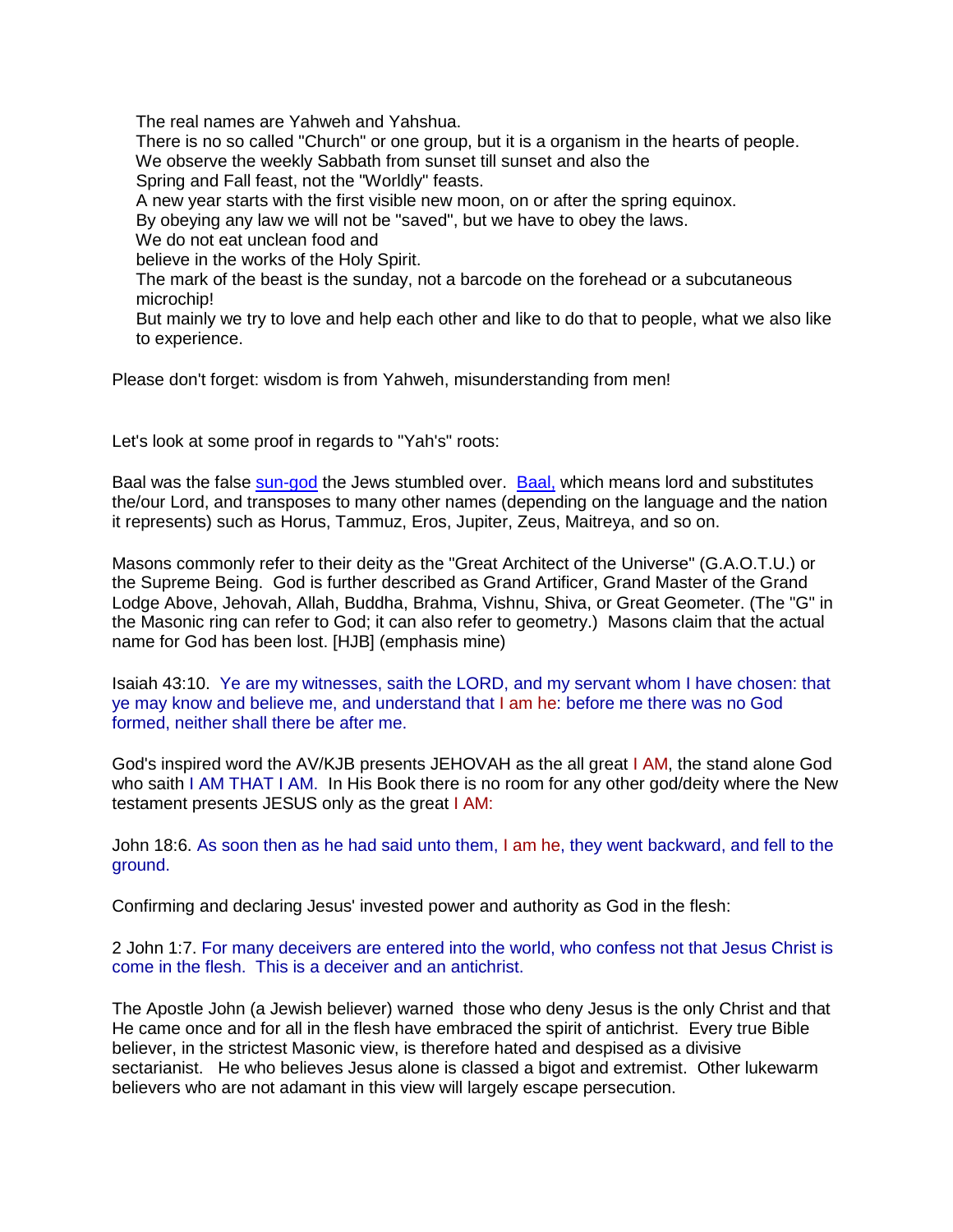Jim Shaw, a former 33 Mason, says that Masonry is not based on the Bible (referred to as "The Great Light"), but on the Kabala (Cabala), a medieval book of mysticism and magic. Masonic authority Henry Wilson Coil also admits that the Kabala's teachings can be seen in some of the mystical and philosophical degrees of Masonry. Albert Pike, the man responsible for virtually rewriting the Scottish Rite degrees into their present form, said that the Masonic "search after light" leads directly back to the Kabala, the ultimate source of Masonic beliefs (Morals and Dogma ). [HJB]

The Cabbala (scrambled as Cabala, Kabala, Kabbala, Kaballa, Qabbala, Qabala, Qaballa, etc. where God's name is also scrambled) is Jewish mysticism. The Oxford dictionary refers to it as Jewish oral tradition; occult lore.

Just as these mystery schools of Jewish occultism have infiltrated Judaism so have these secret societies infiltrated western fraternities, softening them up for the new pseudo "sacred" name.

[Part Three](javascript:if(confirm() will reveal the links between these mystery schools, Jewish oral tradition, and the Hebrew Roots / Sacred Name Movement. However, this does not mean we are accusing all advocates of the HRM as cabbalists or occultists. Our intention is exposing both the sources of the Root teachings and the promotion of the "sacred" Yah/Jah name cult.

The complex Hebraic source promotes / purveys the name of God as Yah (Jah/Jehovah) which fits the hidden Masonic god, whereas the Aramaic source purveys God as El Shaddai (woman's breast / life nourisher) fitting the [New Age](javascript:if(confirm() mixed gender god. It is important that all this is made known to those whose profess to name the Name of Christ, so the true name is honoured, and Christians are aware of the subtleties of being lured back under the law, or digressing even further into occultic deception.

Which God do we serve:

Is it ... YHVH, YHWH, Yahweh, Yah, Yahveh, Yaveh, Yaweh, Jehova, Jehovah, Jahova, Jahovah, Yahova, Yahovah, Jahowa, Jahowah, Yahavah, Jahavah, Yahowe, Yahoweh, Jahaveh, Jahaweh, Jah, Yahaveh, Yahaweh, Jahuweh, Yahuweh, Iahueh, Jahuwah, Yahuwah, Yah, Jah, Yahu, Jahu, Yahvah, Jahvah, Jahve, Jahveh, Yahve, Yahwe???

An open-ended scrambled deity based on esoterical interpretation?

Or the God of Abraham, Isaac and Jacob. The God of Israel, David and the prophets. The God of Paul, Peter, James and the church of God. The God and Father of our Lord Jesus Christ:

1 John 5:20. ... that we may know him that is true, and we are in him that is true, even in his Son Jesus Christ. This is the true God, and eternal life.

Which rock:

Ps. 11:3. If the foundations be destroyed, what can the righteous do?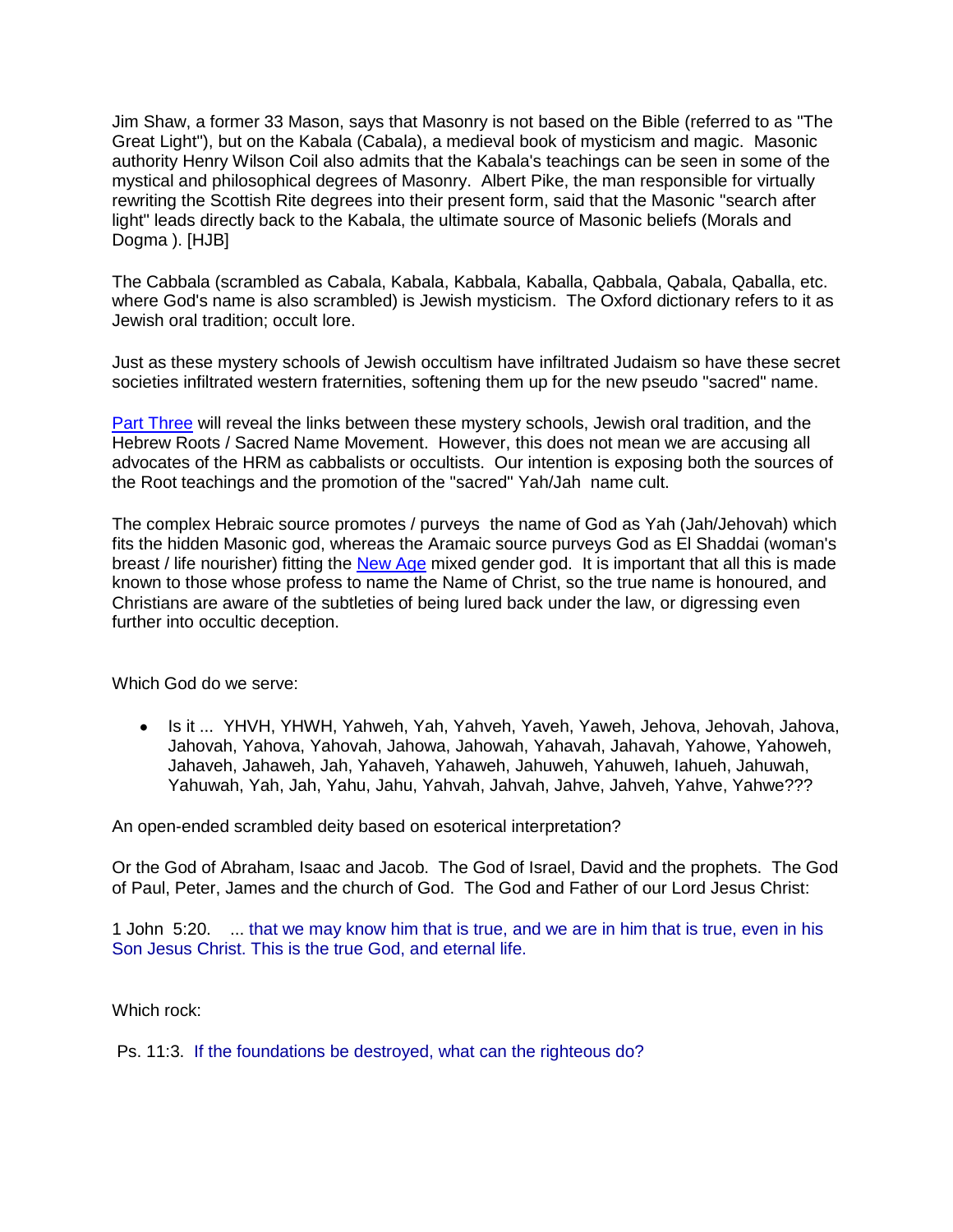A basic way to discern a cult is to test "what or who" is the foundation to their faith. The Roman Catholic institution claim Peter as their first pope as they believe he is the rock their faith and church is built upon. Just the same way the HRM claim Israel and it's diverse teachings is their foundation.

The Jewish King David said:

Ps. 18:2. The LORD is my rock, and my fortress, and my deliverer; my God ...

Ps .18:31. For who is God save the LORD? or who is a rock save our God?

David, a man after God's own heart, saw the Lord of heaven and earth as his source and foundation, not the nation he served, nor it's traditions or ordinances.

The New Testament presents Christ as LORD and our foundation rock to build upon. Not the teaching of the church, or the clergy, neither Israel or its rabbinic teachers:

1 Cor. 3:11. For other foundation can no man lay than that is laid, which is Jesus Christ.

The HRM (whether unbeknown to individuals) puts Israel above God and its teachings above the Holy Spirit, therefore New Testament revelation is obscured from them ...

2 Cor. 3:14. But their minds were blinded: for until this day remaineth the same vail untaken away in the reading of the old testament; which vail is done away in Christ.

When a Jewish person turns to Jesus as Messiah and Lord does the scales fall off his / her spiritual eyes, as it did when Paul met Jesus during his time as a zealous Jewish Rabbi persecuting the church of God. Then Christ is no longer a rock of offence (a stumblingblock) but a rock of defence, as the foundation of God standeth sure.

1 Co 1:23-24. But we preach Christ crucified, unto the Jews a stumblingblock, and unto the Greeks foolishness; But unto them which are called, both Jews and Greeks, Christ the power of God, and the wisdom of God.

Christ is our rock, our foundation ... to build our life and faith on.

Summary:

The Old Testament was written in Hebrew for the Hebrew people, the chosen people of God, to declare His wonders to the world. The New Testament was written in Greek bringing the Kingdom of God to the whole Greek speaking Gentile world, as well as the Jews, that we might all become one people under God.

The partition has been taken down dividing the Hebraic Old Testament and the Hellenistic New Testament: Meaning ... the whole bible (both the old and new) has been translated into English for the English speaking world (both Jew and Gentile) at the threshold of Jesus' return, and as a base been re-translated into other ethnic tongues for non-English speaking people.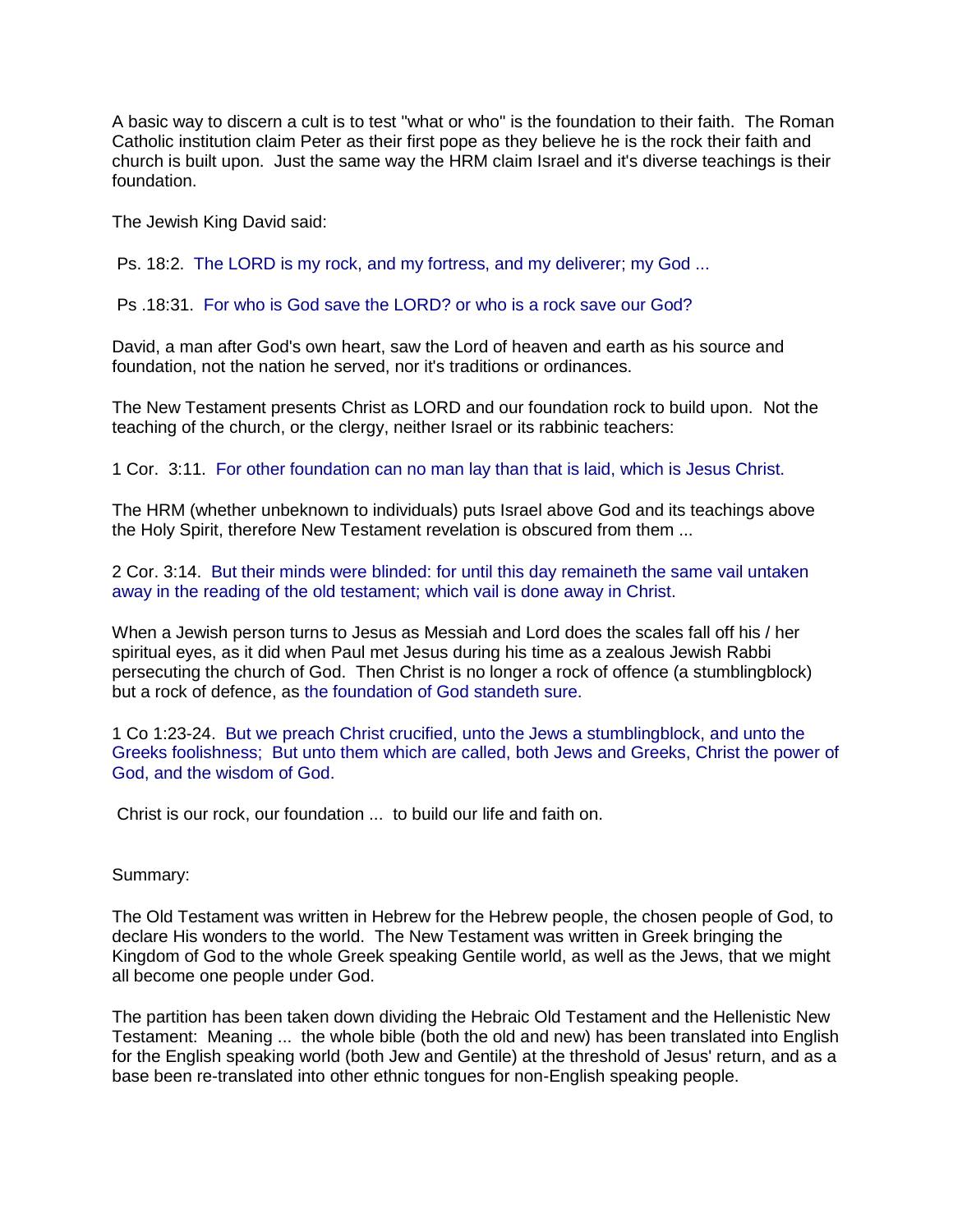In the Old Testament the Lord's name was JEHOVAH (as presented in today's written word), the God of the Jews. In the New Testament the Lord's name is JESUS ... God coming in the flesh for both the Jew and the Gentile, that we might all become one people under God.

And in very deed for this cause have I raised thee up, for to shew in thee my power; and that my name may be declared throughout all the earth. Ex 9:16.

Part Two ... Which Root

There shall be a root of Jesse, and he that shall rise to reign over the Gentiles; in him shall the Gentiles trust. Rom. 15:12.

Getting to the root of the Roots:

From the mass reaction of e-mails in regards to our HRM exposure updates, it is obvious we have touched on something important. Also, because of the many people who have misunderstood or misconstrued us in regards to these articles, I feel it is important we clear up a few points, hence ... Part Two.

Disclaimer:

The Trinity:

Yes, we believe in the Triune Godhead expressed through three Persons of the trinity, of God the Father, God the Son, and God the Holy Spirit. In that order. Each Person being individual of the other yet the same Person ... hence, the mystery of the Godhead. The Holy Spirit making Jesus real to the believer, with Jesus in turn pointing us to our Father in Heaven.

One of the characteristics of a cult is the denial of the Trinity (which the core of the HRM does), along with the denial of the divinity of JESUS (which the HRM does), which is Christ, who came in the flesh.

The 'Jesus Only' Cult:

Yes, this cult does exist but is nothing to do with us. We don't legalistically teach or endorse that unless "the name of Jesus" is specifically mentioned when you pray, or do a good deed, then it is not of God. The Lord's Name can be interchanged with other biblical titles of His Name such as Emmanuel, Wonderful, Son of God, Lamb of God, Prince of Peace, and so forth! But should be used both scripturally and intelligently, and not glibly, faddishly, or as mere gimmickry.

Can God use other languages?: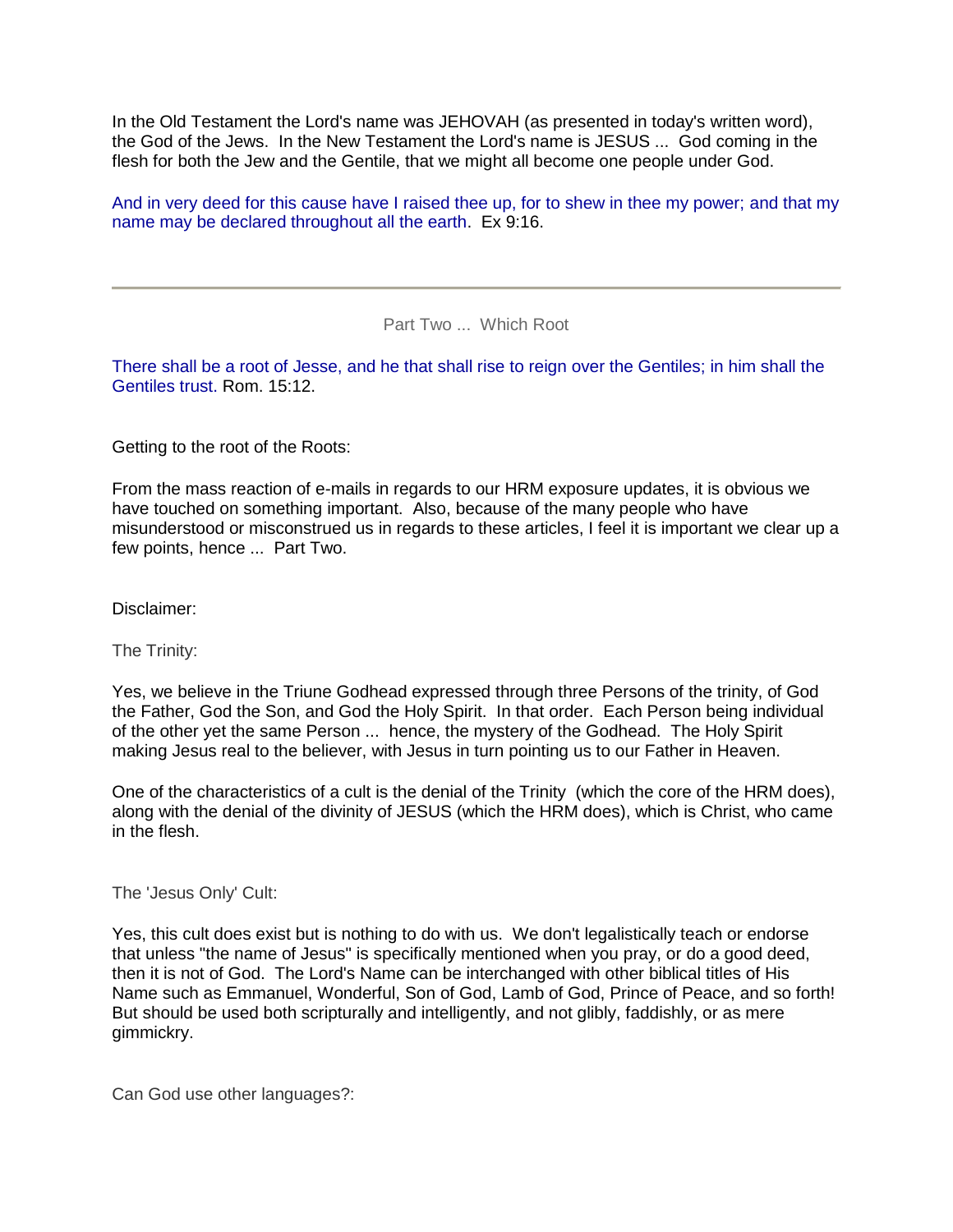Yes!! The Authorized Version has been the largest version of the Bible that has been translated into hundreds of other tongues and dialects over the great missionary period of England and America, bringing the Gospel to multitudes across the four corners of the earth.

Have other bibles carried the word of God other than the King James Version?:

"Both Tyndale and Wycliffe translated the bible into English before King James's day from the Received Text (the Textus Receptus, God's preserved New Testament in Greek), before they were both burnt at the stake by the Church for supplying the word of God to the common folk in the street. When James of Scotland became the first king of the new Great Britain, being a God fearing man [\(contrary of what we have been taught\)](http://www.jesus-is-savior.com/Documents%20and%20Settings/Administrator/Desktop/JIL/kinginde.htm), and like myself, encouraging relationship and accountability to God only, produced the first public bible for the man in the street, the Authorized Bible (also based on God's preserved Received Text). This books title was "The Holy Bible". It was only renamed the King James Version about one hundred years ago to make it look just like another translation which were beginning to appear on the religious market.

Other bibles that were translated from the Received Text prior to the KJ were: Beza's 1604, Bishops 1568, Geneva 1560, Stephen's 1550, The Great Bible 1539, Matthew's 1537, Coverdale 1535, Luther's 1534 (not the corrupt Lutheran Bible of today), Tyndale's 1525 (as already mentioned), Erasmus 1522, and Wycliffe's 1382 (as already mentioned)." Copied from ["The Infallible Book".](javascript:if(confirm() .

Writing off members of the HRM or Scared Name Movement?:

No way!! We all err from time to time or make mistakes. Like us all, much of what I have done in my life has been in ignorance so why not make allowances for others. Just because someone writes G-d for God, or uses Yahweh doesn't mean to say we cut them off. We are exposing the false doctrine (therefore having to [name names](javascript:if(confirm() at times) not attacking personalities.

Replacement Theology:

Replacement Theology is the teaching which states "because the nation of Israel rejected Jesus, God has rejected Israel and is therefore finished with Israel (written it off), and all His purposes have now switched and are focused on the Church (the bride of Christ) which has replaced Israel".

We certainly don't go along with this teaching which takes Hosea 4:6 to extreme without the balance of other scriptures:

My people are destroyed for lack of knowledge: because thou hast rejected knowledge, I will also reject thee, that thou shalt be no priest to me: seeing thou hast forgotten the law of thy God, I will also forget thy children.

Although God does reject those who reject Him (as He accepts those who accept Him and honours those who honour Him), this still does not rule out God granting another chance and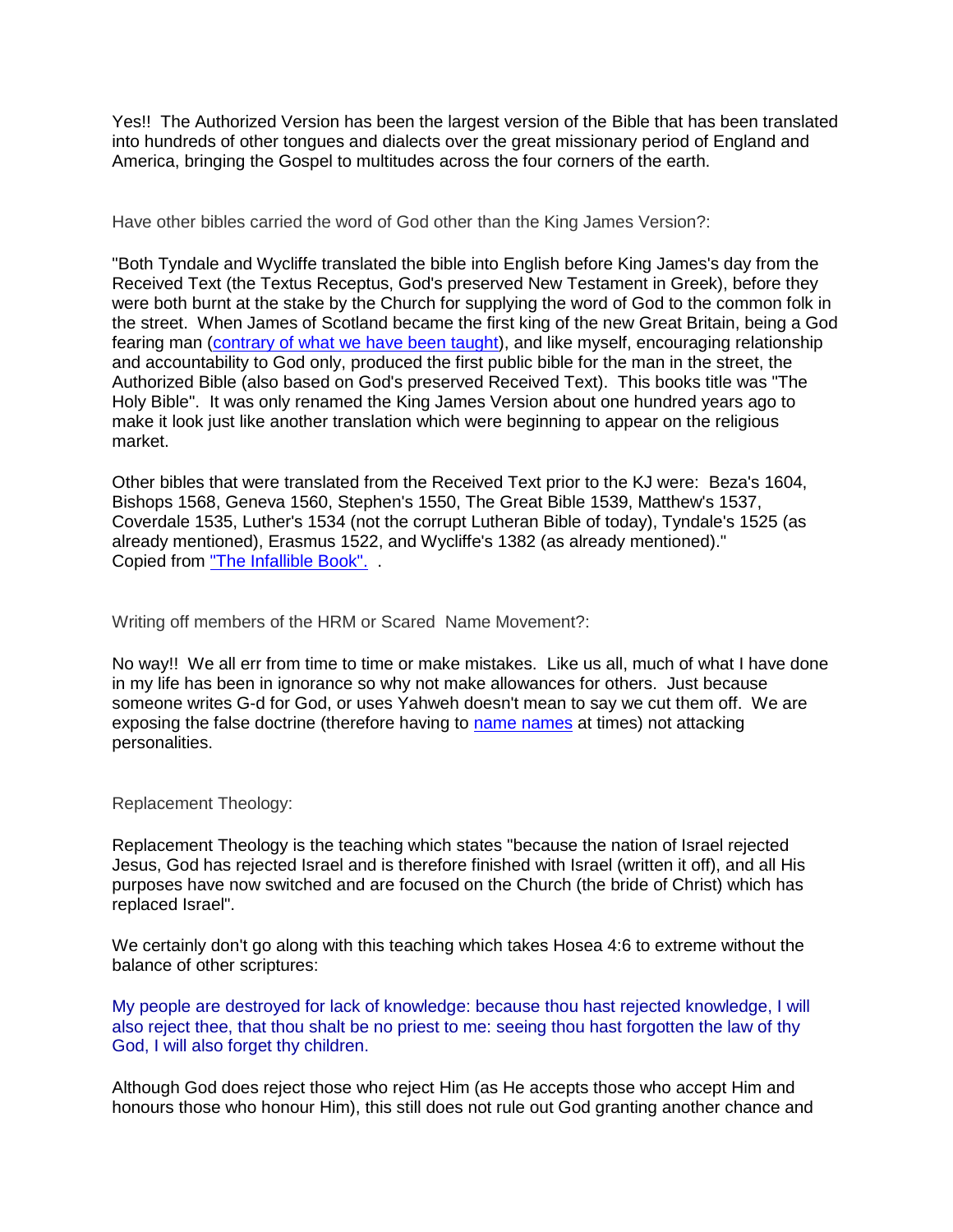showing mercy on those who are willing to humble themselves before Him with repentant hearts.

Scripture shows the Lord will have mercy on the nation of Israel again, when they turn from their [wicked ways](javascript:if(confirm() and call out to Him, as Israel will be the nation where (Messiah) Jesus will rule from during the true Millennium on earth.

Christians follow Jesus not Israel:

2 Chr. 17:3- 5. But sought to the LORD God of his father, and walked in his commandments, and not after the doings of Israel.

Discerning the right Root:

Rom. 11:16-18. For if the firstfruit be holy, the lump is also holy: and if the root be holy, so are the branches. And if some of the branches be broken off, and thou, being a wild olive tree, wert graffed in among them, and with them partakest of the root and fatness of the olive tree; Boast not against the branches. But if thou boast, thou bearest not the root, but the root thee.

One of the main reasons for the HRM to have had so much sway in Christendom has been due to the misconception of Romans chapter eleven. This has been because of a misinterpretation of the olive tree in relation to Abraham's seed, along with a wrong interpretation of the tree's roots.

Abraham is our father according to the faith not the flesh. He is our father according to the promise not circumcision, tithing, sabbath keeping, or any other law observance. The olive tree we are grafted into is not natural Israel of the flesh (the present political / geographical regime) but the spiritual tree.

The Jewish people have been cut off for rejecting their Messiah, and the Gentile believers have been grafted in. However, this is not an excuse for Gentle believers to be cocky as Jews are being grafted in again as they too find Jesus as Messiah. This way we can all enjoy the benefits and nourishment of the tree together, as one new man.

Now for the crunch!! ... The root of the tree is not Jewishness at all, but Jesus:

Rev. 5:5. And one of the elders saith unto me, Weep not: behold, the Lion of the tribe of Juda (of the Jews), the Root of David (the line going back to Abraham), hath prevailed to open the book, and to loose the seven seals thereof.

Rev. 22:16. I Jesus have sent mine angel to testify unto you these things in the churches. I am the root and the offspring of David, and the bright and morning star.

The false teachings of the HRM say we need to get back to the Jewish root/s to literally understand the N.T. scripture. Not so ...

...if the root be holy, so are the branches.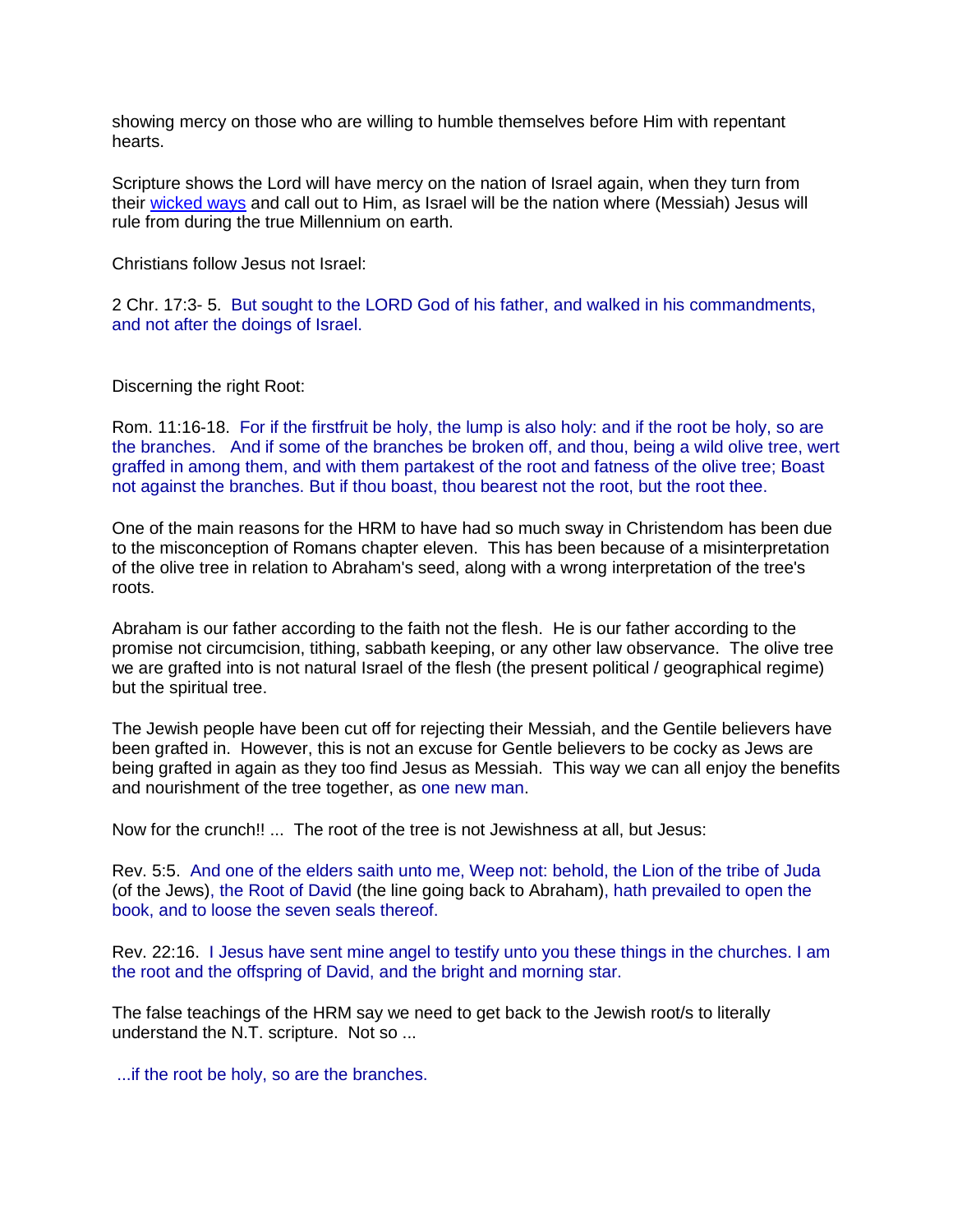The root/s can't be Jewishness because the root/s are holy and no one is holy save Christ. If we (Jew or Gentile ) be connected to Him (Jesus) then we become holy branches enjoying the benefits of the promise. If interpretation of scripture relies on Jewishness and not God's Holy Spirit, this would put the Jewish teachers in a place of monopolizing scripture, placing them on the same hierarchical plane as the Orthodox Clergy and Roman Catholic Institution who place the Church, not individual revelation, in charge of interpretation.

As the late Keith Green (a Jewish Brother in Jesus) said in his song:

"We are de branches and He is de vine!"

Private interpretation or individual revelation:

Scripture speaks for itself ... it teaches against claiming private interpretation (no group monopolizing the truth):

2 Peter 1:20-21. Knowing this first, that no prophecy of the scripture is of any private interpretation. For the prophecy came not in old time by the will of man: but holy men of God spake as they were moved by the Holy Ghost.

Therefore, no one group, race, organization, or fraternity, can claim authority or the position of being a guide, or interpreter. The New Covenant presents the priesthood of all believers under Jesus our High Priest. It presents revelation to the individual direct from the Throne Room of God:

Rom. 16:25-26. Now to him that is of power to stablish you according to my gospel, and the preaching of Jesus Christ, according to the revelation of the mystery, which was kept secret since the world began, But now is made manifest, and by the scriptures of the prophets, according to the commandment of the everlasting God, made known to all nations for the obedience of faith:

Revelation from the risen glorified Christ in Heaven, to our hearts by the Holy Spirit:

Gal. 1:12. For I neither received it of man, neither was I taught it, but by the revelation of Jesus Christ.

The fact that God choose the Jewish nation had nothing to do with them being a superior or better people, but because it was part of God's over all plan. Therefore, the Jewish people were a privileged people. They spoke Hebrew therefore the O.T. books (God's word) where written in Hebrew. The N.T. (God's word) obviously wasn't written in Hebrew because this would give the Jewish people claim over the new faith, lording it over the Gentiles as the Jewish Concision did with the Galatians. The N.T. was written in the common language of the day Koine Greek, breaking down the partition which divided the two peoples (Jews and Gentile) giving them both equal status as heavenly citizens in the new Commonwealth of Israel.

Just as the Lord choose a Gentile (universal) language for His word at the opening of the church age will He choose a Gentile (universal) language at the closing of the church age. This of course would be English (and as I'm not English, I'm not being biased). This is nothing to do with race superiority but to do with God being a sovereign God Who calls the shots. He could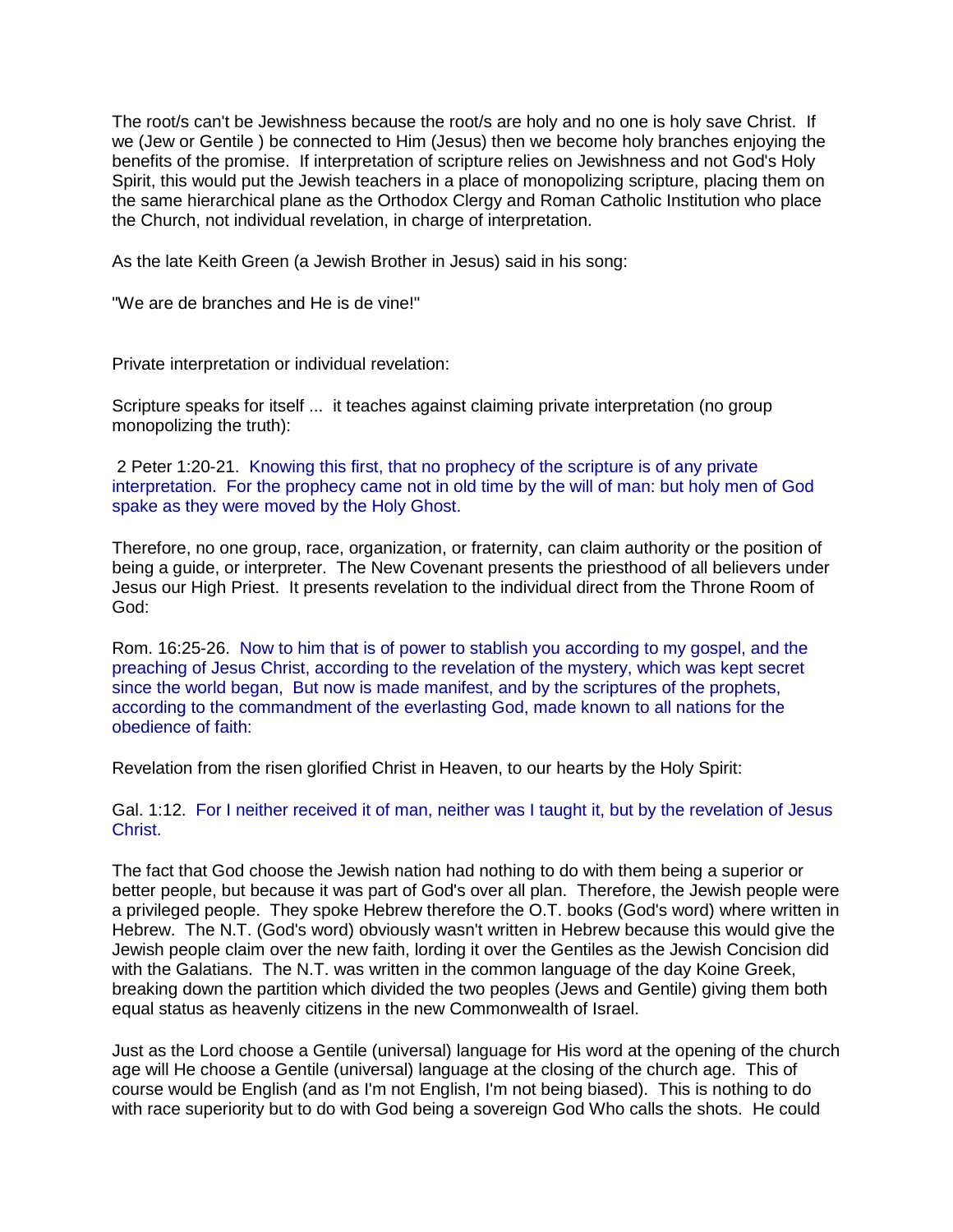not choose the present form of English as a base because it has lost its purity (virtue) of moral absolutes, unlike when it was at it's purest in 1611. Again, this was nothing to do with English being a superior or perfect language, but because God foreseen it would be the secular (nonreligious) language that would transcend cultural and political barriers in this age of Globalism, bringing his word as a light to all the nations.

#### The end result:

Granted, there are different degrees in being ensnared by the Hebraic Roots / Sacred Name Movement, just as there is with any spiritual deception. The HRM at it's best (if we can use this scenario) is luring believers back under the law, whereas at it's worse, is occultism sneaked in through Cabbalistic teaching, as revealed in Part One and more thoroughly in Part Three.

However, in order to deal with this 'falling away' we first need to go beyond nipping it in the bud, before it takes root, and deal with the false root:

Luke 3:9. And now also the axe is laid unto the root of the trees: every tree therefore which bringeth not forth good fruit is hewn down, and cast into the fire.

We need to deal with it now (as with all deception) by ruthlessly dealing with every root that is not Christ so there would be only one root left ... which root is Christ. The result: Christ being the right tree in our lives bearing the right fruit at the end of the age.

Going back under the law with it's obsolete observances doesn't produce fruit, but brings about striving in the flesh, sowing seeds of discord among the Body of Christ, with division and confusion. It also produces a complex belief system (religion) with a complicated false (dual) gospel.

Heb 9: 9-12. Which was a figure (the Old Covenant) for the time then present, in which were offered both gifts and sacrifices, that could not make him that did the service perfect, as pertaining to the conscience; Which stood only in meats and drinks, and divers washings, and carnal ordinances, imposed on them until the time of reformation. But Christ being come an high priest of good things to come, by a greater and more perfect tabernacle, not made with hands, that is to say, not of this building; Neither by the blood of goats and calves, but by his own blood he entered in once into the holy place, having obtained eternal redemption for us.

Eph. 2:15. Having abolished in his flesh the enmity, even the law of commandments contained in ordinances; for to make in himself of twain (Jew and Gentile) one new man, so making peace ...

Col. .2:14. Blotting out the handwriting of ordinances that was against us (the law was our teacher pointing us to Christ), which was contrary to us (to our nature), and took it out of the way, nailing it to his cross ...

The Old is dead! It is a white elephant! ... Nor can it be resurrected, reformed, taken out of moth balls, or stitched up:

Mark 2:21. No man also seweth a piece of new cloth on an old garment: else the new piece that filled it up taketh away from the old, and the rent is made worse.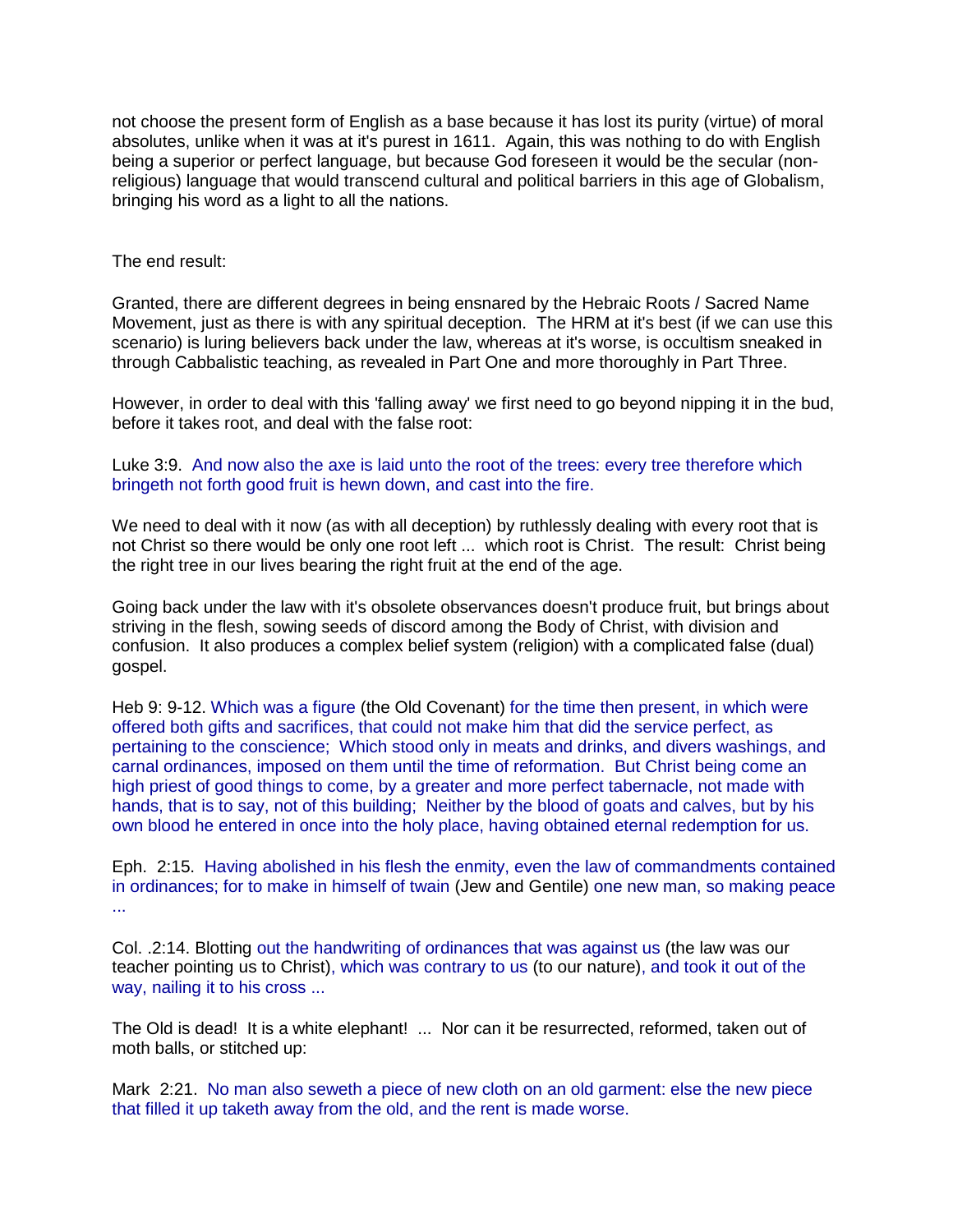Why point importance on the old ... our past, our culture, our traditions, when there is so much at stake? A Jewish apostle called Paul saw his Jewish past as loss for Christ ... as dung, that I may win Christ.

When the Old Covenant was brought to an end, it was completely and absolutely once and for all replaced by the New. The New wasn't simply a purification of the Old one. Nor was it a rehash. When scripture says new, it means brand spanking new. Being in Christ means we have a new heart, a new start, a new life, a new hope, as ... all things become new. Even the geography becomes new ... a new house, a new sanctuary, a new city, a new country. This world (with its various races, nations, beliefs, politics and cultures) is not our home ... we're only passing through! Why put importance on the present! Jesus, our root, our rock, is coming back very soon ...

... for those who are rooted and grounded in Him!!

Jan. 99. Updated last 15/8/99.

Part Three ... A Hebraic Roots Expose

In Part Three we will be taking a more in-depth look into the sources behind the teaching of the HRM by a report compiled by [Barb Aho](javascript:if(confirm() ...

Dear Tom,

The following is a write-up I have done which proves that the sources used by the Hebrew Roots Movement

(Talmud, Mishnah, Midrash, etc.) evolved into and purvey the same occult teachings as the Kabbalah/Zohar.

The Appendix to this report, provided by [Vicky Dillen,](javascript:if(confirm() adds further documentation showing that these sources

are in total opposition to Scripture. These are facts of which every follower of the Hebrew Roots view of

Christianity should be apprised, but all seem to be totally unaware.

I am so glad you are addressing this subject and will be glad to share any information I have in the future. Let

us pray that the Holy Spirit will reveal to disciples of the H.R. ministries the truths of Christian liberty

expressed in the book of Galatians and lead them out of this movement, which otherwise will eventually deliver them into the dreadful bondage of the [Noahide Laws](javascript:if(confirm() and the global Kabbalist/Freemasonic New World Order.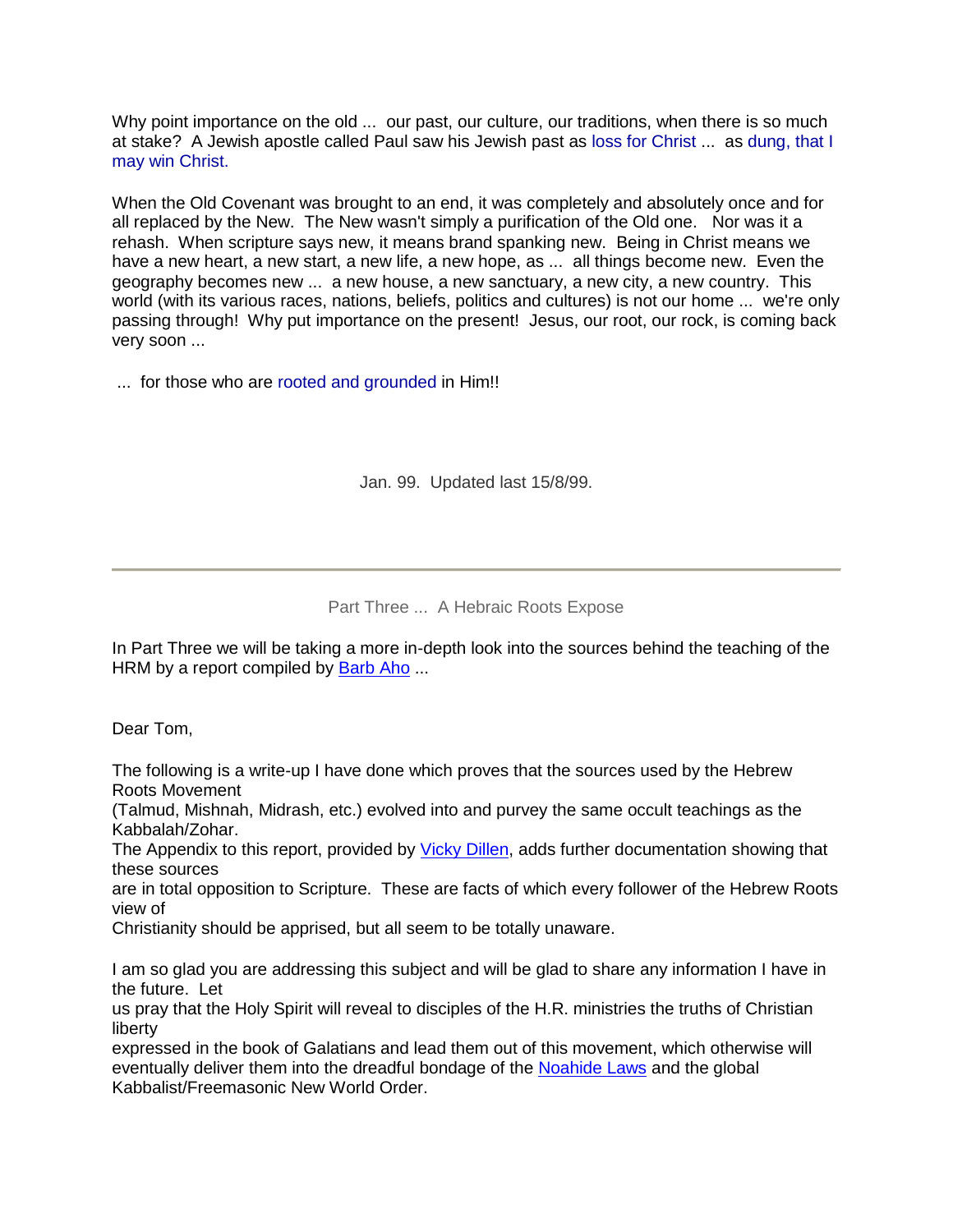# THE HEBRAIC ROOTS MOVEMENT

Peter Michas' essay "Is The New Testament Hebrew/Aramaic or Greek?" maintains that the original Gospels were written in Hebrew and/or Aramaic, translated into Greek and are therefore not reliable, especially having passed through successive translations to the English New Testament used by English speaking Christians

today. The solution to this problem, according to Michas, is to turn to the O.T. and Jewish traditions to

determine the truth of the New Testament. Peter Michas advocates reliance upon the Jewish Mishnah,

Haggadah, Halakah, Talmud and Midrash, along with the Torah (first five books of the Old Testament), as better commentaries on New Testament doctrine than the Greek and English New Testaments

themselves, which he claims are inferior translations of the presumed Hebrew/Aramaic originals:

[Is The New Testament Hebrew/Aramaic or Greek?](javascript:if(confirm()

 "In summation, since existing New Testament manuscripts are Greek, written to express

 Hebraic concepts, why be limited to the Greek or English translations when we have Hebrew, now

 a living language not very different than it was 2000 years ago. The New Testament is in the pattern of the Jewish traditional work of Torah, Mishnah, Haggadah, Halakah, Talmud and Midrash, but inspired by God Himself for the common people. These Hebraic works as

#### well

 as the Inspired Scriptures were quoted from by Jesus and all the writers of the New Testament.

 But even now, to have full comprehension, we must read the scriptures in the proper Hebraic context.

 "Most all of the Judaic writings have been preserved for us and now translated into proper

 English directly from the Hebrew, as well as explained in true Hebraic manner. Therefore, why not

 go to this material and study ourselves approved before God with full context and understanding?"

# JEWISH OR OCCULT SOURCES?

Is the New Testament in the pattern of the Mishnah, Haggadah, Halakah, Talmud and Midrash? "Jewish traditional work" refers to the oral traditions that were passed through generations as opposed to the

written Torah, the first five books of the Old Testament. The University of Calgary website of Hebrew scholar, [Eliezer Segal, Ph.D.,](javascript:if(confirm() indicates that these oral traditions originated in ancient Babylon and were handed

through successive generations until they were compiled in the Kabbalah during the third to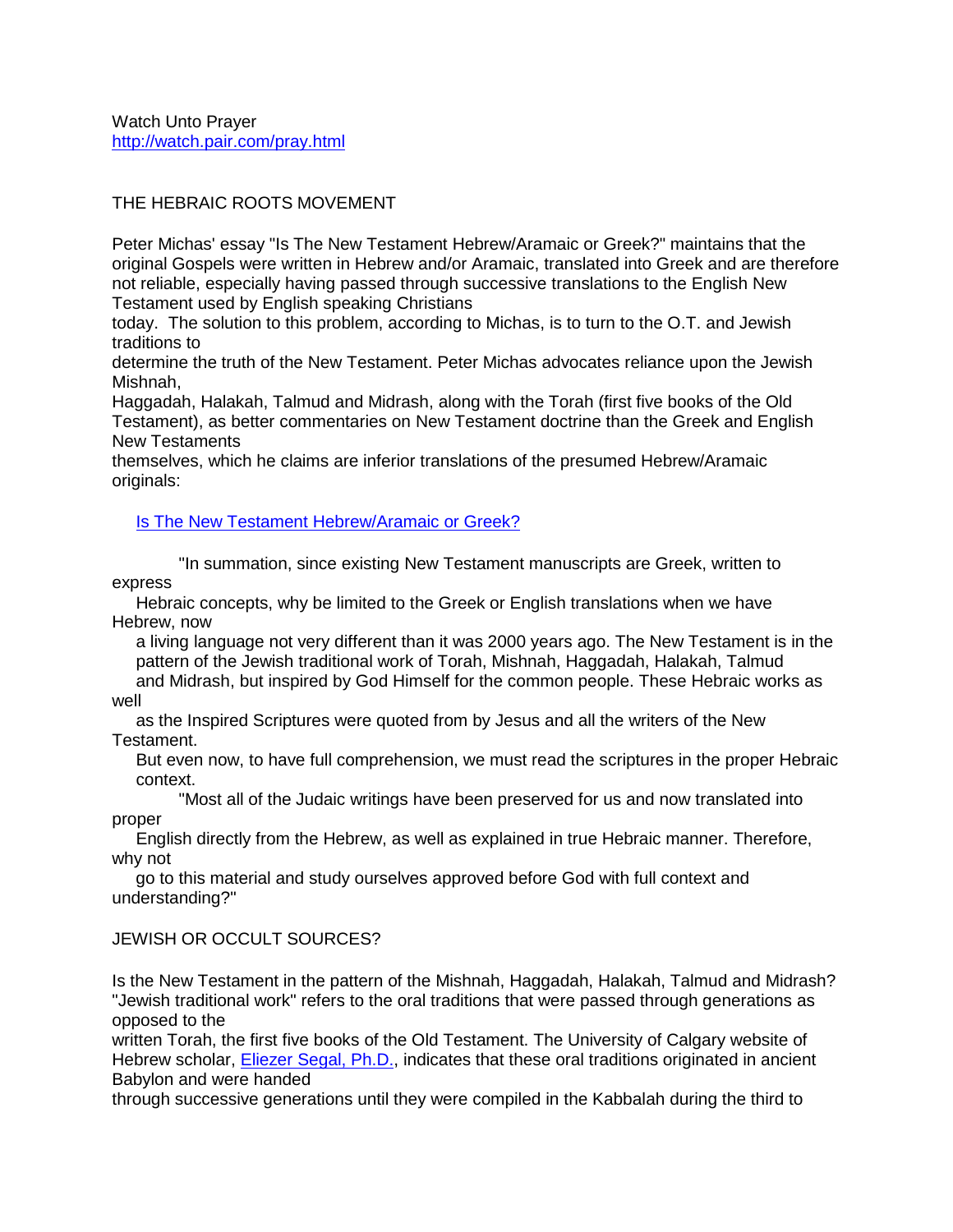twelfth centuries

A.D. or C.E., the Common Era. Some information about the Mishnah, Haggadah, Halakah, Talmud and

Midrash, may be obtained from Dr. Segal's website, which is cited in this report along with other authoritative

sources, to give the reader an overview of the origins, history and nature of these sources.

 [NOTE: Dr. Segal received his M.A. and Ph.D. in the Talmud Dept. at Hebrew University. He is the

recipient of several scholarships and grants in Talmud and Babylonian Midrash studies, has taught the

Talmud, Mishnah, Midrash and Rabbinics, published books and articles on the Babylonian Talmud, Midrash,

and Haggadah. Dr. Segal is a lecturer on "Jewish Mysticism," "Halakha, Holidays and History", "On

Completing the Babylonian Talmud," "Ecology and the Environment: Halacha and Reality," "Burned, Banned and Best Seller: The Talmud," "Joseph and Osiris," and other subjects. He has participated in a number of

interfaith dialogues. On his site is also found the full explanation of The Ten Sefirot of the Kabbalah.]

# [THE MISHNAH](javascript:if(confirm()

The Mishnah is the early Talmud or the forerunner of the Talmud. To the Mishnah the rabbis later added the

Gemara (rabbinical commentaries). Together these comprise the Talmud. Scholars will claim that the Talmud

is partly a collection of oral traditions given by Moses which had not yet been written down in Jesus' time.

However, Christ condemned the traditions of the Mishnah (early Talmud) and the Scribes and Pharisees who

taught it, because their oral traditions contradicted the teachings of Scripture. The dire warning of Jesus Christ regarding the traditions of men which make null and void the Word of God (Mark 7:1-13) seems to be a

reference to the Mishnah, which was later compiled (c. 200 A.D.) by Rabbi Judah ben Simeon, who presided

over Judaism's supreme judiciary and legislative body, the Sanhedrin.

 "Mishnah can refer in a general way to the full tradition of the Oral Torah, as formulated by

 the Rabbis in the first centuries of the Common Era. These traditions could not be written down,

 but had to be transmitted and learned by word of mouth. This restriction was observed quite scrupulously throughout the eras of the Mishnah and Talmud.

 "The Jewish sages whose statements are quoted in the Mishnah are known as Tanna'im\*

 (singular: 'Tanna'), derived from the Aramaic root related to the Hebrew 'ShNH.' The era in which

the Mishnah was developed is therefore referred to as the 'Tanna'itic' era."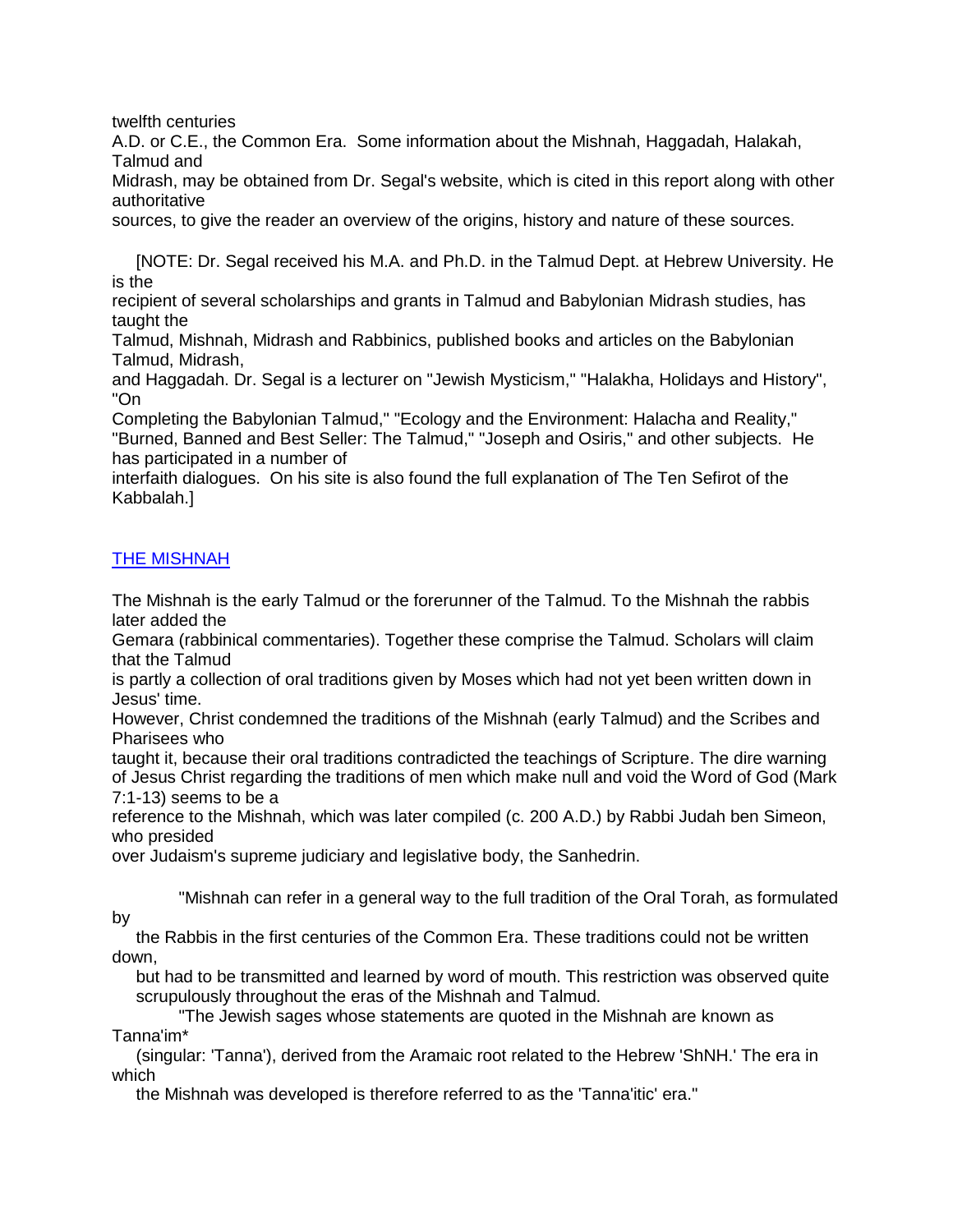#### Who are the Tanna'im?

 The Jewish sages referred to as Tanna'im are, in fact, the high initiates of Kabbalah. THE THEOSOPHICAL GLOSSARY of Mme. H.P. Blavatsky shows the correlation between Tanaim and

# Kabbalah:

 "TANAIM (Heb.). Jewish Initiates, very learned Kabbalists in ancient times. The Talmud

contains sundry legends about them and gives the chief names of them."

 "KABALIST. From Q B L H, Kabalah, an unwritten or oral tradition. The kabalist is a student of 'secret science,' one who interprets hidden meaning of the Scriptures with the help of

 the symbolical Kabala, and explains the real one by these means. The TANAIM were the first

 kabalists among the Jews; they appeared at Jerusalem about the beginning of the third century

 before the Christian Era... This secret doctrine is identical with that of the Chaldeans, and includes at the same time much of the Persian wisdom, or 'magic'." (caps added)

 "KABALAH (Heb.) The hidden wisdom of the Hebrew Rabbis of the middle ages derived from the secret doctrines concerning divine things and cosmogony, which were combined into a

 theology after the time of the captivity of the Jews in Babylon. All the works that fall under the esoteric category are termed Kabbalistic..."

There appears to be disagreement as to when the oral traditions took on a written form. However, Dr. Segal

confirms that the Mishnah was developed and disseminated from a fixed body of teaching that originated in

ancient Babylon (Chaldea):

 "Although there are traditions in the Mishnah that claim to go back to the fifth century B.C.E. (the 'Great Assembly'; cf. Nehemiah 8-10), as well as a few additions from as late as the

 mid-third century, the main body of the Mishnah consists of teachings attributed to authorites from

 about the middle of the first century, through to the second decade of the third century C.E. This

 time period witnessed some major historical turning-points for the Jewish nation, such as the destruction of the Second Jerusalem Temple in 70, and the catastrophic failure of the revolt against Rome under the leadership of Simeon bar Kokhba (or: bar Kuziba) in 135. Because

the

 Mishnah is a technical work of religious law, these momentous historical events find almost no

 explicit mention in the Mishnah, even though the very composition of the Mishnah is often viewed

as a response to those very events...

"All ancient sources are in agreement that the Mishnah was compiled by Rabbi Judah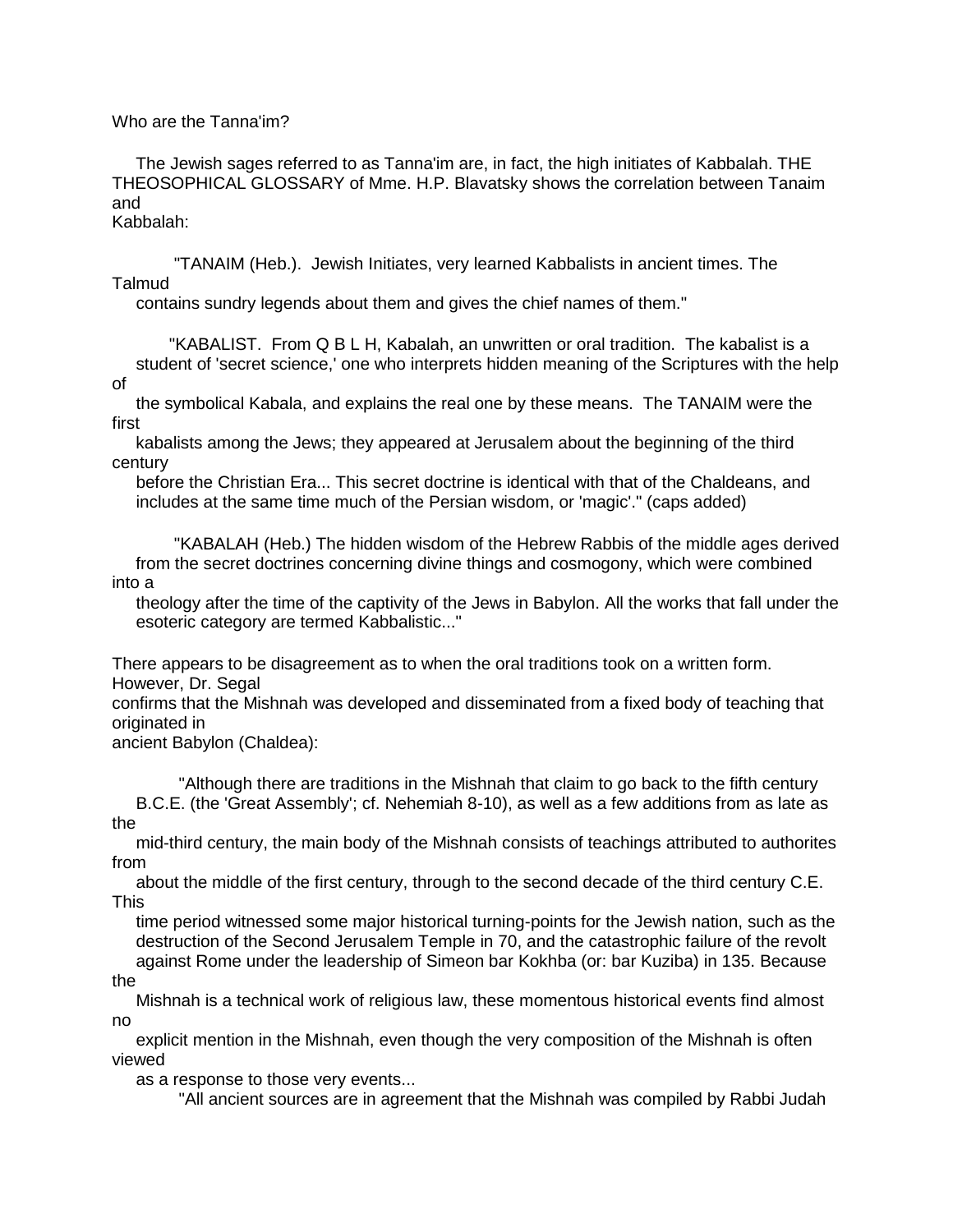the

 'Prince,' before his death around 217 C.E. On the author see below. It should be emphasized that--contrary to a view that appears in many histories and introductions, and which is based on the

 writings of medieval Spanish Jewish authorities [ed: see Sephardic Jews below] --this redaction did

 not involve writing down the traditions, but merely the determining and organizing of a fixed text

 that was subsequently disseminated by memory. It is clear from the internal evidence of the Talmud that the teachings of the Rabbis continued to be studied orally throughout the

**Talmudic** 

 era, and this continued to be the practice in the Babylonian academies well into the middle ages...

 "Rabbi Judah ben Simeon bore the Hebrew title of 'Nasi,' signifying the position of Patriarch,

 the official political representative of the Jewish people. From an internal Jewish perspective, the

 Nasi presided over Judaism's supreme judiciary and legislative body, the Sanhedrin. The title had

 become a hereditary one, almost without interruption, since the days of the revered Hillel the Elder in the first century B.C.E."

THE MISHNAH TORAH

The Jews of Spain who followed Babylonian rather than Palestinian Jewish traditions were exiled to Sepharad,

from whence they have been credited with disseminating Cabalism throughout Europe. [See Encarta and

Grolier's Encyclopedia entries on the Sephardim below] Amongst the most important Jewish thinkers from the

Sephardic tradition was Moses Maimonides:

[Eliezer Segal commentary on Moses Maimonides:](javascript:if(confirm()

 "[Moses Maimonides] lived from 1138 to 1204. He spent ten full years compiling the Mishneh Torah, which he continued to revise throughout his lifetime. Moses Maimonides (Rabbi

 Moshe ben Maimon, usually referred to in Hebrew by the acronym "RaMBa"M) was one of the

 towering figures in medieval intellectual and religious life. In addition to his law code, he excelled

 in the fields of philosophy, science, medicine, exegesis and communal leadership. Though born in

Spain, in his youth his family fled religious persecution, settling in Egypt...

 "Maimonides' Mishneh Torah was intended to be a summary of the entire body of Jewish

 religious law... It opens with a section on systematic philosophical theology, derived largely from

 Aristotelian science and metaphysics, which it regards as the most important component of Jewish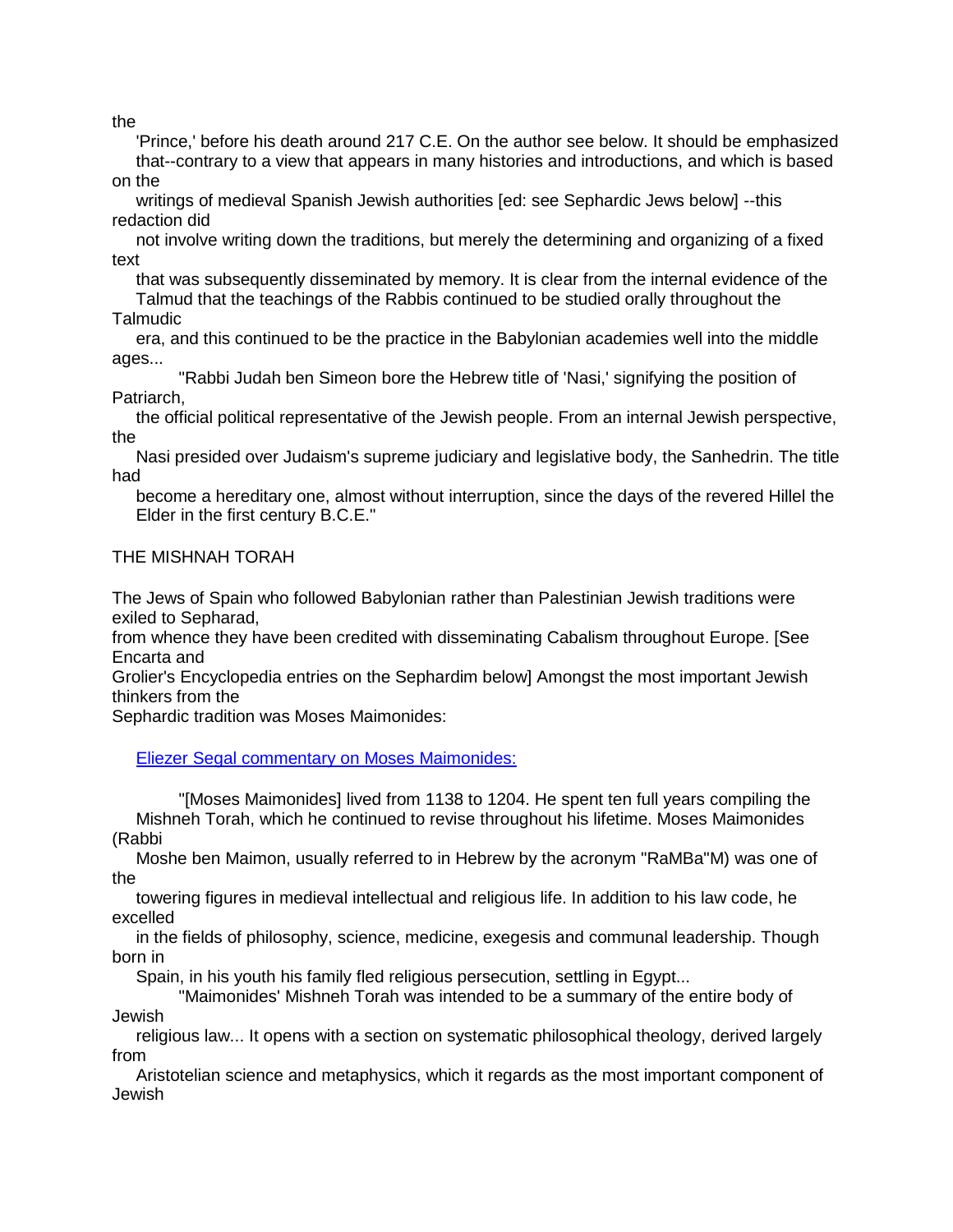law. Most other Jewish codes avoided mixing creed and religious law; and Maimonides' interpretation of Jewish religion in terms of Greek ideas aroused much opposition."

In Chapter 10 of the English Translation, Maimonides' Mishnah Torah curses Jesus Christ:

 "It is a mitzvah [religious duty; ARC], however, to eradicate Jewish traitors, minnim, and apikorsim, and to cause them to descend to the pit of destruction, since they cause difficulty to the

 Jews and sway the people away from God, as did Jesus of Nazareth and his students, and Tzadok,

Baithos, and their students. May the name of the wicked rot." (p. 184)

THE TAI MUD

[The Babylonian Talmud](javascript:if(confirm() is a commentary on the Mishnah composed by Babylonian Jewish sages (Ravs) from

the early third to the sixth century. A Jewish sage who was from Babylonia would have been addressed by the

title, 'Rav,' while one who lived in Israel would have been called 'Rabbi.' One portion of the Talmud dealt with

folklore, especially magical and medical recipes. The following statement, from TORAH TO KABBALAH by

R.C. Musaph-Andriesse, on the primacy of the Babylonian Talmud (T.B.) is representative of Jewish

scholarship:

 "There are two editions of the Talmud, the Jerusalem Talmud and the Babylonian Talmud.

 Of these two, the Babylonian Talmud is authoritative for Orthodox Judaism, which regards it as

 divinely inspired... The superiority of the Babylonian Talmud is so great, that when people now

 talk about the Talmud, they always mean the Babylonian Talmud. The authority of the **Babylonian** 

 Talmud is also greater than that of the Jerusalem Talmud. In cases of doubt the former is decisive." (pg. 40, New York, Oxford University, Press, 1982)

Quoting Joseph Barclay in SECRET SOCITIES & SUBVERSIVE MOVEMENTS, Nesta Webster has

exposed the virulent anti-Christ teachings of the Talmud:

 "So also it was the Rabbis who, after hiding from the people the meaning of the sacred tradition at the moment of its fulfillment, afterwards poisoned that same stream for future generations. Abominable calumnies on Christ and Christianity are found not only in the Cabala but

 in the earlier editions of the Talmud. In these, says Barclay -- "Our Lord and Saviour is 'that's one', 'such an one', 'a fool', 'the leper,' 'The deceiver of Israel,' etc. Efforts are made to prove that

 he is the son of Joseph Pandira before his marriage with Mary. His miracles are attributed to sorcery, the secret of which He brought in a slit in His flesh out of Egypt. He is said to have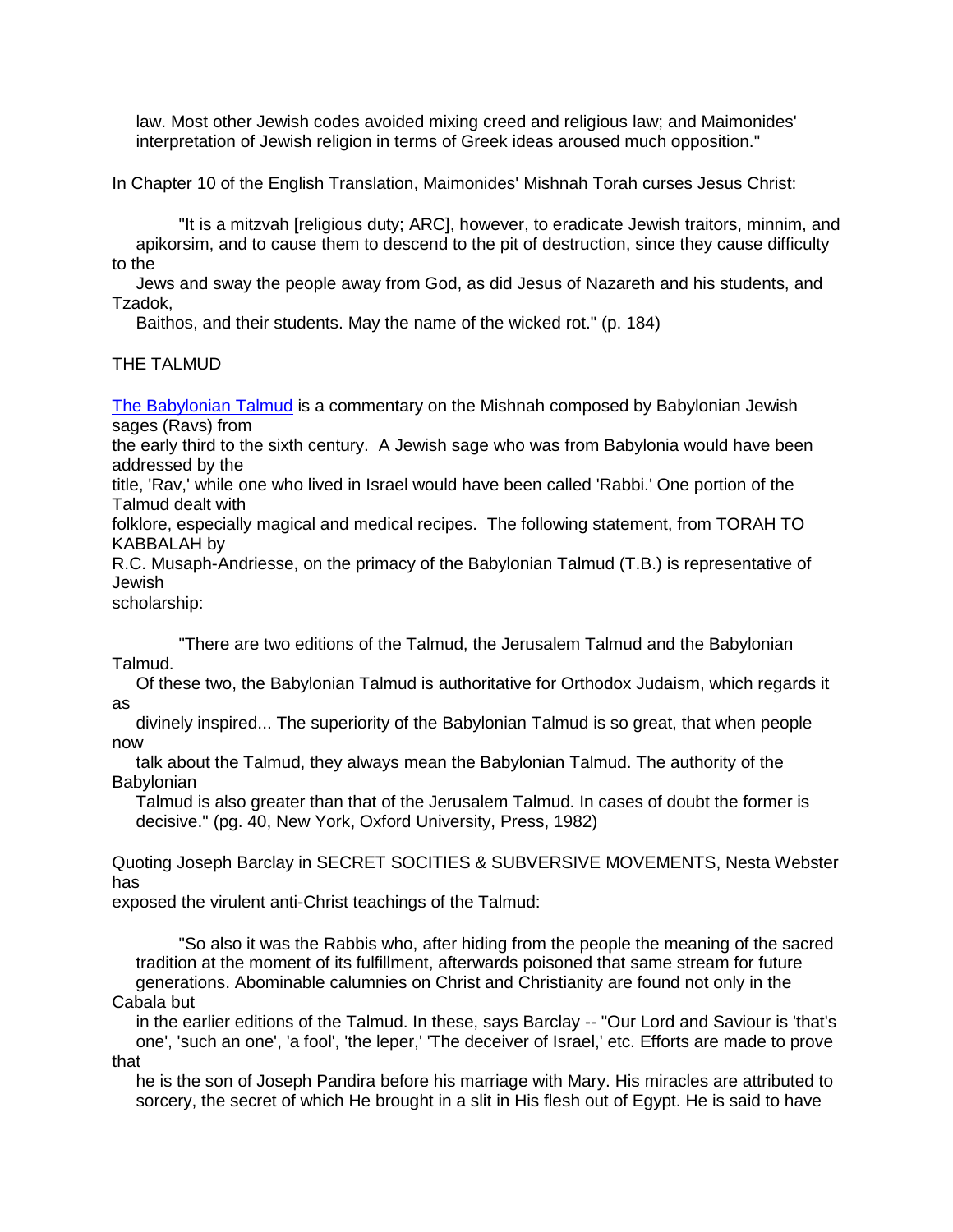been

 first stoned and then hanged on the eve of the Passover. His disciples are called heretics and

 opprobrious names. They are accused of immoral practices, and the New Testament is called a

 sinful book. The references to these subjects manifest the most bitter aversion and hatred." [Joseph Barclay, The Talmud, pp.38, 39; cf Drach, op. cit I.167] (Omni Publications, 1964, p.18-19)

THE MIDRASH

The Tanna'im, the high initiates of Kabbalah, also compiled [The Midrash:](javascript:if(confirm()

 "In some contexts 'Mishnah' is contrasted with 'Midrash.' The latter term denotes Rabbinic teachings that are attached to the text of the Bible, whereas the former term refers to teachings

that are organized or formulated independently of Scripture...

 "The Mishnah was clearly not designed to encompass the whole of the Oral Torah tradition.

 The same Rabbis who contributed to it also figured prominently in the Tannai'itic Midrashic collections."

[Rabbi Scheinerman's Magical Midrash](javascript:if(confirm() page also identifies the Midrash as the product of the **Tannaitic** 

period:

 "In its classical sense, Midrash, which has as its root the Hebrew word darash, meaning 'to

 seek out,' refers to a body of rabbinic literature made up of anthologies of biblical exegesis and

 homilies dating from the tannaitic period (70\_200 c.e.) through to the Middle Ages. The most well

 known anthology of midrashim is Midrash Rabbah, which provides a running midrashic commentary to the five books of the Torah, as well as to the 'five scrolls' (Esther, Ruth, Lamentations, Ecclesiastes, and Song of Songs)."

The Encyclopedia Judaica defines this method: "Midrash (midrashim:plural) -- 'The method of interpreting

scripture to elucidate legal points (midrash Halakkah) or to bring out lessons by stories or homiletics (midrash

Aggadah). Also, the name for a collection of such rabbinic interpretations.'"

Nesta Webster's SECRET SOCIETIES adds:

"... the Jewish Encyclopedia admits that Jewish legends concerning Jesus are found in the

 Talmud and Midrash and in the life of Jesus (Toledot Yeshu) that originated in the Middle Ages. It

is the tendency of all these sources to belittle the person of Jesus by ascribing to Him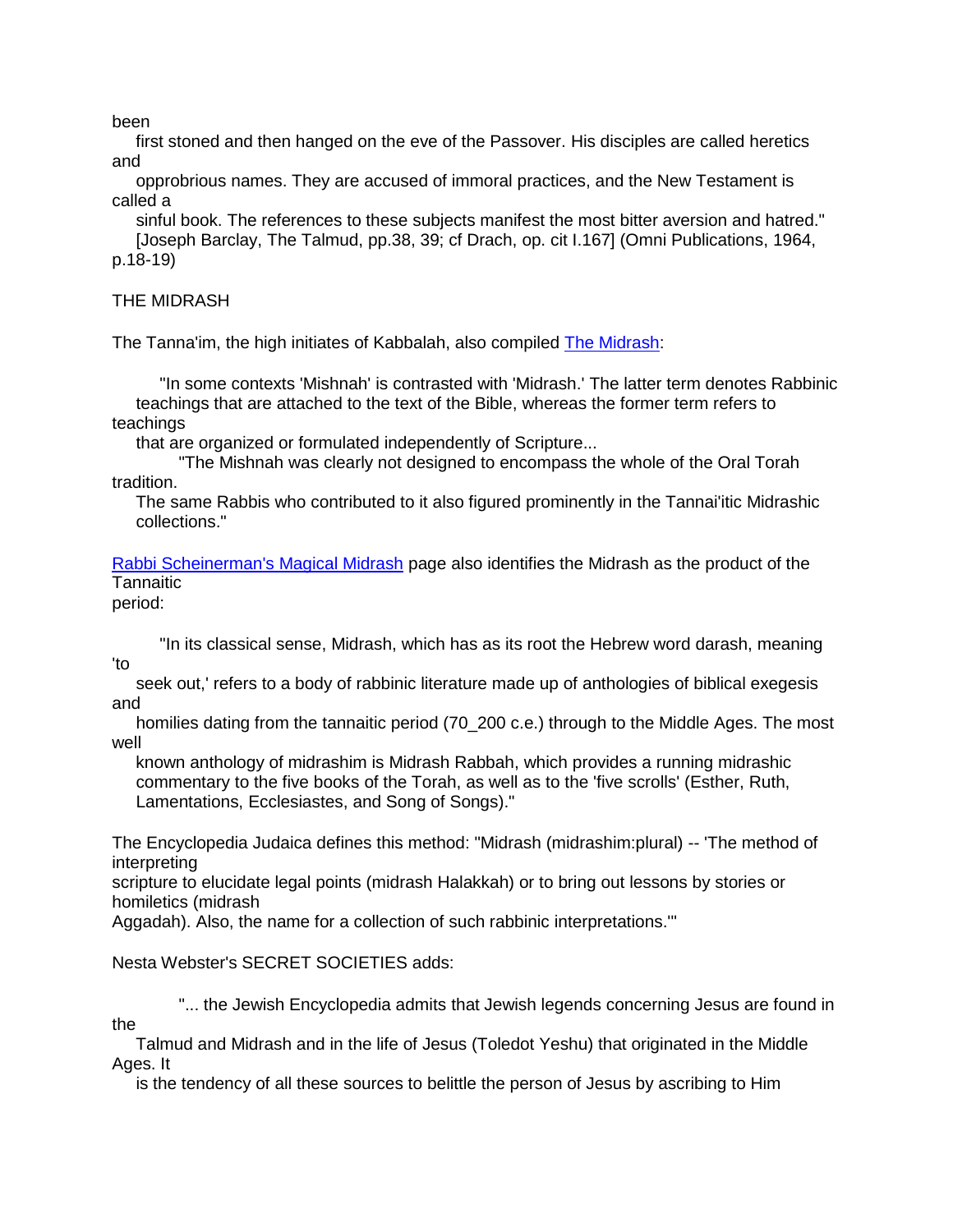illegitimate

as

birth, magic, and a shameful death. " [Jewish Encyclopedia, article on Jesus]

The Midrash and midrashic interpretation tend to devalue the literal, historical interpretation of Scripture in

favor of private, hidden and even mystical interpretations. For example, Rabbi Scheinerman's Magical

Midrash page states:

 "Midrash is subversive as it winds its way between and around stern, stark, seemingly stagnant

 texts. As Judith Plaskow has stated, 'Jews have traditionally used midrash to broaden or alter the

 meaning of texts' (in Davidman/Tenenbaum, 80). Midrash assumes that the black letters of scripture as well as the white spaces between them are holy; that the explicitly stated as well

that which can be inferred from the Bible can be manifestations of God's word.

 Midrash is a kind of scriptural archaeology, bidding us not to stop at surface appearances but

to dig down deeply into the text to uncover hidden riches..."

Midrashic interpretations permit students of Scripture to explore far beyond the safe boundaries of the sacred

canon. Apostates such as [Unity minister, Rev. J. Ronald Jones,](javascript:if(confirm() are permitted nearly unlimited license using

midrashim to support their false teachings:

 "Midrash requires that anything to be venerated in the present must be connected with sacred

 moments of Jewish history. It is the accepted way of incorporating timelessness, continuity, and

 authority into a sacred narrative. Jesus' life was thus connected to Abraham, Isaac, Jacob, Moses,

 David, Daniel, Elijah, Elisha, '2 Isaiah,' and others. The virgin birth story was made to mirror earlier stories of Zoroaster and Romulus and Remus; and the ascension story was made to mirror

earlier stories of the Buddha and Osiris...

 "How does a text lose its historical focus? The closing of the canon removes a collection of

 sacred writings from the temporal process. No subsequent event, world view, conventional wisdom,

 or cultural value has the power to change the canon. No new writings can be added. Quite the

 opposite, new events must be interpreted with the aid of the canon. The canon stands beyond Time

as a judge of temporal events.

 "Both Jewish and liberal Christian communities agree that the Bible as canon still permits perpetual interpretation. They accept it as normal that there can be an infinite variety of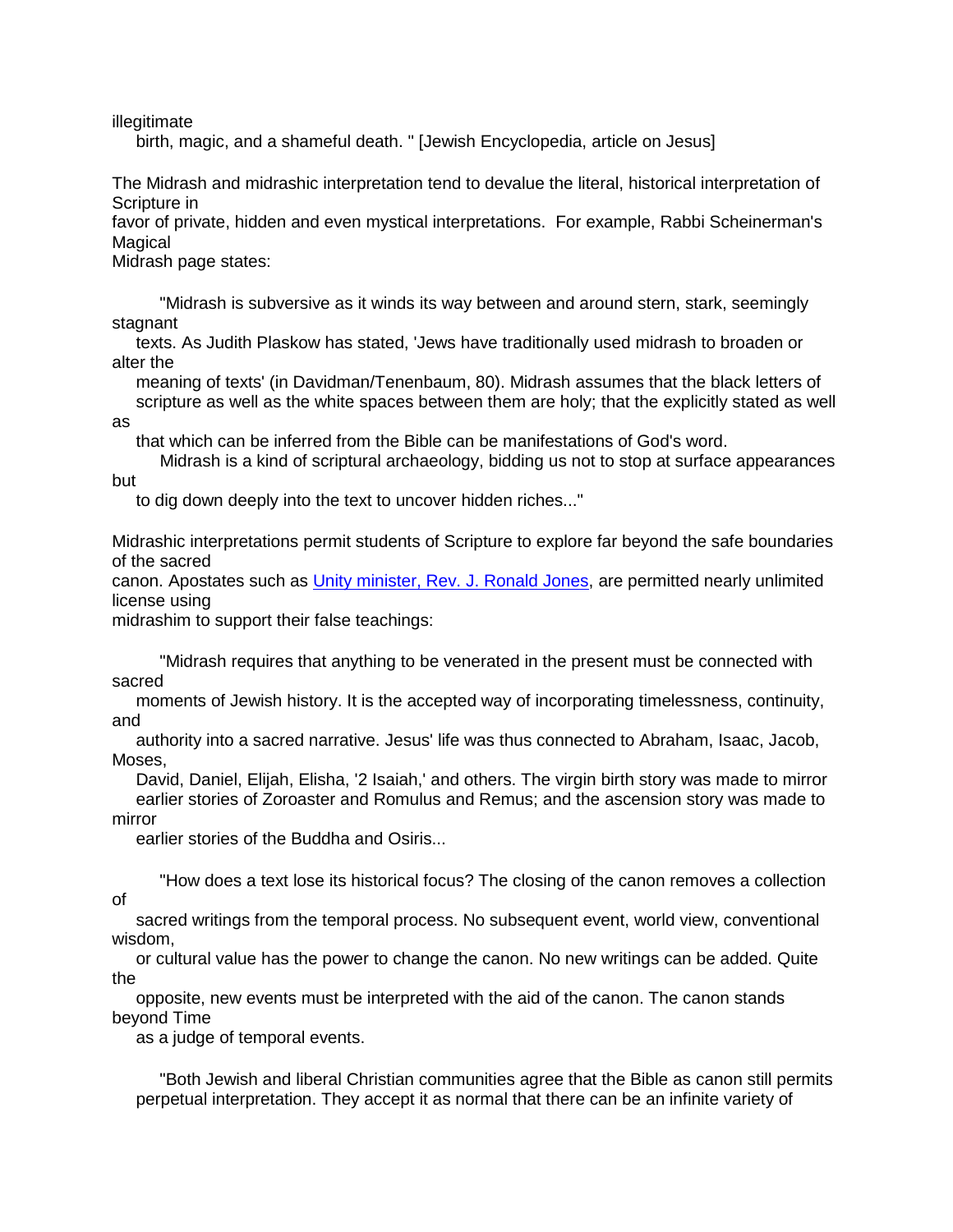interpretations all 'inspired' by the text. The goal is to 'search out' the fullness of what was spoken

 by God. It is only through a process of dialogue within a community of faith that knowledge of God's revelation grows and becomes the Word of God for the present generation. Visotzky notes:

 'There is no one common reading of Scripture that everyone can agree with--and there never

 has been.'6 When a community of faith insists on a single, normative reading that everyone must

'swear to,' it is on the verge of death as a vital community.

 "As a methodology, Midrash tends to minimize the authority of the wording of the text. It places the focus on the reader, and on the personal struggle of the reader to reach an acceptable

 moral application of the text. While it is always governed to some degree by the wording of the

 text, it allows the reader to project his or her inner struggle into the text. This allows for some very

 powerful and moving interpretations which, to the ordinary user of language, can seem to have

 very little connection with the text. The great weakness of this method is that it always threatens

 to replace the text with an outpouring of personal reflection. At its best it requires the presence of

mystical insight not given to all readers."

THE HAGGADAH

Technically, "the Haggada(h)" is a liturgical manual used in the Jewish Passover Seder. The information on

this web site indicates that it was also developed by the Ravs in Babylonia in the Middle ages. These are not

ancient documents, but were developed during the same period as the Kabbalah.

[The History of the Haggadah](javascript:if(confirm()

 "The word Haggadah comes from the Torah command - 'And you shall tell (v'Higadeta)

 your children on that day...' Although the minimal fulfillment of this mitzvah is a simple recounting

 of the going out of Egypt and explaining a few of the Pesach symbols, proper fulfillment requires

much more.

 "Over the centuries additions have been made to the Haggadah to enhance this mitzvah.

 Many of these additions gained such wide acceptance that they became part of the Haggadah. One

 of those additions is the Chad Gadya. Another is 'Dayeinu.' Rav Saadia Gaon (882 CE - 942 CE)

included neither in his Haggadah, although he did recognize the existence of Dayeinu.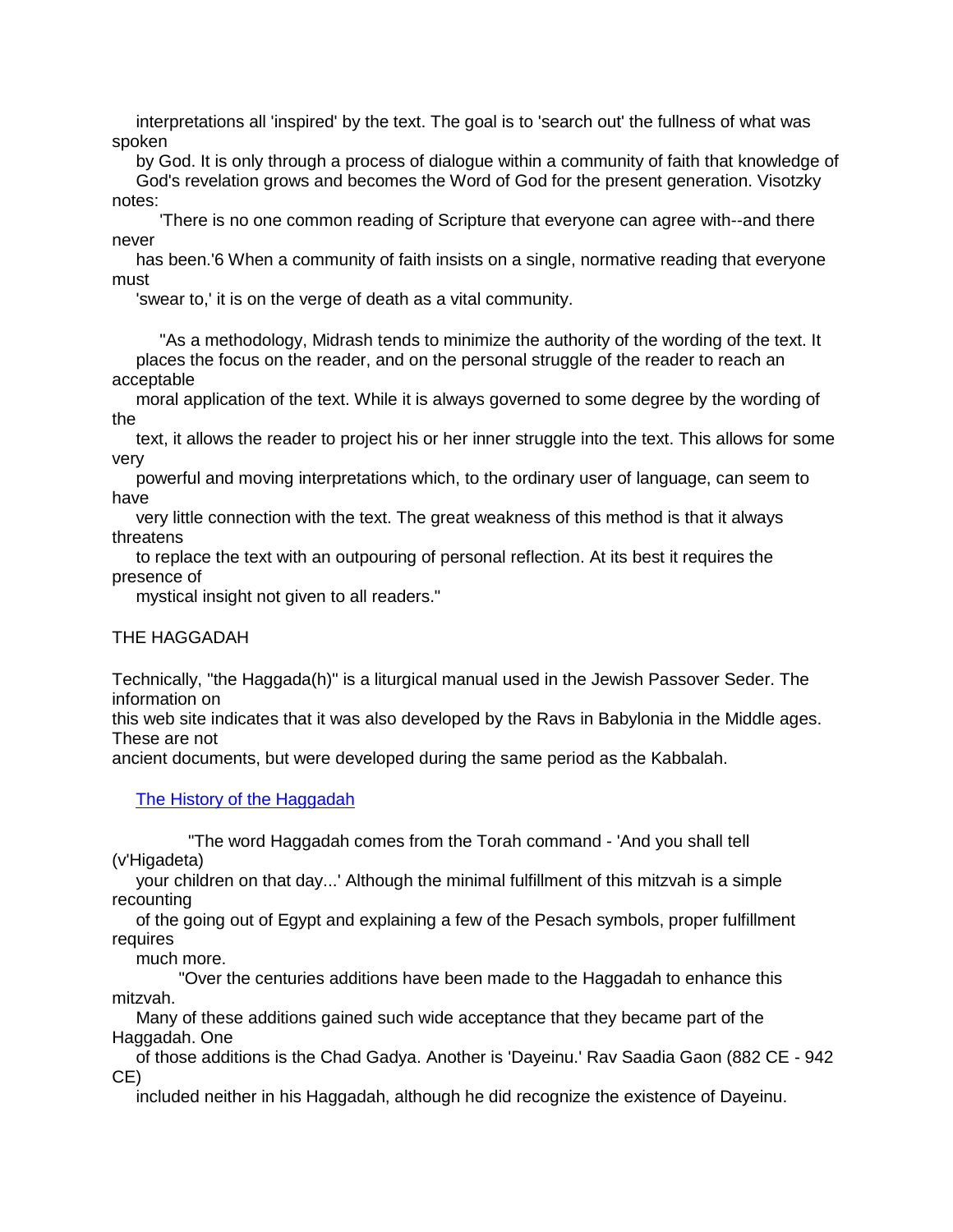**Neither** 

 Rashi (1040-1105) nor Maimonides (1135-1204) included Chad Gadya in their versions of the

Haggadah, although Rashi did include Dayeinu...

 "The metamorphosis of the Haggadah concluded in the late middle ages, aided by the invention of the Printing Press, which enabled the basic Ashkenazic version which had been endorsed by the Ari z'l to be accepted even in Sephardic communities. The text is based upon the

 Haggadah of Rav Amram Gaon, who headed the Babylonian Yeshiva of Sura between 856- 876 CE.

 This text was endorsed by Rashi. Rav Amram's Haggadah concluded with the after blessing on the

fourth cup of wine. It did not include 'Chasal Siddur Pesach'."

The Ashkenazi and Sephardic communities represent two mystical traditions that have developed within

Judaism. This explains why an Haggadah is found on the New Age [Sirius Community](javascript:if(confirm() web site which displays

the Sephiroth - Tree of Life (path of occult initiation) and a link to The Way of the Kabbalah.

Essential to a study of the Kabbalist traditions is some historical background on the origins and theology of both communities.

Ashkenazic Jews originated in France, Germany, and Eastern Europe.

Sephardic Jews lived in Spain, Portugal, North Africa and the Middle East.

The ENCYCLOPEDIA OF RELIGION describes Ashkenazik Hasidism, which emerged from Germany in the

late 12th C., as a form of Jewish mysticism.

# ASHKENAZIK HASIDIM

"The German-Jewish pietists built their own understanding of hasid, or 'pietist,' upon

the cumulative foundation of earlier meanings but moved in new directions as well. Their worldview

 was grounded in the idea that God's will is only partial revealed in the words of the Pentateuch, or

 the Torah, given to the prophet Moses at Mount Sinai. God's will requires of the truly faithful and

 punctilious Jew, that is, of the hasid, a search for a hidden and infinitely demanding additional

torah, which God encoded in the words of scripture...

 "Along with Maimonidean religious philosophy, theosophical mysticism, or Qabbalah, and

the scholastic legal achievement of the glossators of the Talmud, German-Jewish pietism

 permanently reshaped classical Judaism into traditional Judaism, which lasted down to the modern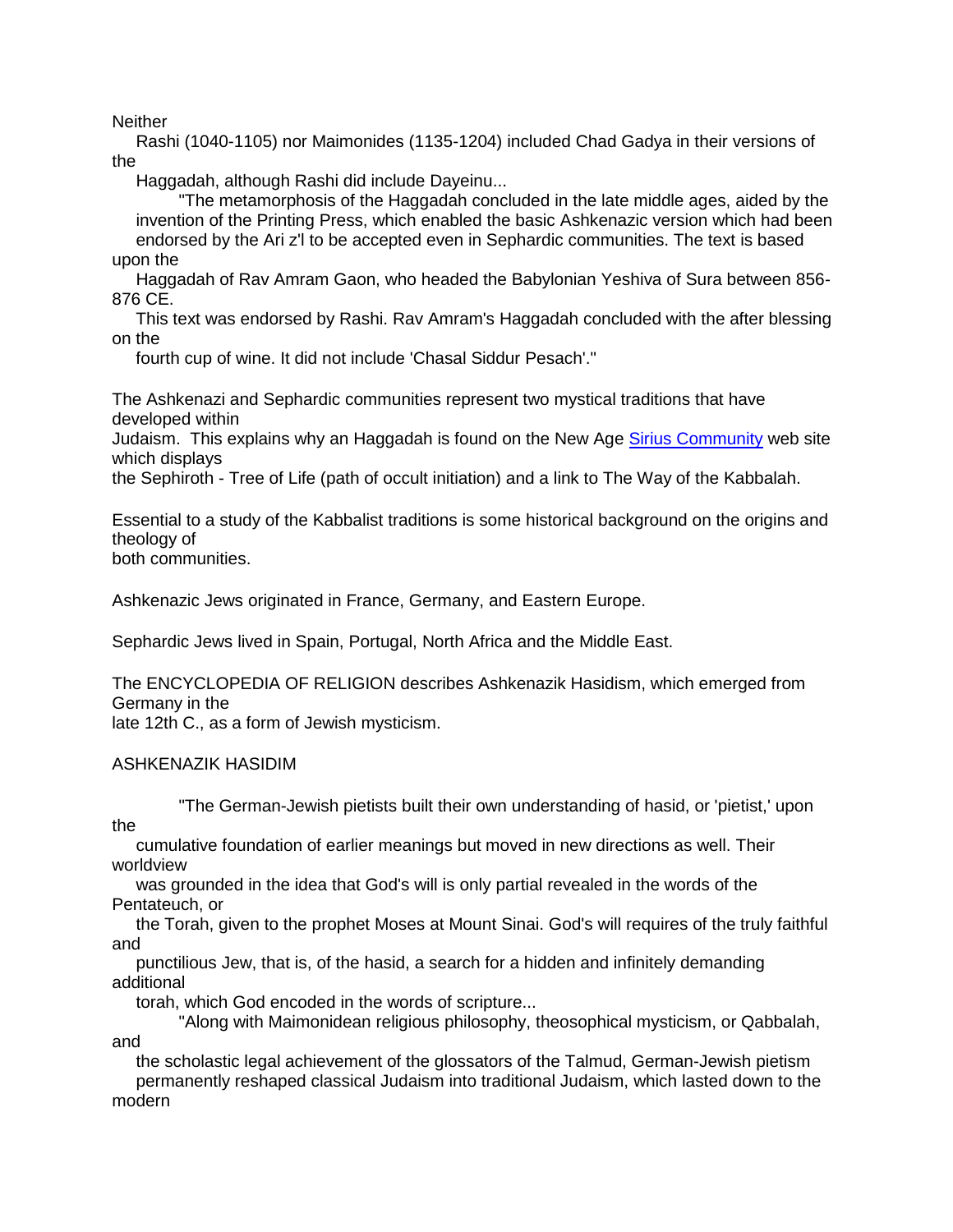period...Their writings about manipulating the divine name in the form of permutations of the Hebrew alphabet to achieve mystical and magical goal, decidedly influenced later Jewish mysticism in Spain." (Vol. I, p. 458)

SEPHARDIC JEWS

The Sephardic Jews are descendants of the large Jewish community living in Spain and Portugal in the Middle

Ages. In 1391, under the Papal Inquisition, there was a massacre of thousands of Jews in the Iberian

Peninsula. The Sephardic Jews have been credited with disseminating Cabalism throughout Europe, after they

were forcibly expelled by King Ferdinand and Queen Isabella in 1492. The Urantia Book Fellowship notes:

"The greatest figure in Spanish Judaism was the philosopher, talmudist, and physician, **Maimonides** 

(1135-1204). He attempted to harmonize Judaism with the philosophy of Aristotle."

The Encarta Concise Encyclopedia entry "Cabala" identifies its origins in Spain and France:

 "Cabala, generically, Jewish mysticism in all its forms; specifically, the esoteric theosophy

 that crystallized in 13th-century Spain and Provence, France, around Sefer Ha-Zohar (The Book of

 Splendor), referred to as the Zohar. Cabala's roots are in Hellenistic astral mysticism, in which the

 adept, through meditation and the use of magic formulas, journeys ecstatically through and beyond

 the seven astral spheres. Medieval Spanish Cabala, the most important form of Jewish mysticism,

 is more concerned with esoteric knowledge about the nature of the divine world and its hidden

connections with the world of creation.

 "According to the Zohar, above and beyond all human contemplation is God as he is in himself, the unknowable, immutable En Sof (Infinite). Zoharic theosophy concentrates on ten sefirot (realms or planes) as symbols of the inner life and processes of the Godhead. Because they

 are also archetypes for everything in the world of creation, understanding their workings can illuminate the inner workings of the cosmos and of history. This cosmic aspect was dramatically

 developed in 16th-century Lurianic Cabala, which arose in response to the cataclysmic experience

 of Jewish exiles expelled from Iberia in the 1490s, and which projected that experience onto the

divine world."

The extent of the dispersion is documented by Groliers' Encyclopedia, which also confirms the Sephardim as

followers of the occult traditions of ancient Babylon: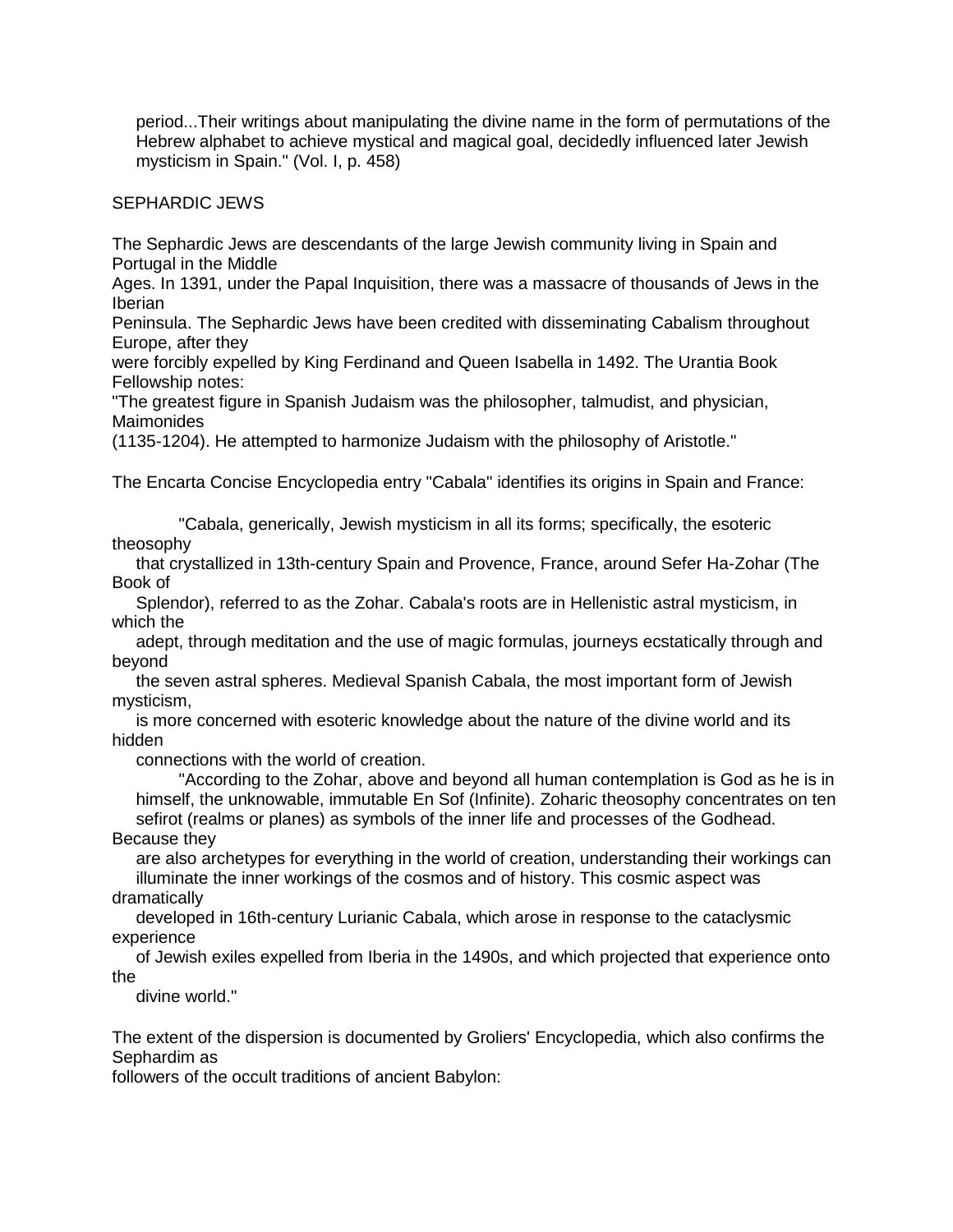"The Sephardim are those Jews who follow the liturgy and customs developed by the Jews of

 medieval Spain and Portugal. The name comes from Sepharad, a place of exile mentioned in

 Obadiah 20 and early identified with Iberia. Unlike the Ashkenazim, those Jews who settled in

 German lands, the Sephardim followed Babylonian rather than Palestinian Jewish traditions. They

 also developed their own language, Ladino, or Judeo-Spanish, a blend of medieval Castilian, Hebrew, Arabic, and other elements. There is a considerable body of Ladino literature.

 "After the expulsion of the Jews from Spain (1492) and Portugal (1497) many Sephardim formed communities in the lands of the Ottoman Empire--the Balkans, North Africa, and the Middle East.

 "Others remained in Iberia, nominally converting to Christianity. Vilified as Marranos ('pigs'),

 they were subject to continuing persecution, and most eventually left to form communities in northwestern Europe--Amsterdam became a particularly important center. Sephardic traditions

 were largely adopted by local Jewish groups in the Middle East and North Africa; hence, today the

 term Sephardim is loosely applied to all Jews native to those areas. Among important Jewish thinkers from the Sephardic tradition are Solomon ibn Gabirol, Moses Maimonides, and Baruch

Spinoza."

# THE NOAHIDE LAWS

Presently, there is a vast movement afoot with many points of entry (Lubavitcher Movement, Nazarene

Movement, Hebraic Roots/Messianic Movement, Latter Rain/Roman Catholic Year of Jubilee) to bring all of

mankind under the Law. These trendy movements to adopt the customs and feasts of the Mosaic Covenant

are effectively laying the groundwork to mobilize the Church for Jay Gary's call to "experience the Jubilee"

Year in AD 2000 and be "reconciled to our spiritual roots." Jay Gary wrote in THE STAR OF 2000:

 "The annual calendar of Israel was built around three major festivals: Passover, Pentecost

 and Tabernacles... The Year of Jubilee encompassed these three festivals, only raised to a higher

 power ...Then, as well as today, Jesus calls us to experience His jubilee... It's time to blow the

ancient trumpet. It's time to be reconciled to our spiritual roots." (pp. 84, 85)

This massive movement also seems to be leading toward the global establishment of the Noahide Laws

(already U.S. law), for which disobedience the penalty is beheading (Rev. 20:4) THE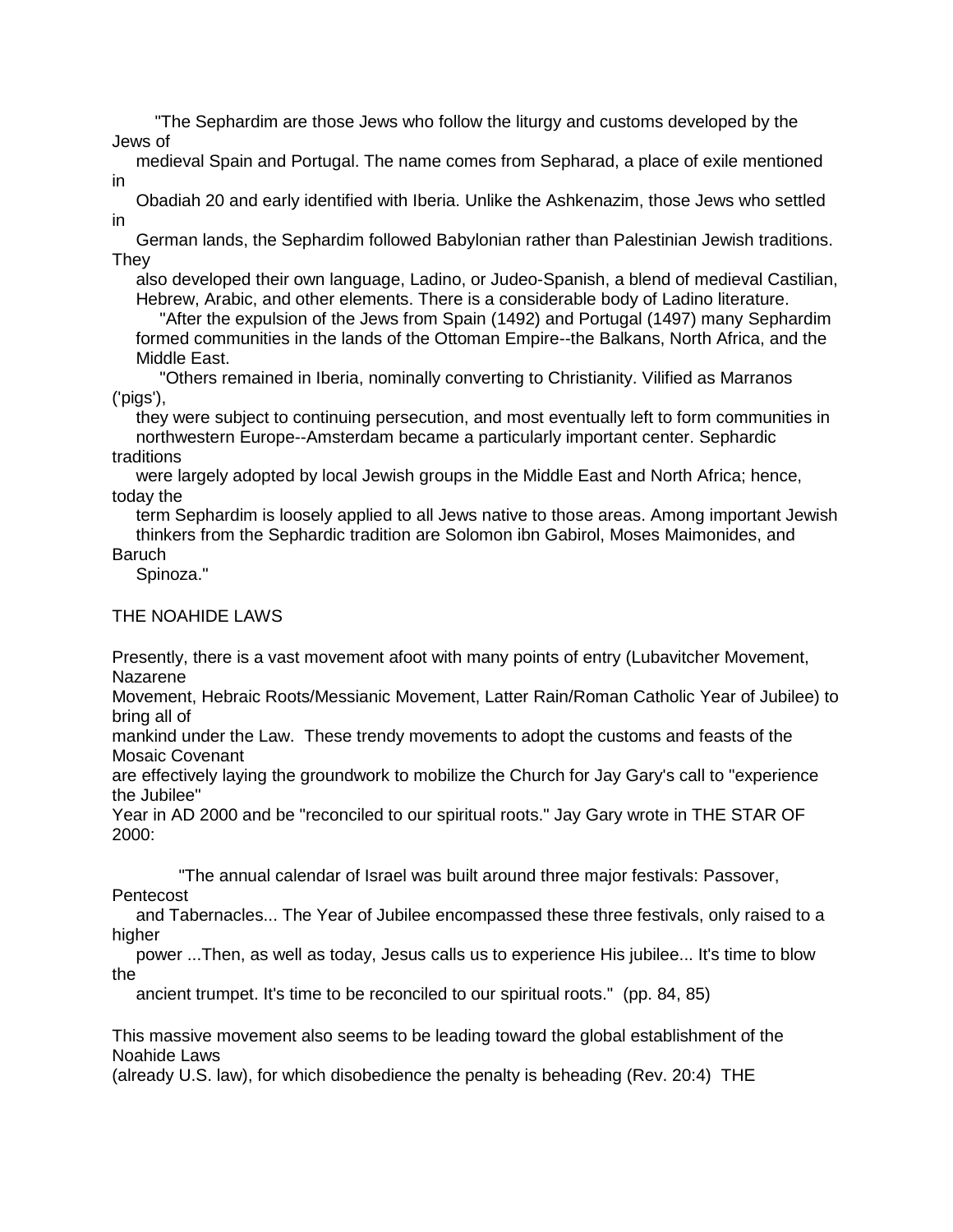#### ENCYCLOPEDIA OF

JUDIASM lists these seven universal laws and indicates their binding nature on all Gentiles:

 "Full-page ads in the New York Times and other newspapers have proclaimed: &Isquo;All

 nations of the world: Fulfill the 7 universal Noahide Laws given to you in the Torah of Moses.&rsquo:... One additional element of greater severity is that violation of any one of the seven laws subjects the Noahide to capital punishment by decapitation. (Sanh. 57A)"

THE ENCYCLOPEDIA OF JUDAISM identifies the Babylonian Talmud (T.B.) as the source of "The

# Noachide Laws."

 "According to Maimonides, acceptance -- on the basis of the Bible -- of the seven universal

 precepts means that any such righteous Gentile is numbered with 'the pious ones among the nations of the world...deserving a share in the world to come' (Tosef. Sanh 13.2)

- (1) Civil justice [the duty to establish a legal system];
- (2) Prohibition of blasphemy [which includes the bearing of false witness];
- (3) The abandonment of idolatry;
- (4) The prohibition of incest [including adultery and other sexual offenses];
- (5) The prohibition of murder;
- (6) Also that of theft;
- (7) The law against eating flesh [a limb] cut from a living animal [ie., cruelty in any shape

or

form] (T.B. Sanh. 56A)

Hebrew scholar, Eliezer Segal, documents that the Babylonian Talmud (T.B.) is a commentary on the Mishnah

composed by Babylonian Jewish sages (Ravs) from the early third to the sixth century. Although it is claimed

by the Lubavitch, Nazarene and Hebraic Roots Movements that the source of the 7 Noahide Laws is the

Torah (Genesis-Deuteronomy), it is apparent that Talmud and Mishnah are derived from occult traditions that

contradicted and nullifed the teaching of Scripture.

The following appendix cites ample material from Nesta Webster's SECRET SOCIETIES and other resources

which demonstrate the occult character of the Jewish sources relied upon by the Lubavitch and Nazarene

Movements and, their pseudo-Christian counterpart, the Hebraic Roots Movement.

# APPENDIX

 SECRET SOCIETIES & SUBVERSIVE MOVEMENTS, Nesta H. Webster, Omni Publications,

1964.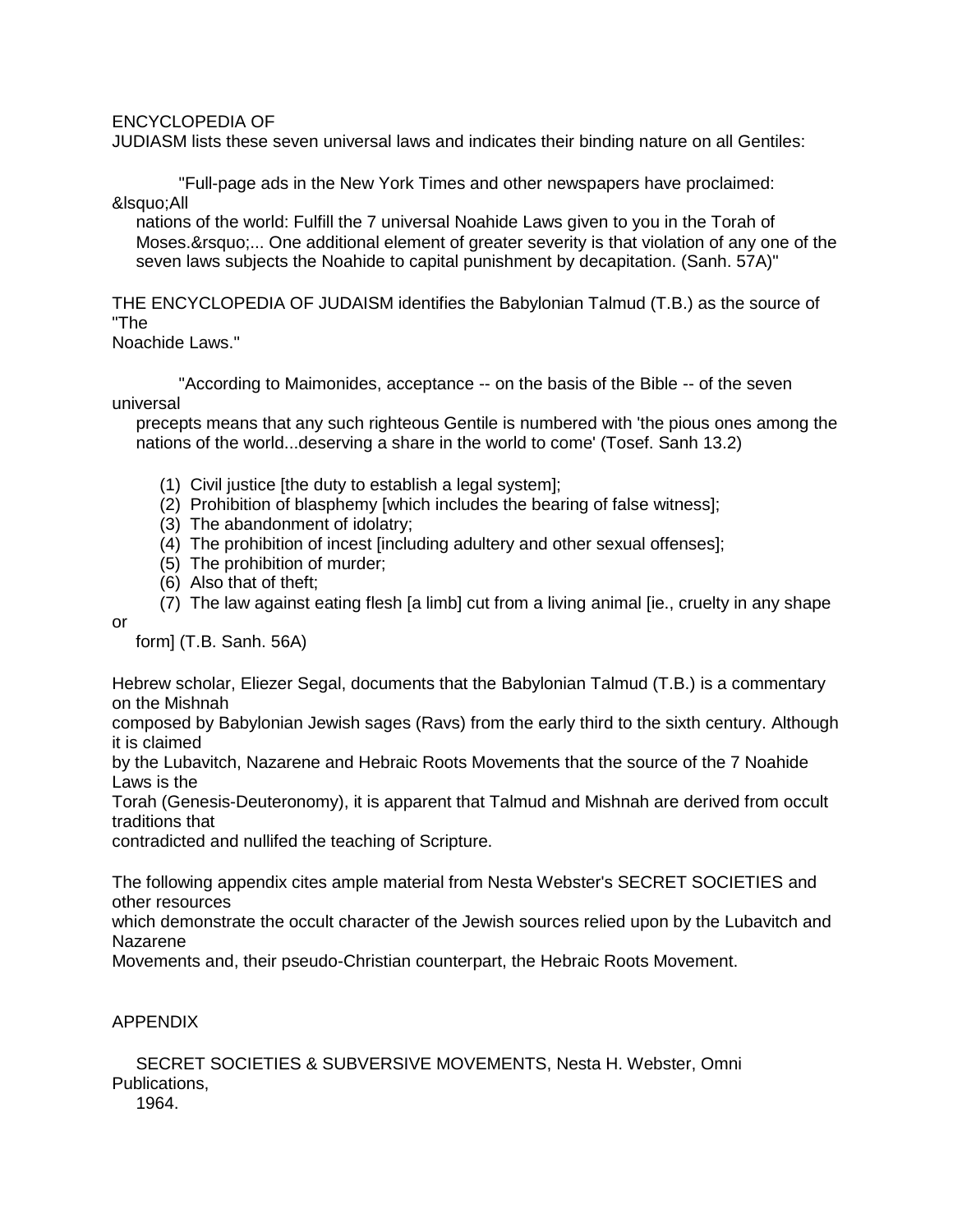P.6. Re: Oral Tradition:Talmud:Cabala

 "According to Fabre d'Olivet, Moses, who 'was learned all the wisdom of the Egyptians' drew from

 the Egyptian mysteries a part of the oral tradition which was handed down through the leaders of

the Israelites.

 "That such an oral tradition, distinct from the written word embodied in the Pentateuch, did descend from Moses and that it was later committed to writing in the Talmud and the Cabala is the

 opinion of many Jewish writers." [According to the Jewish view God had given Moses on Mt. Sinai

 alike the oral and the written Law, that is, the Law with all its interpretations and applications" --Alfred Edersheim]

P.9... Re: Zohar:Talmud:Cabala

 "The fact is that the main ideas of the Zohar find confirmation in the Talmud. As the Jewish Encyclopedia observes, 'the Cabala, is not really in opposition to the Talmud,' and "many Talmudic Jews have supported and contributed to it." Adolphe Franch does not hesitate to describe it as "the heart and life of Judaism."

 "The greater number of the most eminent rabbis of the seventeenth and eighteenth centuries believed firmly in the sacredness of the Zohar and of the infallibility of it's teaching" ( Jewish Encyclopedia, article on Cabala)

P. 8. Re: Cabala--book 1--Sepher Yetzirah

 . . . "says that its date has been placed as early as the sixth century before Christ and as late as

 the tenth century A.D., but that it is at any rate older than the Talmud is shown by the fact that in

 the Talmud the Rabbis are described as studying it for magical purposes. Sepher Yetzirah is also

said to be the work referred to in the Koran under the name of the "Book of Abraham".

P.8. Re: Cabala--book 2--Sepher-Ha-Zohar (Zohar)

 . . . "Of the immense compilation known as the Sepher-Ha- Zohar, Book of Light, is ... of greater

 importance of Cabalistic philosophy. According to the Zohar itself, the 'Mysteries of Wisdom' were

 imparted to Adam by God whilst he was still in the Garden of Eden, in the form of a book delivered

 by the angel Razael. From Adam the book passed to Seth ... Enoch... Noah ... Abraham, and later

 to Moses, one of its principal exponents. Other Jewish writers declare... that Moses received it ...

first time on Mt. Sinai. . . to the Seventy Elders. . . to David and Solomon...Ezra...Nehemiah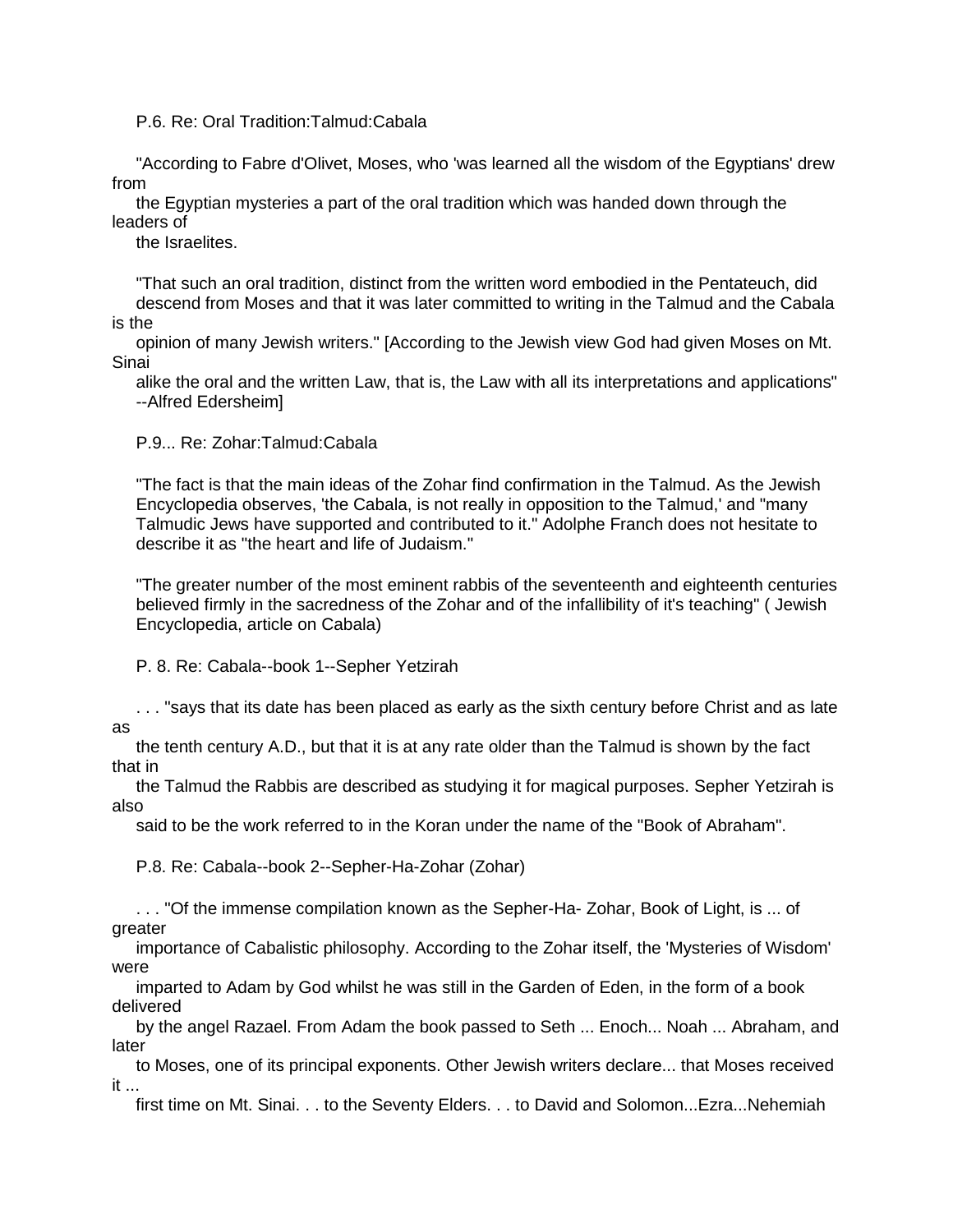and

finally to the Rabbis of the early Christian era"

P.18-19 Re: Christ:Talmud:Cabala

 "So also it was the Rabbis who, after hiding from the people the meaning of the sacred tradition

 at the moment of its fulfillment, afterwards poisoned that same stream for future generations. Abominable calumnies on Christ and Christianity found not only in the Cabala but in the earlier

editions of the Talmud. In these, says Barclay -

 "Our Lord and Saviour is 'that's one', 'such an one', 'a fool', 'the leper,' 'The deceiver of Israel,'

 etc. Efforts are made to prove that he is the son of Joseph Pandira before his marriage with Mary.

 His miracles are attributed to sorcery, the secret of which He brought in a slit in His flesh out of

 Egypt. He is said to have been first stoned and then hanged on the eve of the Passover. His disciples are called heretics and opprobrius names. They are accused of immoral practices, and the

 New Testament is called a sinful book. The references to these subjects manifest the most bitter

aversion and hatred. " [Joseph Barclay, The Talmud, pp.38, 39; cf Drach, op. cit I.167]

P. 20 Re: Cabala: Talmud: Christ:

 "... the Jewish Encyclopedia admits that Jewish legends concerning Jesus are found in the Talmud

 and Midrash and in " the life of Jesus (Toledot Yeshu) that originated in the Middle Ages. It is the

 tendency of all these sources to belittle the person of Jesus by ascribing to Him illegitimate birth,

magic, and a shameful death. " [Jewish Encyclopedia, article on Jesus]

P. 8 Re: Cabal sources/origins

 "...Until this date the Zohar had remained a purely oral tradition ... written down by the disciples of

 Simon ben Jochai. The Talmud relates that for 12 years the Rabbi Simon and his son Eliezer concealed themselves in a cavern, where sitting in the sand up to their necks, they meditated on

 the sacred law and were frequently visited by the prophet Elias. In this way, Jewish legend adds,

 the great book of the Zohar was composed and committed to writing by the Rabbis' son Eliezer and

his secretary Rabbi Abba."

P. 23 re: Cabala: Talmud: Christ: Essenes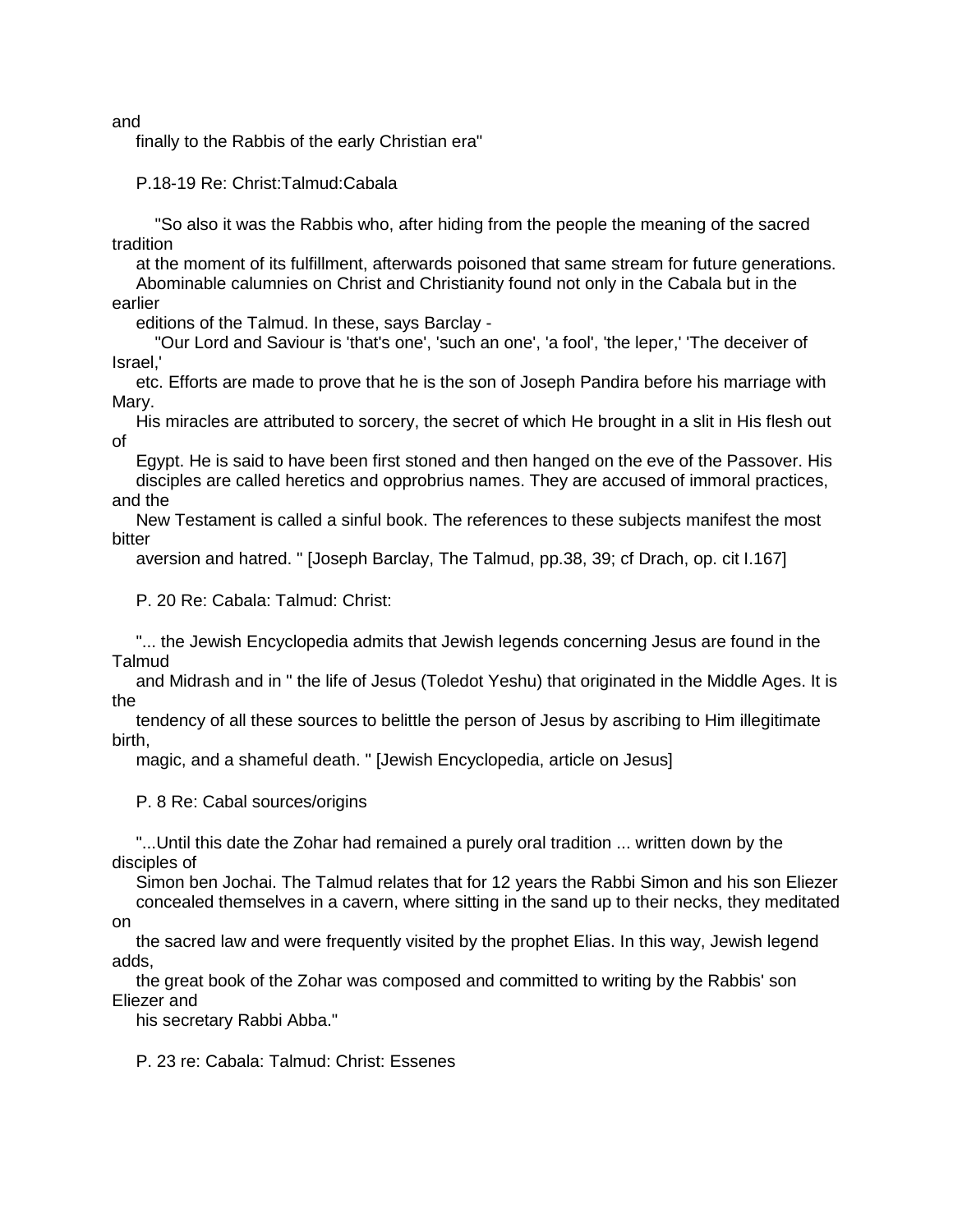"... A subtler device for discrediting Christianity and undermining belief in the divine character of

 our Lord has been adopted ... who set out to prove that He belonged to the sect of the Essenes, ...

 Thus Jewish historian Graetz declares that Jesus simply appropriated to himself the essential

 features of Essenism... So after representing Christ as a magician in the Toledot Yeshu and the

 Talmud, Jewish traditions seeks to explain His miraculous works as those of a mere healer an idea

 that we shall find descending right throughthe secrets of societies to this day ... if of the miracles of

 Christ were simply due to a knowledge of natural laws and His doctrines were the outcome of a sect, the

whole theory of His divine power and mission falls to the ground ..."

P. 299 re: Blavatsky: Talmud: Christ

 "... Madam Blavatsky's writings, on the person of Christ, ... 'For me, Jesus Christ, that is to say

 the Man-God of the Christians, copy of the Avatars of all countries, of the Hindu Chrishna as of

 the Egyptian Horus, was never a historical personage.' Hence the story of His life was merely an

 allegory founded on the existence of the "a personage named Jehoshua born at Lud." But elsewhere she asserted that Jesus may have lived during the Christian era or a century earlier 'as

 the Sepher Toldoth Jehoshua indicates.' And Madame Blavatsky went on to say of the savants

who deny the historical value of this legend, that they --

 "...either lie or talk nonsense. Is our Masters who affirms it. If the history of Jehoshua or Jesus

 Ben Pandera is false, then the whole of the Talmud, the whole of the Jewish canon law, is false. It

 was the disciple of Jehoshua ben Parachai, the fifth President of the Sanhedrin since Ezra, who

 re-wrote the Bible. ...This story is much truer than that of the New Testament, of which history

does not say a word."

P. 21 Re: Cabala: Talmud: and the Toledot Yeshu--referring to Christ

NOTE: Another name for Toledot Yeshu is Sepher Toldoth Jehoshua(Zohar)

 "...the Toledot Yeshu relates with the most indecent details that Miriam, a hairdresser of Bethlehem, (4) affianced to a young man named Jochanan, was seduced by a libertine, Joseph

 Panther or Pandira, and gave birth to a son whom she named Johosuah or Jeschu. According to the

Talmudic authors of the Sota and the Sanhedrim, Jeschu was taken during his boyhood to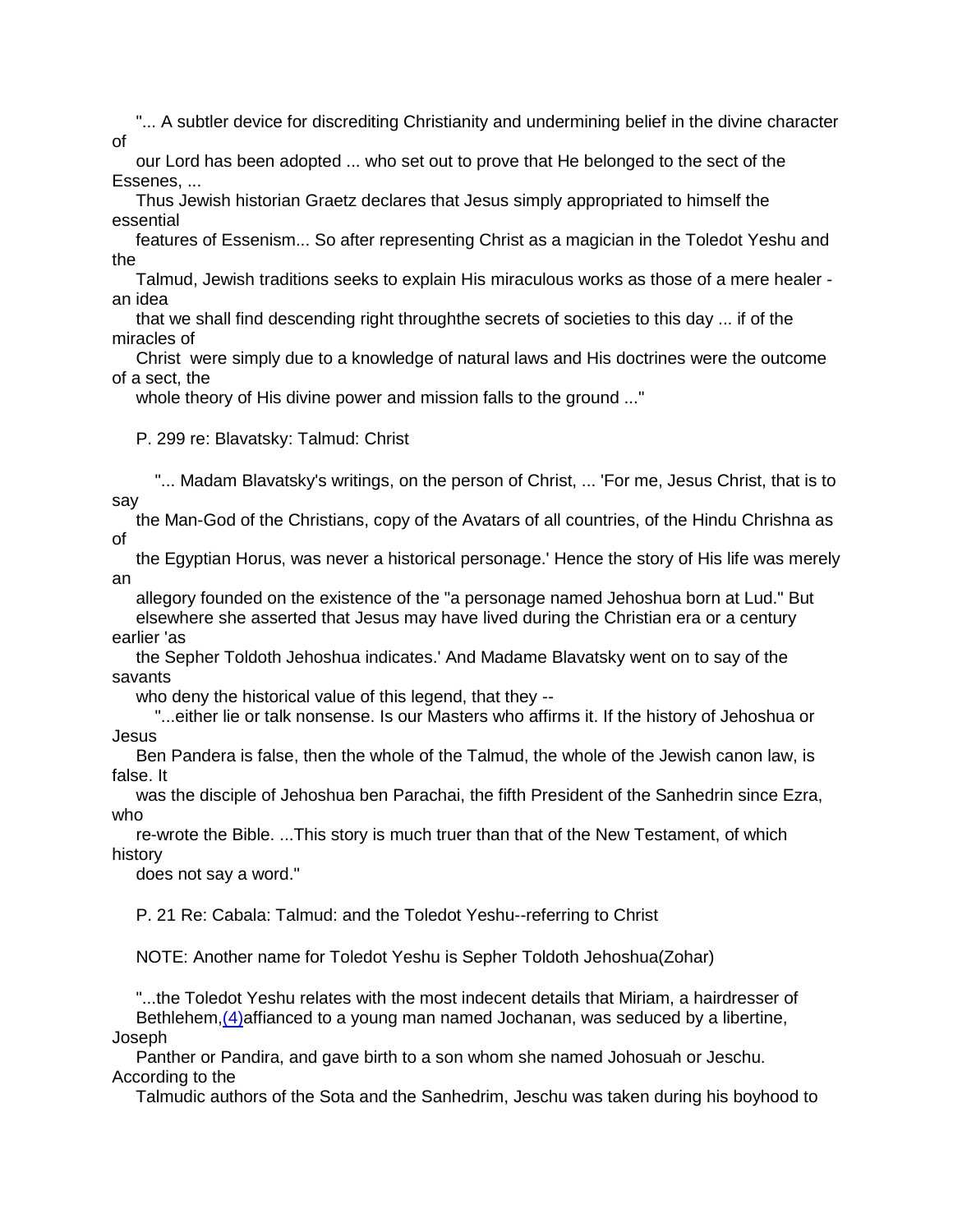Egypt,

 where he was initiated into the secrets doctrines of the priests, and on his return to Palestine gave

himself up to the practice of magic[.\(5\)](javascript:if(confirm() The Toledot Yeshu, however, goes on to say that on reaching manhood, Jeschu learnt the secret of his illegitimacy, on account of which he was driven

 out of the Synagogue and took refuge for a time in Galilee. Now, there was in the Temple a stone

 on which was engraved the Tetragrammaton or Schem Hamphorasch, that is to say, the Ineffable

 Name of God; this stone had been found by King David when the foundations of the Temple were

 being prepared and was deposited by him in the Holy of Holies. Jeschu, knowing this, came from

 Galilee and, penetrating into the Holy of Holies, read the Ineffable name, which he transcribed on

 to a piece of whom parchment and concealed in an incision under his skin. By this means he was

 able to work miracles and to persuade the people that he was the son of God foretold by Isaiah.

 With the aid of Judas, the Sages of the Synagogue, succeeding in capturing Jeschu, who was then

 lead before the Great and Little Sanhedrin, by whom he was condemned to be stoned to death and

finally hanged" Such is the story of Christ according to the Jewish Kabbalists ..."

~~~~~~~~~~~~~~~~~~~~~~~~~~~~~~~~~~~~~~~~~~~~~~~~~~~~~~~~~~~~~~~~~~~~~~~~

~~~~~~~~~~~~~~~~~~~~~~~

Is. 9:16. For the leaders of this people cause them to err; and they that are led of them are destroyed.

 Christians or converted Jews who affect a Jewish demeanour or compromise Christian doctrine to

 appeal to the Jewish mindset are surrendering the precious pearl of Jesus Christ who alone leads

 to salvation. The ecumenical approach does not lead Jews to Jesus Christ, but patronizes their

 religion of dead works, and results in the Christian's acceptance of religion on Jewish terms. Barb Aho/ [To Embrace Hebrew Roots](javascript:if(confirm()

 The name Jesus Christ is known world wide and synonymous with Christianity. That is a historical fact.

[Vicky Dillen](javascript:if(confirm()

**[God's Simple Plan](http://www.jesus-is-savior.com/Basics/gods_simple_plan.htm)**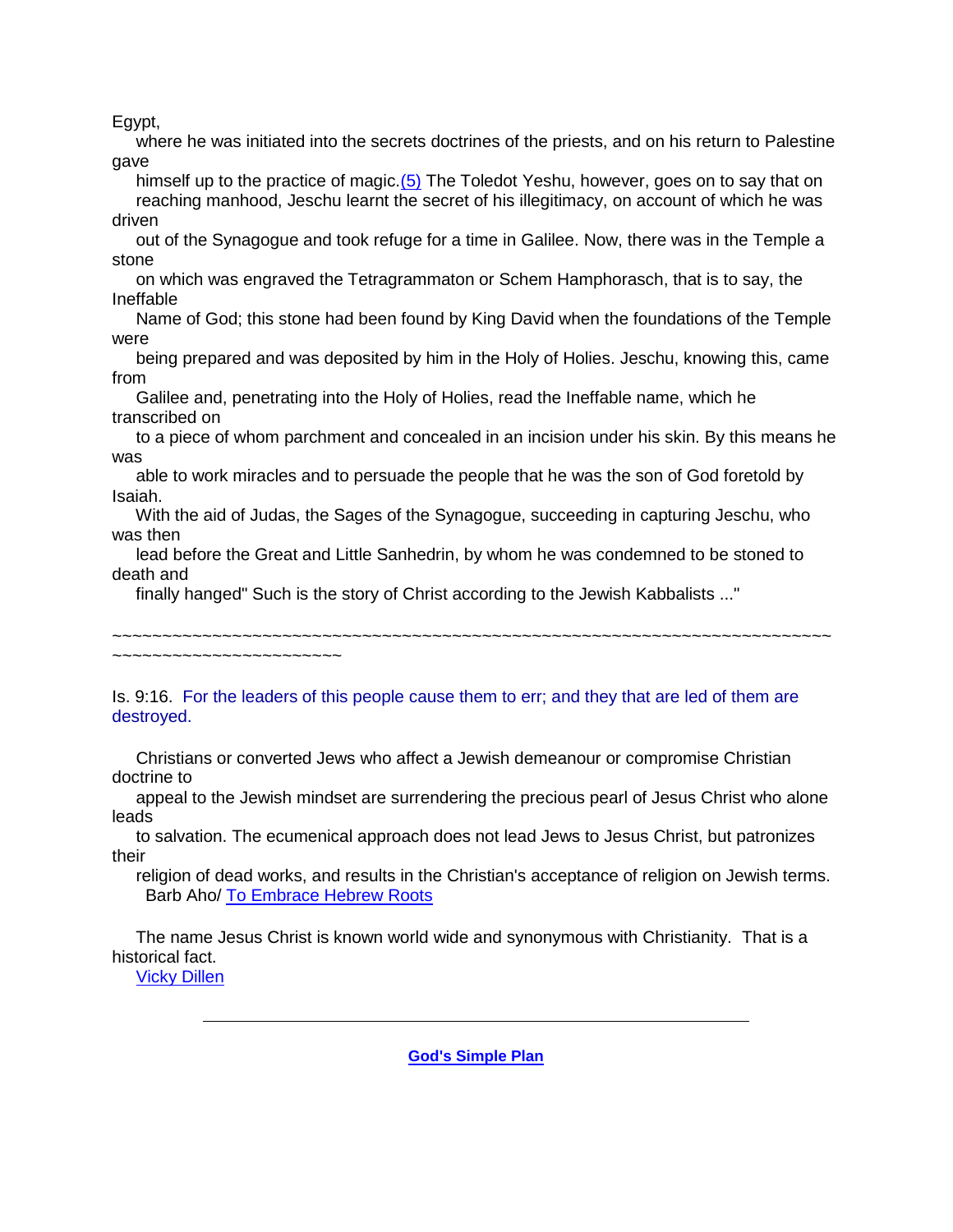# **The Tetragrammaton, YHVH, IHVH, G-d,--- Yahweh, Yahshua, Yehoshua, Y'shua, Yeshua, Iesous, Iesus Or Jesus**

**I Corinthians 14:33: "For God is not the author of confusion..."** 

**Proverbs 18:13: "He that answereth a matter before he heareth it, it is folly and shame unto him."** 

**II Corinthians 2:11: "Lest Satan should get an advantage of us: for we are not ignorant of his devices."**

**Galatians 4:16: "Am I therefore become your enemy, because I tell you the truth?"** 

# **Acts 4:17-19**

"But that it spread no further among the people, let us straitly threaten them, that they speak henceforth to no man in this name. And they called them, and commanded them not to speak at all nor teach in the name of **Jesus**.

But Peter and John answered and said unto them, Whether it be right in the sight of God to hearken unto you more than unto God, judge ye."

# **The Name of the Savior**

# <http://www.seekgod.ca/printnames.htm>

Columbine High School and numerous other murders and resulting controversies have brought to the forefront the reality of death. While many debate that guns are the cause for the loss of life, those that understand the times know that spiritual barrenness is the real problem. While ires were raised at various memorial services concerning the preaching of Jesus Christ, many found the very mention of the Name of Jesus deplorable. New Ager's, Jewish rabbis and not surprisingly, liberal Lutherans and many other so-called 'Christian' groups have entered into the rising flow of protest that a more universal sounding purveyance of "God" is needed on a community or national and international level.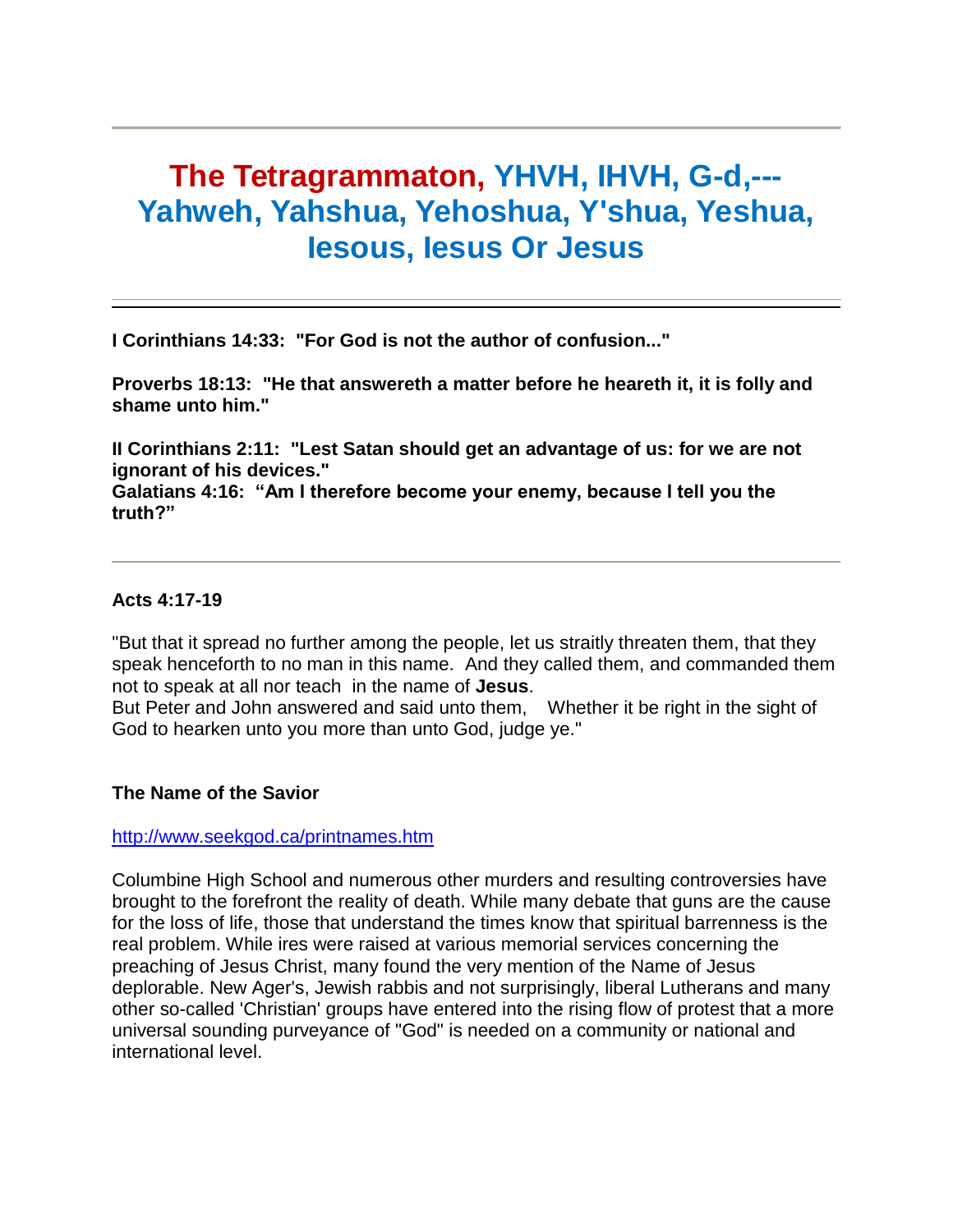Many Christians could ask why, in the name of tolerance and acceptance of others and with the formation of the universal religion, it is the precious name of Jesus Christ that is deemed offensive and necessary therefore to be eliminated. However, we know, as indicated in the article "Persecution Free Christianity", that we are not destined to be promoted or upheld by non-believers.

If we consider the question of tolerance in light of Christians and the [Hebrew Roots](http://www.seekgod.ca/embraceintro.htm) controversy, **we find that many proponents in these groups wish to replace the name of Jesus Christ, and thus eliminate it.** The Introduction and also [Part 9](http://www.seekgod.ca/practicalkab.htm) of the series ["To Embrace Hebrew Roots"](http://www.seekgod.ca/embraceintro.htm) briefly considered the Sacred Name issue as it relates to Christians.

**If we accept their proposed teachings, would changing the name of our Savior and embracing another name become the rejection of Jesus Christ and His salvation? To what end does it benefit to change His Name or is there a Biblical concept equated to eliminating the name of our Saviour?** It is imperative that we understand the significance of the Sacred Name issue, for Scripture tells us in:

John 14:6:

"Jesus saith unto him, I am the way, the truth, and the life: no man cometh unto the Father, but by me."

Acts 4:12:

"Neither is there salvation in any other: for there is none other name under heaven given among men, whereby we must be saved."

Unbelievably, some claiming to be Christians --Evangelicals, Charismatics and Hebrew Roots -- **say the Scriptures are filled with errors that only now have come to light because of the scholarship of various "enlightened leaders".** The Hebrew Roots organizations have used the uninspired [Westcott and Hort Greek Text](http://www.seekgod.ca/ghostsociety.htm) as a pretext for casting doubt upon the inspiration of the Greek New Testament. They have then proceeded upon this false premise to construct their Hebrew New Testament from a purported "original Hebrew".

One merely has to [compare verses](http://www.seekgod.ca/chart.htm) from the Authorized King James version, which was based on the Received Greek Text, with the new corrupt versions to understand that the intent of their message is to remove the name of Jesus Christ, the need for redemption through the Blood and many other basic Christian doctrines.

The Greek Texts were and are translated into other languages so that "...the Gospel is published in all nations". It is absurd to think that God would be incapable of inspiring the translation of His Word into other languages. It is also unthinkable that He would be unable to protect the needed messages in those languages.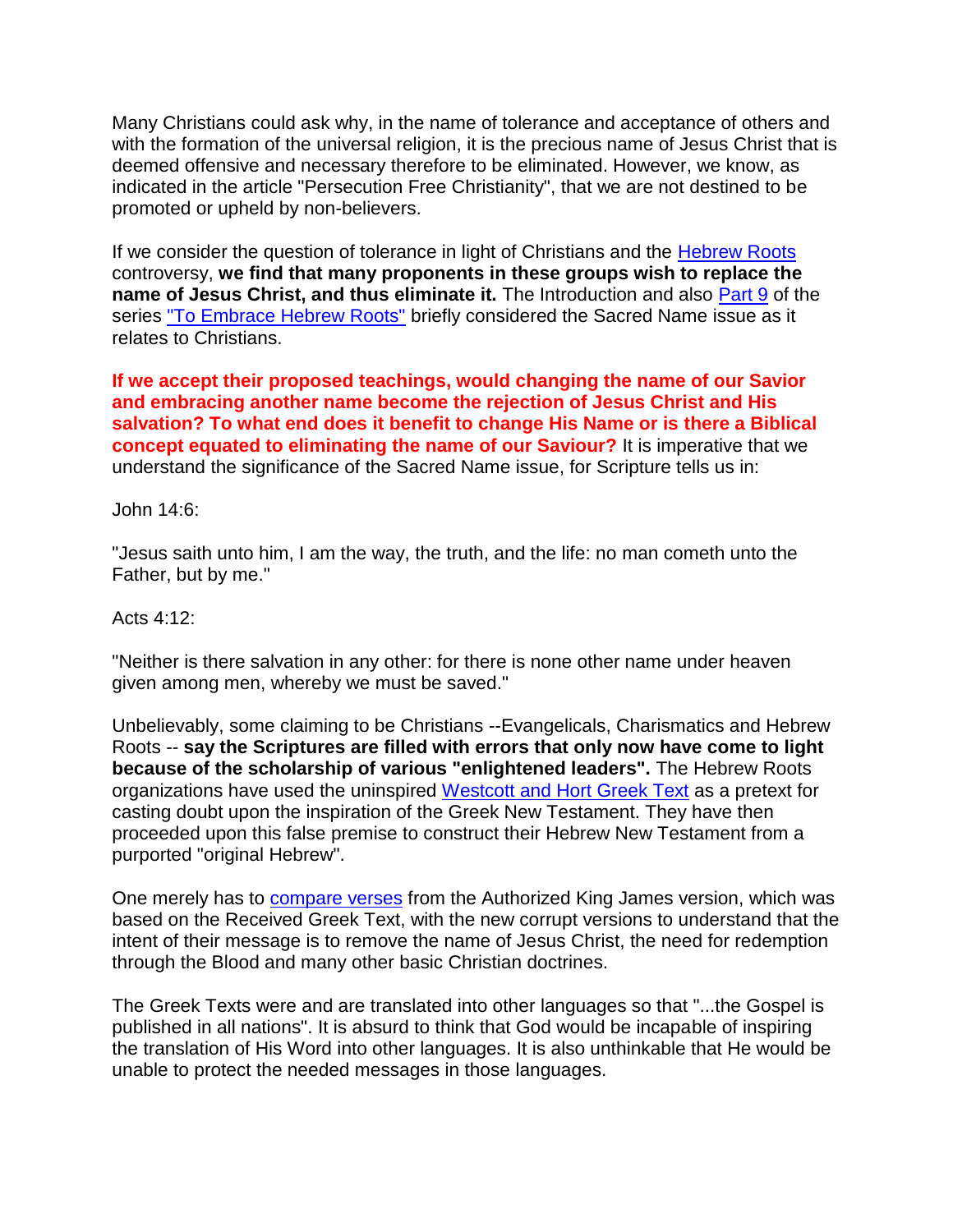For English speaking Christians the translation found in the Authorized King James Version is more than satisfactory. In fact, to suggest that it holds errors which must be corrected, would cast doubt upon all verses including:

2 Timothy 3:16 "All scripture is given by inspiration of God, and is profitable for doctrine, for reproof, for correction, for instruction in righteousness.

2 Peter 1:20-21 "Knowing this first, that no prophecy of scripture is of any private interpretation. For the prophecy came not in old time by the will of man: but holy men of God spake as they were moved by the Holy Ghost."

Mark 13:10 "And the gospel must first be published among all nations"

[Part 9](http://www.seekgod.ca/practicalkab.htm) of the series, To Embrace Hebrew Roots, discussed the Tetragrammaton and it's significance not only in Jewish beliefs but also Kabbalism and Freemasonry. Because Hebrew had no vowels, God's Name was written as YHVH, and was called the Tetragrammaton in Greek. The Kabbalists taught that this name was too sacred to be spoken, thereby depriving the Jews of the name of the LORD. Many believe that the Tetragrammaton is actually composed of 42 letters, while others claim it is 72 or other numbers. Quoting from Part 9,

"...The Tetragrammaton or Schem Hamphorasch refers to what Kabbalists and many Orthodox Jews call the Ineffable Name. The four-lettered name of God, in Hebrew is, "yod, he, vau, he", or in English capitals YHVH, although some occult sources say it's IHVH. Others also state that the YHVH is "yood, hey, vood, hey."

According to various writings, the true ancient pronunciation is now unknown since it has been believed that the Name was too sacred to be written or pronounced by the profane. In reading the sacred writings, the term 'Adonai' was substituted for that reason. That teaching is also why Hebrew Roots and Messianic adherents write God as "G-d. "

In her Theosophical Glossary, Madame Blavatsky provided the esoteric meaning of IHVH, according to the Sephirot of the Kabbalah and part of the "Secret Doctrine. 9

The whole concept of the Name of God being unknown or inutterable, which is contrary to Scripture, is promoted by Hebrew Roots and many Messianic proponents through their use of the terms G-d and YHVH which many say as Yahweh. According to the Dictionary of Canadian English the term "ineffable" means:

Ineffable:..1.not to be expressed in words; too great to be described in words. 2. that must not be spoken. 10.

It becomes a contradiction of terms to write G-d and then state that the ineffable name should be said as Yahweh. However, we find in the Theosophical Glossary the esoteric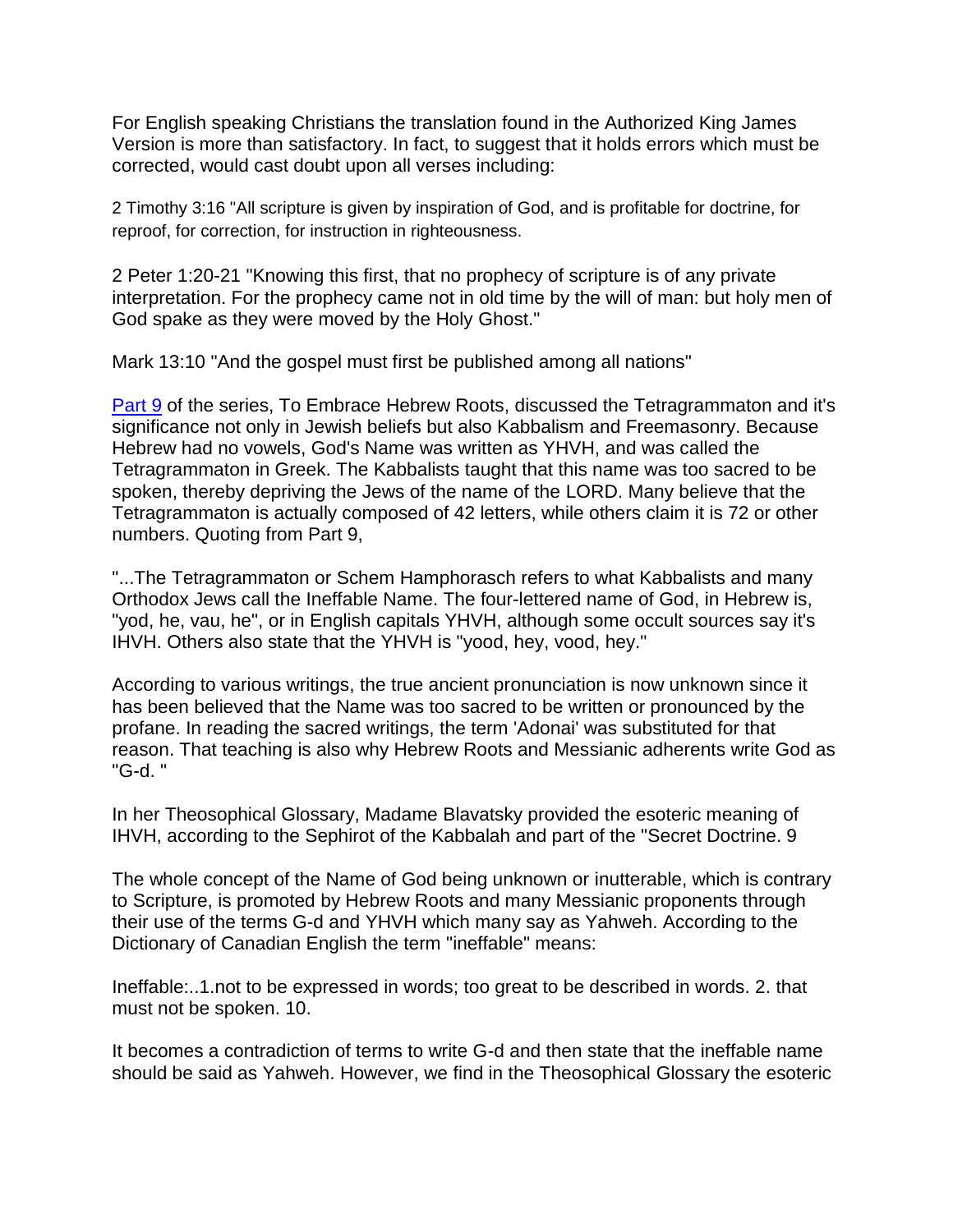or hidden reason for describing the name of God as "ineffable", namely that Kabbalists consider it to be "no name" and God to be androgynous:

"Ineffable Name. With the Jews, the substitute for the "mystery name" of their tribal deity Eh-yeh, "I am", or Jehovah. The third commandment prohibiting the using of the latter name "in vain", the Hebrews substituted for it that of Adonai or "the Lord". But the Protestant Christians who, translating indifferently Jehovah and Elohim -- which is also a substitute per se, besides being an inferior deity name -- by the words "Lord" and "God", have become in this instance more Catholic than the Pope, and include in the prohibition both the names...neither Jews nor Christians seem to remember, or so much as suspect, the occult reason why the qualification of Jehovah or YHVH had become reprehensible;...The truth is, that the name they bring forward as "ineffable", is not in the least so. It is the "unpronounceable", or rather the name not to be pronounced, if any thing; and this for symbological reasons. To begin with, the "Ineffable Name" of the true Occultist, is no name at all, least of all is it that of Jehovah. The latter implies, even in its Kabbalistical, esoteric meaning, an androgynous nature, YHVH, or one of a male and female nature. It is simply Adam and Eve, or man and woman blended in one, and as now written and pronounced, is itself a substitute...." 11

In *"Cabalism, slavery and the B'nai B'rith: the case if A.E.Frankland,"* Anton Chaitkin writes of the infamous Abraham Ephraim Frankland, who not only hated the Jews but revealed the occult basis of the Kabbalah, Freemasons and the Tetragrammaton.

"Abraham Ephraim Frankland was the principal leader within the southern states of the International Order of B'nai B'rith, during the period of the Civil War and Reconstruction (the 1860's and 1870s). He was also a spy for the Confederate Army of the slaveowners; a leader of the Scottish Rite of Freemasonry, conspiring with the organizers of Ku Klux Klan; and an avid Cabalist--a hater of Mosaic Judaism,. . . Frankland's 1870 *Kabbalistic Researches* (unpublished manuscript in the American Jewish Archives, Cincinnati) is a compendium of espionage cyphers, black magic symbols, masonic ritual, and pagan religion. . ."

"On pages 38-39 of *Kabbalistic Researches,* Frankland lists assorted gods passed down by tradition from ancient times, including "Four of the thirteen great Gods of Assyria," plus the god "Bel," and, perhaps as an afterthought, "Ayel Shad-ai," or the God Almighty of the Jews, Christians, and Muslims. Frankland's god "Bel" is of intense interest to Masons. Scottish Rite Grand Secretary Albert Gallatin Mackey says in his 1874 *Encyclopaedia of Freemasonry* that "Bel is the contracted form of Baal, and was worshipped by the Babylonians as their chief deity." Baal is also the false god which the Old Testament Jewish prophets warn the people against!"

"Mackey continues that "Bel" "has, with Jah and On, been introduced into the Royal Arch [masonic] system as a representative of the Tetragrammaton," and that since 1871 this three-part Name of God--JahBelOn--has been officially "permitted to be retained as merely explanatory" of God within Freemasonry. "Jah" stands for the Hebrew God Jahweh or Jehova, while "On," Mackey explains, was the name of an Egyptian city, and has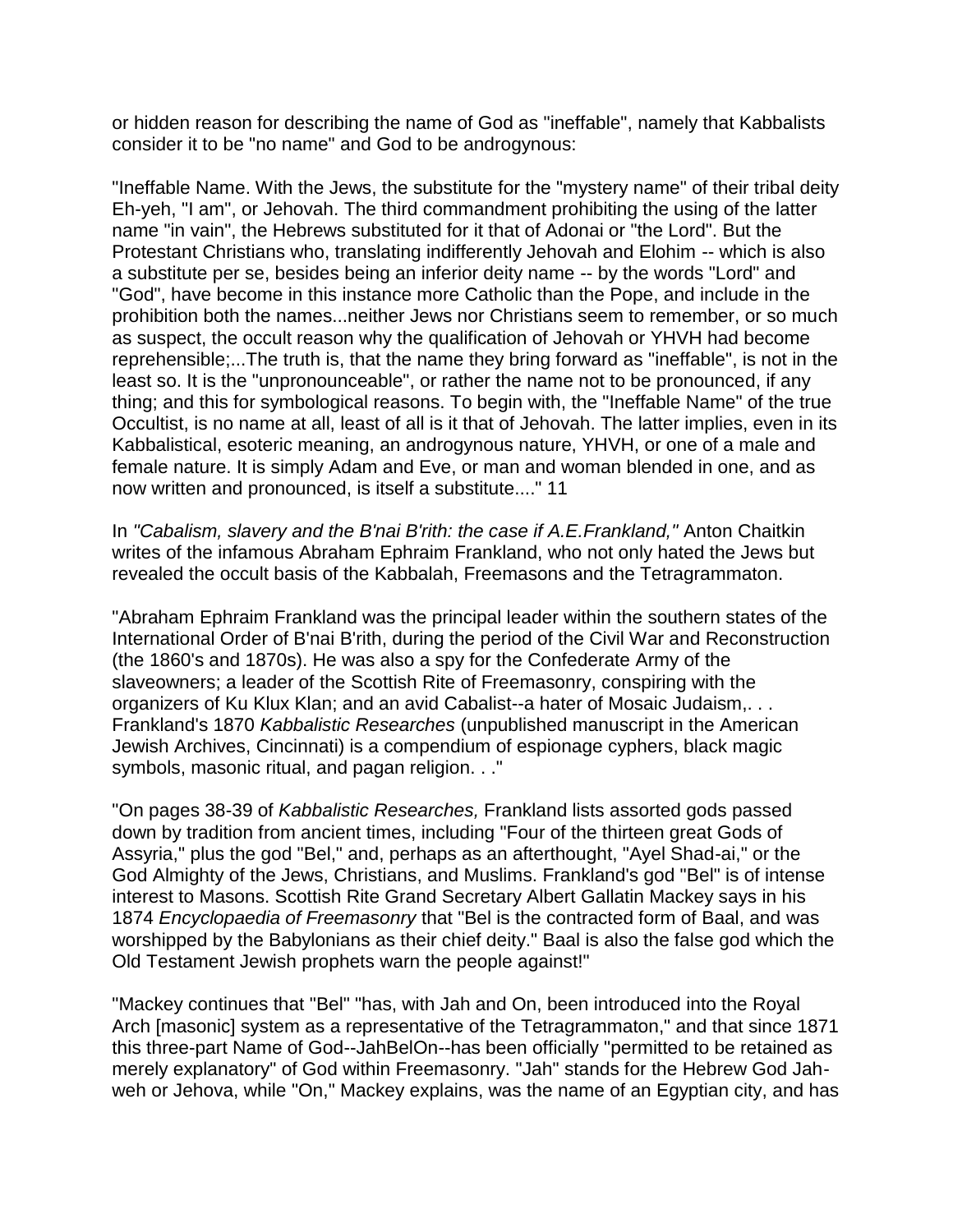## come to signify the Egyptian sun god. **"JahBelOn," or some transliterated variation, became a masonic black magic word; in substitution for God**. . . "

"On page 745 [of *Morals and Dogmas*], Pike declares magically; 'One is filled with admiration, on penetrating into the Sanctuary of the Kabalah, at seeing a doctrine so logical, so simple, and at the same time so absolute . . the Trinity of Words, Letters, and Numbers; a philosophy as simple as the alphabet and infinite as the Word . . . a philosophy summed up by counting on one's fingers . . . ten ciphers and twenty-two letters, a triangle, a square, and a circle--these are all the elements of the Kabalah. These are the elementary principles of the written Word, reflection of that spoken Word that created the World!" 12

The following images were from Frankland's work, *Kabbalistic Researches*, showing the [Kabbalistic Tree of Life](http://www.seekgod.ca/embracinition.htm) and the Sephiroth, with the triad of Crown, Wisdom and Understanding within a double circle and Hebrew words representing the four elements. The small grouping list below are some of the names of pagan gods Frankland and Albert Pike taught to be viewed as equivalent to God. [Click to enlarge]



A disturbing account from an ex-psychic, who is now a [faithful Christian,](http://www.seekgod.ca/jesustheway.htm) reveals how very important are these issues. Recounting an incident in which this person was asked to do a "reading" for friends, she states that although she expected to say the name of Jehovah, what came forth was the name Yahweh. She shared her experience that the chanting of the name, Yahweh, was totally out of her control.

"...the wife had grown up a Jehovah's witness, which I knew. I remember I was trying to do a reading for her while we were sitting on the floor. I was very upset and began to cry and speak, Yahweh, over and over, not Jehovah. It upset everyone. I was unable to stop for a few minutes. I had never done anything like that before, nor after...I think that if it was to impress the wife with the name of her god, it would have been Jehovah."13

It makes no sense to this writer that demons would chant what many are referring to as being the name of Almighty God. We must question what is taking place with these various groups who do not belong to Jesus Christ and promote the use of the name Yahweh.

When God said "....I am the Lord: And I appeared unto Abraham, unto Isaac, and unto Jacob, by the name of God Almighty, but by my name JEHOVAH was I not known to them," it is clear that this was new information given to Moses which was to be remembered. God did not say His Name was ineffable. We are to honor it.

Psalm 29:2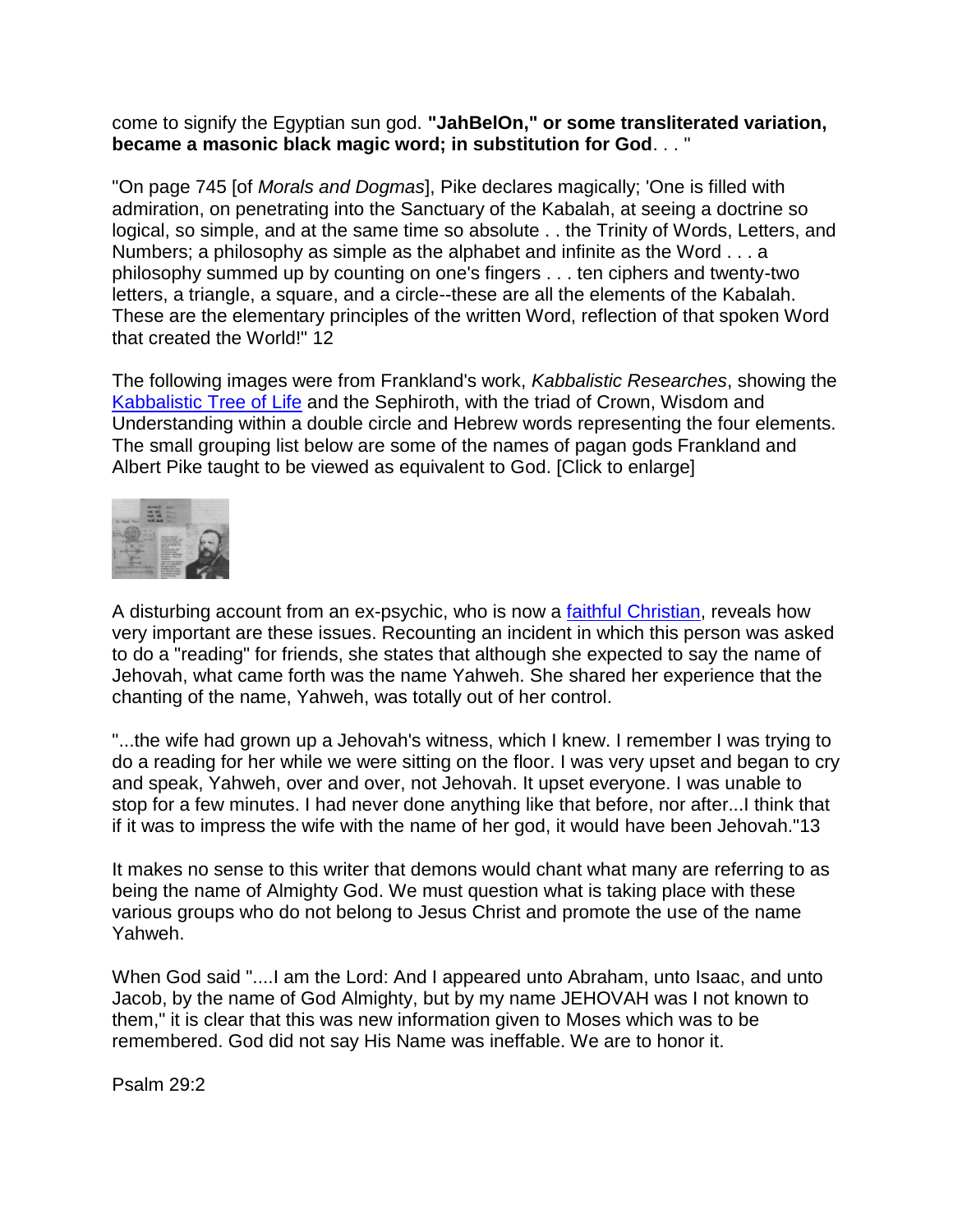"Give unto the Lord the glory due unto His name; worship the Lord in the beauty of holiness."

## **If you study this subject further you will find that those deeply involved in the occult and the Kabbala place a great deal of importance on this subject. See below for proof:**

|             | The four letter tetragrammaton (Greek, 'four letters')<br>is supposedly the 'true' name of the God of the<br>Hebrew scriptures. The tetragrammaton is<br>central to the doctrines of both the Jewish and                                                                                                                                    |  |  |
|-------------|---------------------------------------------------------------------------------------------------------------------------------------------------------------------------------------------------------------------------------------------------------------------------------------------------------------------------------------------|--|--|
| <b>YHVH</b> | <b>Esoteric Kabbalistic traditions, where it is</b><br>equivalent to the four <b>kabbalistic</b> worlds of<br>creation, the four elements, the four archangels,<br>and the four cardinal directions. Christian<br>kabbalists added the letter "Shin", rendering<br>"YHShH," or Yeheshua, Jesus, as proof of the<br>divine origin of Christ. |  |  |

[Kabbalistic](http://altreligion.about.com/library/glossary/bldefkabbalah.htm) doctrine assigns four states of the manifestation of creation the the four letters. The four weapons of [Ritual magick](http://altreligion.about.com/od/ritualmagick/index.htm) symbolize the **essence of the letters of the tetragrammaton**; these also form the basis for the four suits in **Tarot cards**.

[http://altreligion.about.com/library/glossary/symbols/bldefsyhvh.htm](http://altreligion.about.com/library/glossary/symbols/bldefsyhvh.htmTetragrammaton%20(Llewellyn)

*[Tetragrammaton \(Llewellyn's High Magick Series\) \(Paperback\)](http://altreligion.about.com/library/glossary/symbols/bldefsyhvh.htmTetragrammaton%20(Llewellyn)  [by Donald Tyson](http://altreligion.about.com/library/glossary/symbols/bldefsyhvh.htmTetragrammaton%20(Llewellyn)*

*Excerpt from an occult website: In Western magic, 'Tetragrammaton' is the holiest name of God. It is comprised of the four Hebrew Letters IHVH and is the occult key that unlocks the meaning behind astrological symbolism, the tarot, the mysteries of the Old Testament and the Book of Revelation, the kabbalah, the Enochian magic of John Dee, and modern ritual magic. Extensive information about it can be found in Donald Tyson's "Tetragrammaton." Tyson discusses at great length the connections between the Tetragrammaton and pretty much every other occult system one can think of. The table below provides a partial summary: (For the rest of this document, I will indicate the second H as "h" where differentiating between the first and second H's is important.)*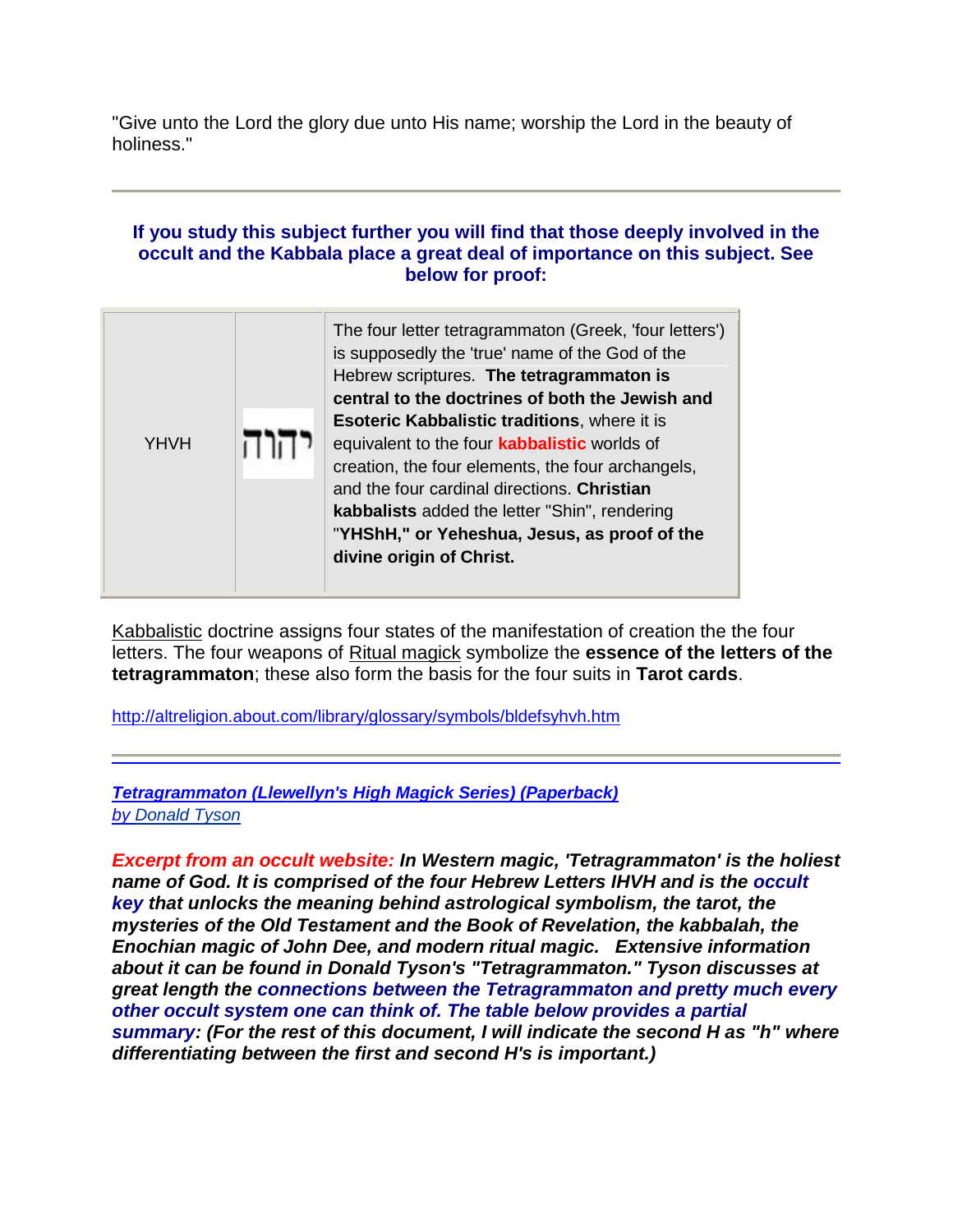| Letter                                                       | <b>Hebrew letter</b> | <b>Element</b> | <b>Direction</b> | Tarot suit       | <b>Astrological quality</b> |  |  |  |
|--------------------------------------------------------------|----------------------|----------------|------------------|------------------|-----------------------------|--|--|--|
|                                                              | yod                  | <b>Fire</b>    | <b>East</b>      | <b>Wands</b>     | <b>Cardinal</b>             |  |  |  |
| H                                                            | he                   | Water          | West             | <b>Cups</b>      | <b>Mutable</b>              |  |  |  |
| V                                                            | vau                  | Air            | <b>South</b>     | <b>Swords</b>    | <b>Fixed</b>                |  |  |  |
| h                                                            | he                   | <b>Earth</b>   | <b>North</b>     | <b>Pentacles</b> | <b>Mutable</b>              |  |  |  |
| http://www.angelsofdisruption.com/arcane/MMoccult.html#tetra |                      |                |                  |                  |                             |  |  |  |

**Another Occultic Site says:** One key to the Minor Arcana **[and the whole Tarot when viewed from one aspect] is Tetragrammaton**, or Four-Lettered Name, IHVH. The Bible ascribes peculiar power to this name. Review Exodus 3:15; 1 Kings 10:1; Psalms 9:10; and Proverbs 18:10. Qabalistic tradition says that whoever can pronounce it will be able to exercise limitless power. To pronounce the Tetragrammaton, in the occult sense, is to be conscious of and able to express its inner meaning. The word is a cipher concealing, and yet revealing, **[profound mysteries of occult doctrine](http://www.lib.rochester.edu/camelot/images/fht44.htm)**, and important secrets of magical practice.

<http://www.thediviningnation.com/wands.htm>

#### **From an Occultic site that makes custom occult jewelry:**

**Tetragrammaton <http://www.markdefrates.com/pages/tetra.html>**

The Tetragrammaton is **what the Cabalists use instead of God's name** which is sacred & secret. It means "4 lettered name of God", which is - yod-heh-vahv-heh. Yod stands for male god figure & heh-vahv-heh **stands for female god figure**, **thus this is an androgynous force**. Set around a pentagram, this is the most powerful sign in western occult magical tradition.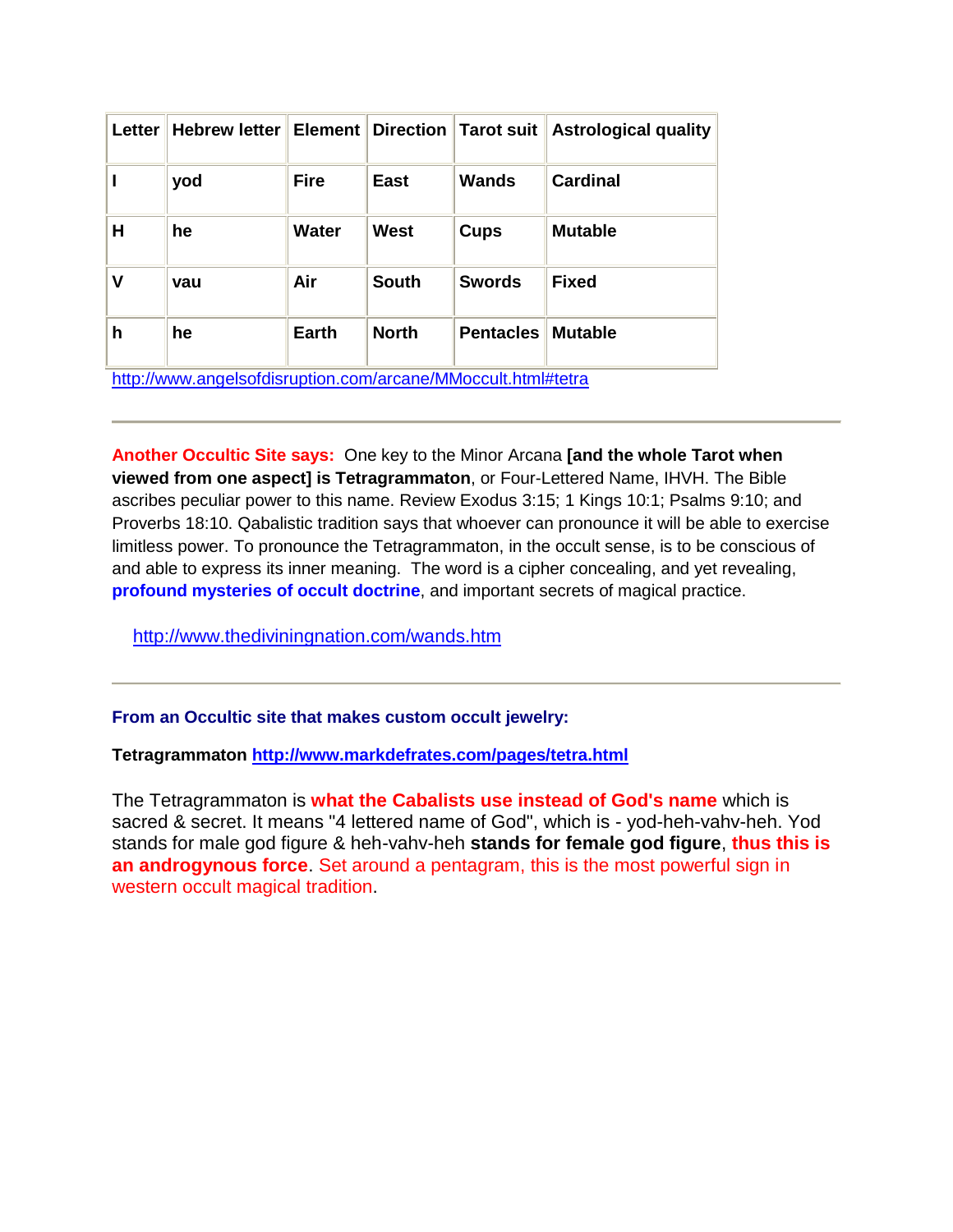

**This symbol is generally considered to be the most powerful in Ceremonial Magick, containing the protective qualities of the pentagram**, two circles signifying the microcosm and the macrocosm, and the name of the Creative force.



• From an occultic website devoted to promoting the Tetragrammaton/YHWH: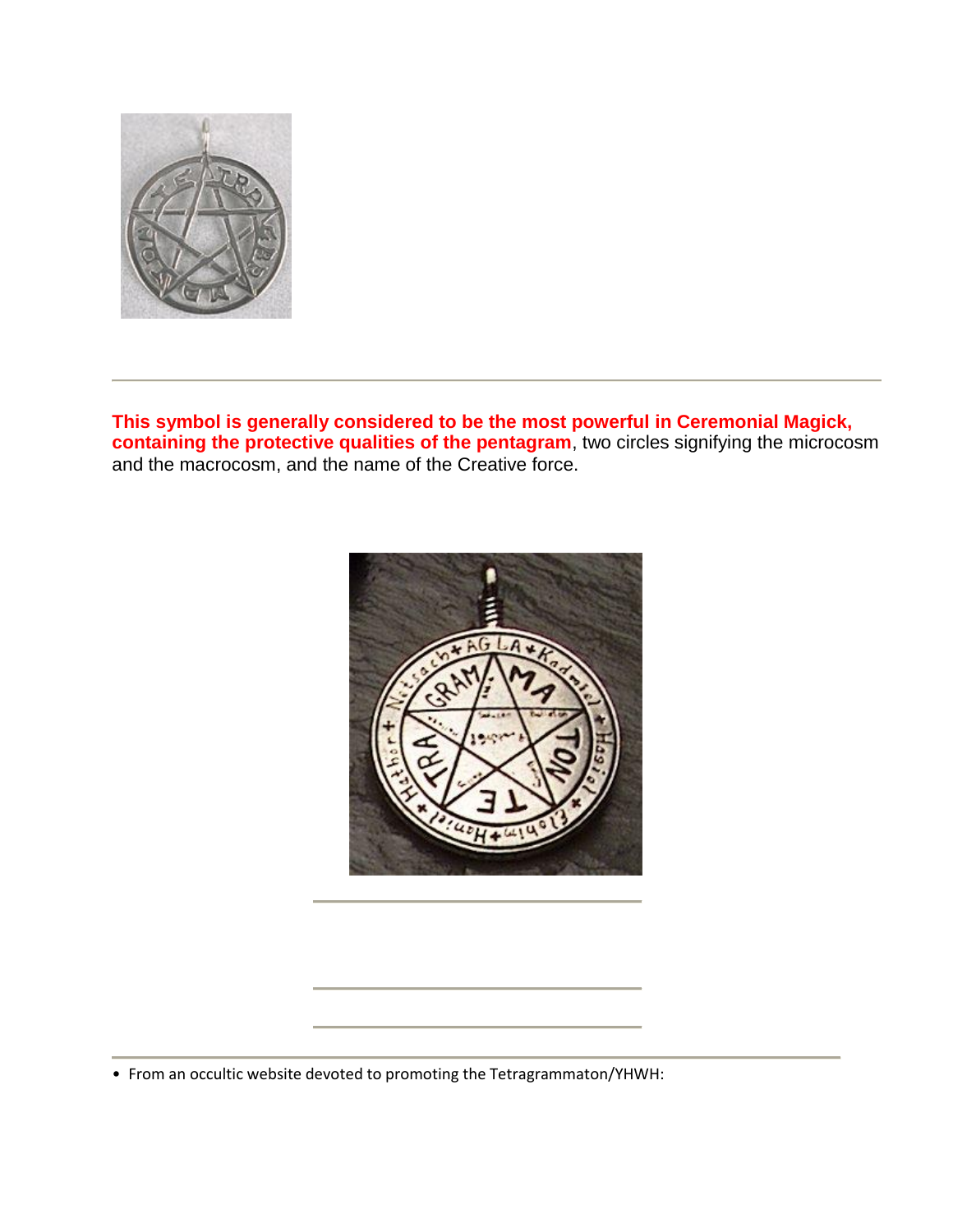"Djin Aquarian" www.YHWHHOUSE.com

StarDoves Readers, When you get the time or if you should run across a copy of the great Masonic book, out of print but available at many used bookstores and on the internet, called "MORALS AND DOGMA", written in 1865 by Albert Pike 33 Degree Grand Mason of the Southern Jurisdiction of Masons you will read on page 697, in the 28th degree of the Knight of the Sun, Prince Adept, " the True Word of a Mason is to be found in the concealed and profound meaning of the Ineffable Name of Deity, communicated by God to Moses; and which meaning was long lost by the very precautions taken to conceal it. In that meaning is included all the truth that can be known by us in regard to the nature of God ... In communications to Moses the Name [YOD HEH VAU HEH] is given to Moses as the Name of God. YHVH SAYS TO HIM, 'I AM THAT I AM'".

That's right Yeh Ho Wha is the Word of a Mason because Yeh Ho Wha is the only God who said "I have created you in My Image and Likeness, male and female… And the Masonic builders of the Temple of Solomon had this ancient mission to see to it that even if Israel failed to bring forth a nation with an internal

environment which would support YHVH's purpose to create Humans in the same Image and Likeness, the secret society of Masons wouldn't. So the Masons kept moving West with the Divine Name of Knowledge in an attempt to establish a nation with a government of the people and by the people. I teach this in my weekly Qabalah class as my mission to enlighten.

See[: www.YHWHHOUSE.com](http://www.yhwhhouse.com/)

----- Original Message -----

From: Steven Wright

To: drjohnson@ix.netcom.com

Sent: Saturday, August 22, 2009 8:32 AM

Now they are selling YHVH tuning forks, which i know you will be anxious to get! So now you can just throw your Bible out of the window, and resonate to your illuminati kabbalistic tuning fork lol -

http://www.luminanti.com/tfkabyhvh.html

Also according to this website -

http://www.enlightened-spirituality.org/Kabbalah\_and\_Hasidism.html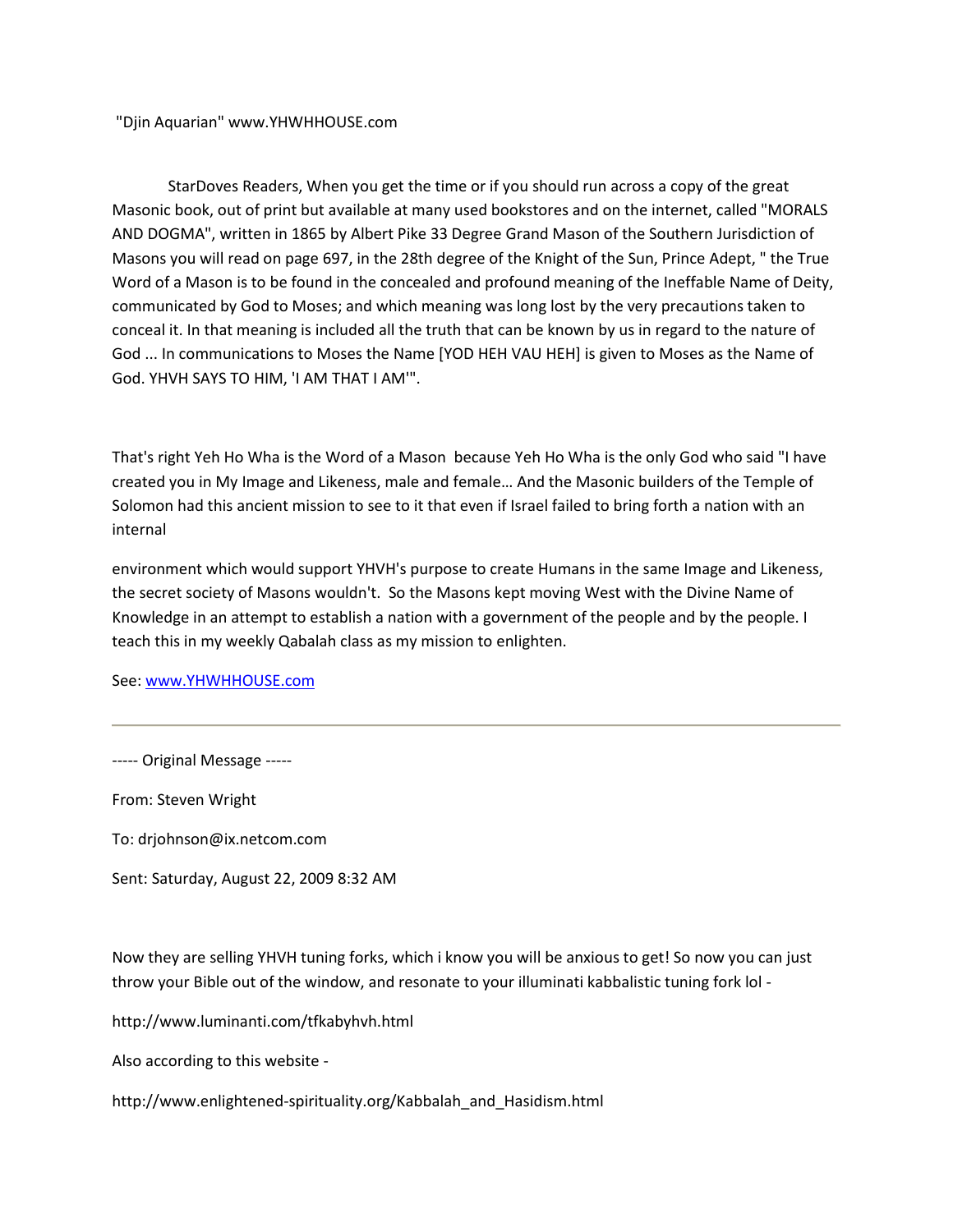it says - 'the purely transcendental formlessness of YHVH the 'Ayin' (No-thingness)'

Now thats crazy, because Aleister Crowley called Satan "AYIN the eye!"

Also the tarot card for the Devil is called AYIN the eye

Also you got to see this, proof that the EYE of light worshipped in freemasonry is AYIN, the spiritual eye -

http://academialodge.org/art\_1754\_scott.php

You can see the Hebrew symbol for it in the light.

Also get this, AYIN actually means eye of good and evil -

http://www.hebrew4christians.com/Grammar/Unit\_One/Aleph-Bet/Ayin/ayin.html

And is the Hebrew word for when the Serpent said "Your eyes shall be opened and ye shall be as gods". Here the word for eye is Ayin, which can mean a singular figurative EYE, rather than eyes, so could be the third eye.

If Ayin is the third eye, this explains why it is the Kundalini SERPENT force that slithers up the spine (or tree of knowledge) to the AYIN or third eye.

i know you will be impatient to order your YHVH tuning fork, so i will go now lol

God Bless!

We are pleased to now offer a complete line of

KABBALAH Tuning Forks.

You will find these forks ONLY here at www.luminanti.com

The following information is original research done by

Anne Christine Tooley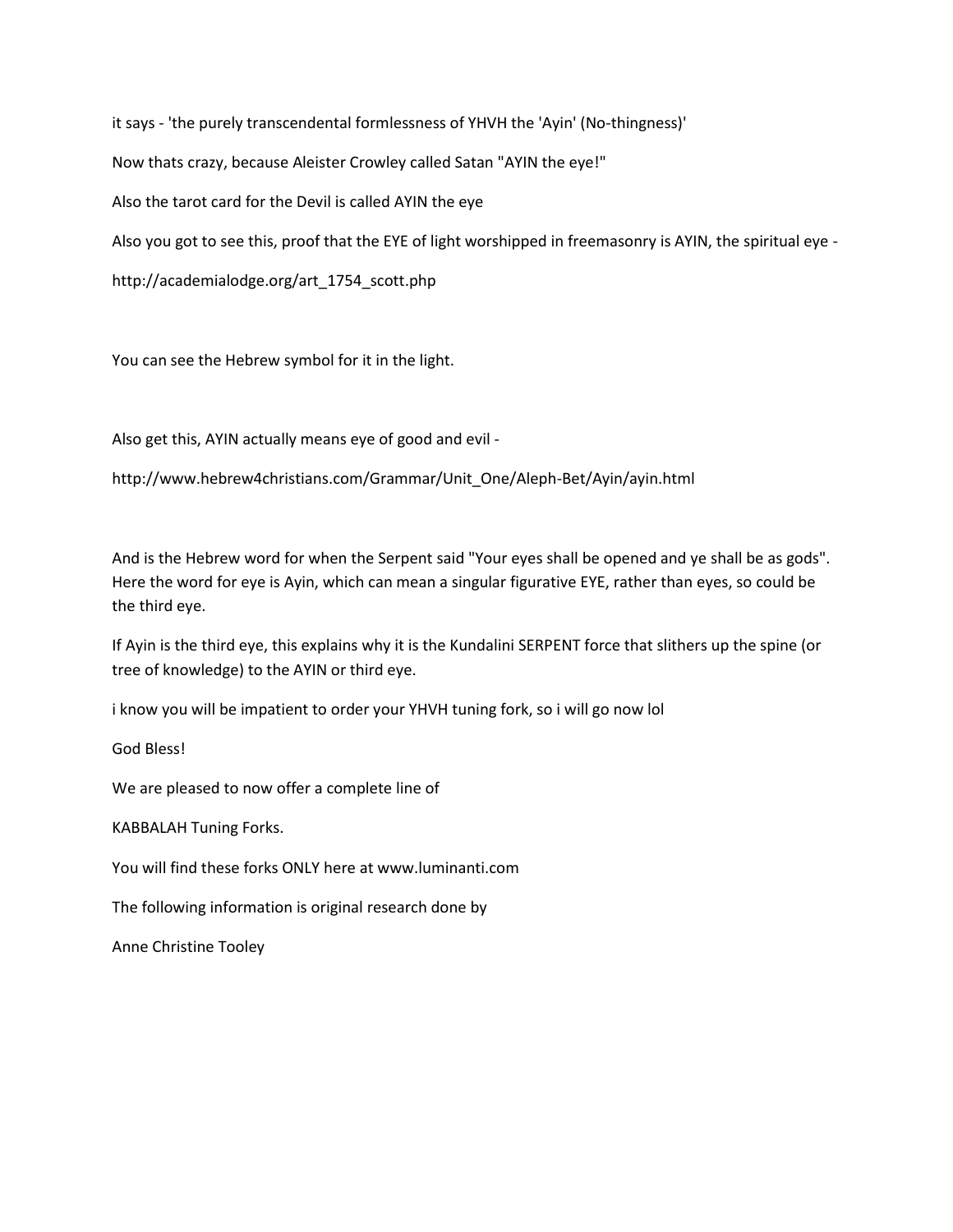

**Kabbalah**

**YHVH**

Individual Weighted ONLY **\$41.00**

[Weighted vs. Unweighted](http://www.luminanti.com/tfinfo.html#anchor815113) **Questions about ordering?** [Email](mailto:orderinfo@luminanti.com) 

**[Order](http://www.luminanti.com/customerservice.html)**

The Kabbalah YHVH hvhy is a fork tuned to the frequency of the **ineffable**, **unspeakable**, **unpronouncable**, and **most important name of G\_\_**. When it is spoken, in substitution, it is the name "**Jehovah**" (prounounced **Ye-ho-wah**) or "**Adonai"**.

It is also called the Holy **Tetragrammaton**, meaning "4 letter word". The letters represent the **eternal and unknowable nature of G\_\_**. From the Tetragrammaton flow the **10 aspects of God, the** [Sepiroth](http://www.luminanti.com/tfkabtol.html) that make up the [Tree Of Life.](http://www.luminanti.com/tfkabtol.html)

The numerical value of YHVH is **26**. This is a very **spiritual number** and is often seen in [Sacred Geometry.](http://www.luminanti.com/geometry.html)

Half of **52** (**number of solar weeks in a year**) is 26, making **26** the **center of the year**, embracing both Sun and Moon energies. Thus, **YHVH is the source all light and dark**.

The **quarter points of the year** are in **increments of 13**, each quarter being either an **equinox** or **solstice**. Thirteen is the **double Star of David** plus the integration point at the center. Thirteen also is the **number of lunar months in a year**, with **12 moons plus a blue moon**. A blue moon is a second moon in the sign of a previous moon.

The Hebrew word for **Love** is *ahavah*, which has the gematria value of **13**. The Hebrew word for **One** is *echad*, which also has the gematria value of **13**. **Love and One are equal** and add up to **26**, the number for YHVH. Thus, **God is Love and God is One**.

Together YHVH becomes Adam Qadmon, the human-shaped reflection of God, God's garment of Light, God's image in Light.

Below are qualities of each **Letter** that makes up YHVH. As you can see there are **relationships on many levels**. We've listed just a few. There are many wonderful [books](http://www.luminanti.com/bkother.html) that delve into the deeper meanings of each World and their relationships to other structures within the Tree.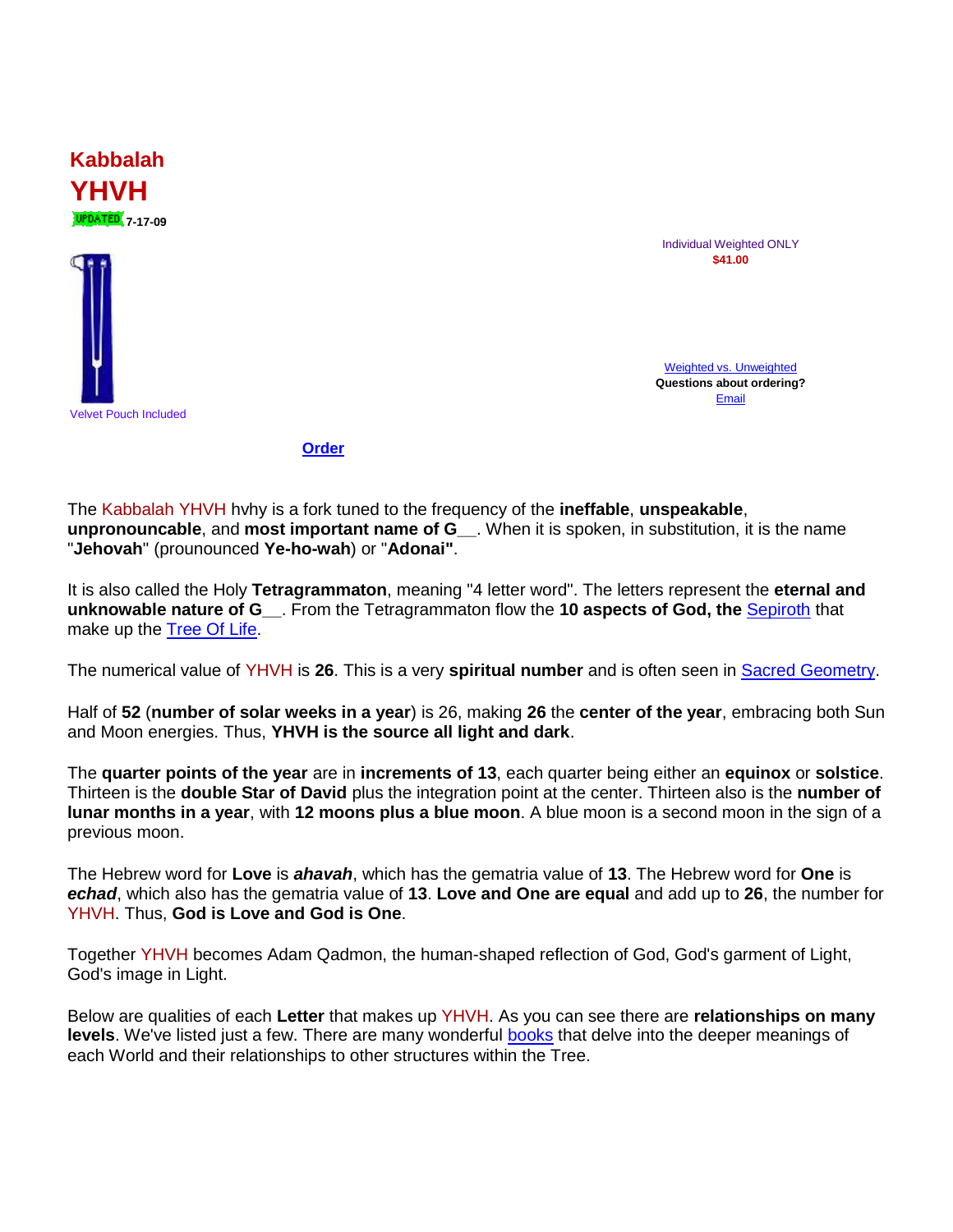| <b>NAME</b>                                                                                                                                                                                                                                                                                                                                                            | Yod (Y)**<br>У                                            | He (H)<br>h                | Vau (V)                       | He(H)<br>h                                   |  |  |  |  |
|------------------------------------------------------------------------------------------------------------------------------------------------------------------------------------------------------------------------------------------------------------------------------------------------------------------------------------------------------------------------|-----------------------------------------------------------|----------------------------|-------------------------------|----------------------------------------------|--|--|--|--|
| <b>WORLDS</b>                                                                                                                                                                                                                                                                                                                                                          | <b>ATZILUTH</b><br>Emanation<br>Origination<br>Conception | <b>BRIAH*</b><br>Creation  | <b>YETZIRAH*</b><br>Formation | <b>ASSIAH</b><br>Expression<br>Manifestation |  |  |  |  |
| <b>ARCHETYPE</b>                                                                                                                                                                                                                                                                                                                                                       | Father                                                    | Mother                     | Son                           | Daughter                                     |  |  |  |  |
| <b>POLARITY</b>                                                                                                                                                                                                                                                                                                                                                        | $\div$                                                    |                            | $\pm$                         |                                              |  |  |  |  |
| <b>KERUBIM</b>                                                                                                                                                                                                                                                                                                                                                         | Lion                                                      | Man                        | <b>Eagle</b>                  | <b>Bull</b>                                  |  |  |  |  |
| <b>ZODIAC SIGN</b><br>(Astroligical Fixed<br>Cross)                                                                                                                                                                                                                                                                                                                    | Leo                                                       | Aquarius                   | Scorpio                       | <b>Taurus</b>                                |  |  |  |  |
| <b>ELEMENT</b>                                                                                                                                                                                                                                                                                                                                                         | Fire                                                      | Air                        | Water                         | Earth                                        |  |  |  |  |
| <b>HEBREW ALPHABET</b>                                                                                                                                                                                                                                                                                                                                                 | Letter 10                                                 | Letter <sub>5</sub>        | Letter <sub>6</sub>           | Letter <sub>5</sub>                          |  |  |  |  |
| <b>SOUND</b>                                                                                                                                                                                                                                                                                                                                                           |                                                           | Exhalation                 |                               | Exhalation                                   |  |  |  |  |
| Anatomy of<br><b>ADAM QADMON</b>                                                                                                                                                                                                                                                                                                                                       | Head                                                      | <b>Shoulders</b><br>& Arms | Torso                         | Legs & Feet                                  |  |  |  |  |
| *You will see that the associations with BRIAH and YETZIRAH are<br>reversed from the description in the 4 WORLDS Tuning Forks. You will find<br>this throughout your readings on the Kabbalah. You can decide which<br>associations feel right for you.<br>**Some believe that YOD resides in the World of Creation, Briah, and that<br>no letter resides in Atziluth. |                                                           |                            |                               |                                              |  |  |  |  |

y YOD (YUD) - Means "open hand". Is the smallest Hebrew letter and the only one suspended in midair. It symbolizes a cosmic messenger bringing movement and change. It carries the power of momentum, where a small point of energy grows greater and greater force. It symbolizes Creation.

h HE (HEI or HEY) - Means "window". Signifies Divine Revalation. It teaches that meditative focusing of the breath is a vehicle for spiritual growth. Symbolizes God's efforless breath in creating Adam Qadmon and the entire Cosmos. This first HE represents the feminine principle of reproduction in the sense of a Mother. v VAU (VAV or VOV) - Means "nail" or "pin" or "spine". It is also the Hebrew prefix "and" which joins things together, as does a nail or a pin. It represents space, mass and physical wholeness. It is the 6th Hebrew Letter signifying that every object contains six dimensions (above/below, right/left and front/back. It is also the number of points in the 6-pointed Star, which shows the integration of positive and negative forces. h HE (HEI or HEY) - Means "window". Signifies Divine Revalation. It teaches that meditative focusing of the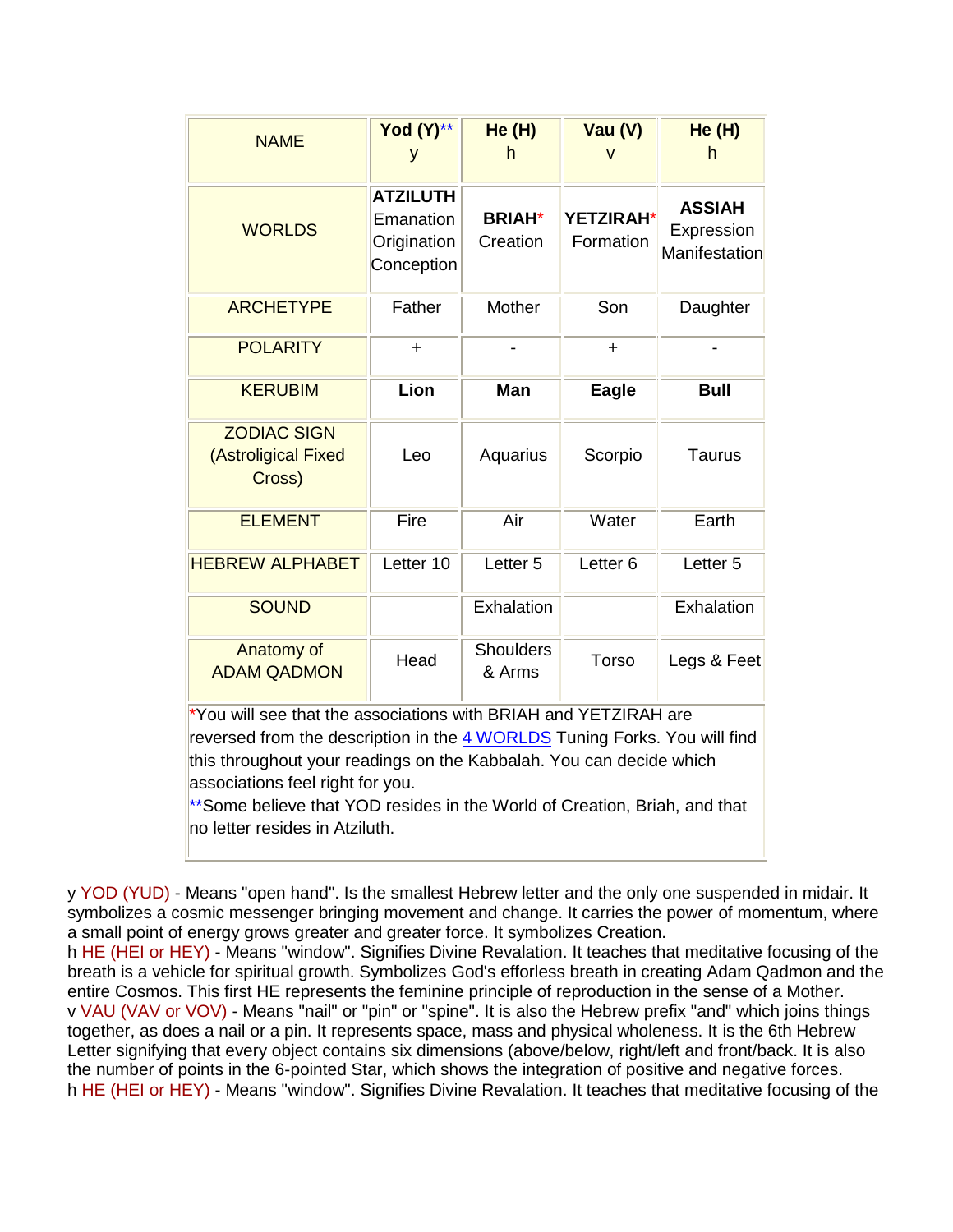breath is a vehicle for spiritual growth. Symbolizes God's efforless breath in creating Adam Qadmon and the entire Cosmos. This second HE represents where the reproductive offspring resides, which is the Daughter.



**cosmos in relation to the Creator of the All-That-Is**.

It is a physical representation of the **stepdown process through each Sephirah** where a **differentiated Spectrum appears**. The *stepdown of* [visible color](http://www.luminanti.com/color.html) begins with KETER. And so the Tree of Life is formed.

*Anne Christine Tooley determined the frequencies using Gematria. The word "gematria" comes from the Greek word geometria having the dual meaning "earth-measure" and "geometry." It is the mystical numerology of the Hebrew language and Hebrew alphabet, and is used to derive meaning or relative relationship. Gematria reveals the truths and hidden meanings behind Hebrew words. It feels to me to be a sacred encoding and the experience of the encoded frequency can open one to a deeper understanding of the Kabbalah and ultimately Oneself.<http://www.luminanti.com/tfkabyhvh.html>*

# **Yahweh Is A Pagan Name**

By Dr. G. Reckart, Pastor

The Protoindo European god Yayash, Yaë or Yave, a protective god whose symbol was a tree, signifying possibly '"walking", "going", "a pilgrim", has been dated back to the Indus River valley, circa 2900 B.C.E. He has been identified with the Turko Syrian Yahveh, a "sacred animal or organization".

"Yahweh appears to have been originally a sky god - a god of thunder and lightning. He was associated with mountains and was called by the enemies of Israel 'a god of the hills'. His manifestation was often as fire, as at Mount Sinai and in the burning bush." "A shorter form, 'Yah', was also used (Exodus 15:2) and some scholars believe that this is the older form, originating in an exclamation to God - 'Yah!' - which came to be accepted as the divine name. Others claim that it is from the root 'hayah', 'to be' or 'to become', and that it meant 'I am that I am' or I will be that I will be'. According to one tradition of the call of Moses, the divine name Yahweh was revealed to him in Egypt: - Great Events of Bible Times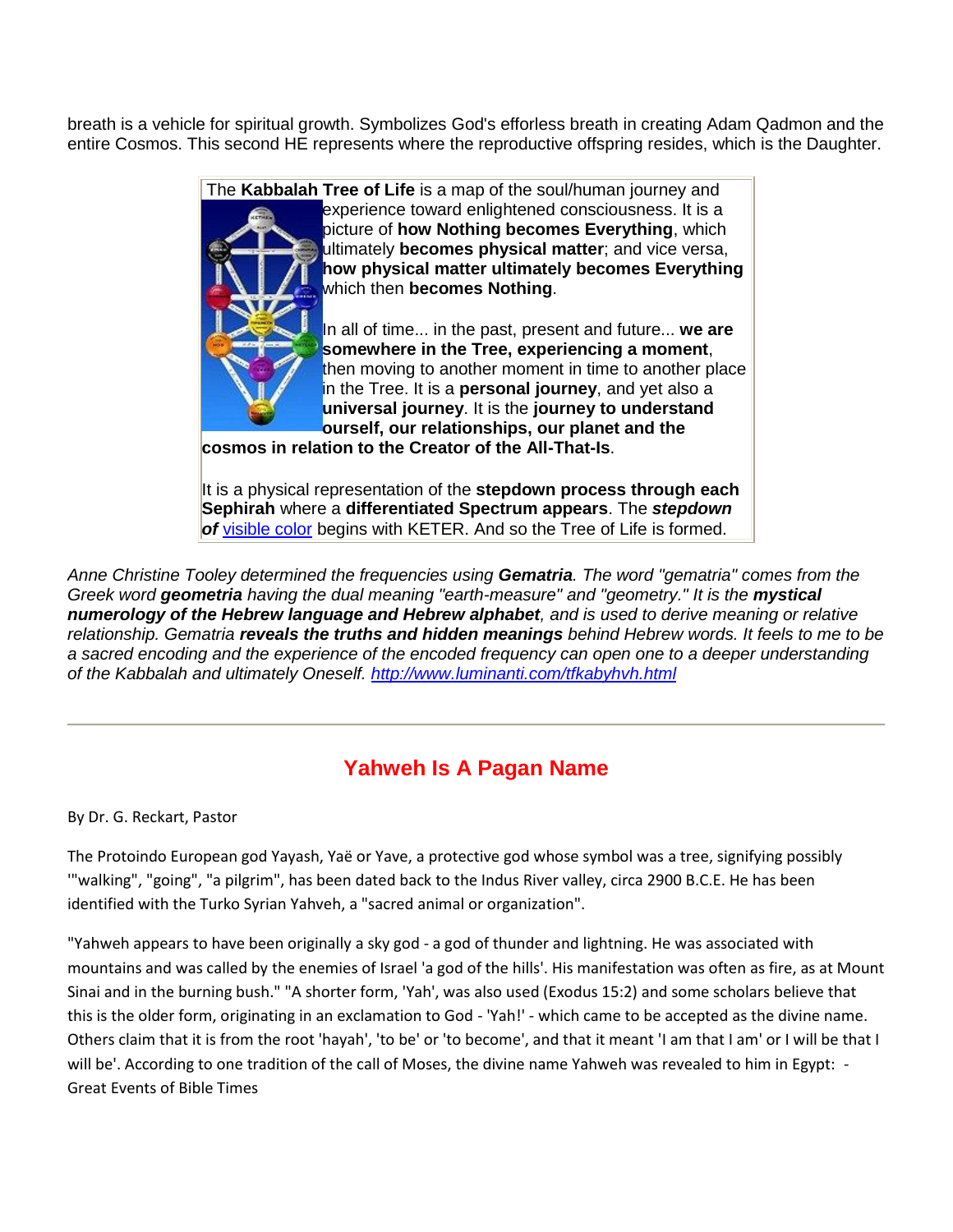"Originally, these four consonants [in YHWH] represented the four members of the Heavenly Family: Y represented El the Father; H was Asherah the Mother; W corresponded to He the Son; and H was the Daughter Anath. In accordance with the royal traditions of the time and region, God's mysterious bride, the Matronit, was also reckoned to be his sister. In the Jewish cult of the Cabbala God's dual male-female image was perpetuated. Meanwhile other sects perceived the Shekinah or Matronit as the female presence of God on Earth. The divine marital chamber was the sanctuary of the Jerusalem Temple, but from the moment the Temple was destroyed, the Matronit was destined to roam the Earth while the male aspect of Jehovah was left to rule the heavens alone." - Laurence Gardner, Bloodline of the Holy Grail, p. 18

One of the last items faced concerning the Scriptures is of more recent origin and may account for the vast majority of the linguistic problems that occur. I refer to the reworking of the Hebrew language by the Masorites and Tiberians, between the 6th to 12th centuries C.E. The Masorites were responsible for many of the alterations in the vowels and definitions of the Hebrew words. In that the language had not been a spoken one for at least a hundred years before their endeavor, and not until 1948 was it brought back to life again after not being spoken for nearly 1600 years. This is one reason why meanings of a number of words are unknown thus making it difficult for the modern scholar to rely solely on the Hebrew version as the last authority. This is why the tablets from Ebla are still important as the language is akin to the Hebrew and can give us a clearer understanding of 'uncertain' words.

- Rev. Robert Palmer (private correspondence).

Because the Hebrew language does not employ vowels in its written form, the correct pronunciation of the Ineffable Name of God was lost & not rediscovered until about 300AD by the Kabbalists who gave it the title Tetragrammaton, "the word of four letters," & "the square name," or more simply, "the square." At that time the Shem-ha-meforash became represented by the simple form YHVH. -Charles Ponce, Kabbalah, p 175

This hypothesis is not intrinsically improbable, and in Aramaic, a language closely related to Hebrew, "to be" actually is hawa--but it should be noted that in adopting it we admit that, using the name Hebrew in the historical sense, Yahweh is not a Hebrew name. -Ency Brit 11Ed Vol 15 p 321

The causative theme of hayah is found in no Semitic language, except the late Syriac, but is replaced by that of some other root. Those, therefore who still regard it as causative refer it to hawah, found once in Hebrew in the form hawa "fell"; they interpret this as "he who causes to fall" (Robertson Smith; cf. Arab. "haway". -Ency Brit 1958 Ed Vol 12, p 996

The oldest exegetes, such as Onkelos, and the Targumim of Jerusalem regard "Ehyeh" and "Ehyeh asher Ehyeh" as the name of the Divinity.

-Jewish Ency, Funk & Wagnalls, 1925 Ed p 119

Today we cannot know what the original vowels were, but Yahweh is as good as guess as we can make, though other spellings are often used. -Samuel Cartledge, A Conservative Introduction To The Old Testament, p51

It is perhaps true that God was known only by the word "Elohim" from Adam until Abraham. Abraham called God "Lord," ...in Hebrew Adonai (Genesis 18:3). Yet God said in Exodus 6:3 he was revealed to Abraham as Elshaddai and that by his name "Ehyeh" as given to Moses at the burning bush, he was not made known to Abraham. It was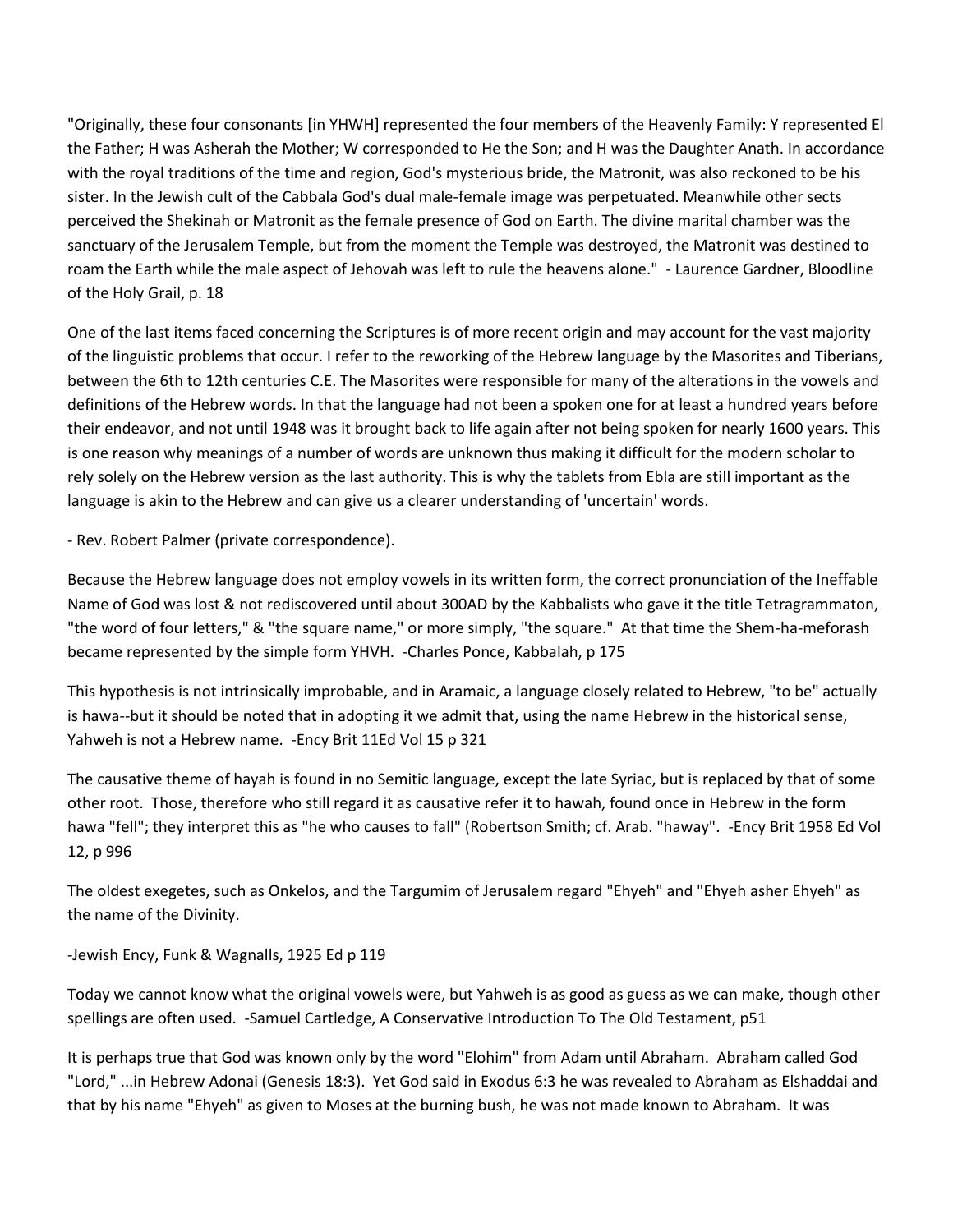because Abraham called God "Adonai" that the Jews inserted this title meaning "Lord" into the scrolls at every instance "Ehyeh" was originally written after the revealing of it at the burning bush. There, when Moses asked God about his name, God said it was "Ehyeh asher Ehyeh" (translated I Am that I Am): and told Moses, tell them that "Ehyeh" (or I AM) has sent you. Since Moses wrote Genesis after he received the revelation of the new name of "Ehyeh" we can assume that Moses inserted into the sacred record the title "Adonai" or Lord, in such texts as Genesis 4:26. But it must be noted that in Genesis 4:26 the word "began" is Strongs #2490 in the Hebrew really means to profane the name of God by calling upon it in blasphemy. Noah had to put up with this prior to the flood. What is being said here is that men from that time, or the time of Enos, began to profane the name of God. Moses called God "Lord" (Adonai) here and the word rightly should be "Lord" and not as some backward interpolate, YHVH and then Yahweh. There can be absolutely no sacred name used prior to Exodus 3:14-15 other than those names revealed. Those revealed prior to this time were the names "God" (Elohim) and "Elshaddai" (God Almighty). Any place the title "Lord" appears prior to Exodus 3:14-15 is either an interpolation or it must have the meaning of Adonai (Strongs #136, 113). In each case of Abraham using the title "Lord" as in Genesis 22:14, the word was not a substitue of the tetragrammaton to then be translated Jehovah or Yahweh. Abraham had to say "Adonai jireh" (Lord I see, NOT Jehovah will privide). This is in harmony with the fact that until Moses received the sacred name "Ehyeh" at the burning bush, he, Isaac, and Jacob knew the Deity only as God, Elshaddai, and Adonai. One fact remaining: the word "Adonai" was not a name it was a title therefore God could say to Moses that he was known to Abraham, Isaac, and Jacob, by the name of Elshaddai, and by his name "Ehyeh or Ehjeh (the y has a J sound here)" he was not made known to them (Exodus 6:3).

חשבת דרנו ואשותה היל אל עדותונה חשונו ולא התלחמות לשלול מותו אביי רשעט עוזינו תורועה אין אבוואר ד אידודי להדריות לבח על כשפטר אדידבה **MITTH HIMM** 

The famous Isaiah Dead Sea scroll written in Babylonian Aramaic and shows the interpolation of the tetragrammaton written in the ancient paleo-Hebrew script into a blank space in the original document. This shows us that where the sacred name should have existed or was in the ancient text, blanks were created to insert the false name. Inserting the tetragrammaton into these blanks has been at a 2,800 year old mystery. Who did it and upon what authority?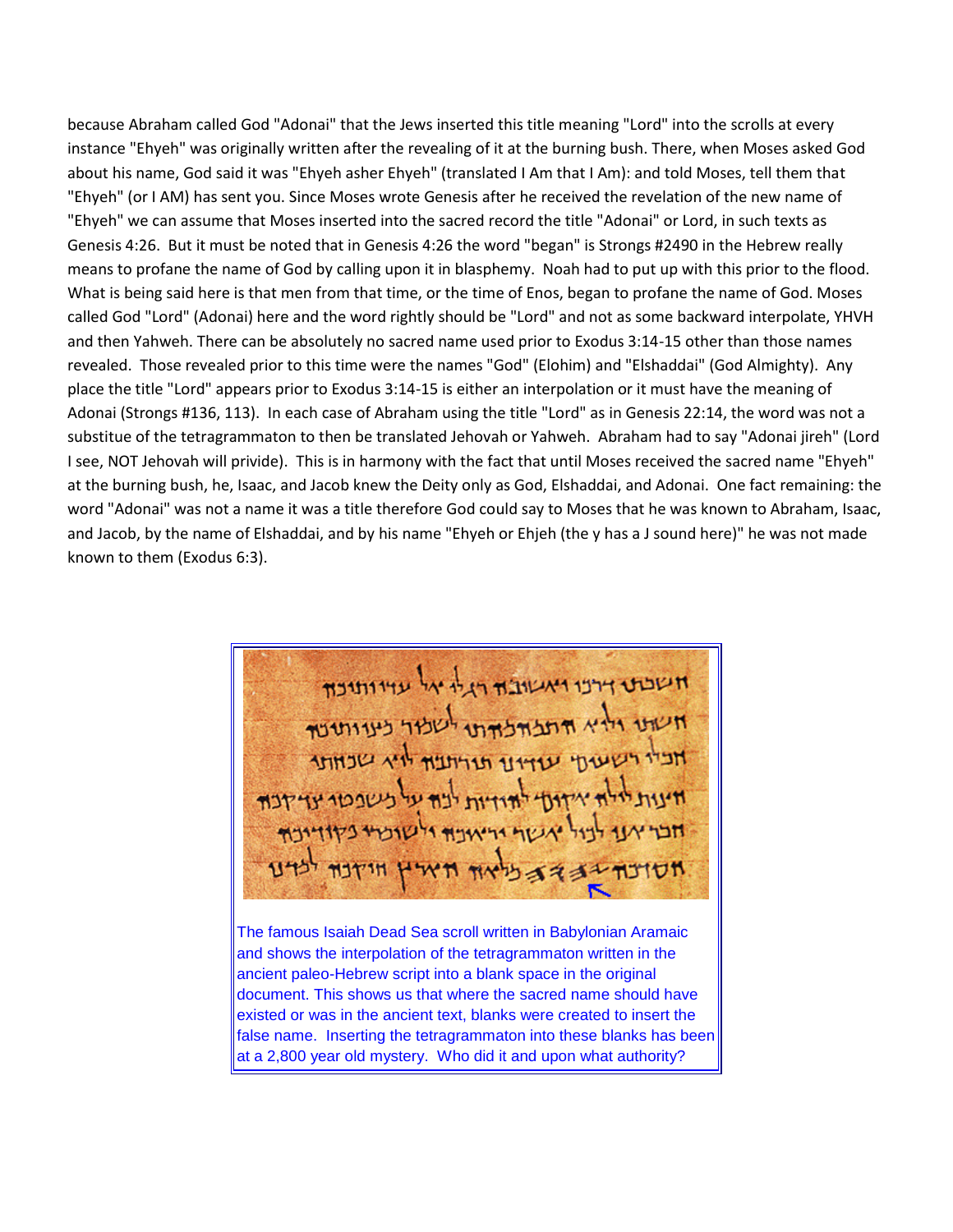William Harwood in the book above offers an expose on the name of Yahweh. He says it is the name of a female goddess.

While Harwood is an atheist and his goal is to destroy both the God of the Old Testament and Jesus of the new, he neverthelless offers some shocking information on the name Yahweh that is sure to shake the Yahwist sacred name movement to its foundation. They must prove him wrong in the borrowing of the name Yahuwah and addding the masculine "weh" and making it Yahweh. Scholars have their work cut out for them now. The little guys who are not scholars will not by mere words of denial cause this expose of Yahweh as the name of a false god to go away.

[More reading about the true Sacred Name](http://jesus-messiah.com/studies/sacred-name.html)

[Email Pastor Reckart](mailto:acts0412@jmfi.org)

[To Studies Page](http://jesus-messiah.com/studies/studies.html)

<http://www.jesus-messiah.com/studies/yahweh-full-copy.html>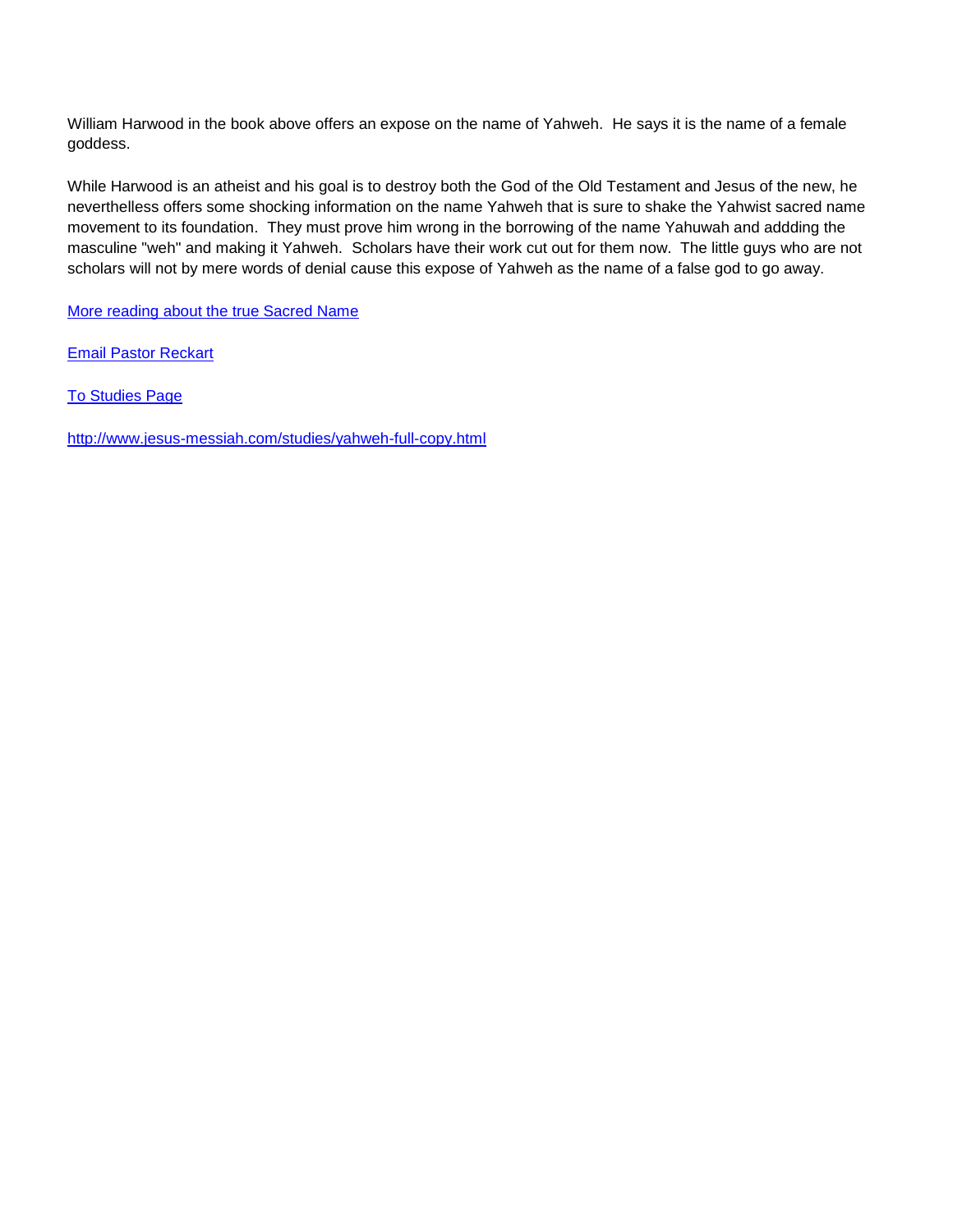# **WHO IS THIS DEITY NAMED YAHWEH?**

January 27, 2005 (Fundamental Baptist Information Service, P.O. Box 610368, Port Huron, MI 48061, 866-295-4143, [fbns@wayoflife.org;](mailto:fbns@wayoflife.org) for instructions about subscribing and unsubscribing or changing addresses, see the information paragraph at the end of the article) -

The following is by Dr. Thomas M. Strouse, Emmanuel Baptist Theological Seminary Newington, CT 06111:

The Psalmist David proclaimed, *"O LORD our Lord, how excellent is thy name in all the earth!"* (Ps. 8:1). Certainly the Lord's name is excellent, but what is this excellent name? Some state dogmatically that the Hebrew *tetragrammaton* JHVH [1] was originally pronounced *"Yahwe."* [2] Others say that it should be rendered *'Iabe* or *'Iao* or *Jaho*.[3] Orthodox Jews substitute the word *Ha-Shem* ("The Name") into their commentaries to avoid taking the name of the Lord in vain. The Masoretic Hebrew Text behind the Authorized Version renders the vocalization of the *tetragrammaton* as Jehovah. This has been the accepted pronunciation of JHVH for at least the last four hundred years in the Western world. Scripture, translations, commentaries, prayer books, theological works, hymns and Christians at large have utilized this standardized pronunciation Jehovah. Yet recently in scholarly circles the notion has been advanced that the pronunciation Jehovah should be replaced with Yahweh. Is it important that believers know the correct vocalization of the Lord's special Old Testament name? How will believers *"sing praise to the name of the LORD"* (Ps. 7:17), if they do not know how to pronounce it?

## **THE HISTORY OF THE PRONUNCIATION OF JHVH**

The traditional history for the pronunciation of the name for JHVH assumes that the original correct pronunciation was lost, if ever given. Some claim that God never inspired a pointed, vocalized original Hebrew text.[4] Others, building upon this initial view, posit that the Lord gave an oral tradition of vocalization for the un-pointed consonantal text, but the vocalized pronunciation was lost. For instance, Oehler states, "The Jews maintain that the knowledge of the true pronunciation of the name has been entirely lost since the destruction of the temple."[5] Josephus affirmed that the name was originally given to Moses (cf. Ex. 3:14 ff.) and that he, Josephus, was not permitted to enunciate it.[6] Maimonides (AD 1135-1204) averred that the sacred name was pronounced at blessings and by the high priest on the Day of Atonement during the early years of the Second Temple, but later was exchanged for *'adonai* after the death of Simon the Just (3rd century BC).[7]

The alleged loss of the proper pronunciation of JHVH occurred because of one of several reasons, according to this common historical account. (1) The Jews developed a superstitious fear of taking the Lord's name in vain according to the warning of Ex. 20:7, and consequently stopped pronouncing it.[8] (2) These same Jews furthered interpreted Lev. 24:16 to read "and he that nameth (Hebrew: blasphemeth) the name of the LORD, he shall surely be put to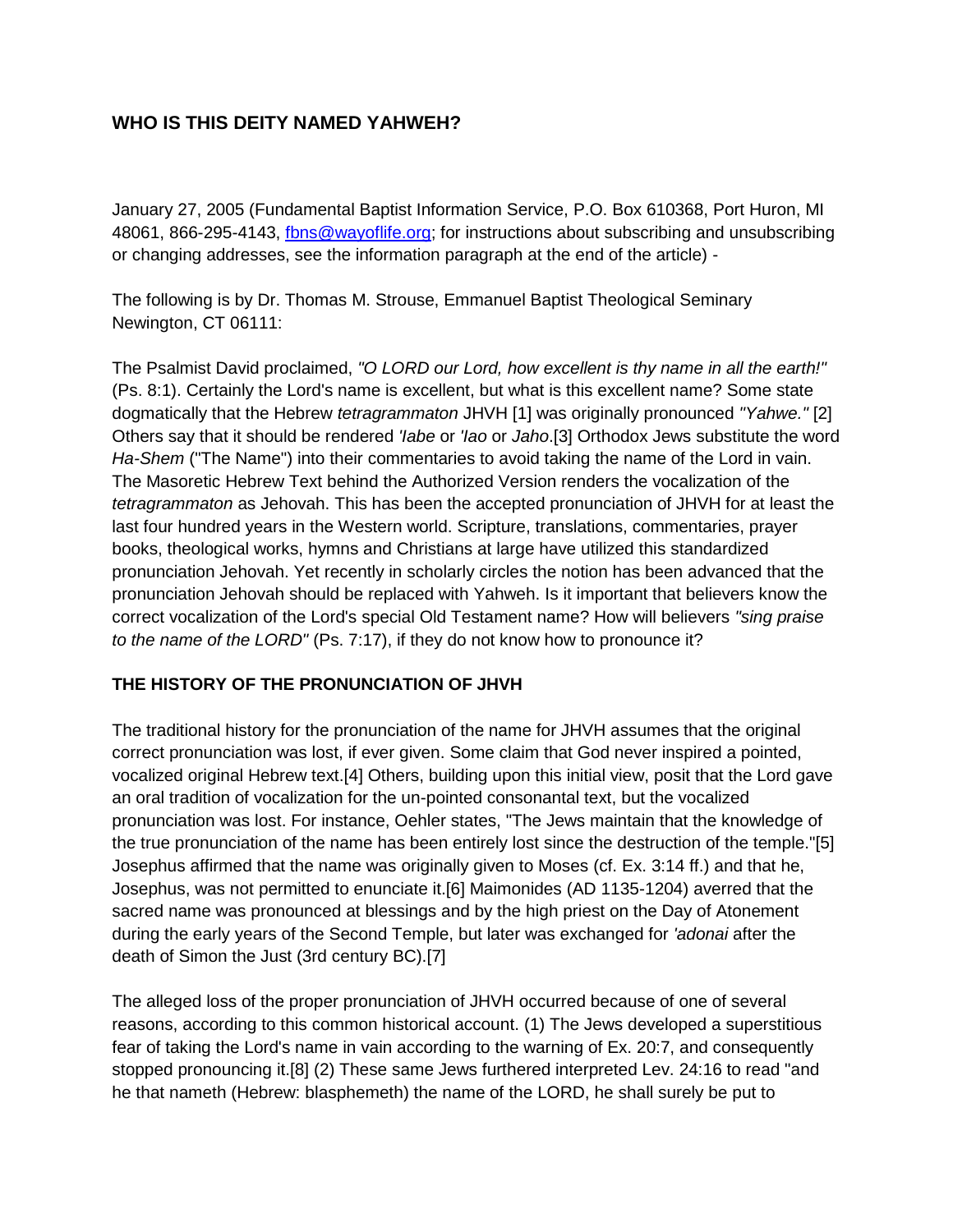death."[9] Consequently, according to this history, during the silent years until the coming of Christ, Jews refused to pronounce the sacred name. This refusal among the Jews continued until time of the Masoretes (c. AD 6th century), who, having supposedly invented vowel pointing for the traditional Hebrew text, substituted the vowels of *'adonai* for the vocalization of JHVH, producing the popular, but "linguistically impossible," Jehovah. Based on the practice of the *LXX* to render JHVH by *ho kurios* ("the Lord"), the pre-Christian Jews and ultimately the Masoretes placed the *shewa* of the *hateph pathach* under the *yodh*, the *cholem* above the *waw*, and the *kamets* beneath the *waw*.[10] The Reformation theologians continued the practice of using the *qeri* vowels of the Masoretic text for the *kethiv* consonants JHVH (the so-called *qeri perpetuum*), popularizing the artificially "hybrid" name Jehovah.[11] To augment the veracity of this history, advocates appealed to the laws of philology, showing that the prefix and suffix forms for proper names based on JHVH (i.e., *Yeho* [Jehoshaphat], *Yah* [Shephatiah]) demand *Yahweh* as the proper pronunciation.[12] The German rationalist Heinrich Ewald (1803-1875) was the first to popularize the form *Jahve,* followed by the eminent E. W. Hengstenberg (1802-1869) promoting *Jahveh*.[13]

In summary then, the best that critical scholars can derive from history for the discovery of the pronunciation for the sacred *tetragrammaton* JHVH is as follows. If God ever revealed the proper vocalization of His OT name JHVH, the apostate Jews, from the Babylonian captivity onward, lost this pronunciation. Believers therefore have not known the true name of the Lord for about 2,600 years. However, with the help of the *LXX,* the laws of philology, and the scholarship of liberal German rationalism, the "true" vocalization Yahweh has been recovered. Should believers be thankful that critical scholarship has restored the proper vocalization of the name of JHVH that God chose not to preserve? Is it true that Christians may now know that the proper pronunciation of the OT name of the Deity they serve is Yahweh?

## **THE BIBLICAL POSITION ON THE NAME OF JHVH**

It should be evident to those who believe that God has promised to preserve His Words perfect, and this preservation is in the Masoretic Hebrew text and the Received Greek text, that this history contradicts Scriptural promises and is therefore un-biblical and consequently contrived. The Lord has promised to preserve all of His inspired, canonical Words through His ordained institutions for all generations subsequent to the inscripturation of these Words. Therefore, He has preserved His OT Words, consonants and vowels, jots and tittles, including the inspired vocalization of His name, the *tetragrammaton.* Since the Lord God has preserved the proper pronunciation of JHVH, scholars have no need to restore their vocalization of it, and, as history, philology, and critical scholarship have demonstrated, they are incapable of restoring authoritatively[14] the pronunciation of JHVH.

## **THE SCRIPTURAL PROMISES OF PLENARY VERBAL PRESERVATION**

The Bible is replete with the teaching that God will perfectly preserve His Words. This teaching then constitutes the doctrine of the verbal, plenary preservation of the Words of God. Several passages from the OT Scripture promise the preservation of the Words of the Lord forever.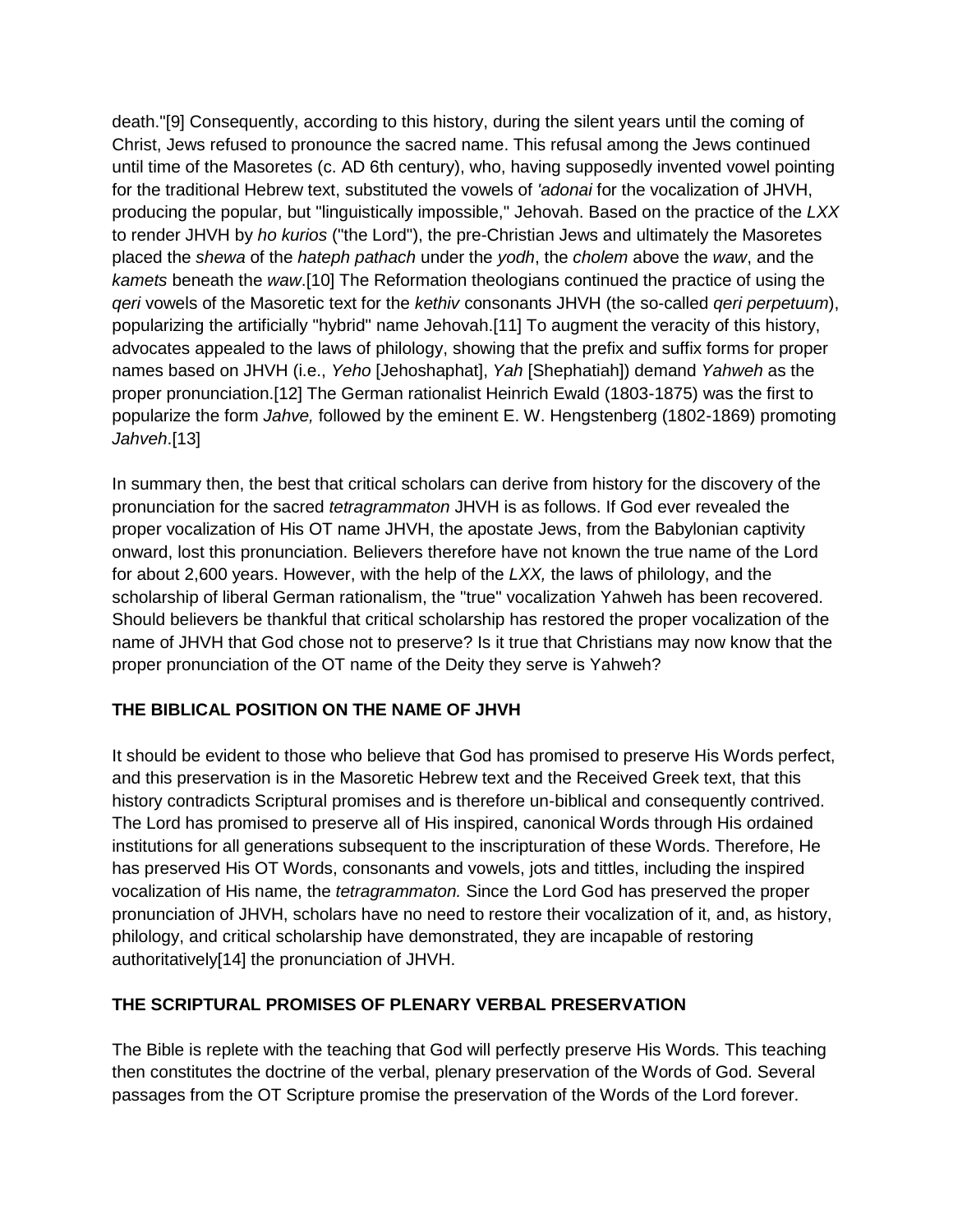Although one reference is sufficient to establish the doctrinal truth of the preservation of the Words of the Lord, a selective few additionally clinch the clear Biblical position. The Psalter gives these references for this doctrine: Pss. 12:6-7; 119:111, 160, *et al*. In addition, Prov. 22:20-21 and Isa. 40:6 make the same claim for perfect Words preservation.

In the NT, the Lord Jesus Christ claimed the perfectly intact Hebrew OT Words (Mt. 4:4), the preservation of the consonants and vowels of Hebrew Words (Mt. 5:18), and the perfect preservation of all of His canonical words including the NT Words (Mt. 24:35). The Scriptures also teach the respective agencies which God promised to use for His preservation process. For the OT Scriptures, His agency was the Jewish nation (Rom. 3:2) and for the NT Scriptures, He promised to use the pillar and ground of the truth--the NT churches (I Tim. 3:15). In fact, bound up in the great Commission is the requirement of the churches to observe or guard His canonical Words (Mt. 28:19-20). The Lord's people, in their respective agencies, have the sole responsibility to preserve for their generation and following the Words of the Lord Jesus Christ.

## **THE DEFICIENCY OF HISTORY, PHILOLOGY AND CRITICAL SCHOLARSHIP**

In rejecting the preserved Words of Scripture, including the inspired vowel pointing for JHVH, critical scholars are left with several non-authoritative means to attempt to discern the "correct" vocalization of the Lord's *tetragrammaton*. These means are historical documentation, comparative philology, and rationalism.

## *History*

Bible history indicates that believers and unbelievers did not have "the dread of uttering The Name" of the Lord. From the first writer of Scripture to the last, OT saints pronounced the name of Jehovah. The first writer of the OT canon, Job, referred to *"the hand of the LORD"* in the affairs of man (Job 12:9). Moses, upon writing Genesis, initially referred to the LORD God as creator of the earth and the heavens in Gen. 2:4. Later, Moses began to express the name of Jehovah to the Lord and to others (Ex. 4:1; 5:1). About a thousand years later Nehemiah expressed the LORD's name in his prayer (Neh. 1:5) as did Ezra in his preaching (Neh. 8:9). The last book of the *Tanak* records the name of Jehovah (2 Chron. 36:23) as well as the last book of the prophets (Mal. 4:5). Furthermore, unbelieving Gentiles mentioned the vocalized *tetragrammaton* in their conversations without fear of punishment by death. Ranging from Pharaoh to Rahab to Cyrus, these *goyim* pronounced Jehovah's name without dread and suffered no ill affects (cf. Ex. 9:27; Josh. 2:9; Ezra 1:2). This survey of the period of Biblical history (22nd to 5th century BC) indicates that no saint or sinner, Jew or Gentile, from beginning to end, ever expressed dread to pronounce the *tetragrammaton* or suffered death as its consequence.

The history of this "dread" must have commenced during the silent years (the four centuries before Christ's first advent) while Judaism continued to apostatize. The testimony of unbelieving Jews, such as Josephus or Maimonides, and fallible patristics such as Origen, Eusebius, and Theodoret, suggesting that the vocalization was lost among all the Jewry for sacred reasons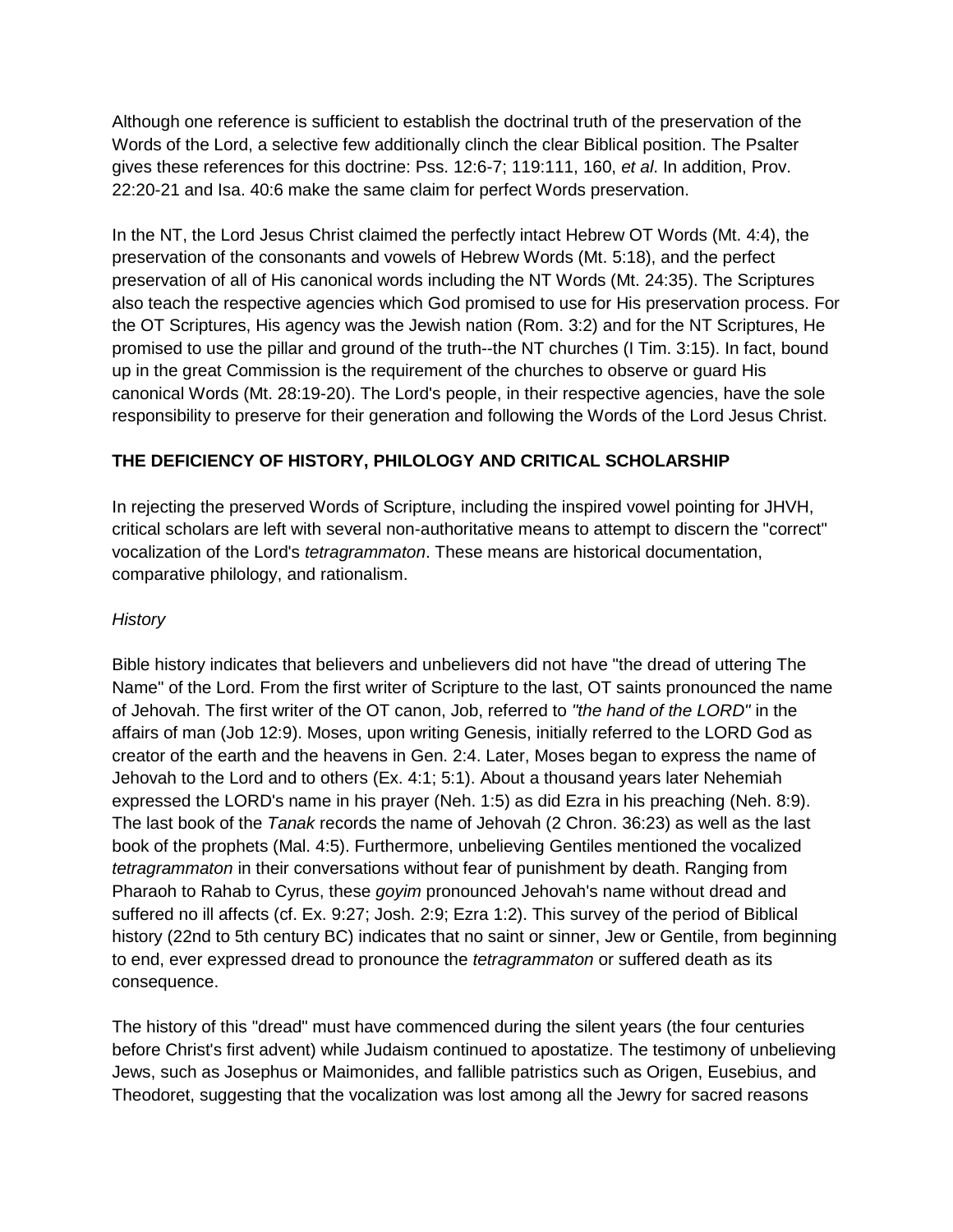must be debunked. These non-authoritative historians have passed on their surmisings of the traditions of apostates. Maimonides' speculation that the vowels for *'adonai* were substituted for the *tetragrammaton* is just that--non-authoritative speculation. There is no historical documentation for this popular but fanciful conjecture.

That this conjecture is strengthened by the supposed existence of a pre-Christian *LXX* which translated the *tetragrammaton* with *ho kurios* and approved of the *'adonai* pointing for JHVH is based on unproved assumptions. There is no credible history for the origin of the *LXX*,[15] and the Bible does not teach that Christ and the Apostles ever used the *LXX [16]* or had need to use it. If there was a pre-Christian *LXX* it is not extant except in the hybrid form of three different "*LXX*" translations in Origen's Hexapla.[17] The Lord Jesus Christ declared that the Hebrew text was perfectly intact in His day (Mt. 4:4),[18] the jots and tittles were preserved (Mt. 5:18), and the three-fold *Tanak* division of the Hebrew OT was in use (cf. Lk. 11:50-51; 24:44). Neither He nor His disciples attempted to evangelize Gentiles with the Greek OT Scriptures. They used the Hebrew OT with the Jews and their inspired Greek statements and messages, as recorded in the canonical Scriptures, with the Gentiles (cf. Mt. 15:21 ff.; Acts 2:42, etc.).[19] The best that history can demonstrate is that some Jews, apparently apostates, had a dread for pronouncing the Lord's name and may have justified re-pointing JHVH with the use of a Greek translation. This history however, is inadequate for overturning the pointing of JHVH as it is preserved in the Masoretic text.

## *Philology*

Philology is the study of words, and is foundational to the study of grammar, which includes linguistic phenomena and their origin. Modern philology is based on evolutionary principles, including the evolution of the Hebrew language and the need for the practice of textual criticism[20] since God allegedly did not preserve His words. However, the preserved OT words must constitute the basis for Hebrew grammar as divine revelation, since scientific and comparative linguistics are not authoritative and therefore fallible. For example, M'Clintock and Strong argue that JHVH comes from the *hayah* (= *hawah*) "to be" verb and consequently the middle radical may not take the *cholem*, thus ruling out the Jehovah pronunciation.[21] However, this is an effort to make the science of linguistics authoritative over divine revelation and ignores the fact that the *tetragrammaton* is the unique revealed name of God (cf. Ex. 6:3).[22]

Furthermore, the aforementioned authors insist that the Greeks would have pronounced JHVH as Jao, treating the two *He* consonants as silent letters, placing an *alpha* after the *iota* and substituting the *omicron* for the *waw*. Gehman favors extra-biblical sources as well, stating, "There was also in the coastal Plain and in part of Galilee a dialect pronunciation *Yeu* from *Yehu*, a form derived by dissimulation from Phoenician *Yohu* from *Yahu.* The *Yahweh* pronunciation is also favored by Greek transcriptions: *Iabe, Iaoue, Iaouai, Iae*."[23] In this case, looking to extra-biblical grammatical guidance is an attempt to make comparative linguistics authoritative over the preserved vowel pointing the received Hebrew text.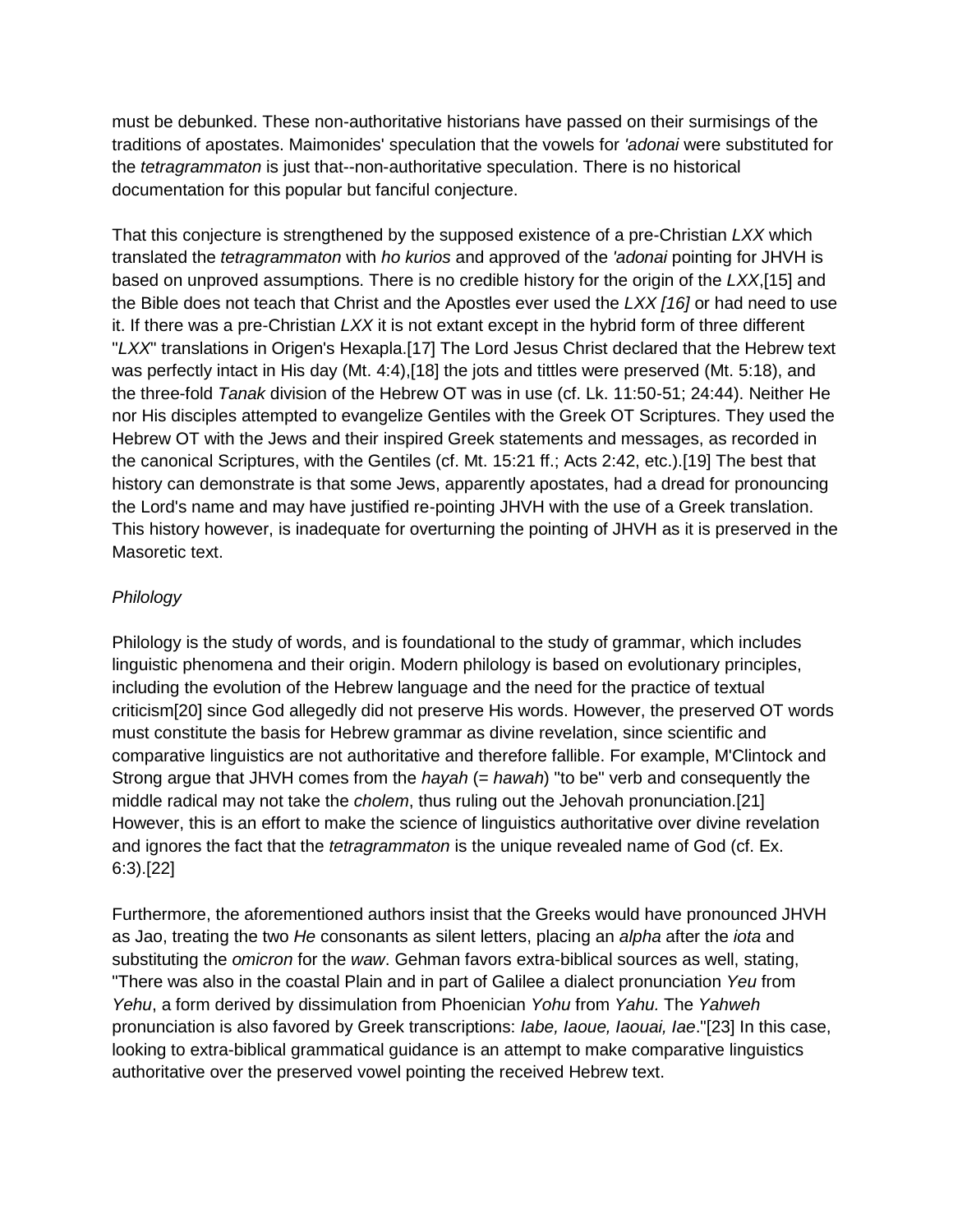In the classic passage for the presentation of the special name of JHVH, the LORD punned on the *hayah* verb with His name (Ex. 3:13-15). The Lord God gave His name as a denominative with the *jodh* prefixed and special, unique pointing. As the NT confirms, He did not give Moses the *Qal* imperfect of *hayah*, which would be *Yihyeh* ("he shall be").[24] In Jn. 8:58, the Lord Jesus Christ declared *"before Abraham was, I am"* (*ego eimi*), emphasizing His interpretation of the unique Hebrew pointing for Jehovah. Philology which rejects the divine preservation of Hebrew pointing, words and grammar, must instead rely upon evolutionary linguistic schemes and extra-biblical comparisons for the vocalization of JHVH is deficient. It produces the nonbiblical and therefore non-authoritative vocalization Yahweh and must be rejected by Christians.

#### *Rationalism*

The Scripture is clear about its own authority and sufficiency. The Apostle Paul stated, *"All scripture is given by inspiration of God, and is profitable for doctrine, for reproof, for correction, for instruction in righteousness: that the man of God may be perfect, throughly furnished unto all good works"* (2 Timothy 3:16-17). The Lord God does not need man to recover what He allegedly chose not to preserve, because He has indeed preserved all canonical revelation He gave man. The doctrine of verbal plenary inspiration demands the doctrine of verbal plenary preservation and the Bible teaches both doctrines. MAN'S ONLY RESPONSIBILITY IS TO RECEIVE BY FAITH GOD'S WRITTEN REVELATION AND THEN GUARD IT FOR HIS RESPECTIVE GENERATION. It is ludicrous then, for critical scholarship to attempt to restore and reconstruct the text of the divinely written revelation, including the vowel points for the *tetragrammaton*. As rationalistic scholarship looks to historical documentation and philological techniques to determine the "true" name of the Lord in the OT, it falls short because of its initial rejection of the doctrines of inspiration and preservation. The best that rationalistic scholarship can produce is the suggested speculation, confirmed by liberal Bible scholarship, for the vocalization of the *tetragrammaton*. Unregenerate Jews, catholic patristics, and liberal scholars all agree that the best pointing for the *tetragrammaton* should be something like Yahweh, and not Jehovah.[25] However, this rationalistic approach for vocalizing the name of the LORD is Biblically deficient and spiritually unsatisfactory for the Bible believer.

#### *The Name Jehovah in the OT*

The preserved vocalization of JHVH is Jehovah as represented by the Masoretic Hebrew text. The Authorized Version (1611) and the American Standard Version (1901) translate the *tetragrammaton* as LORD and the Hebrew name *'adonay* as Lord, differentiating the two Hebrew words. The AV transliterates JHVH in Ex. 6:3, Psalm 83:18, Isa. 12:2 and 26:4 as JEHOVAH, with the last two references reading literally *Jah Jehovah.* David's reference to Jah is transliterated JAH in Ps. 68:4. The writers of Scripture coupled both Jehovah and Jah with *'elohim* (God) in various places throughout the OT (cf. Gen. 2:4 and Ps. 68:18, respectively). The translators of the AV have given English-speaking people a consistent presentation and biblical understanding of the vocalized *tetragrammaton* Jehovah.

#### **CONCLUSION**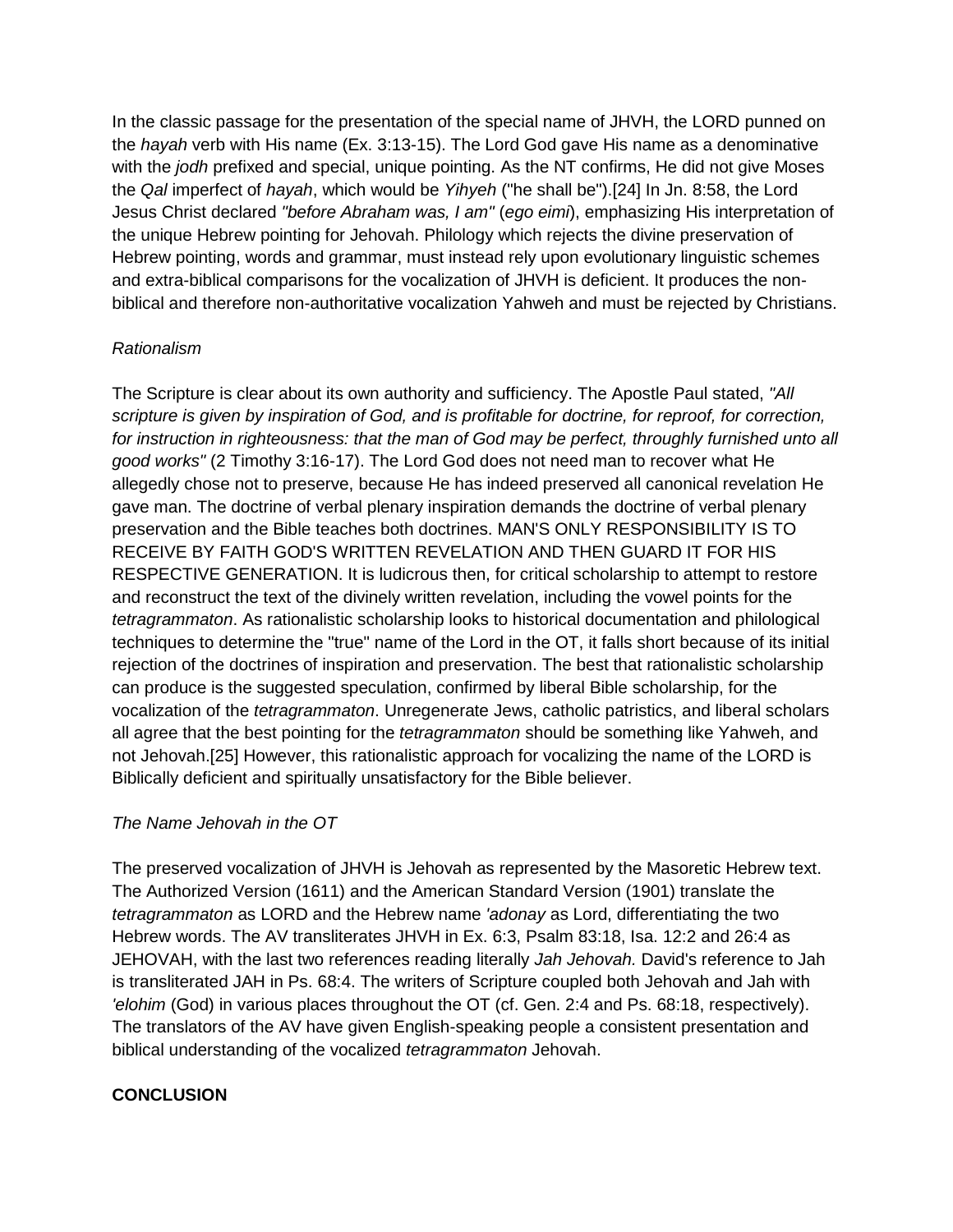Do Christians worship and serve a God named Yahweh? If God has not preserved His words including the vowel pointing of the *tetragrammaton*, and critical scholars have restored His name through historical documentation, philology, and rationalism, then the answer is in the affirmative. However, since none of the aforementioned is Scripturally valid or authoritative, then believers do not know how to pronounce the name of the Lord unless they receive by faith the preserved vocalization found in the Masoretic Hebrew text. Christians do not know or worship a god named Yahweh, but instead believers do know and worship the God Jehovah. Believers have the assurance that *"His name shall endure forever"* (Ps. 72:17), which name is *"the LORD God"* (v. 18).[26]

# **FOOTNOTES**

1 In Hebrew the *yodh* (jot) may be transliterated as an English "y" or "j." For the purposes of this essay it will be transliterated as a "j" and hence the *tetragrammaton* will be JHVH rather than YHWH.

2 J. Barton Payne, *The Theology of the Older Testament* (Grand Rapids: Zondervan Publ. House, 1962), p. 147.

3 Gustave F. Oehler, *Theology of the Old Testament* (Grand Rapids: Zondervan Publ. House, n.d.), pp. 92-93.

4 "No system of writing is ever so perfect as to be able to reproduce the sounds of a language in all their various shades, and the *writing of the Semites* has one striking fundamental defect, viz., that only the consonants (which indeed form the substance of the language) are written as real letters, whilst of the vowels only the longer are indicated by certain representative consonants. It was only later that special small marks (points or strokes below or above the consonants) were invented to represent to the eye all the vowel-sounds," E. Kautzsch and A. E. Cowley, editors, *Gesenius' Hebrew Grammar* (Oxford: At the Clarendon Press, 1910), p. 5.

5 Oehler, p. 92.

6 "Whereupon God declared to him his holy name, which had never been discovered to men before; concerning which it is not lawful for me to say any more," William Whiston, trans., *The New Complete Works of Josephus* (Grand Rapids: Kregel Publ., 1999), p. 102. 7 Oehler, p. 92.

8 John M'Clintock and James Strong, *Cyclopaedia of Biblical, Theological, and Ecclesiastical Literature,* vol. IV (NY: Harper and Brothers, Publ., 1883), p. 809.

9 This curious and un-biblical interpretation shows up in the *LXX,* although there is no reason to assume that the pre-Christian Jewry derived it from this faulty translation.

10 *M'Clintock and Strong* state that the prevalence of this practice occurred may be "inferred" from the similar pointing, but no historical documentation is forthcoming, p. 809.

11 Madeleine S. Miller and J. Lane Miller, "God," *Harper's Bible Dictionary* (NY: Harper and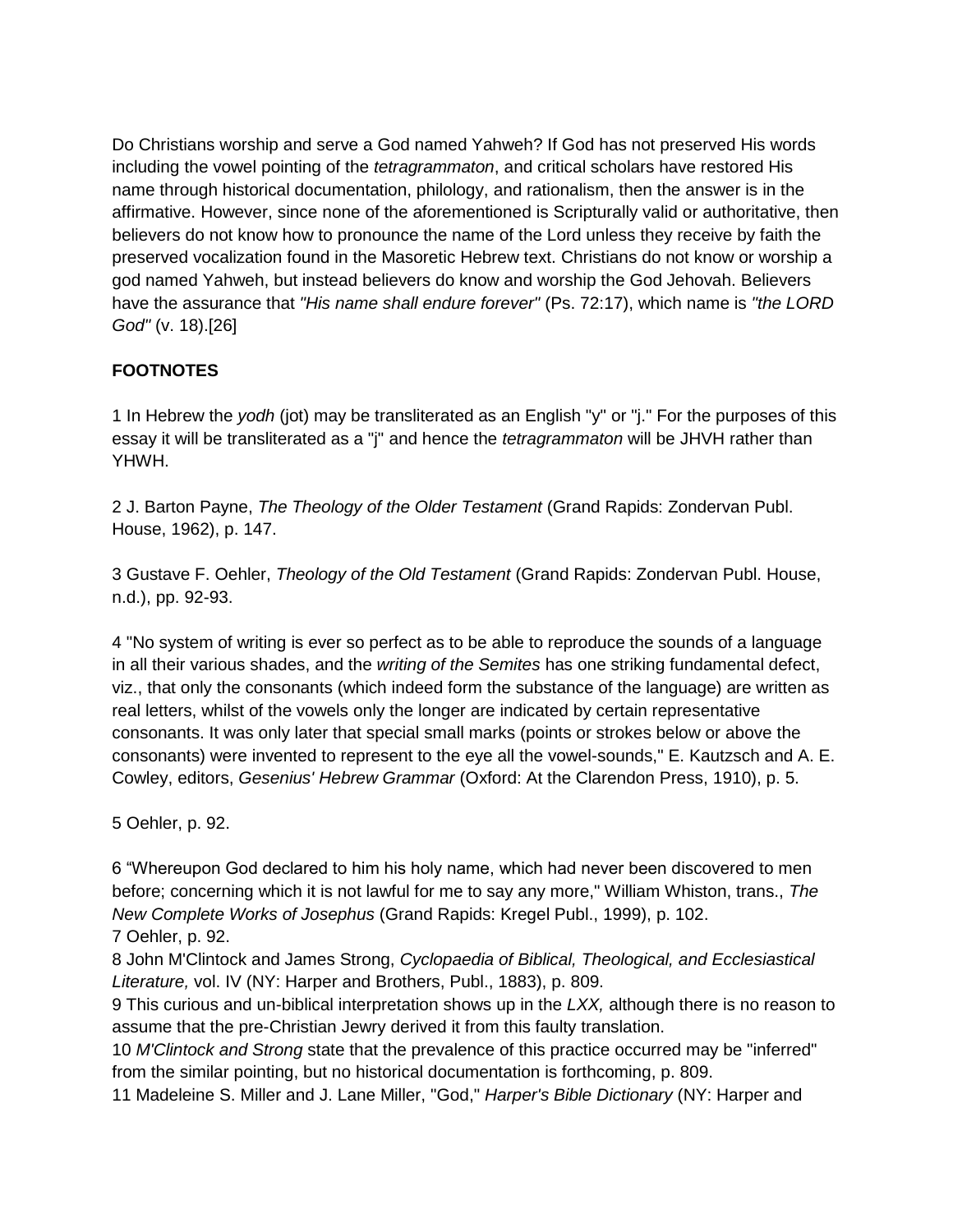Brothers, Publ., 1952), p. 230.

12 "Jehovah," *Illustrated Davis Dictionary of the Bible* (Nashville: Royal Publishers, 1973), p. 378.

13 *M'Clintock and Strong*, p. 810.

14 The only ultimate authority the enemy has is the Scripture (cf. Mt. 4:6), and the rejection of this final authority leads to confusion and destruction (cf. I Cor. 14:33; Ps. 1:6).

15 Aristeas' letter about the desire Ptolemy II had in securing a Greek translation of the OT for his library is replete with fanciful legends about the origin of the Pentateuch. Seventy two (or was it the seventy?) Jewish elders translated the Law in seventy-two days. The letter has "extravagances" and is in part "unhistorical." H. Thatcher, "Septuagint," *The International Standard Bible Encyclopedia*, Vol. IV (Grand Rapids: Wm. B. Eerdmans Publ. Co., 1939), p. 2724.

16 The Lord Jesus did not quote verbatim from the *LXX* or from the Hebrew text in Lk. 4:18-19. Luke recorded His inspired synagogue "targum" (i.e., paraphrase) on Isa. 61:1-2. 17 Thatcher, pp. 2726-2727.

18 He used the perfect tense verb *"it is written"* (*gegraptai*) denoting that the OT Scripture had been and still was written.

19 Since the Ethiopian treasurer was coming to Jerusalem to worship, he no doubt was bilingual, knowing how to speak and read Hebrew, as he apparently was reading from the Hebrew text of Isa. 53:7-8 (Acts 8:27-39).

20 "Advance in grammar is therefore closely dependent on progress in textual criticism," Kautzsch and Cowley, p. 22.

21 *M'Clintock and Strong*, p. 810.

22 Even Payne admits, "As to the meaning of Yahweh, etymological speculation is rather fruitless," p. 147.

23 Henry S. Gehman, ed., "Jehovah," *The New Westminster Dictionary of the Bible* (Philadelphia: The Westminster Press, 1970), p. 453.

24 J. Davis incorrectly speculates, "*Yahweh* is an archaic form. It probably represents the Qal imperfect of the verb *hawah,* later *hayah,* to be or become," *The Illustrated Davis Dictionary of the Bible*, p. 378.

25 "[A]t the present day, most scholars agree that this pointing is not the original and genuine one (i.e., Jehovah), but that these vowels are derived from those of…*Adonai*," *M'Clintock and Strong*, p. 809.

26 Of course, during the Millennium, saints with *"a pure language*" (i.e. Hebrew), and the inspired and preserved vocalized OT Scriptures, including the *tetragrammaton,* will call upon the name of the LORD (Zeph. 3:9).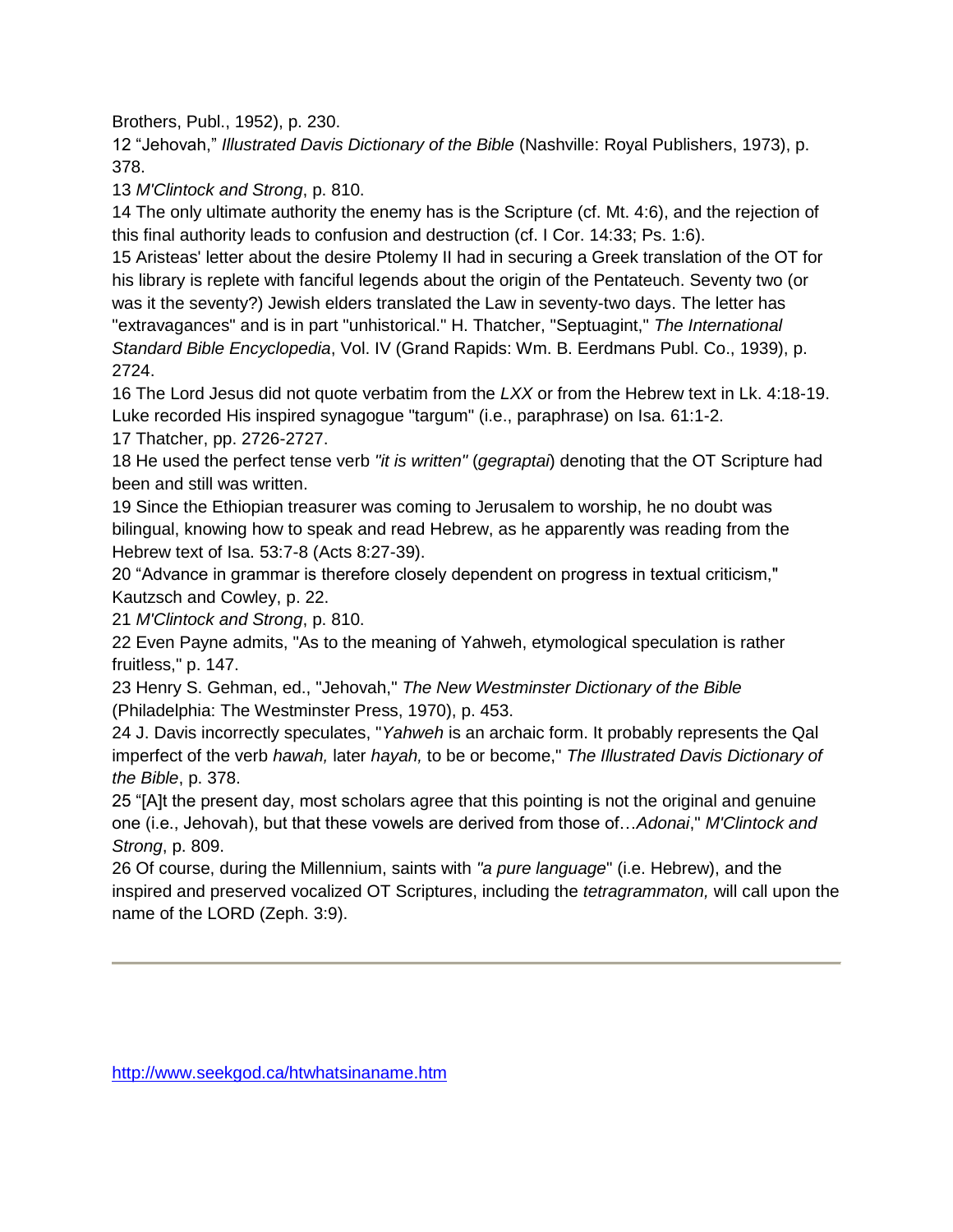#### **Yahshua, Yehoshua, Y'shua, Yeshua, Iesous, Iesus Or Jesus**

The Sacred Name or True Name

There has been much controversy about what the True Name or Sacred Name of the Messiah is, with all sorts of speculation and conjecture being taught as fact. Below are some statements that I have heard over the years:

"The name of YAHshua has been replaced by the names of G-zeus (Jesus), and Ea-zeus meaning healing zeus (Iesus, and Iesous) which are pagan in origin."

"Now that we know that his real Hebrew name is YAHshua, we can't use Jesus any more in good conscience."

"I prefer to use the Hebrew name YAHshua, instead of His Gentile nickname Jesus."

"As true believers we need to refuse the blasphemous talmudic moniker of Yeshua and use his true name YAHshua."

"The name Baal means "Lord" in Hebrew. The church translators replaced the true name of the Messiah, YAHshua with the title "Lord". When people use that title, they are unknowingly worshiping a pagan idol, and that is why it is so important that we restore the true Hebrew name YAHshua back into the English translations."

"Jesus" is nothing more than a pseudo substitute for the true name YAHSHUA."

"You should not use the name Ge-sus because the Ge means earth or soil in Greek, and the sus means swine or pig in Latin, so you are saying "earth pig".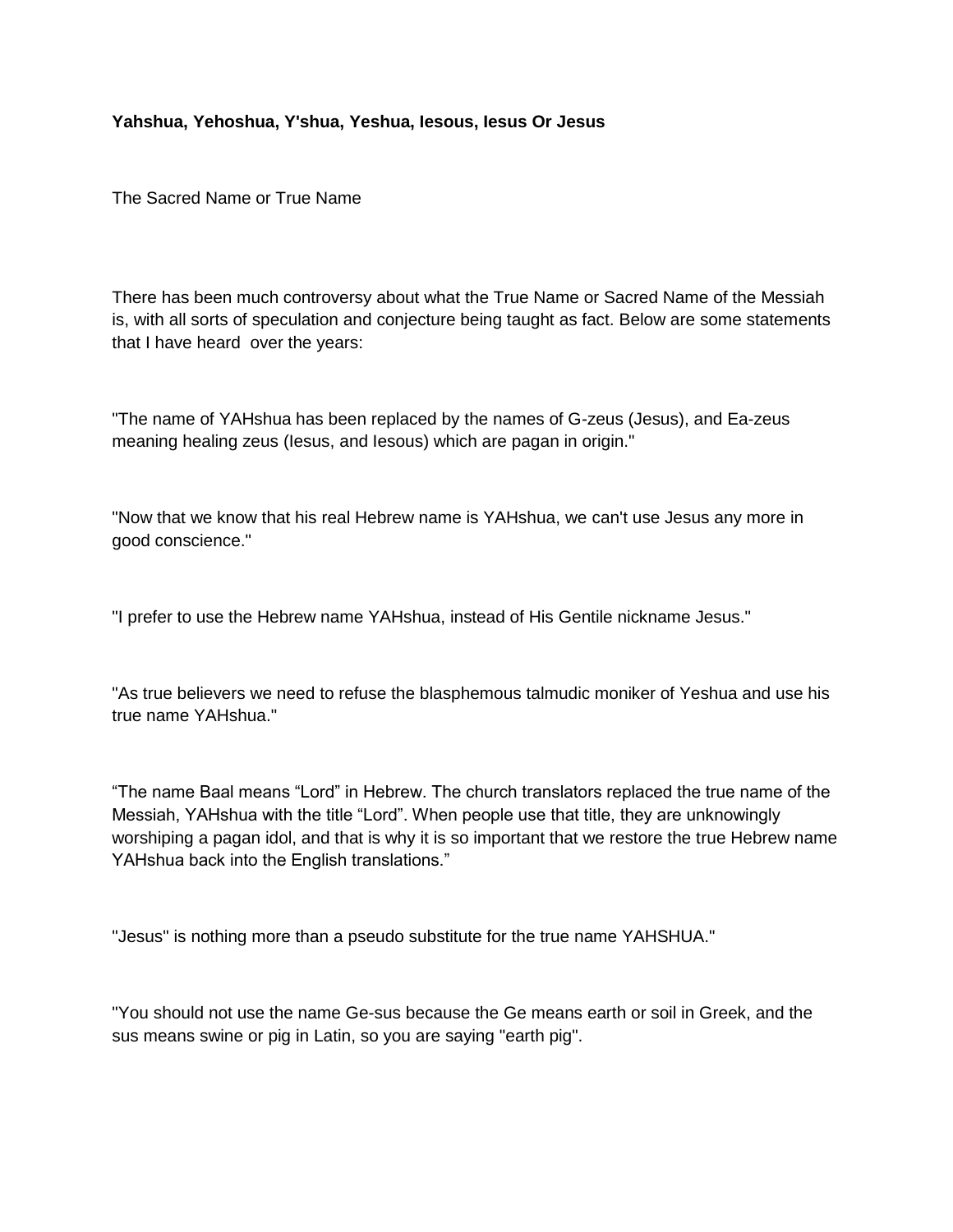"Jesus is a corrupted name derived from the Greek IESOUS. Ies, or iysh in Hebrew means man, while sus -soos means horse, so when you speak that name, you are referring to the Messiah as "man horse" or "man beast"."

"The name IESOUS or "hey-soos" means "hey horse". Just look at this example: Ps.33:17, "An horse (Heb. hey-soos/Grk. Iesous/ Eng. Jesus) is a vain hope for safety; neither shall he deliver any by its great strength.""

Many in the Hebrew roots and sacred name circles have continually and fervently expressed the sentiment outlined in the above statements. Some of the popular sacred name bibles have even reinforced the Jesus/zeus fallacy by supplying supposed scholarship to demonstrate this in the explanatory notes section of their translations.

It has been stated by some that the Name Jesus is a false Hellenic (Greek) name that was conspiratorially created by the early church, in an attempt to give glory to zeus and the Greek goddess Iaso while intentionally censoring the "true name" of Messiah which they say is YAHshua. Some have said, that since the Name of Jesus shares the same letter sigma (V) or "s" from the end of the Greek god zeus' name, that at the very least, it constitutes a pagan connection with the Name of Jesus.

This would be the same as saying that all Greek masculine nouns, that have the added sigma as a case ending are somehow related to zeus. If this were factual, which it is not, it would make for an incredibly long list of supposedly pagan names. One excellent example would be John 1:1 where Theos (God) and logos (word), which are both masculine nouns end with a final sigma. We should also note that when the name Iesous is rendered in the genitive form of Iesou there is no final sigma, so in this case according to the theory, would the pagan connection then be eliminated? The same elimination of the final sigma also happens with the name zeus in Acts 14:12. Amazingly, I have seen it claimed by some that Jesus is the name that actually represents the person of the anti-messiah, and is an indicator of the far greater evils being promoted by traditional Christianity.

Iesou (Ihsou) and zeu (zeu) are not related, and have two completely different spellings. The first letter from zeus (zeta) is vocalized with a 'dz' sound, and the dipthongs eu (zeu) and ou (Iesou) have a totally different vocalization. The final sigma (V) or "s" added on at the end of Iesous occurs in the standard transliteration of the proper masculine noun from Hebrew to Greek. Greek nouns and names almost always have case endings, so the sigma (V) or "s" is added at the end of the word to distinguish that the name is the masculine form, and also makes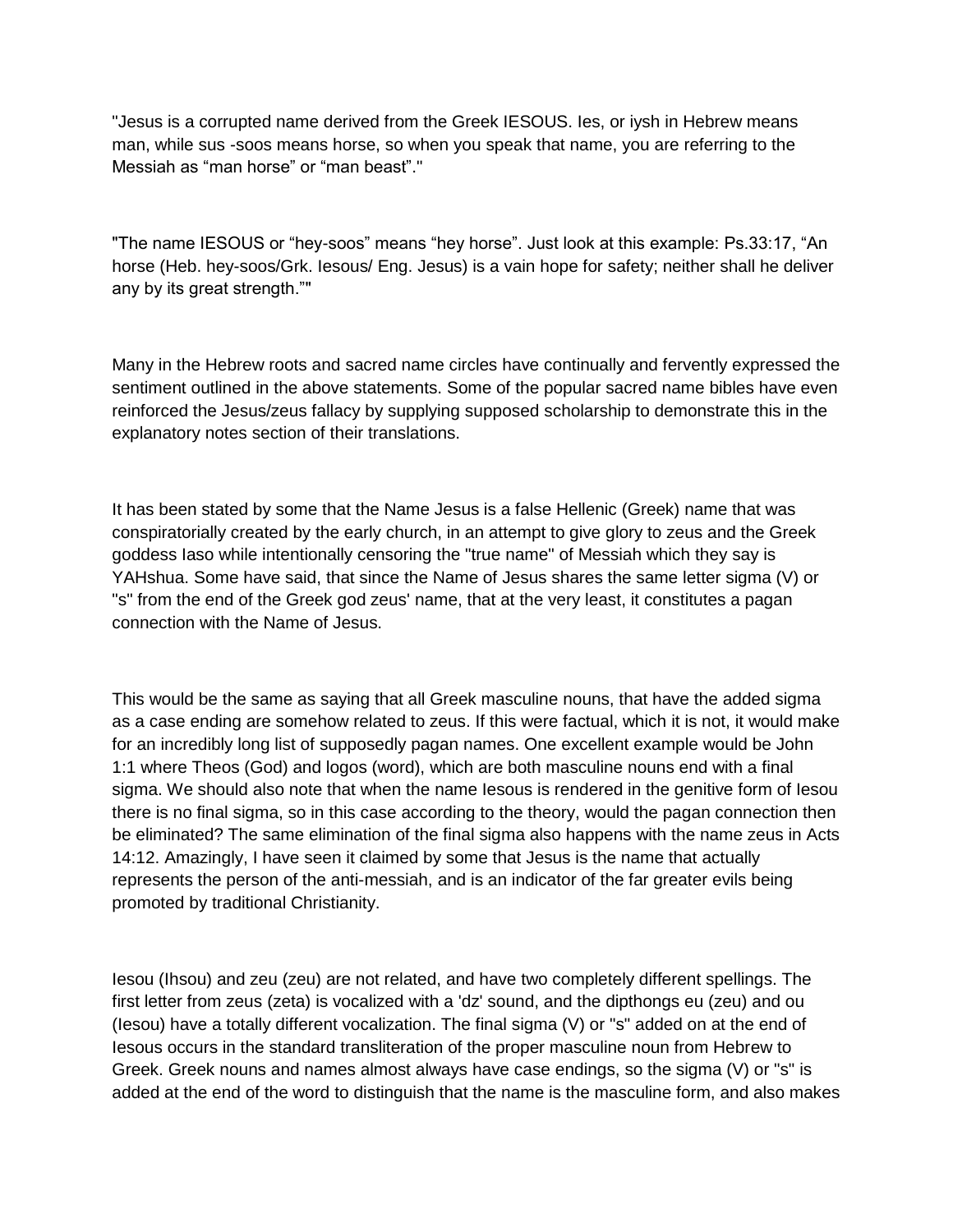it declinable. There is absolutely no relation between these words, and the most basic scholarship can easily prove this.

If we take the same logic used in the the Jesus/zeus fallacy, and apply it to a Hebraic context, then people could never name their children Nathan or Jonathan, because those names have the same ending as satan. Of course we all know that those are scriptural Hebrew names (Nathan and Yehownathan).

Because of the many errant allegations that have been used to create fear, and other so called scholarship, many have been falsely led to believe that "YAHshua" is the original Hebrew name for the Messiah. In order for YAHshua to be an actual name in Hebrew, it would need to be spelled in Hebrew as Yod-Hey-Shin-Vav-Ayin. Unfortunately for it's supporters, this name can not be found anywhere in the Hebrew Scriptures. What you will find in the Hebrew Scriptures is Yehoshua (H3091) which is written in the Hebrew as Yod-Hey-Vav-Shin-Ayin or Yod-Hey-Vav-Shin-Vav-Ayin, or the shortened form Yeshua (H3442-H3443) which is written in the Hebrew as Yod-Shin-Vav-Ayin.

The main obstacles in trying to render His name as YAHshua instead of Yeshua, is created by the fact that there is no Hebrew letter "hey" in Yeshua, and also by the Masoretic vowel pointings or nikud. The tsere that is under the Yod in "Yeshua" in the Hebrew scriptures demonstrates the vocalization of the first syllable as "yay," and not "YAH." This is also true of the Greek vowel eta, which is pronounced "Yay", and is found in the transliterated Greek rendering of Yeshua which is Iesous. Many use Y'shua thinking that it is a shortened version of YAHshua, when in fact, Yshua would represent a truncated version of the long form Yehoshua with the theophoric element "Yeho" removed. This shortening occurred with many names that possessed the theophoric element of the Name of the Almighty during the second temple period.

Another example would be Yehowseph shortened to Yoseph. Biblical names such as Yehonatan (Jonathan), Yehoyaqim (Jehoiakim), Yehoshafat (Jehoshaphat), Yehoram (Jehoram), and Yehoshua (Joshua), all have the shva under the yod signifying the "Yeh" vocalization, but the later shortened version of Yehoshua (Yeshua) does not.

Some 'teachers' have promoted in their videos and books, that the Messiah's Name is YAHshua, and that it means "Yahweh is our salvation". If we review the meanings of the correct scriptural names, we find that the long form of Yehoshua would translate as "YHVH is salvation" or "He who is (or will be) saves". I am not sure where the 'our' could possibly come from in their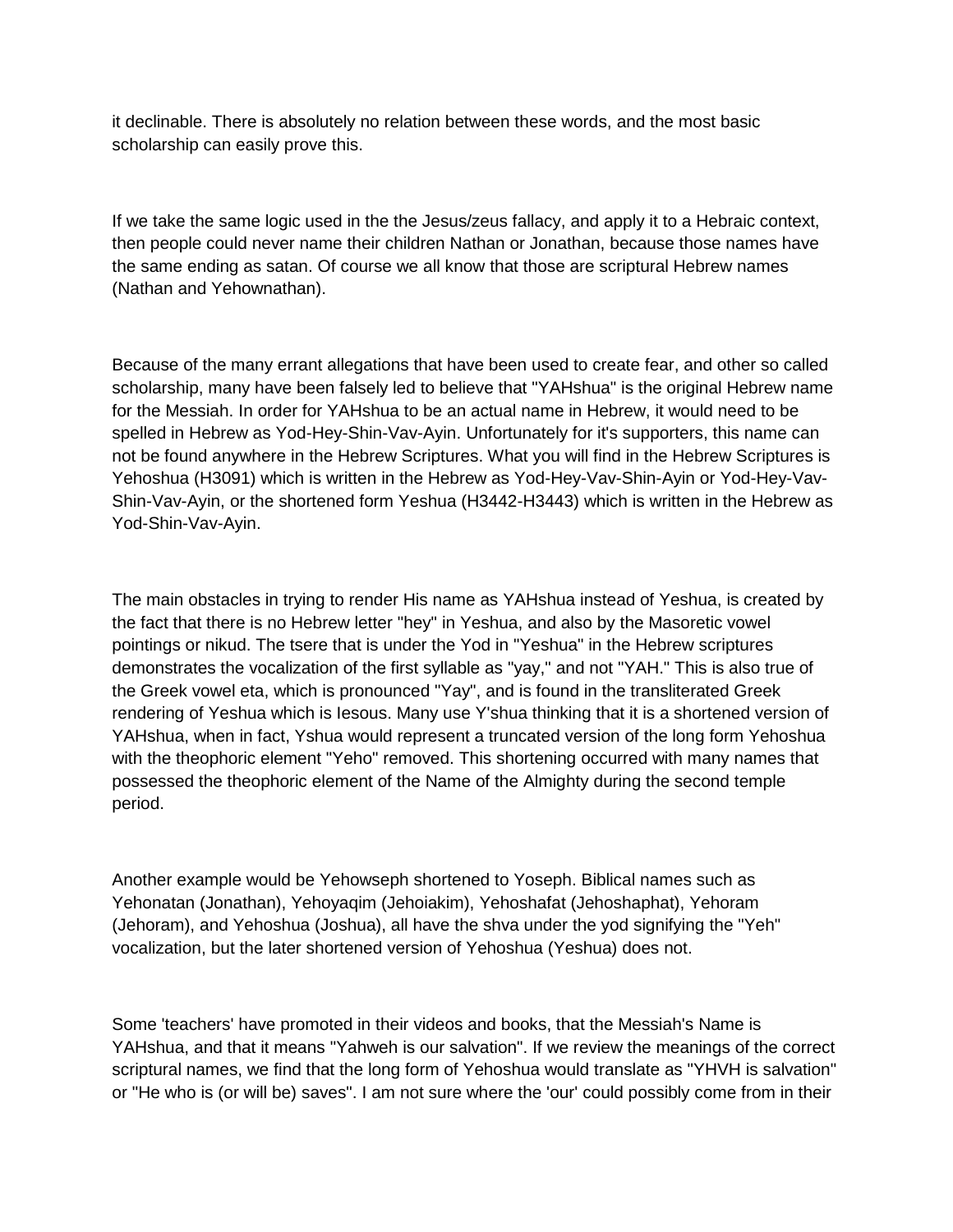constructed name of YAHshua. Some of these same teachers have stated that they do not like to use the name Yeshua, because it only means "salvation". This needs to be clarified, as it is an incorrect statement. Yeshuah (H3444) written Yod-Shin-Vav-Ayin-Hey, is a feminine noun that means "salvation". Yeshua (H3442) written Yod-Shin-Vav-Ayin, is a masculine noun that means "He is salvation" or "He saves." It is the name that refers to Joshua in the TeNaKh (OT), and is the shortened form of Yehoshua which the name Jesus was derived from. In scripture we find in Matthew 1:21 "for He will save His people from their sins"

If someone firmly believes that the manufactured rendering of YAHshua is a scriptural name, then I would recommend that they check it out for themselves in the Hebrew texts. Creating one's own language concepts while ignoring the rules that govern transliteration and vocalization, and then applying them to other languages to aid in the formation of a Hebrew sounding name does not demonstrate sound or acceptable scholarship. It appears according to the above explanation that "YAHshua" is a manufactured name that has been assembled using faulty scholarship in an effort to support a theological agenda.

Let's now take a look at how the name Iesous, which is rendered in the English Bibles as Jesus (G2424) came about from the Hebrew Yeshua (H3442), the short form of Yehoshua (H3091):

When transliterating Yod-Shin-Vav-Ayin -- the Hebrew name Yeshua to Greek:

Yod - "ye"> transliterates by pairing iota-eta (Ih) which is vocalized as "yay" or "ee-ay" because Greek has no consonant y.

Shin - "sh"> transliterates as sigma (s) because there is no equivalent letter for the "sh" sound in Greek.

Vav - "u" > the final u sound transliterates as the dipthong omicron-upsilon (ou) vocalized as "oo" because upsilon alone would not create the correct voicing needed.

Ayin - "ah"> the rules that govern Greek grammar dictate that this letter not be vocalized, and is due to the fact that it is not allowable for masculine names to end with a vowel during the transliteration process from the Hebrew to Greek.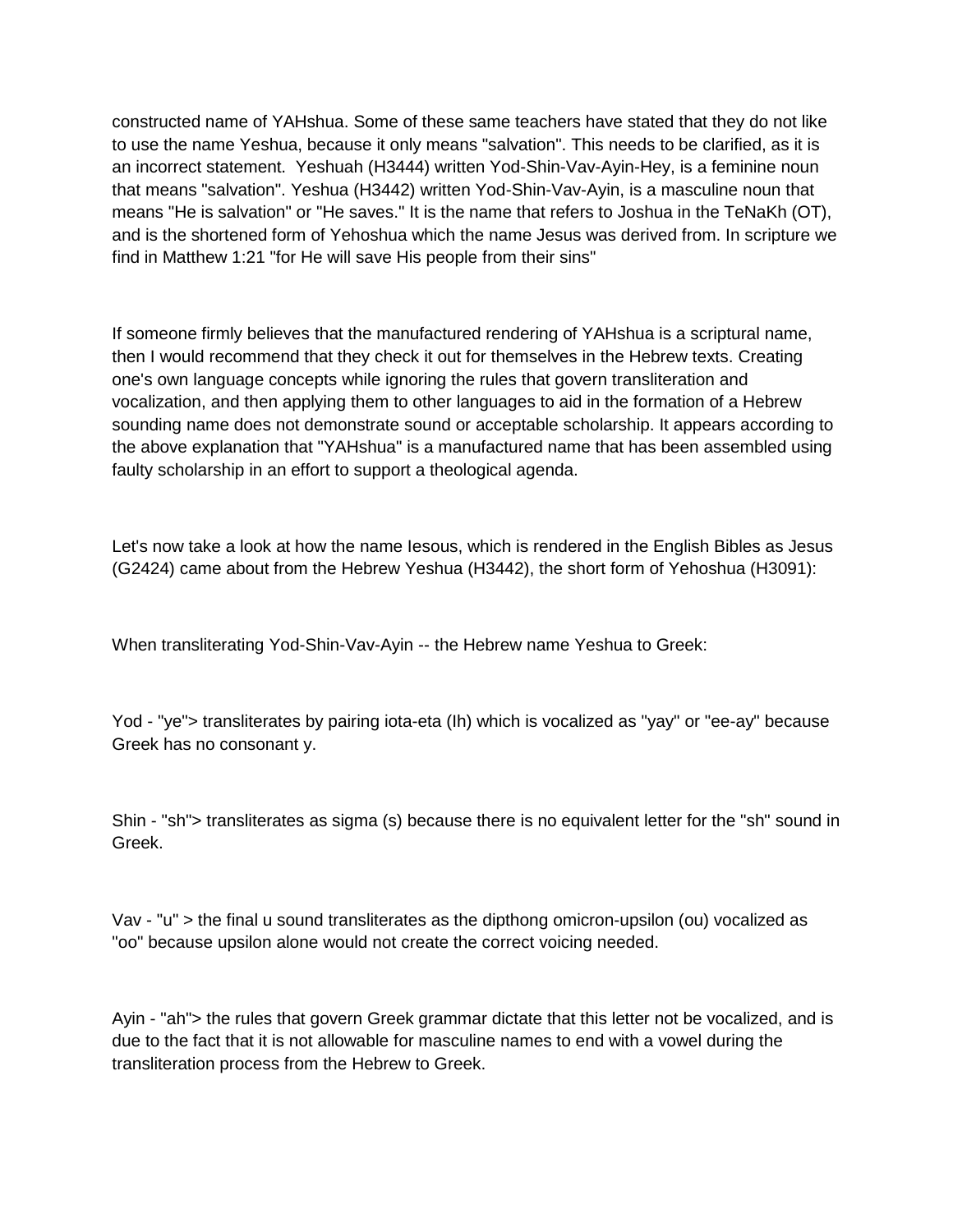The final sigma (V) or "s" on the end is part of the standard transliteration from other languages to Greek. Greek nouns and names almost always have case endings, so the sigma (V) or "s" is added at the end of the word to distinguish that the name is the masculine form, and also makes it declinable.

What we end up with is the name Iesous (IhsouV), pronounced Ee-ay-sooce or Yaysoos. The Greek Iesous then got transliterated into Latin as Iesu[s], and then into Old English as Jesus, but initially the J was at that time, still pronounced like the German J, which was pronounced with more of a 'Y' sound. This is the way that it still is spoken in Germany today. Over time, the J sound eventually began to harden into sounding more like the the French J which is where the Modern English J originated from. The end result is the current English pronunciation of Jesus.

While there is a clear etymological path concerning the name of Jesus that clearly shows its Hebrew origin, the name YAHshua can not be found in the Hebrew scriptures. The name YAHshua is also not transliterable into a Biblical Greek name, which should throw up some flags to those who believe that the Greek New Testament is the inspired Word of The Almighty.

I find the prohibition against saying the name of Jesus a little absurd, considering that the people who have imposed this prohibition, are calling the Messiah by a name that is not found anywhere in the Hebrew scriptures. Most of their reasoning, is that Jesus is an English rendering from a Greek name, and since all things Greek are pagan, this name should not be spoken, and that no self respecting Jew would have ever uttered a Greek name, and surely would not have written any scripture in Greek.

Many of these same people have used selected passages from the Septuagint (LXX) in their new translations, while referring to Jesus (Iesous) and Christ (Christos) as pagan names. One popular teacher has taught that " the Greeks called all their gods christos from adonis to zeus," while explaining that Christ is not an acceptable title for the Messiah. Not only is this not provable historically, but from the linguistic standpoint, as well as the textual standpoint, it is totally incorrect. In the scriptures, we find that the Apostle John used both Messiah and Christ interchangeably when he wrote his Gospel. In John 1:41 we read " we have found the Messiah, which being translated is, the Christ". When quoting the woman at the well in John 4:25, he also wrote "The woman said to Him, 'I know that Messiah is coming, He who is called Christ" It is obvious by the usage in the text that John considered the titles "Messiah" and "Christ" to be equivalent terms. Historically, the Greeks never used the word "Christ" as a title for any of their gods, or as any type of a sacred title at all. Christos (G5547) is derived from the root word chrio (G5548), which by definition means "to smear or rub with oil."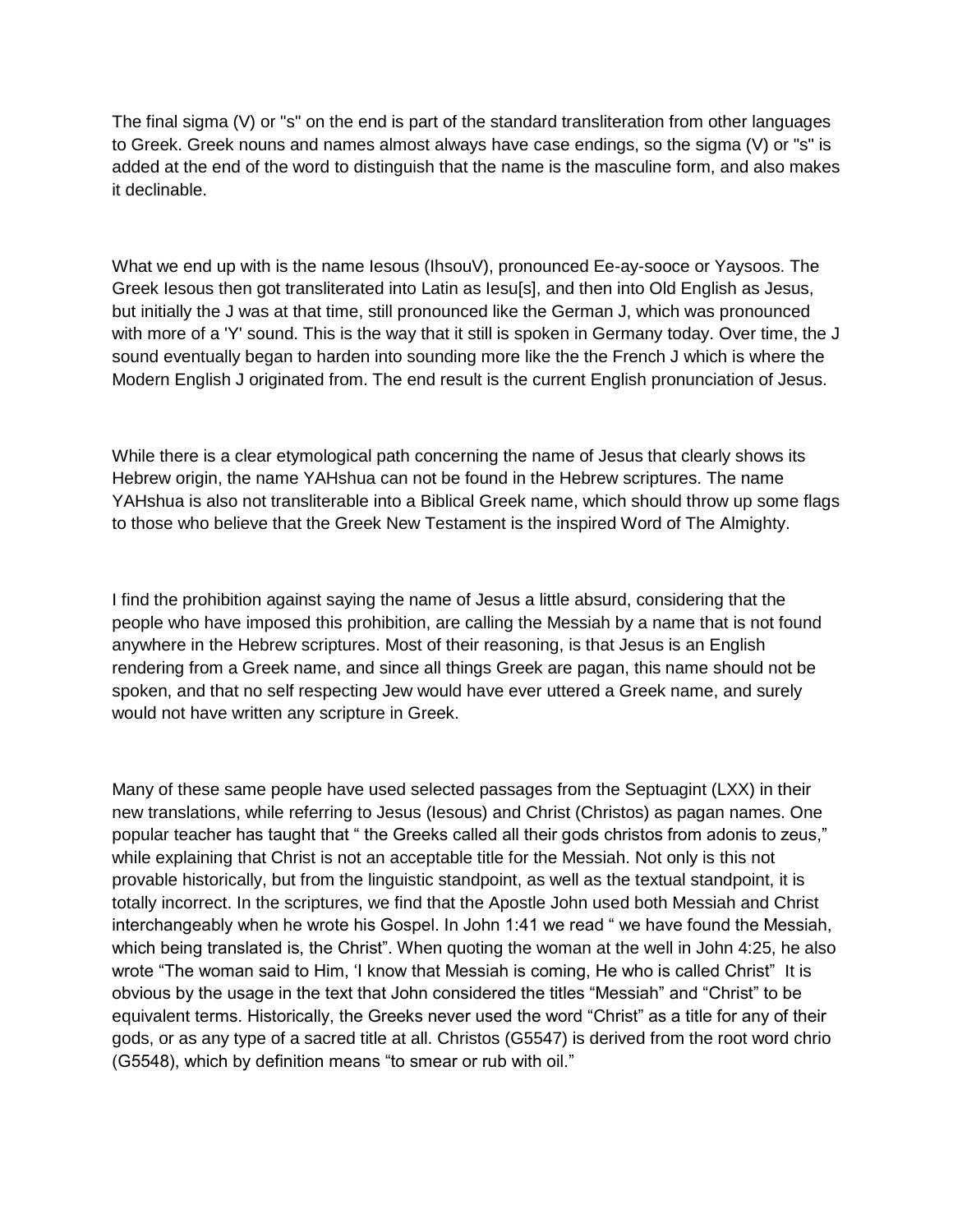These very same names and titles were chosen by the Jewish translators of the Greek Septuagint when transliterating the Names Yehoshua/Yeshua to Iesous over two hundred times, and the title Mashiyach from the Hebrew to their chosen Greek equivalent of Christos all thirty nine times that it appears in the text. These are the same Greek names that are rendered in the English versions of the New Testament as Jesus and Christ.

As an additional note, the title of Mashiyach (H4899) appears in the Hebrew text thirty nine times in the Hebrew Scriptures (OT). In the majority of cases, it is translated as "anointed," and refers to priests such as Aaron, or others who were anointed. It is only translated from the Hebrew twice as Messiah. The Greek equivalent for Mashiyach only appears in the New Testament as Messias (G3323) on two occasions, both in the book of John as noted above.

It has been alleged by some that the name "YAHshua" was fabricated by the sacred name movement in the late 1930's as a vehicle to assist in promoting their doctrine. Many in the Hebrew roots/ sacred name movement have tried to use this scripture to prove that the Messiah's Name is YAHshua: John 5:

43 I have come in the name of My Father, and you do not receive Me. If another comes in his own name, you will receive that one.

Many have argued that if He came in His Fathers Name, then His Father's Name should somehow be represented in His name. They assert that if the Fathers Name is "Yahweh", then Yah must be the poetic shortened form, or a family name. Because of this, it is their belief that the Son must have a form of YAH incorporated somewhere in His Name. When we review this claim, we immediately find a few glaring problems with this reasoning, because King David and others also came in the Name of "YHVH" in the Hebrew scriptures, but they did not have YAH (Yod Hey) as a part their names.

If we examine the New Testament Scriptures, we will find that in first century Judea, Jews were known by who their father was, as demonstrated in this passage:

Matthew 16:

17. And Jesus answered and said unto him, Blessed art thou, Simon Barjona: for flesh and blood hath not revealed it unto thee, but my Father which is in heaven.

Barjona = "son of Jonah"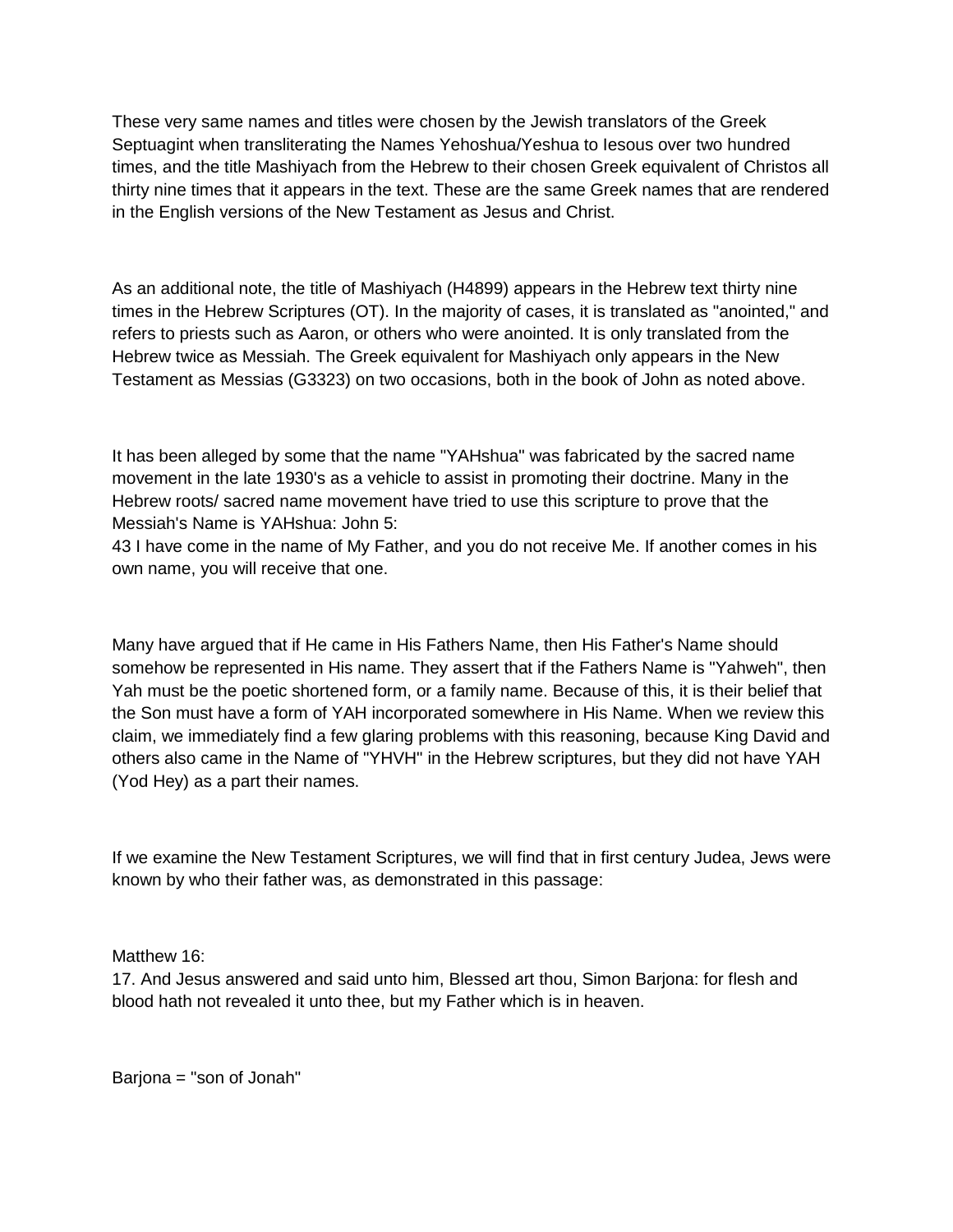Here are some other New Testament Aramaic names:

(G912) Barabbas = son of abba (G918) Bartholomew = son of Tolmai (G919) Barjesus = son of Jesus (G921) Barnabas = son of Nabas (G923) Barsabas = son of Sabas (G924) Bartimaeus = son of Timaeus

We also see this same type of identification in Matthew 23:35 where we read "Zechariah the son of Berechiah"

This is how the family name was noted in the Hebrew culture. Bar means son in Aramaic, and in Hebrew it is "ben."

In the Hebrew Scriptures we are shown the same:

Genesis 19: 38 And the younger also bore a son, and called his name Ben-ammi; he is the father of the sons of Ammon to this day.  $(H1151~$  Ben-ami or Ammiy = son of my people)

Genesis 35:

18 And it happened as her soul was departing (for she died) that she called his name Benoni. But his father called him Benjamin. (Ben-oni or Owniy = son of my sorrow)

1 Chronicles 4:

20 And the sons of Shimon: Amnon, and Rinnah, Ben-hanan, and Tilon. And the sons of Ishi: Zoheth and Ben-zoheth. (H1135~Ben-hanan or Chanan = son of favour)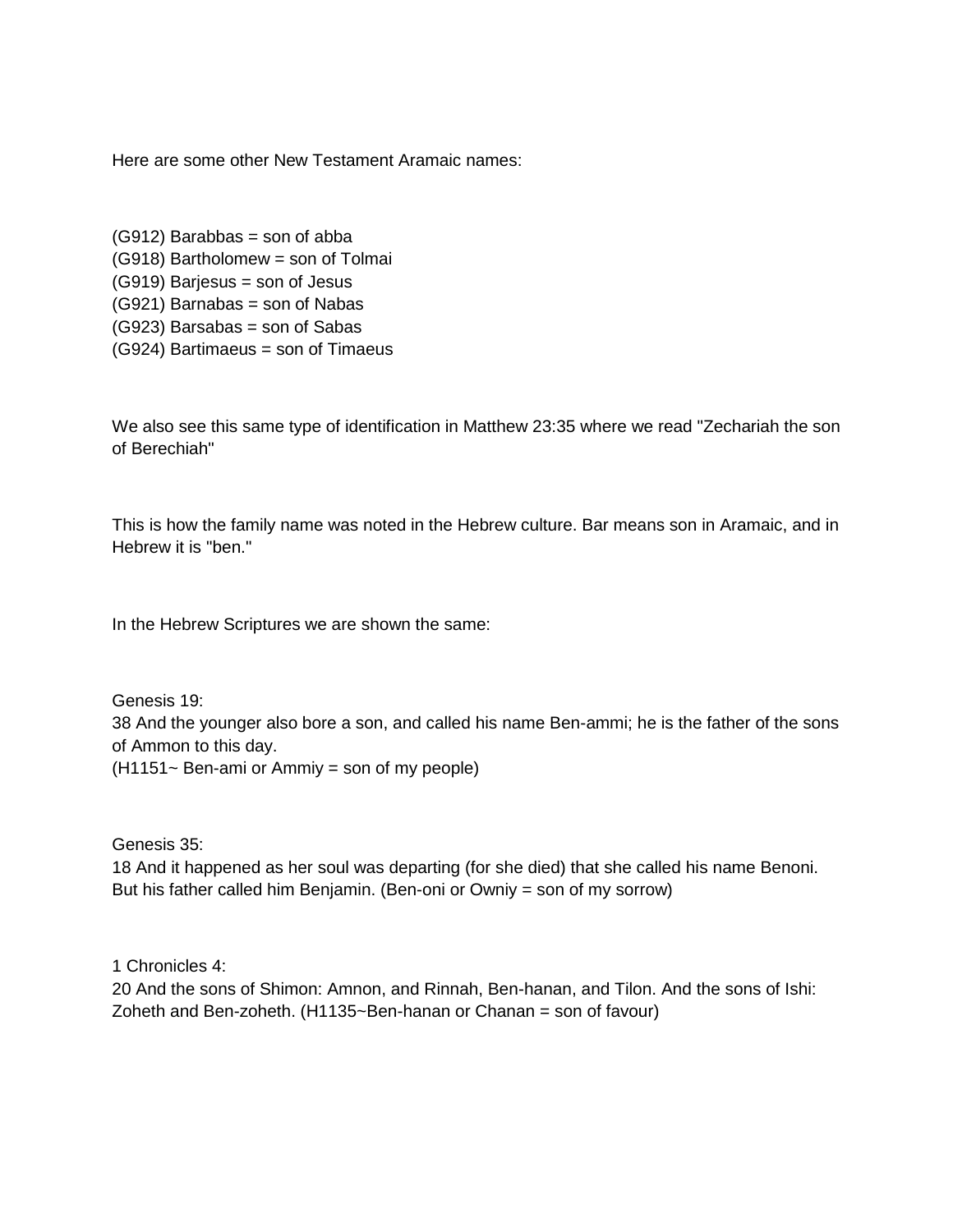2 Chronicles 17:

7 And in the third year of his reign he sent to his rulers, to Benhail, and to Obadiah, and to Zechariah, and to Nethaneel, and to Michaiah, to teach in the cities of Judah. (H1134~Ben-hail or Chavil  $=$  son of strength)

Joshua 15:

8 And the border went up by the valley of the son of Hinnom to the south side of the Jebusite. It is Jerusalem. And the border went up to the top of the mountain that lies before the valley of Hinnom westward, at the end of the Valley of the Giants northward. (H2011~ Hinnom=lamentation - ben Hinnom = son of lamentation)

Other names in the Hebrew scriptures (OT):

Ben-'Abiynadab (H1125) Ben-'Owniy (H1126) Ben-Geber (H1127) Ben-Deqer (H1128) Ben-Hadad (H1130) Ben-Zowcheth (H1132) Ben-Chuwr (H1133) Ben-Checed (H1136) Benyemiyniy (H1145)

Using the many examples cited above in both the Aramaic and Hebrew languages as a guideline, we can put forth the assertion that possibly to the unbelievers, the Messiah was known as "Yeshua bar Yoseph" (his adopted father), or to those who understood who He truly was as "Yeshua bar Elah" in the Aramaic, or "Yeshua ben Elohiym" in Hebrew. These would both end up in the English as "Yeshua (Jesus) Son of God". In the Greek we find "Iesous Huios Theou" which is rendered in English as "Jesus Son of God." It should once again be noted that there is no YAHshua to be found anywhere in the Hebrew scriptures.

Some people have emphatically asserted that if people in the first century had called the Messiah by His Greek name Iesous (Jesus) that He would not have even recognized or answered to that name. Many have designed and marketed bumper stickers that state "WWJD? He'd use his own name YAHSHUA" and other slogans denigrating the name of Jesus as G-Zeus.

For the sake of argument, let's take a look a this controversy from a different perspective and consider the following: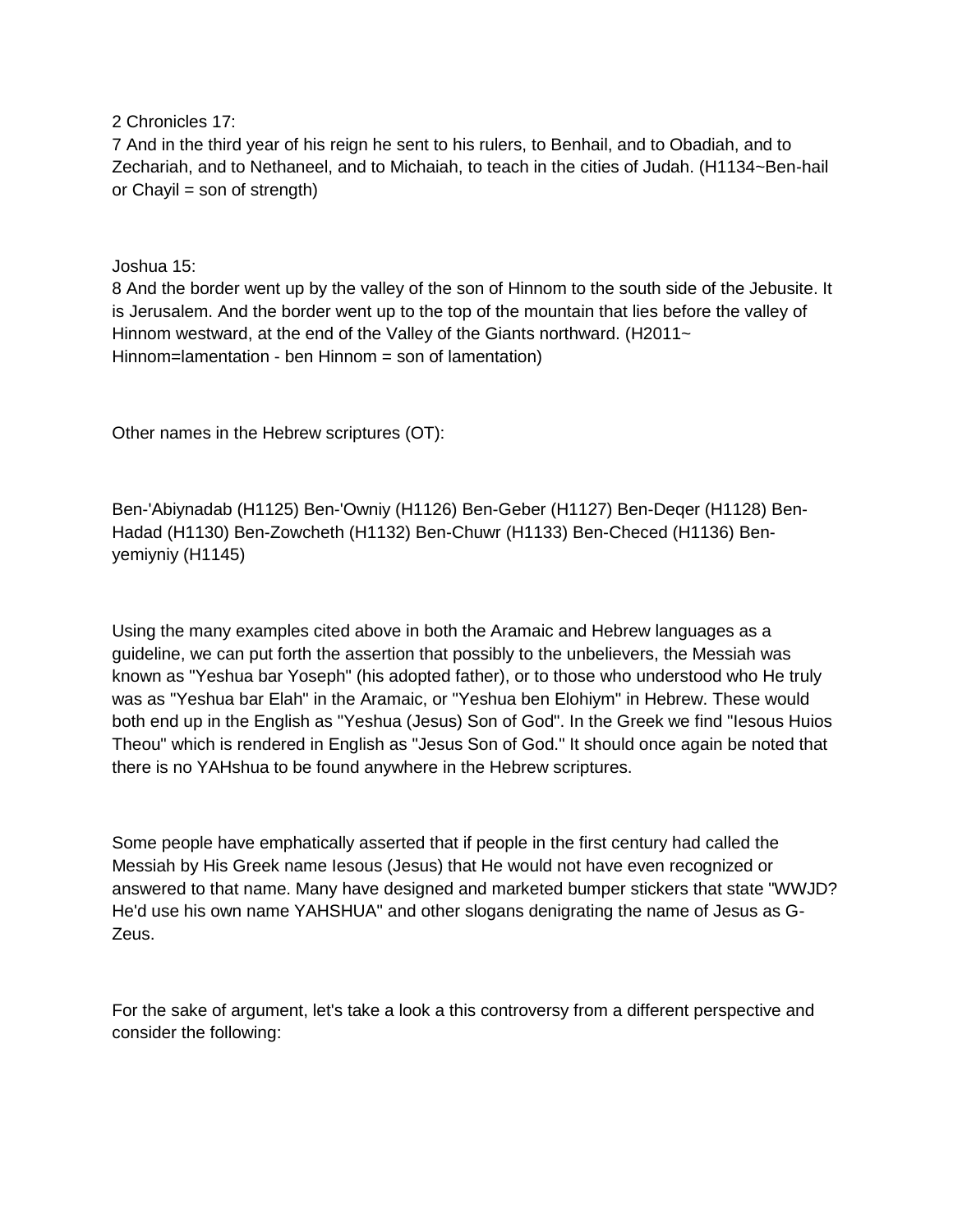The Greek language in the Koine or "common" dialect, was established as the common tongue by Alexander during his short lived reign beginning around 332 BCE. He instituted this in hopes of uniting all of the areas he presided over with one language. Alexander died unexpectedly in 323 BCE, and after his death, disputes between his generals led to the division of his empire, which was now became under the control of three of his generals. During the period between 319 to 302 BCE, the control of Jerusalem changed on seven occasions. The time period from 332 to 63 BCE is termed by historians and archaeologists as the Hellenistic period.

When the Romans conquered these areas in 63 BCE, they retained the Greek language and much of the Greek culture and customs established by Alexander which continued to be spread throughout the growing Roman Empire. At this time Israel was indirectly under Roman rule, and later became under direct rule in 4 BCE. It has been stated by historians that around the third century BCE, Ptolomy commissioned that the Torah, or the five books of Moses be translated into the Greek language known as the Pentateuch (pentateuchos) for his library at Alexandria, which we refer to today as the Septuagint (LXX).

The New Testament scriptures speaks of the Hellenist Jews in Acts 6:1 which is dated around 63 CE. The second Temple was destroyed in 70 CE which was the beginning of the dispersal of the Jews, but history tells us that the Koine Greek language was spoken in the declining Roman Empire and the Byzantine Empire as late as 529 CE, which demonstrates that the Jews had exposure to Koine Greek for many generations before and after the Messiah.

While the multi lingual disciples may have personally called The Messiah by His Hebrew or Aramaic name Yeshua, I doubt if they had any reservation in referring to Him as "Iesous" when talking about Him and His teachings to the Greeks, Hellenic Jews, Romans or others living in the Roman Empire who spoke Greek, which was the recognized language of commerce and literature. The name Iesous was already firmly established in the Septuagint (LXX) at that time as the Greek rendering (equivalent) of His name. Out of the twelve apostles, eleven of them were from Galilee, also known as Galilee of the Gentiles, (Matt 4:15) and the Messiah was also a Galilean (Matt 21:11). We are told in the Gospels that the Messiah spoke with a Greek woman and cast out a demon from her daughter (Mark 7:26), and that He healed the son of a Roman centurion (Matthew 8:8). How did they address Him would be my first question, since history tells us that Greek was the official language of the Roman Empire, and had been established as such centuries before the Messiah was on Earth. In the scriptures we are told of the Greeks who traveled to Jerusalem for the feasts, who wanted to speak to Messiah, and had asked the apostles if it were possible (John 12:20).

We should consider what would be the language that Andrew and Phillip addressed them in, and while we are at it, maybe we should check the language of origin for the names Andrew and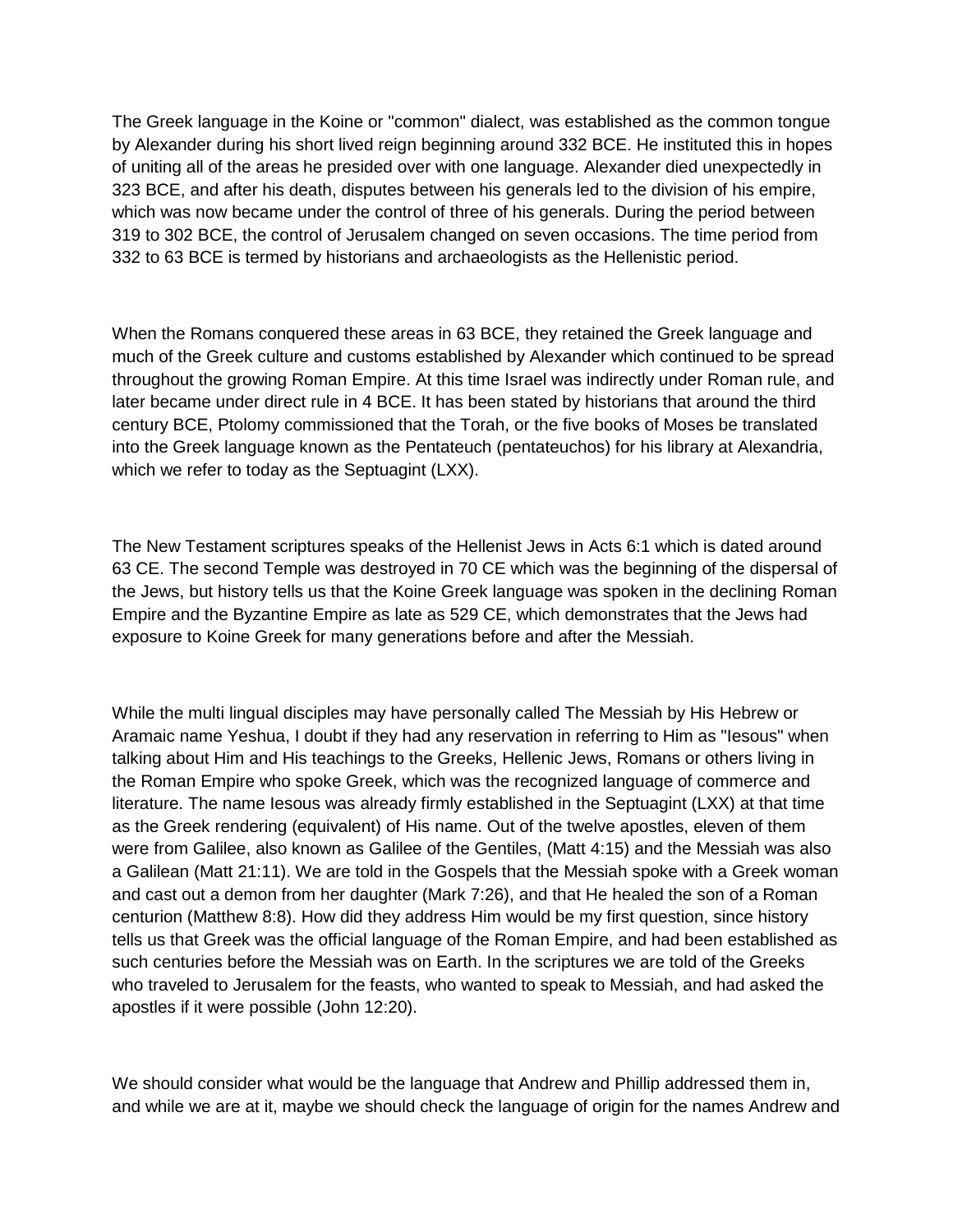Phillip. We are also told in the scriptures that Matthew was a tax collector, so he would have to be versed in the language of commerce which was Koine Greek, and we know that Luke (Loukas) was a Greek physician. We can safely assume that Paul addressed the Greek Stoics about the "unknown god" in Greek (Acts 17:23) as that was the language of the educated philosophers, and in scripture we are also told that he addressed the Roman centurion in Greek (Acts 21:37). This should also raise the question as to what language the Messiah conversed with Pilate in.

As a side note, there is currently an inventory of almost 900 burial boxes known as ossuaries from Herodian Jerusalem (37 BCE - 70 CE). Over 200 of them have inscriptions that are in the following languages:

143 are inscribed with the local Aramaic script 2 are inscribed in Palmyrene Aramaic 14 are inscribed bilingually in Aramaic and Greek 73 are inscribed in Greek only 2 are inscribed in Latin

The different languages of the inscriptions demonstrate a cross section of the different areas where the Jews of the diaspora resided, and the multiple languages that were spoken. This is also clearly demonstrated in Acts 2:5-11. Archaeologists have also found Greek inscriptions on early synagogues in Israel, and it should be noted that there were scrolls and fragments written in Greek that were found at Qumran. You can find these listed in the Dead Sea Scrolls inventory.

If we examine the problems of trying to communicate various aspects of the gospel to Greeks using a semitic language, we would first need to examine the restrictions that might be caused by the differences between the Hebrew/Aramaic, and the Greek language. Firstly, in reference to his Name, the Greek language didn't have a true "Y" sound for the yod, nor the "sh" sound for the letter Shin and so on.

Since Koine Greek is more tonal in its approach to accents, Greek speakers were not practiced in vocal techniques such as pharyngeal fricatives/velar fricatives/glottal stops/guttural sounds and other phonemes/allophones that are utilized in semitic languages, but are not common to the Greek language. Loanwords often do cross over into various other languages that might be spoken in a region where multiple languages are commonly spoken, and in the case of proper nouns, they can and sometimes do import phonemes from one language to another. Because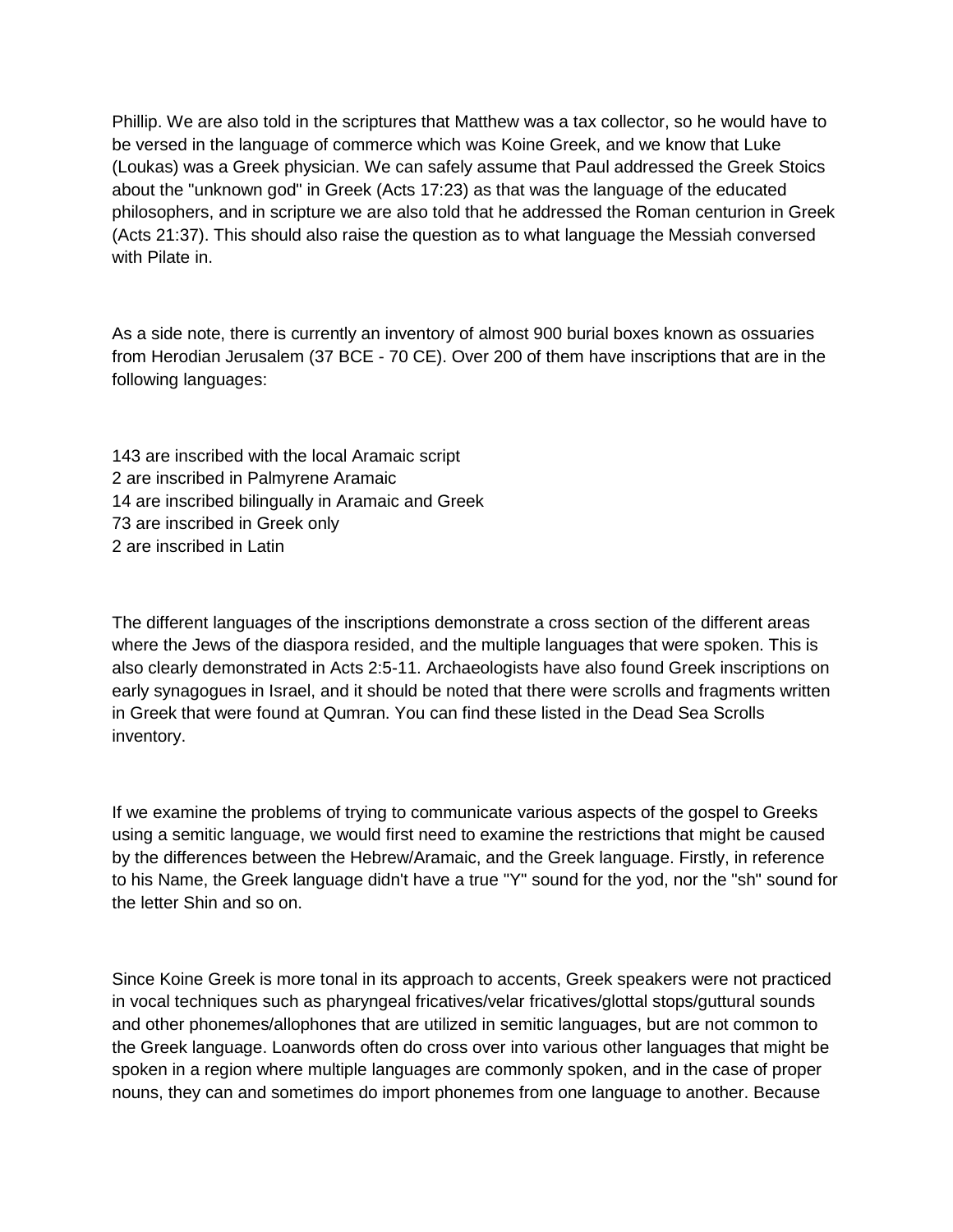His Hebrew name contained phonemes that weren't native to Greek doesn't rule out that they couldn't pronounce it, but it may have been easier for them to use Iesous. And think about this ....

If everyone knew Him only as Yeshua, there would have been no need to write His Name in its other transliterated forms of Greek and Latin on the sign above Him.

John 19:

19 And Pilate wrote a title and put it on the cross. And the writing was, JESUS OF NAZARETH, THE KING OF THE JEWS.

20 Then many of the Jews read this title, for the place where Jesus was crucified was near the city, and it was written in Hebrew, Greek, and Latin.

Hebrew: Yeshua haNotzri Melech haYehudim

Greek: Iesous ho Nazoraios ho Basileus ton Ioudaion

Latin: Iesus Nazarenus Rex Iudaeorum

The article above represents my opinion based on what I have learned, what I understand, and what I believe. As always, I would challenge everyone to research all that I have discussed, and prove it for yourself. For we are told:

1 Thessalonians 5:21 Prove all things; hold fast that which is good.

#### **Yeshua or Jesus?**

Not too long ago I was witnessing to a woman who owns a local feed store when a gentleman joined our conversation and began to spout off about pronouncing the name of Jesus as Yeshua. His point was that no one is saved if they pronounce the name of Christ using the English name; only the Aramaic name counts. As a result I was not able to finish witnessing to this lady at that time due to this foolish interference. Unfortunately, this is an issue that the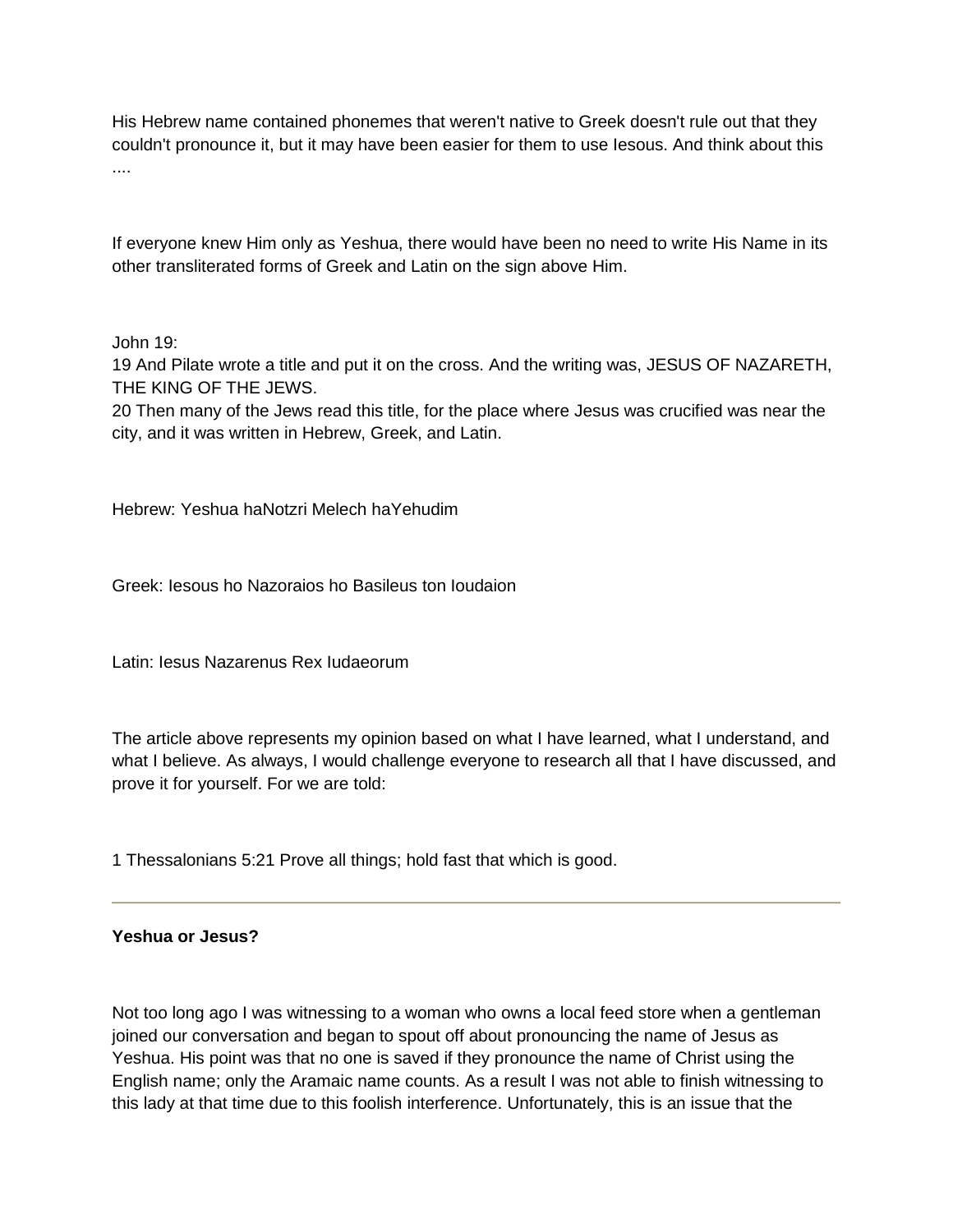ignorant and unsaved bring up a lot, and it is one that is leading many in the patriot and common law movements down the road to destruction. I do know Aramaic and have never once met an "Christian" Identity member cult member who knew Aramaic or Hebrew at even an elementary level. Every time that I have presented one of these cultists with a Hebrew text they run away or change the subject. It seems odd to me that a cult based upon reverence for the Aramaic language would put no emphasis on learning the language. What this belief does is that it cuts out anyone who speaks the name of Yeshua in a language that does not include those phonemes, or those in which there are phonological shifts with those particular phonemes. Y and J frequently shift from one language to another. Even most nonlinguists know that the German J is pronounced like Y in English. It is pronounced like English H in Spanish. In French it is pronounced like S in pleasure. The Greek Iesu is closer to Yeshua than the English Jesus. The German Jesu (Yesu) is much closer to the Greek pronunciation than English is. Does this mean that we have deviated farther from God than the Germans or Greeks? Where do the Spanish fit? Is Jesus (Hesus) closer to Yeshua, or is English? Or does this mean that those languages that do not phonemically match up with Aramaic cannot be saved unless they learn the Aramaic pronunciation? Does that mean that it is necessary for us to be able to pronounce the Ayn correctly? The last letter in Yeshua was not actually a vowel; it was a pharyngeal consonant with a vowel attached, or a voiced glottal stop. The pronunciation of this letter dropped out of Hebrew and Aramaic at some point in history, but we do not know that it was not pronounced in the dialect spoken by Jesus. I suspect that it was. It is still pronounced today in Arabic. Are we lost if we pronounce it as modern Aramaic speakers do? It was, and still is, treated as a glottal stop, although it is no longer voiced today. I've yet to hear a member of the name cult pronounce the glottal stop. What about people with speech impediments? Can they get saved if they cannot make the SH sound properly. I could not when I was a small child until I took speech classes. Was I barred from salvation prior to attending those classes? It is fortunate for me that there is no trilled R in the name of Christ, because I haven't been able to properly trill an R even after 27 years of language study. S and SH shift with great frequency between languages. This is very true with Semitic languages, but also is extremely common between various Indic languages, as well as between members of the larger Indo-European family. Is their salvation affected by this common phenomenon? What stupidity it is to suggest this, but I have heard it implied more times than I care to count! Greek does not have an SH sound, so SH was substituted with s (often pronounced as Z), as it is with the name of Moses, Samuel, Saul, Solomon and many others. This does not change the base meaning of the name, which is either "salvation" or a contracted from of "whose salvation (or help) is Jehovah". Of course, those who don't know Hebrew or Aramaic would have no more of an idea that the name of Christ means by using the Aramaic than they would by using the English equivalent, unless someone tells them what it means, and even then they cannot be certain that their definition is precise since both of the above definitions are plausible. The same sound shift took place in English. In addition both the Hebrew and Greek Ys becomes J in English. This is true, not just with the name Yeshua, but with the names of Joshua, Jeremiah, Jehoshaphat, Jonah, Jezebel, Jarel, and my own name, John. Contrary to what these Identity characters seem to imply, this is due to a Germanic sound shift, and has no theological connotations whatsoever. There is scarcely a name in the Hebrew Bible that is pronounced in English the way that it is in Hebrew or Aramaic. Moses is Moshe. Solomon is Shlomo. David is Dahveed. Samuel is Shmuel. Why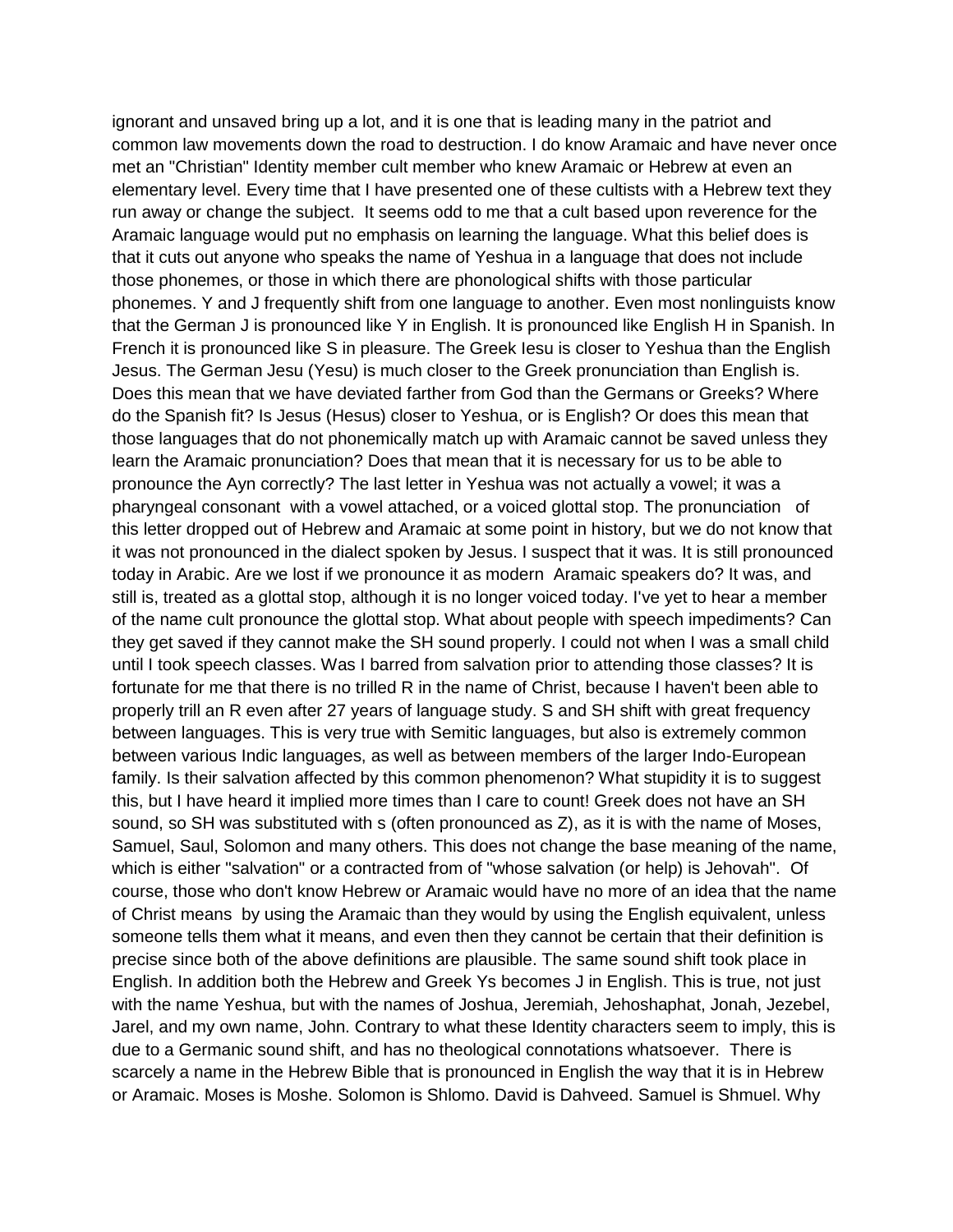aren't these characters pronouncing their names correctly if it matters so much? It is common to hear New Agers who claim to be Christians harp on this issue. Fake Christian, and fake patriot, Len Horowitz is one of the worst. This man, who is undoubtedly heavily demon-possessed, claims that original name Bibles should be used and endorses a new biblical names "Bible" version. This is a man who sells an \$888 crystal-oriented computer program that prays for one's wishes in absentia much the way his counterpart Tibetan demon-worshippers use prayer flags! He even wrote a book on a phony Bible code that was channeled, and is full of Kabala and Hindu philosophy. Some endorsement! It is not surprising that many of these people tend to have low standards. I have noticed that many members of the name cult seem to swear like sailors, they tend to have no standards of modesty, and they frequently smoke and drink. I have never once heard one of these characters witness to anyone, and many of them ridicule the idea of witnessing to the lost all. What their theology amounts to is no more than using the name of Jesus as a mantra, or a magic name for admittance into heaven. They use, or almost use, the Aramaic pronunciation of the name of our Lord, and this makes them spiritually superior to those who have actually bowed down to Jesus in obedience, and who accept his word without having the audacity to correct it. It is a great shame that this teaching has made such progress within the patriot community.

Your servant in Christ, John Hinton, Ph.D. Bible Restoration Ministry A ministry seeking the translating and reprinting of KJV equivalent Bibles in all the languages of the world.

jhinton@post.harvard.edu

#### **Ridiculous Bible Corrections #83 Who is Yahweh?**

Ex 6:3 And I appeared unto Abraham, unto Isaac, and unto Jacob, by the name of God Almighty, but by my name JEHOVAH was I not known to them.

Ps 83:18 That men may know that thou, whose name alone is JEHOVAH, art the most high over all the earth.

Isa 12:2 Behold, God is my salvation; I will trust, and not be afraid: for the LORD JEHOVAH is my strength and my song; he also is become my salvation.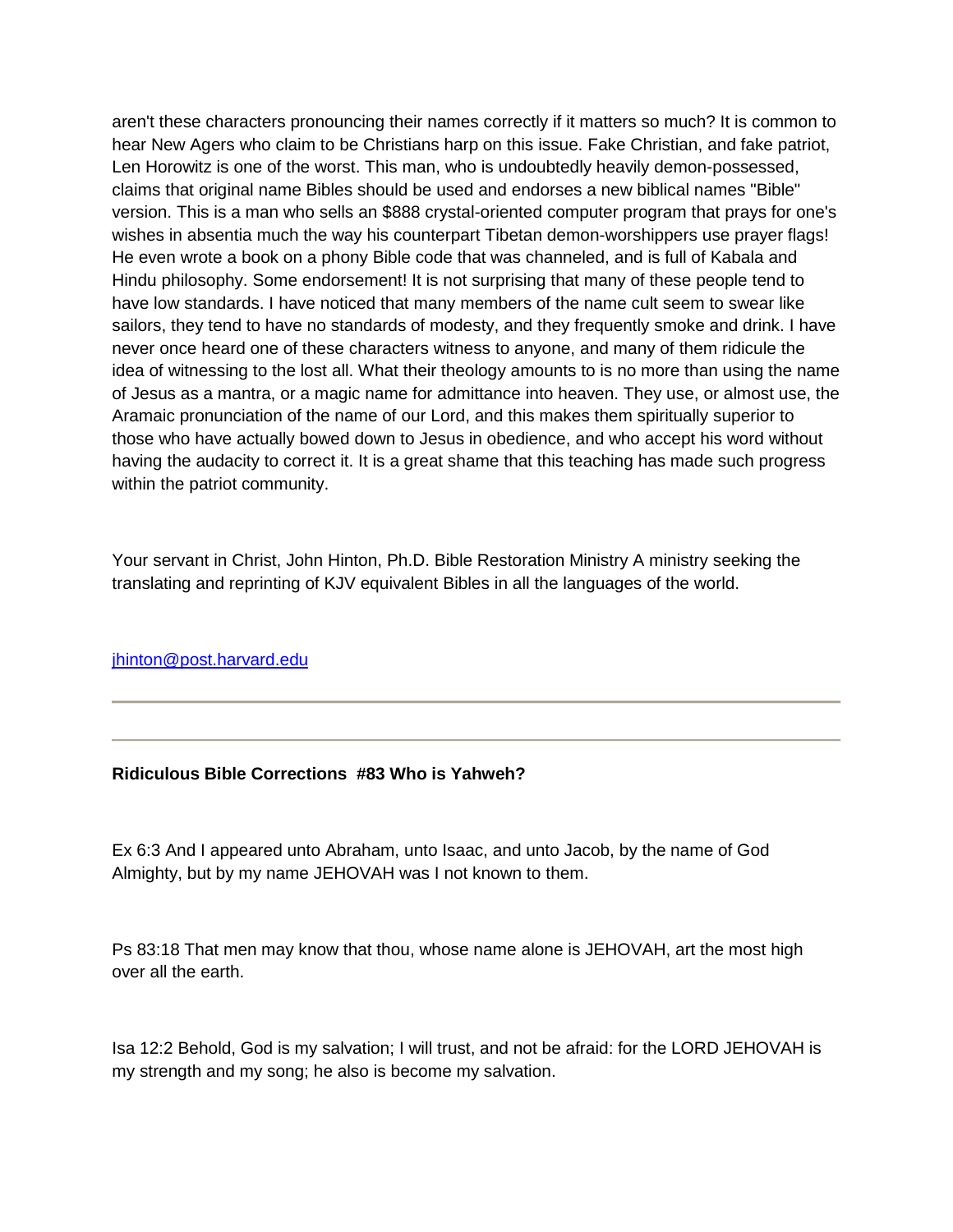Isa 26:4 Trust ye in the LORD for ever: for in the LORD JEHOVAH is everlasting strength:

The above quoted verses are the four verses where the name of God is pronounced in the KJV (as well as the ASV, and a few other English versions). There is a popular movement to replace the name of God, Jehovah, with the name Yahweh. This is being pushed especially hard among those in the Identity and Christian patriot movements, and especially among the alternative news community prominent on the shortwave, which some Christians perceive of as being a source of more purer form of broadcasted Christianity. There are exceptions, but overall this is nonsense because the shortwave Christian broadcasts are frequently every bit as commercialized (just different products) and apostate as the "Christianity" that is broadcasted on TV.

Eph 2:2 Wherein in time past ye walked according to the course of this world, according to the prince of the power of the air, the spirit that now worketh in the children of disobedience:

This movement to alter God's name with absolutely nothing that resembles scriptural, textual, or linguistic support, has misled huge numbers of Christians into denying the Bible and accepting the work of Bible-scoffing atheists who have dominated the academic field of biblical studies since the mid-nineteenth century. I even hear people who claim to be King James Bible supporters use this perversion of the name of God. If they deny what the KJV says about the name of God, then they do not believe the KJV is God's word. In fact, they do not believe that the Hebrew Old Testament is God's word either, because it clearly says Yehovah, which becomes Jehovah in English pronunciation, and pronounced He'ova in Spanish. If one can change that word simply on a whim, which is all the Yahweh spelling is, then they can deny the spelling of absolutely any other word in the entire Hebrew Bible.

This is one of the times that it is particularly important to use the proper Hebrew text. The perverted Hebrew text of Rudolf Kittel, derived from the Ben Asher text with Kittel's amendments, which is known as the Biblia Hebraica Stuttgartensia

(BHS), may mislead any Hebraicist who tries to follow my argument if he looks at the wrong verses. The better Ben Hayim text, which is what the KJV and earlier translators utilized, should be used to understand the issue properly. The BHS is inconsistent in its vowel markings for YHVH (Yehovah), while the Ben Haim text is consistent. Among the Jehovah verses listed above, the second vowel (O) is included only in the Exodus verse in the BHS text, although it does appear in numerous other passages throughout the text. It is better not to use the text that was derived from the work of a Nazi and atheist, which is promoted by atheists, and instead use the unaltered text that was traditionally used before the great falling away of the modern era. If the reader does choose to use the faulty text, the results will be the same, but he may be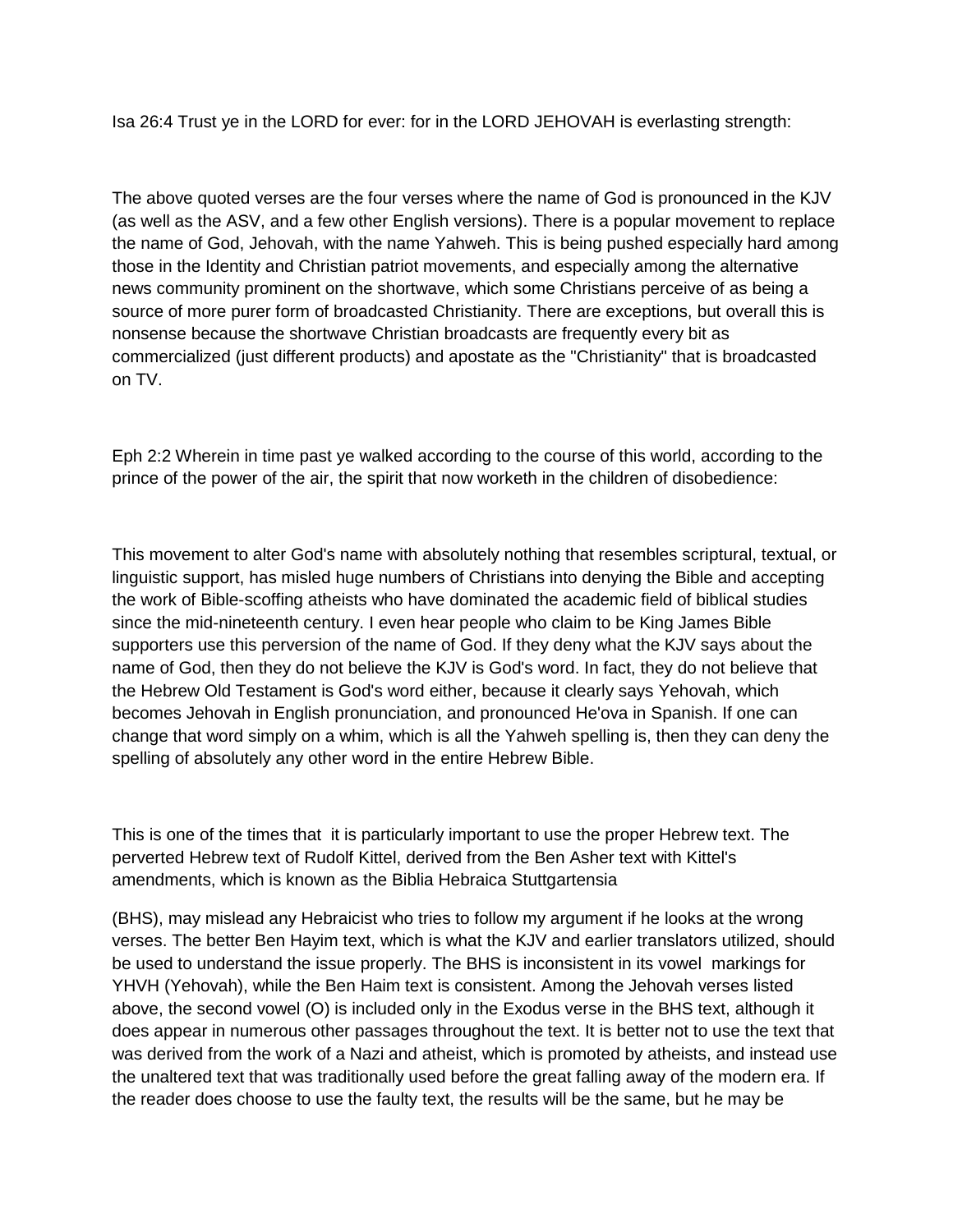confused by inconsistency of the diacritics, although in no verse can the diacritics be claimed to spell out Yahweh.

Myth of No Vowels First we must deal with the common myth and that is that there are no vowels expressed in the Hebrew text. This is a convenient line of nonsense for those who want to change the text to fit their own views, but it is a dishonest line. Elaborate diacritic marks, called pointing by English-speaking Hebrew scholars, provide extensive information for vowels, doubled letters, stops, and other phonological features. Bible "correctors" are either ignorant of this fact or they pretend that they do not exist. Those who are aware of them and argue that they may be ignored because they were introduced into the text by the Massoretes at a later date are giving themselves free rein to alter virtually every word in the entire Hebrew Old Testament. Not only do these biblical detractors deny God's promise to forever preserve his word, every jot and tittle, but they open the door for Bible manipulation that has no other criteria than personal judgment or fancy. If we are to deny the Masoretic reading we can do no end of mischief to the text by inserting our own vowels, doubled letters, and stops. This allows us to change positives into negatives, passives into actives and vice versa, statement verbs into causative verbs and vice versa, to convert verbs into nouns and vice versa, and to even change the entire meaning of the verb itself. Many words could have several or even a dozen different varied meanings by toying with the pointing. Furthermore, some diacritics indicate different letters entirely. A dot over the right side of a shin indicates an SH, while a dot over the left side of it indicates an S. A dot inside of a vav is pronounce like a long U while a dot over the vav turns it into an O, so the removal or addition of such a dot is fair game to the Yahweh crowd. A dot inside a Pe is pronounced like P, while if it lacks a dot it become an F. Similarly a Bet with a dot is a B and a V without one. A number of other letters have similar features of changing their sounds according to the presence or position of a dot. If we are to ignore the vowel pointings, we are equally justified in changing S to SH and vice versa, or many other consonant changes, since the Massoretes were responsible for the consonant identifying diacritics as well. Suggestions to alter the text is a common method of attacking the Bible that has been employed by Bible-scoffing scholars in academia for over 100 years, it is a common practice that I encountered frequently among fellow students in Hebrew classes. The practice is taught and encouraged by those who consider the Bible to be mythology. It is amazing to see this being done by people who claim to honor the Bible. Dr. G.A. Riplinger, in her tome, In Awe of His Word, points out that ignoring the vowel marks in the Hebrew allow Jews and atheists to remove future references to our Saviour from the Old Testament by toying with these vowels. [Riplinger, pp. 433-434]. For this reason vowelless Tanakhs

(Hebrew name for Old Testament) are sometimes used. In fact, if the Masoretic diacritics are ignored, there is scarcely a word in the entire Bible, if there is any at all, that cannot be altered or changed completely. Why is it that alleged Bible-believers think that it is wrong to change words in the Bible into entirely different words, but it is alright to ignore the reading of the Hebrew text and alter the name of God without any evidence to support their altered reading other than the opinion of 19th century atheists? In fact, they are changing it when linguistic evidence shows that the pronunciation that they are using is wrong.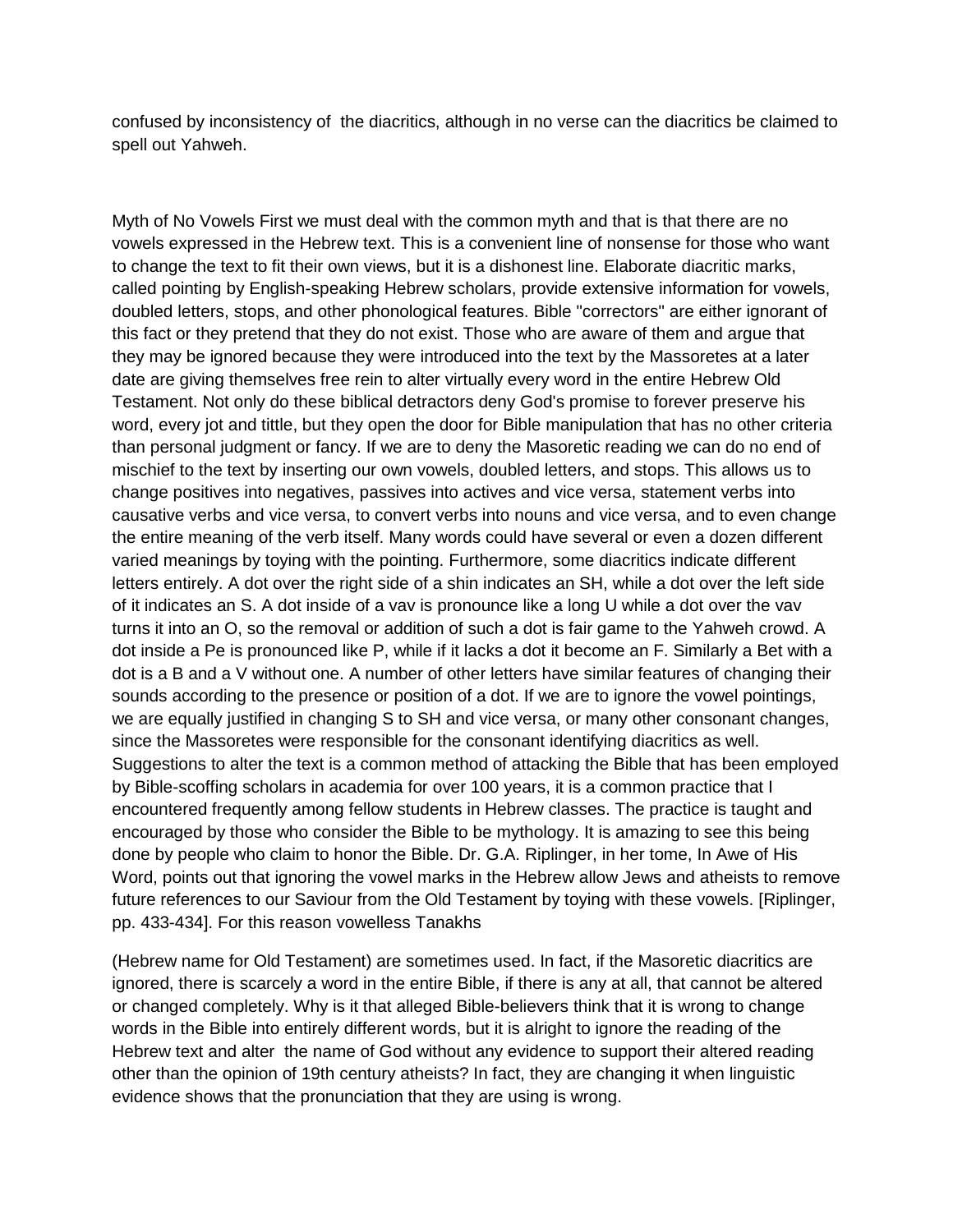Textual Preservation The suggestion that the diacritics of the Hebrew text can be ignored not only indicates a belief that God not only lied about preserving his word, but that texts cannot be preserved without the help of modern style scholarship. Texts have survived intact without the help of modern scholarship and computers throughout history, and these include texts that God did not promise to preserve. The Qur'an was not originally written down, but was only memorized. Still today men called hafizes exist all over the Muslim world who memorize the entire Qur'an and can recite any part of it at will. For the first couple hundred years or so that the Qur'an was written down there were no dots at all in the text due to the lack of an actual established alphabet for Arabic (early scripts like Nabatean previously existed, but were regional and temporal). This meant that not only were vowels, doubled letters, and stops not indicated, but most consonants were indistinguishable. There was no orthographic way to distinguish B, T, TH, N, and Y. Likewise the same can be said of J, H, and KH, or D and DH, or R and Z, or S and SH, or emphatic D and emphatic S, or emphatic T and emphatic DH, or F and Q, or Ayn and Ghayn, Imagine the confusion that a diacritic-free Qur'an could have caused, but through the work of hafizes and serious Muslims who had great familiarity with the words of the Qur'an, the text has been preserved since the seventh century with only very slight variations in a few minor spots in an Egyptian recension. The Vedas are another example. The generally accepted date for the Rigveda is somewhere between 1500 to 1200 B.C. It was not written down for centuries, but memorized by individuals whose whole lives were devoted to retaining it in their heads and passing it on. To this day all four Vedas are completely memorized by certain Hindu priests who no longer even know what the text means (Vedic is quite different from later Sanskrit). There were a number of different geographically separated traditions of Vedic priesthoods. Centuries later some of these schools wrote down the text, and it was discovered to the shock of western scholars that they completely agreed with only minor insignificant discrepancies in a few places. If Muslims and Hindus can accurately preserve their texts, why is it so hard for Christians to accept that a the text that they consider to be divinely inspired could not be accurately preserved when God promised that it would be! The faith of modern Christians is weak indeed!

The Pointing of YHVH Throughout the Hebrew text the name YHVH appears with two different forms of pointing. The first and most common is with the pointings, sheva, holem, and kamats, (e-o-a), and the second with the vowels E-o-i. I have used e to represent the short vowel that is similar to the English schwa (the Hebrew Sheva can also indicate a stop, but the short vowel sound is phonetically required here), while E is used for the long vowel. Notice that nowhere is there a stop and an E as in Yahweh, nor is there an A as in father in the first syllable. Clearly the y-e-h-o-v-ah spells out Yehovah. How on earth does one get Y-a-h-stop-E out of that? If you want to butcher his name by calling him Yahweh, you have to do so by disregarding the text. Do so at your own peril. In the second pointing the name should be read as Elohim, which will be discussed below. There is vast historical evidence showing that the pronunciation of Jehova/Yehova goes back thousands of years. In the 18th century John Gill outlined examples of the Jehovah pronunciation going back before the time of Christ. The following examples of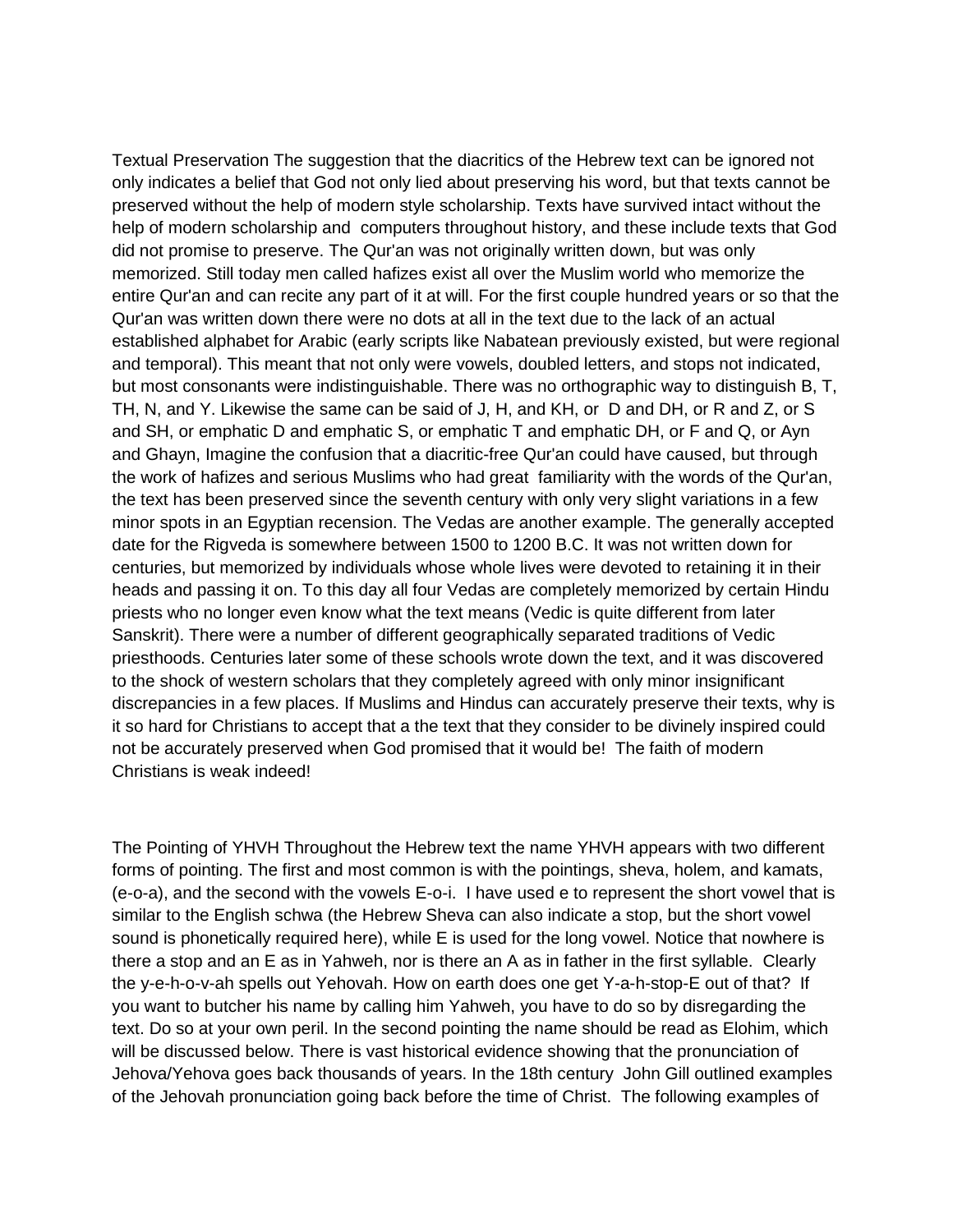its use appear in Gill's work and are listed In Awe of Thy Word: "An occurrence from 277 B.C. (p.

249), Josephus in 70 A.D. (pp. 219, 221), the Zohar from 120 AD, A copy of Lamentations from 200 AD, Origen in Psalm 250 quotes Psalm 118:25 where Jehovah is mentioned three times, Jerome in

380 AD, and the grammarian Saadiah Gaon's book on Hebrew diacritics cited the vowels of Jehovah." [Gill, quoted in Riplinger, p.425]

GOD, LORD, and JEHOVAH We have to deal with the issue of why the KJV, and most ancient and modern versions of the Bible, do not translate this name as Yehova or Jehova in all but a few verses. For centuries Jewish tradition, without which we would have no Bible, considered the name of God to be too lofty to pronounce. There were differences in the extent to which this reverence was expressed, since some spoke his name only when his name was being emphasized, as it is in the four verses above, and others would never utter it at all. For this reason the word for Lord, Adonai, is uttered wherever his name YHVH appears. The tradition of translating this occurrence as LORD in all caps is understood to represent YHVH, but is used to show respect for him as a superior. Wherever the actual word for "Lord" appears with YHVH, Elohim was uttered, hence the diacritics E-o-i. This is done so that he is not referred to as Lord Lord. This practice should not be difficult to understand, but apparently in the modern day where etiquette and formality have been cast aside, it is not understood at all. We know God the Father's name, but that does not mean that is the name that we should use casually as we would an equal. Doing so on a regular basis is overly familiar and indicates an attitude of chumminess rather than showing the respect and pious fear that God demands from us. Almost everyone knows the name of their fathers and mothers, but few address them or even refer to them by their names. I address my mother as mom. Forty some years ago I addressed her as mommy, and even earlier as mama. I will never get old enough to consider it proper to address her by her first name. She is my friend, but she will always be my elder and parent, and I would not undermine that relationship and show her disrespect by addressing her by her first name. The only time that I use her name is when I am introducing her to others who do not know her name, and then I introduce her as my mother before I provide her name. When I refer to her to that person from then on, I refer to as my mother and not by her name. I wonder if the crowd that throws God's name out so casually do the same with their parents. Do they refer to their own fathers as Bill or Joe. Why do they do so with The Father. Jesus did not even do that when he addressed God The Father.

Mr 14:36 And he said, Abba, Father, all things are possible unto thee; take away this cup from me: nevertheless not what I will, but what thou wilt.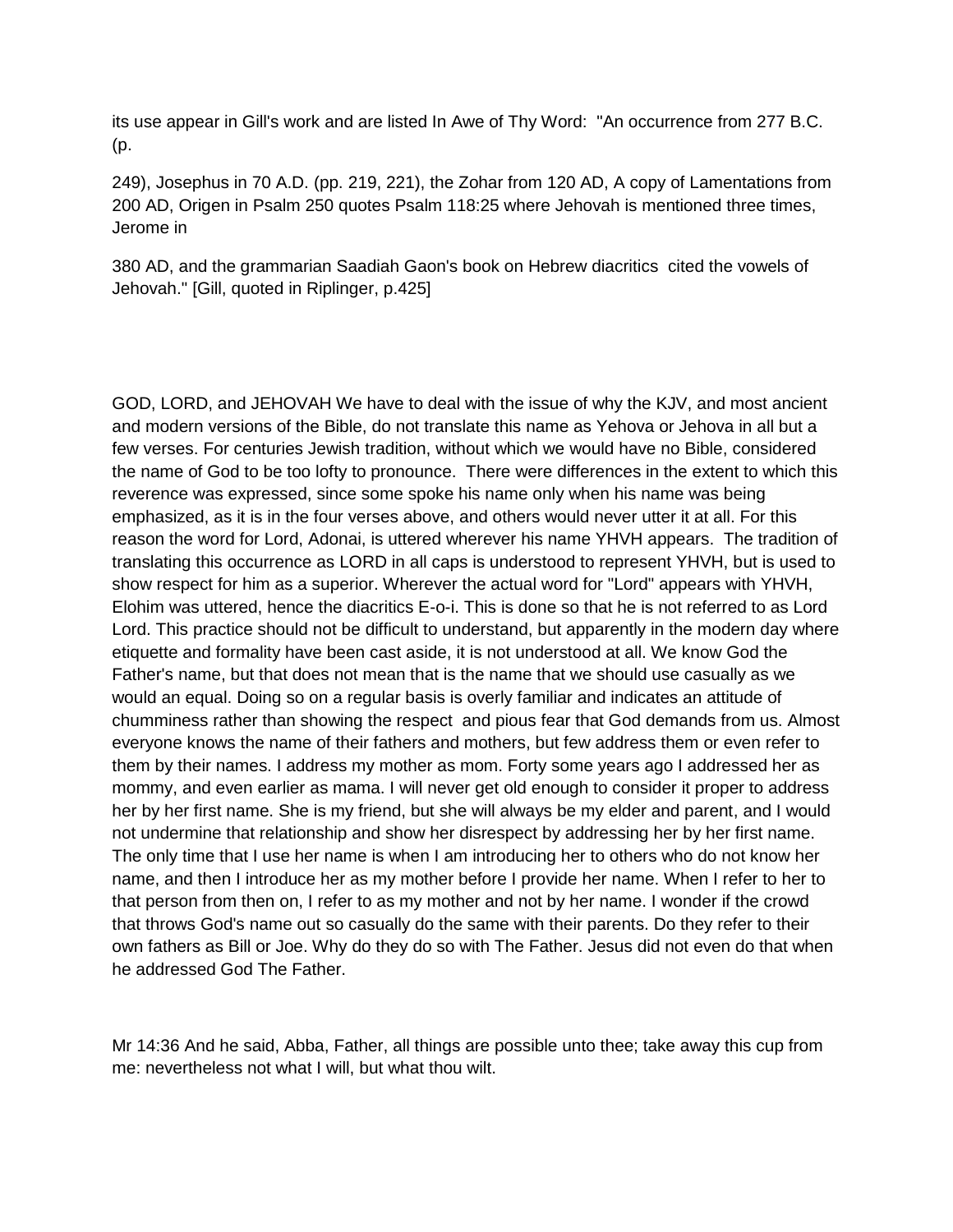Mt 26:39 And he went a little further, and fell on his face, and prayed, saying, O my Father, if it be possible, let this cup pass from me: nevertheless not as I will, but as thou wilt.

Mt 26:42 He went away again the second time, and prayed, saying, O my Father, if this cup may not pass away from me, except I drink it, thy will be done.

Nowhere do we find an occurrence of Jesus referring to God The Father by his personal name. We are supposed to be using Jesus as the model for our behavior, not 19th century atheist scholars and white supremist Identity cult members. At this point it should not be necessary to explain why the name Jehovah was used in these passages instead of LORD. God's name is being identified in them. The Exodus passage is where this name of God is introduced to the Israelites for the first time. The Psalm 83 is also mentioning that it is his name, and the Isaiah verses are referring to a name of God, Lord Jehova

(YHVH is not pointed like Elohim as it is in other occurrences where the name is not being emphasized). These passages indicate how God might be introduced to someone who does not know him or recognize him as Lord; they are not invitations to address him by his name as you would an equal. Modern Jews will still not utter his name even here when it is being identified, but they do not treat the occurrence in Exodus

6 the same way that they treat the name YHVH elsewhere. The Jewish Publication Society Version uses the actual Hebrew letters for YHVH with a footnote that reads: "The ineffable name, read Adonai, which means the L." Here modern versions like the RSV really blew it with "I appeared to Abraham, to Isaac, and to Jacob, as God Almighty, but by my name the LORD I did not make myself known to them." Numerous other modern versions make similar errors. The ever foolish NIV has: "I appeared to Abraham, to Isaac and to Jacob as God Almighty, but by my name the LORD I did not make myself known to them." It should be noted that these verses are serious evidence of the superiority and efficiency of the King James Bible translators. These occurrences of YHVH are different in the way that they are presented and the KJV translators and others before them recognized them as such. The RSV and other modern version "translators" had the KJV as a reference, which they all used, and they still failed to recognize it. The ASV and Darby got it right, but only because they were using the KJV as their "translation" guide (although they were perverting it).

Pronunciation Those who are opposed to the KJV and call God by name Yahweh are not only giving an erroneous pronunciation of his name according to the pointing of the text, but according to the pronunciation of the Hebrew itself. As Gail Riplinger astutely points out in her Awe of Thy Word, the Hebrew vav is pronounced as V not W. This error came about due to the misreading of German Hebrew grammars, which use W for the English V (note: the German V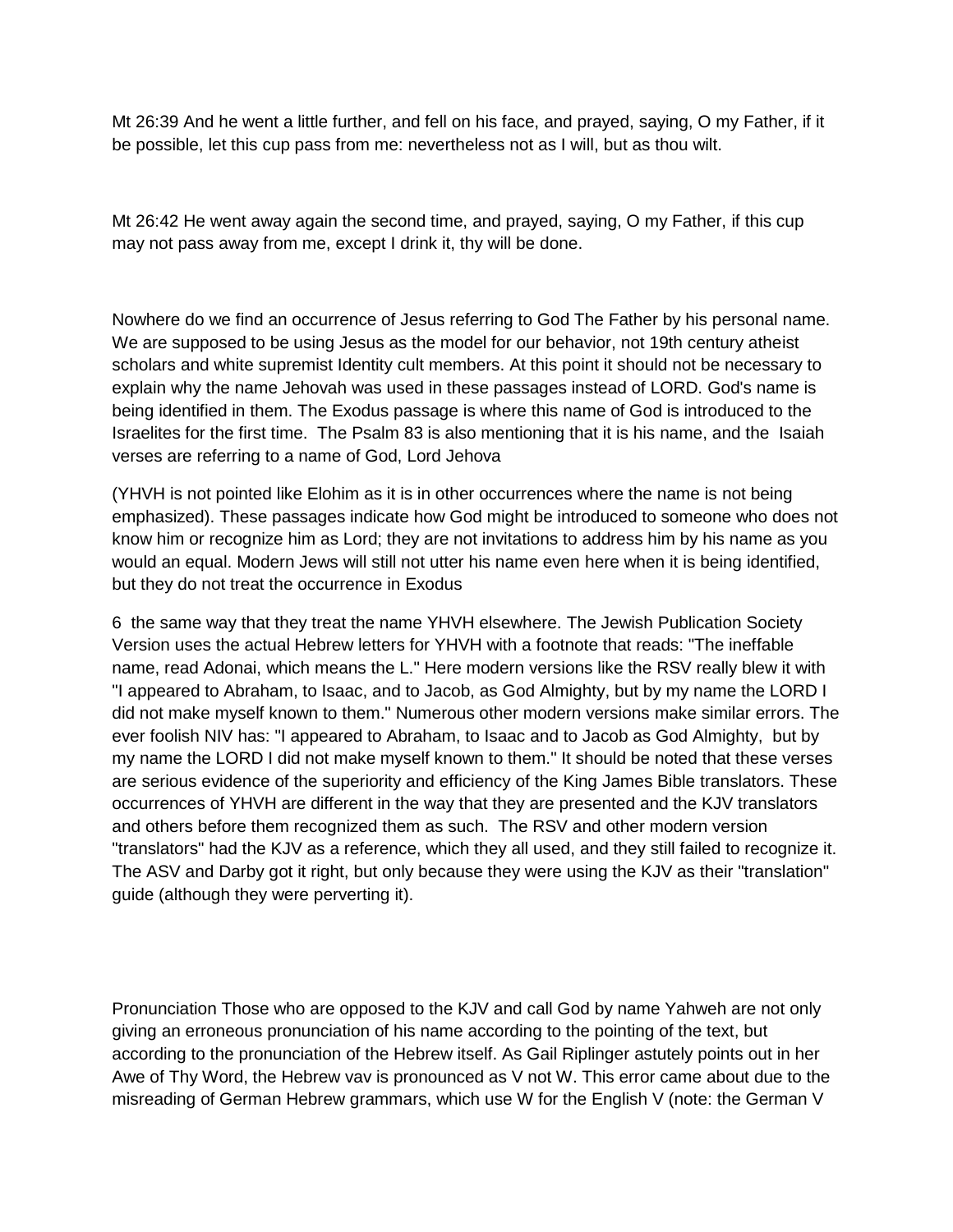is pronounced like the English F). If these Bible "correctors" want to ignore the Hebrew text and pronounce his name as suggested by 19th century atheistic mythologists, they should use the name Yahveh so that at least they would appear less ignorant. It always puzzled me to hear atheistic scholars at Harvard pronounce the name as Yahweh when the same scholars would always pronounce the vav as a V every other place that they use it. Apparently this perversion of his name has become so well established within the Bible-scoffing and Bible-correcting communities that even those who know better mispronounce even the perverted variation of his name. It confused me that they would pronounce it as if it were an Arabic word instead of Hebrew word until I understood the purpose of the corruption, which is the subject of the next section.

Yahweh the Storm God Kittel, like most biblical scholars within the academic community today, was a believer in the storm god theory. Storm gods of Near Eastern and Vedic mythology were responsible for storms and disease. Riplinger quotes from an article that he wrote in The New Schaff:

"The origins of Yahweh worship...it appears that this cult was established before Deborah...Thus Yahweh appears as an old deity of Sinai, revered in untold antiquity as a weather-god..." (The New Schaff, Vol. XII, p. 472)." Riplinger also points out theat the early perversion of the name of God was used by a Catholic in the fifth century who did not know Hebrew by the name of Theodoret who confused it with a Syrian Jabe. (The New Schaff-Herzog Encyclopedia of Religious Knowledge, Vol. XI). Later, prominent atheist scholars such as Driver of Brown, Driver and Briggs Hebrew Dictionary fame (the text that James Strong plagiarized for his concordance's dictionary), proposed connections with deities from Aramaic and Babylonian texts named Yaho, Ya-hu, or Yave. Riplinger also provides a list of reference of critics who proposed that the God of the Bible's name was derived from various Canaanite gods with names such as Yave "(These critics include: von Bohlen (Genesis, 1835, p. civ.), Von der Alm

(Theol. Briefe, I,1862, pp. 524-527), Colenso (The Pentateuch, V, 1865, pp. 269-84), and Goldziher (Der Mythus bei den Hebrern,

1867, p. 327). (See also: Driver, Studia Biblica, I. 20; I, 5; Encyclopedia Britannica, 11th edition, 1910-11, vol. 15, pp.

311-314, s.v. Jehovah; Delitzsch, "Wo lag das Paradies," 1881, pp. 158-164; "Lesestucke," 3rd ed., 1885, p. 42, Syllab. A, col. I, 13-16)." Many etymologies have been suggested for the meaning of the name YHVH. The eternal one is one suggested by some Christians, and is how it is actually translated in French translations

(l'Eternel). This is based on the root of the verb hava' or havah, meaning to be or exist. Obviously this could also be translated as "the one who is." Another verb havah (spelled the same, but with a different set of meanings) means to blow. It could be theorized that the name YHVH means "he who breathes life into living things." An intensive meaning of this same verb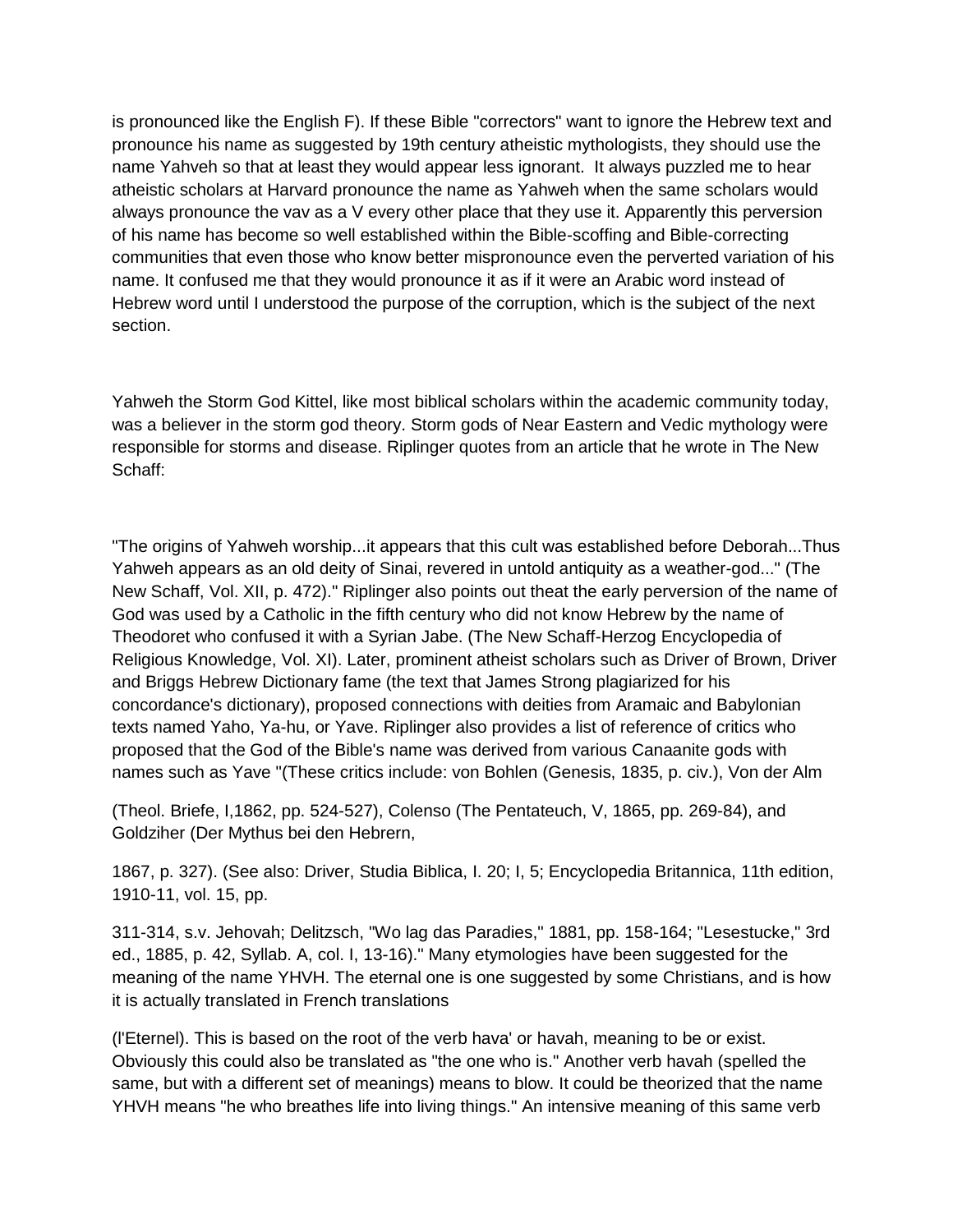means to blow furiously or to storm. This meaning can be used by modern scholars to support their storm god theory, which shows the possible mischief that can be created through imaginative etymologies. Riplinger refers to the suggestion of some atheist scholars that Yahwe means to destroy. This is in line with the storm god theory, that is that it comes from another similar Semitic root that means to destroy, hence they suggest that God's name means the destroyer. This is not the only example of God's name being perverted by modern atheist scholars. I was taught that a possible meaning of God's name of El Shaddai could be "god of the Mountains" being derived from an Ugaritic word meaning mountain. The common Semitic root shadd means to be mighty, powerful, violent, and the like. It appears in Hebrew and Arabic. In Ugaritic it appears that there is a word that means mountain that contains the same radicals. It could be an unrelated word, or it could actually mean volcano, which is a violent or powerful mountain, but in any event there is no reason to connect the Ugaritic meaning with the Hebrew word. The biblical word's meaning is very obvious by examining the Bible, and even the modern versions know that Almighty is the proper translation. A simple verse comparison is all that it is needed, since the Bible contains its own definitions of its words. Only scholars who want to reduce God to a tribal storm god like those of the Mesopotamian and Hittite cultures suggest El Shaddai is the name of an Ugaritic storm god. The same storm god that they also call Yahweh. The name El also is used to conflate the mythological god of Ugaritic texts, 'Il, with God. In order to make this comparison more convincing 'Il is almost always transliterated as El in spite of the fact that 'I is the vowel normally used

(Ugariticists almost invariably follow the a,i,u vowel scheme of Arabic). In either case 'Il, 'El, or 'Al, is the word for God or a god in Semitic languages (Akkadian & Ugaritic illum, etc.). Textual evidence exists for many ancient cultures that show that a belief in an all powerful creator, or single God, once prevailed. Later demons, or what they call lesser gods (asuras or devas in the Vedic and Hindu spheres) began to be worshiped in place of God, and God himself was reduced to a powerless weakling or even a fool in the literature of these cultures. The 'Il, or El as they call him, of Ugaritic texts was the worst mockery of God the Creator to ever survive in literature. Scholars of Ugaritic know very little about the language, and much of what they present as translation of the corpus is nothing but guesswork and tomfoolery, but what comes through in their interpretations is that the Ugaritic El is a mockery of God. He is presented by some scholars as a drunk who falls down in his own feces and urine. He is described in pornographic sexual terms by some, and as impotent by others. The only thing that we can be reasonably sure of is that this mythological perversion of divinity is not a noble figure at all. The illum of Mesopotamian cultures were little better. They were nothing but petty demons with petty desires. The same thing happened with the Vedic of Central Asia, the Hindu cultures of India, the Egyptians, and the ancient Chinese. This ancient plot to cast God aside, to mock him, and replace him with multitudes of demons is thousands of years old, and modern scholars perpetuate it by their efforts to conflate God with such perversions. This perversion of the name of God is carried into the rhetoric of modern day heretics and apostates. I remember hearing the New Age, pseudo-patriot named Len Horowitz ranting about the word God. His contention is that God is dog spelled backward and that somehow this was done intentionally. This backward spelling has long been noticed by overt Satanists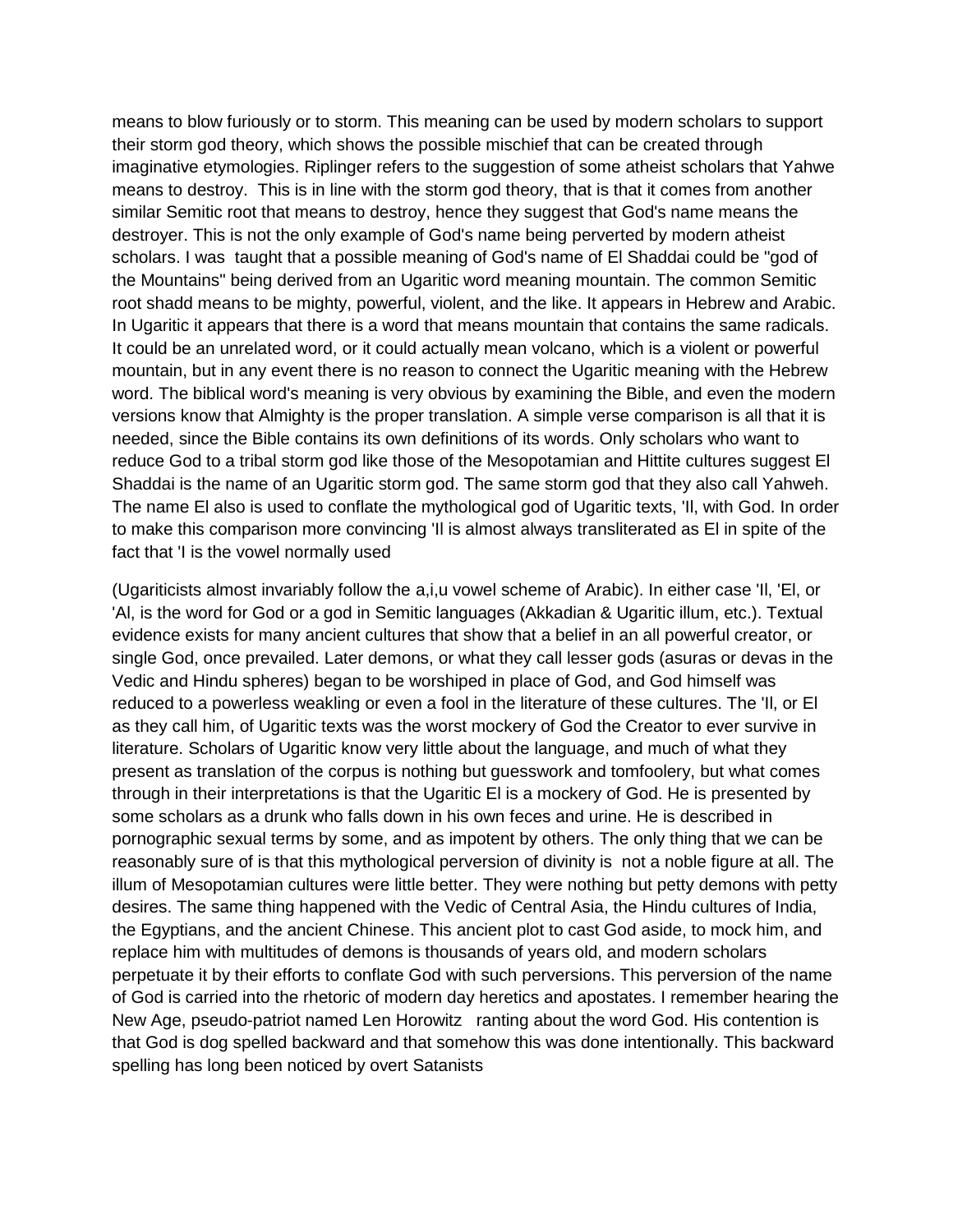(Horowitz being a covert one) and used for the purpose of maligning God. Horowitz is doing the same through the back door. It should be noted that the German word for God is Gott, while their word for dog is hund. The Gothic words, which are much older than any occurrence in English or German is Gud and hund, so positing that the word God came about because it is dog spelled backward is ludicrous like most of his perverse Hindu-based theology. Using reasoning that is at least as stupid, many modern day heretics and apostates also attack the title Lord as applied to God. Their reasoning is based on the fact that the word Baal means lord, so they posit that the biblical title of God as Lord comes from Baal worship. This convoluted argument ignores the fact that baal is only used for petty lords and husbands in Hebrew when it is applied to men. Only Adonai is used for Lord in the Bible, while Baal is used as a name for the false god of the Canaanites, who is always denounced. The actual word Adonai appears frequently in the Bible and is represented by the spelling Lord with lower case letters in the KJV and other translations. Removing the word Lord from the Bible is blasphemy of the worst order. What the Yahweh cult is doing in essence is proclaiming that God is not their God, nor is he their their Lord, but a storm god whom they address on equal terms is their master.

Y to J Issue The final issue that must be addressed concerns the conversion of Y to J. This is such an utterly silly and ignorant criticism that I find it embarrassing that there are actually Christians that present it as an argument. I already dealt with the issue in my article on the name of Jesus, but I will restate some of it here with some additional historical linguistic information provided by Dr. Riplinger. Y becomes a J in every name in English, French, and Spanish. In English the J is pronounced like J in Japan, while in French it is pronounced like S in pleasure, in Spanish it is pronounced like an H, in German it is pronounced like Y. This is a phonological and orthographical issue, not a theological one. There is no theological issue at stake in how one language interprets a certain phoneme. In every case of a name in Hebrew that begins with a yod (Y) it is pronounced with the appropriate phoneme for that language. This came about through phonological and orthographical changes in the developments of those languages. Even Hebrew itself went through huge phonological and orthographical changes in its long history. God's name is not a magic word to be chanted for power as the name cult seems to suggest for both the names of God and Jesus. My name comes from a Hebrew word meaning given by God, which begins with a Y in Hebrew. It is Jean (zhan) in French, Juan (hwan) in Spanish, Giovanni in Italian, Hans in German, Yani in modern Greek, Ivan

(eevan) in Russian, Yahya or Hanna (with a heavy H) in Arabic, and other variations exist in other languages. They all translate as John and I have no trouble adapting to any of them within the respective cultures and there is no reason for me to be insulted by any of these names. On the other hand, being addressed by a made up name based on a pagan deity would insult me. If these name cultists find the J so objectionable, why don't they refer to Elijah as Elaiyah, Jeramiah as Yeramaiyah, Jacob as Yakov, Jonathan as Yanatan, Jerusalem as Yerushaleem, and so forth. For that matter why don't they use the Hebrew pronunciation for all of the names in the Bible, such as Dahveed, Moshe (Moses), Shmu'el (Samuel), Sha'ul (Saul), Shlomo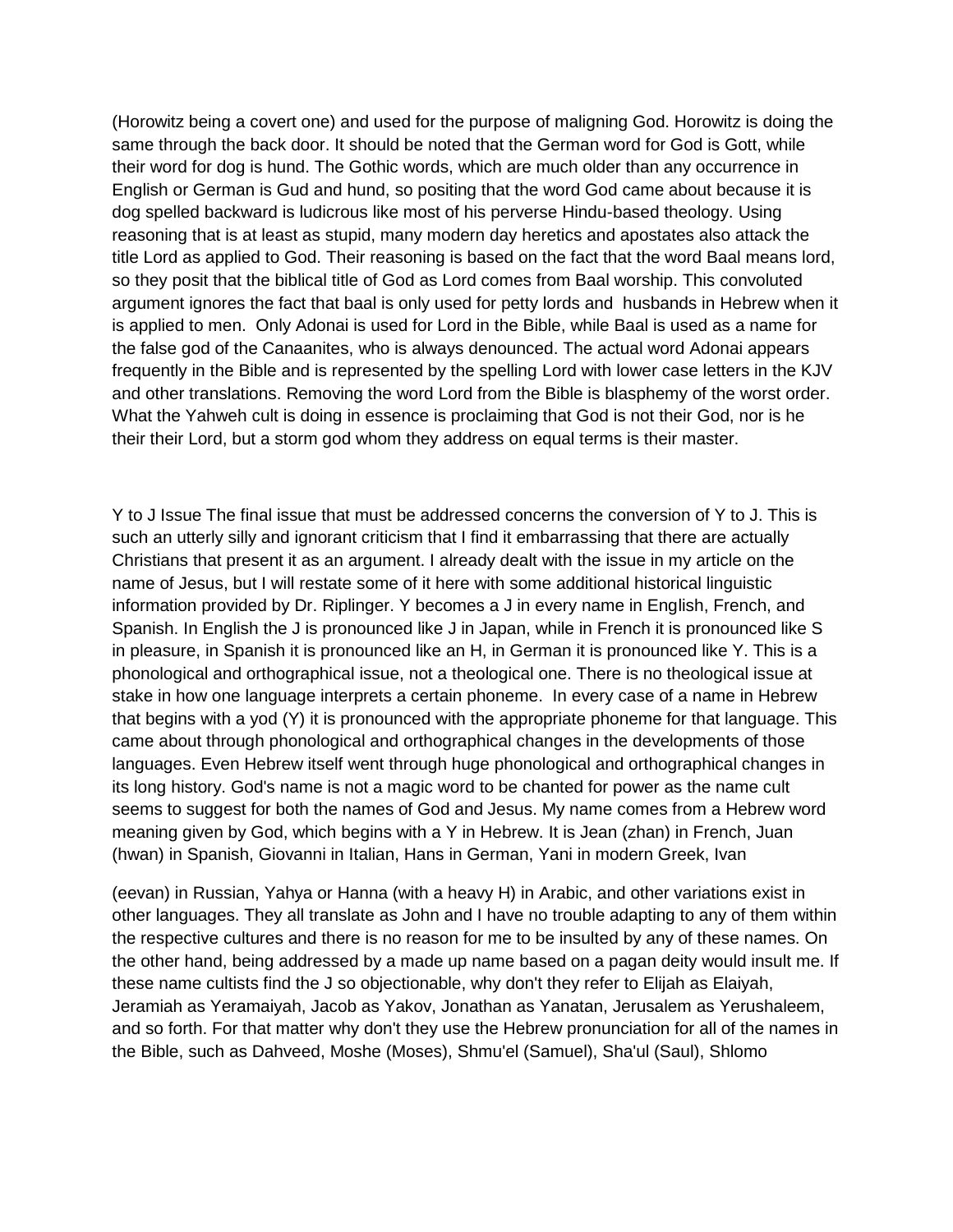(Solomon), and so forth, if they consider the issue to be so important. Since those who call God by a name that is not even Hebrew at all, and since they do so without a scrap of evidence to override the very solid evidence to the contrary, why do they have any constraints at all about inventing whimsical pointings for other names in the Bible? Why not call David Dahwid, Duwad, Diwad, or Deewud. Or how about Da'ud as Arabic pronounces it? Since Yahwe sounds like an Arabic word (except for the long A) this should go over well. Better yet, why not Dood. After all, as I have already pointed out, the vav is read as a long U when there is a dot in the middle of it. The modern translations that want to relate to the modern youth could spell him Dude. Think of the great "Christian" rock lyrics that could come from that. While we are at it why not call Moses Mose instead of Moshe so it fits the atheist scholars view that his name is related to an Egyptian pharaoh with a similar name. Moshe could also be Masih

(Arabic for Messiah), Shlomo could be Sulemaw, and Shmu'el could be Smiwal? For those who still who are still confused about the phonological issue of sound changes between and within languages, the following historical-linguistic summary from the World Book Encyclopedia concerning the Y to J conversion as it relates to English should be helpful.

"The sound of the Hebrew letter jod came into English as the letter 'I,' used as a consonant and having the soft 'g' sound, like today's 'i.' In the past the letter 'I' was used as both a vowel (i) sound and as the consonant 'j' sound. The OED says that the sound of 'j,' though originally printed as 'I,' was pronounced as a soft 'g' (Oxford English Dictionary, Unabridged, 2nd Edition, Oxford: Clarendon Press,

1991, s.v. J). The 'JE' sound in JEHOVAH was spelled 'IE' and pronounced as 'JE.' To distinguish the consonant sound (soft 'g') of the letter 'I' from the vowel sound of 'I,' many scribes in the 1200s began putting a tail on the soft 'g' 'I',' making it look like our modern 'J.' The Spanish, in the 1500s, were the first to more consistently try to distinguish the consonant I (soft 'g') sound as the shape of a 'J.' At that same time English printers used 'J' and 'I' fonts interchangeably (as documented elsewhere in this book). During the 1600s, most languages began consistently using the extended 'I' form, now called a 'J,' to represent the 'j' (soft 'g') sound." [quoted in Riplinger, p. 418]

Summary What it boils down to is that modern rebels wish to change the names of God, eliminate them, malign them, and assimilate them into false religions. It is more than just a way to puff themselves up as possessing arcane metaphysical knowledge lacking in others, but as a way to get around the issue of having to be born again. To these rebels the possession of this Kabalistic knowledge, and its usual return to the Old Testament law (which they only do in words, not deeds), replaces repentance and rebirth. Conversion, repentance, and living by Christian standards has been replaced by using a mantra that is based upon using a "corrected" name of God, and a "corrected" name of Jesus (I dealt with his name in RBC #58). Unfortunately for them, God's Word tells them in John 3:3 that ". except a man be born again,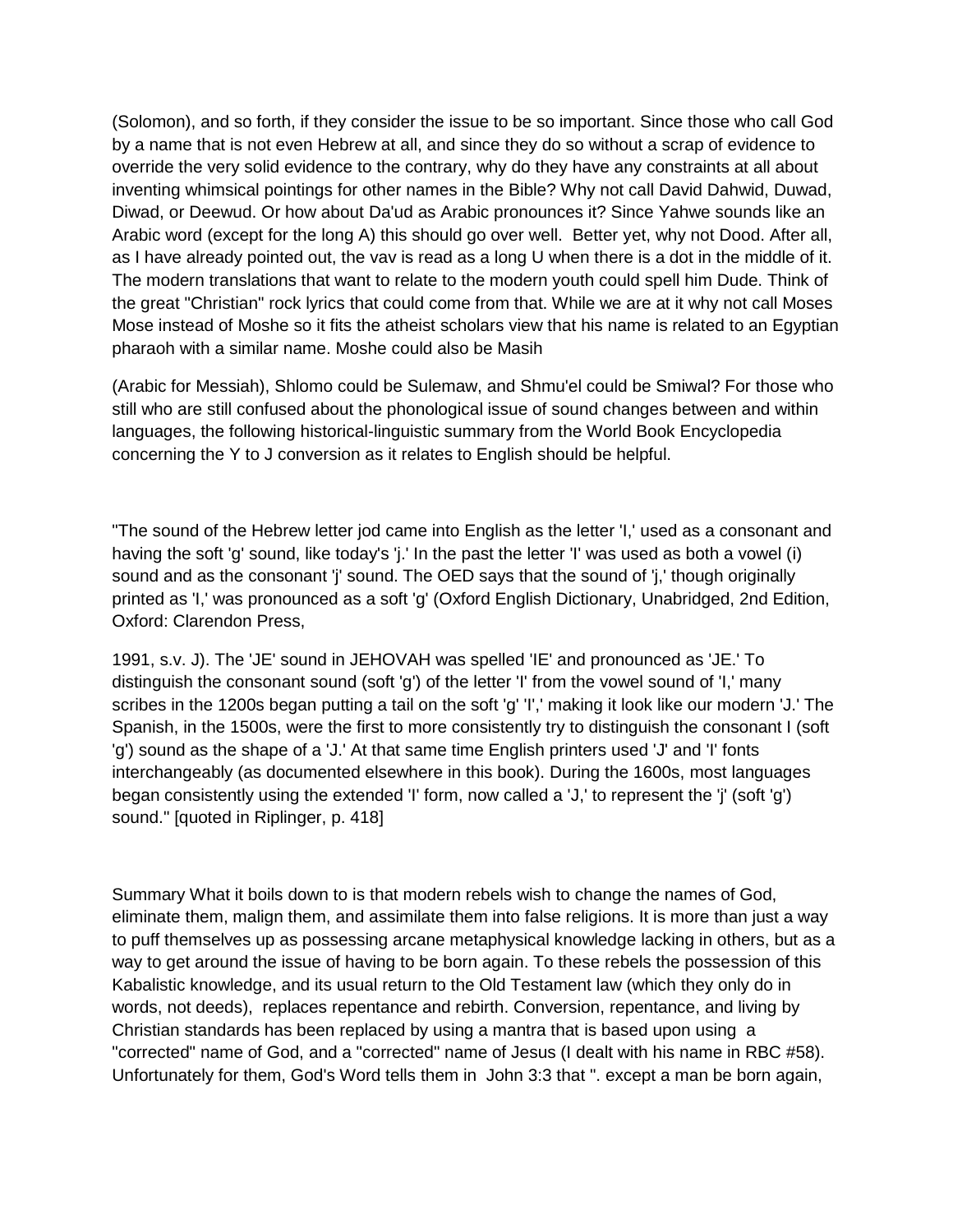he cannot see the kingdom of God." We are also told the same thing in John 3:7 and 1 Peter 1:23:

Joh 3:7 Marvel not that I said unto thee, Ye must be born again.

1Pe 1:23 Being born again, not of corruptible seed, but of incorruptible, by the word of God, which liveth and abideth for ever.

What is amusing is that those who make a big deal out of the conversion to J, and who contradict the Bible by calling God Yahweh while still calling themselves Bible-believers generally know about as much about Hebrew as the average Australian aborigine knows about Lithuanian. It troubles me how very few people realize that the god that they now worship, named Yahweh, is derived from a storm god created by atheist scholars following in the steps of the late 19th century skeptics, and that these atheists are feeding them much of their theology

(although this was the last thing that any of them intended). Some may wonder why I know so much about these Bible-scoffing atheists of the scholarly community. It is because I used to be one of them. This familiarity is a byproduct of years of intense comparative religion study without the Holy Spirit to guide me. The Bible cannot be understood without spiritual discernment, no matter how deeply one studies philology, archaeology, history, and allied fields of scholarship. Like other secular scholars I studied Hebrew with intensity in order to understand the Bible from the perspective of a historian and philologist. I did the same thing with cuneiform languages (Akkadian, Sumerian, and Hittite), Arabic, Sanskrit, and Greek, and their associated religious traditions. I was given numerous fellowships, scholarships, and awards as a student, so I was quite successful in their world, but one thing separated me from my colleagues, which was an awareness that something was wrong with the whole endeavor. It is one-sided, spiritually empty, misguided, destructive, without merit, grossly naïve, ignorant, and void of anything resembling value, and even from an atheistic point of view it is without value (what could have value in a Godless universe?). After a while I could no longer consider my work to be a worthy labor, and I was unable to justify anything that I was doing at all. Only after I came to the point that I could no longer take serious the acquisition of knowledge for knowledge's sake alone, and face the truth of my own miserable and sinful nature and my need for salvation, did the Lord, whom I had previously denied and blasphemed, call on me to humble myself before him and seek his forgiveness and guidance. It was only after I responded that I began to really read the Bible and to understand it. I also knew immediately that the KJV was the only Bible that I could use, because it was the only one that was attacked by the atheist and apostate Christian crowd that I had come to know so intimately, and it was the only one that had the power of God upon it. Reading the NIV, RSV and so forth, were like drinking Kool Aide with aspartame instead of fresh squeezed fruit juice, or like listening to a recording of Britney Spears instead of a Bach Cantata. Reading the Anchor Bible, the favorite of many "higher" critics, was like drinking